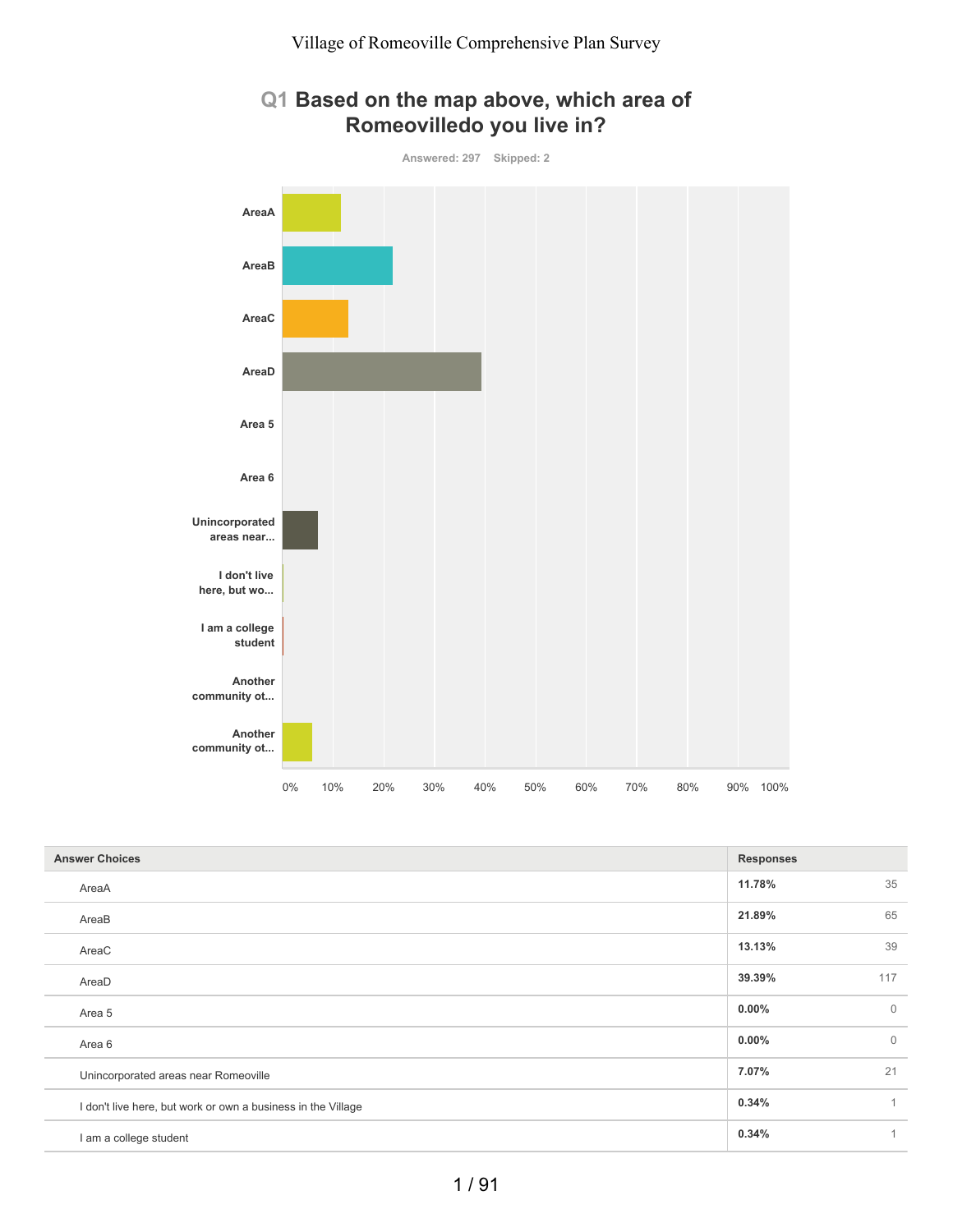| Another community other than Romeoville                  | $0.00\%$ |     |
|----------------------------------------------------------|----------|-----|
| Another community other than Romeoville (please specify) | 6.06%    | 18  |
| <b>Total</b>                                             |          | 297 |

| #              | Another community other than Romeoville (please specify)                                                     | Date               |
|----------------|--------------------------------------------------------------------------------------------------------------|--------------------|
| -1             | We are at Romeo Rd/ 135th and Weber (next to JJC North)                                                      | 8/25/2016 7:35 PM  |
| 2              | Honeytree Townhomes Area                                                                                     | 8/19/2016 12:34 PM |
| 3              | Carillon                                                                                                     | 8/12/2016 10:23 AM |
| 4              | plainfield, carillon community                                                                               | 8/10/2016 6:27 PM  |
| 5              | Weslake off Taylor                                                                                           | 8/10/2016 5:45 AM  |
| 6              | Plainfield il                                                                                                | 8/9/2016 10:02 AM  |
| $\overline{7}$ | Bolingbrook                                                                                                  | 8/9/2016 6:46 AM   |
| 8              | Bolingbrook                                                                                                  | 8/8/2016 2:22 PM   |
| 9              | Carillon                                                                                                     | 8/8/2016 9:44 AM   |
| 10             | I can't make the map bigger to figure it out. Weslake. I live in Weslake.                                    | 8/8/2016 9:17 AM   |
| 11             | I live in Bolingbrook but own property and will soon move to Area D                                          | 8/7/2016 6:06 PM   |
| 12             | Plainfield - Carillon at I-55 & Weber                                                                        | 8/6/2016 4:57 PM   |
| 13             | <b>Grand Haven</b>                                                                                           | 8/6/2016 2:21 PM   |
| 14             | Carillon                                                                                                     | 8/5/2016 6:37 PM   |
| 15             | Carrillon on Webber Rd                                                                                       | 8/5/2016 4:16 PM   |
| 16             | Carillon on 135th and Weber                                                                                  | 8/5/2016 2:19 PM   |
| 17             | We live in Carillon (not on this map) which is echnically in Romeoville but has a Plainfield mailing address | 8/5/2016 1:46 PM   |
| 18             | I live in the Carillon development which has a Plainfield zipcode                                            | 8/5/2016 1:12 PM   |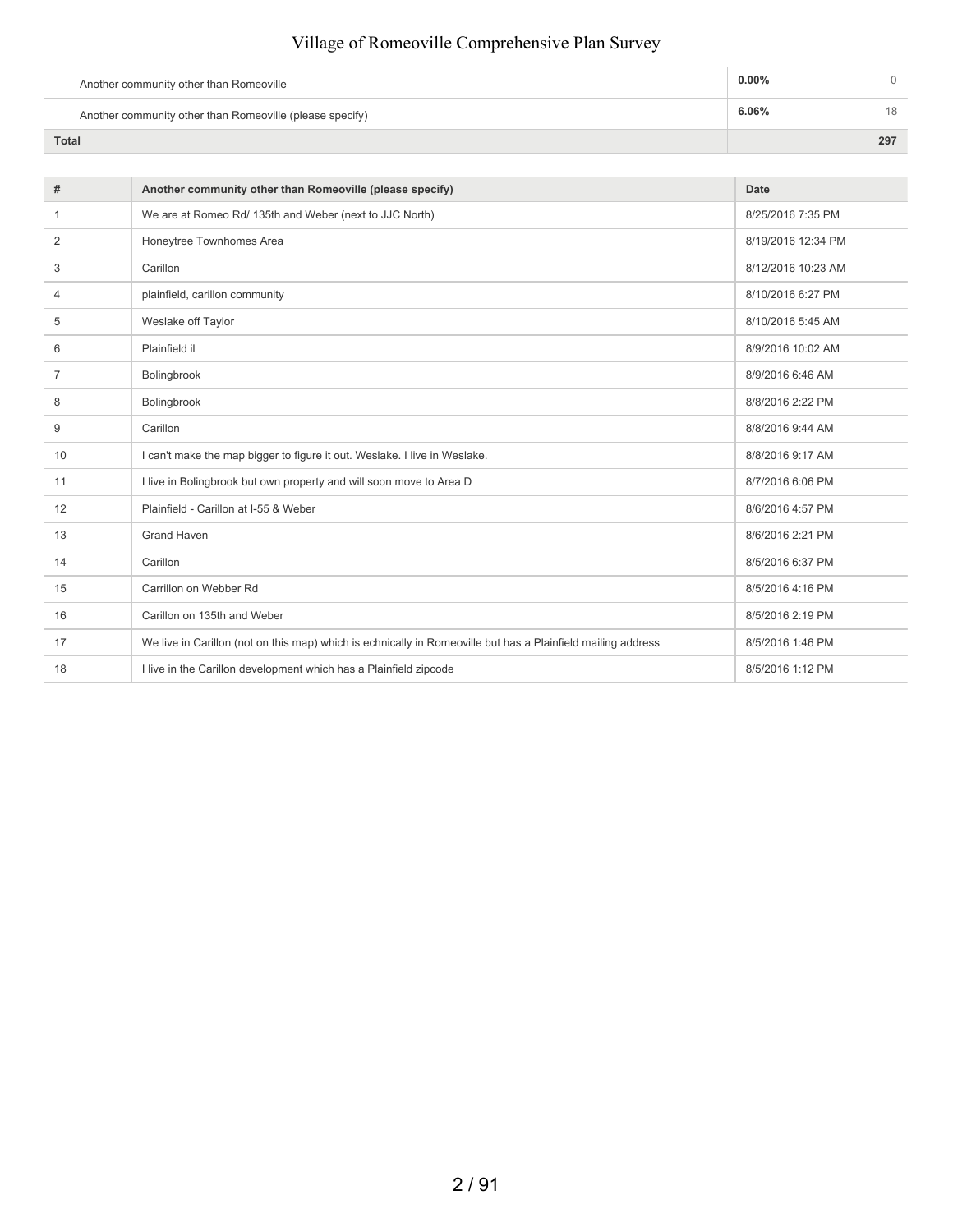# **Q2 Do you own or rent your home?**

**Answered: 270 Skipped: 29**



| <b>Answer Choices</b> | <b>Responses</b> |
|-----------------------|------------------|
| Own                   | 96.67%<br>261    |
| Rent                  | 3.33%<br>9       |
| Total                 | 270              |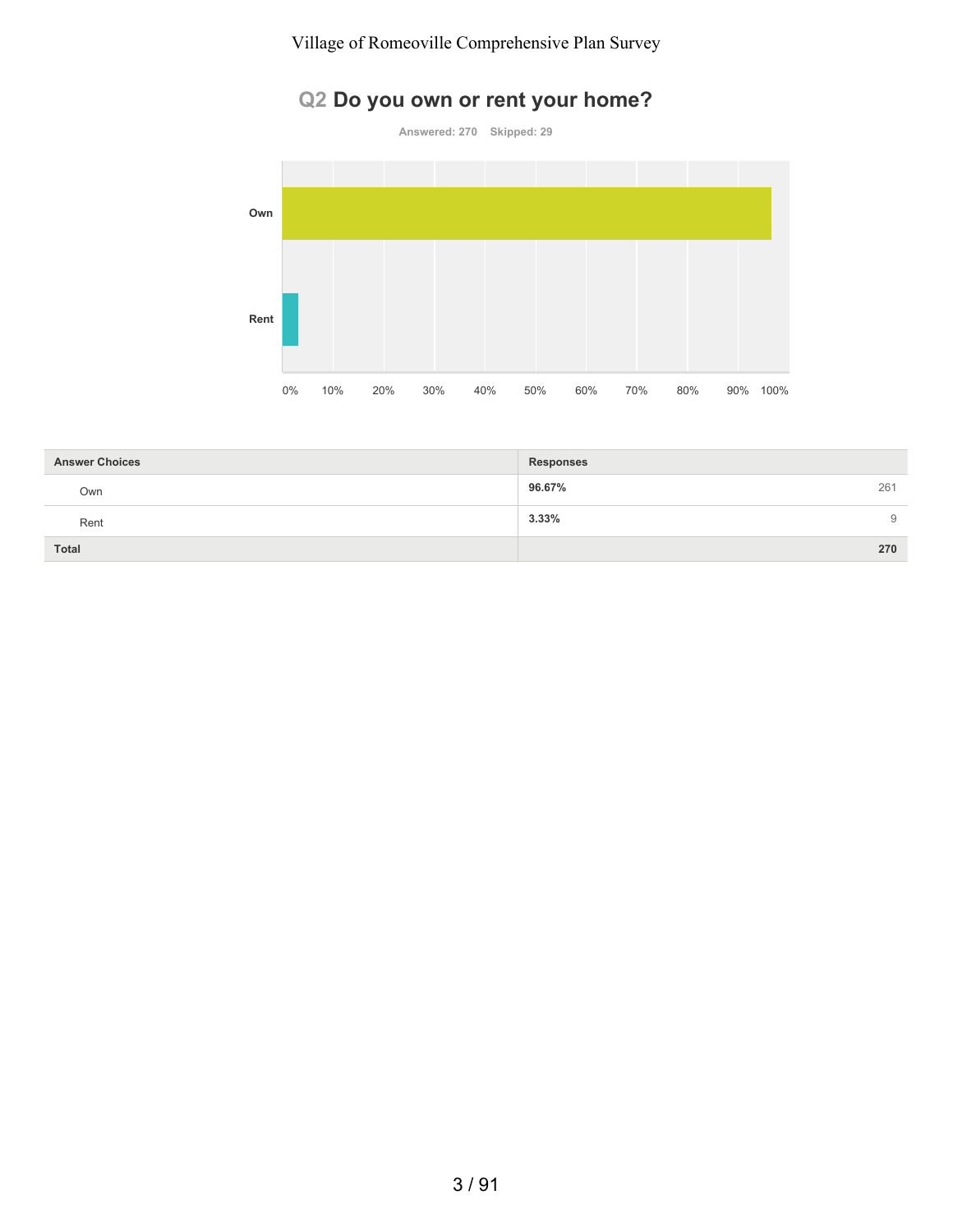# **Q3 How important were these factors in your decision to move to or stay in Romeoville? (answer all that apply)**

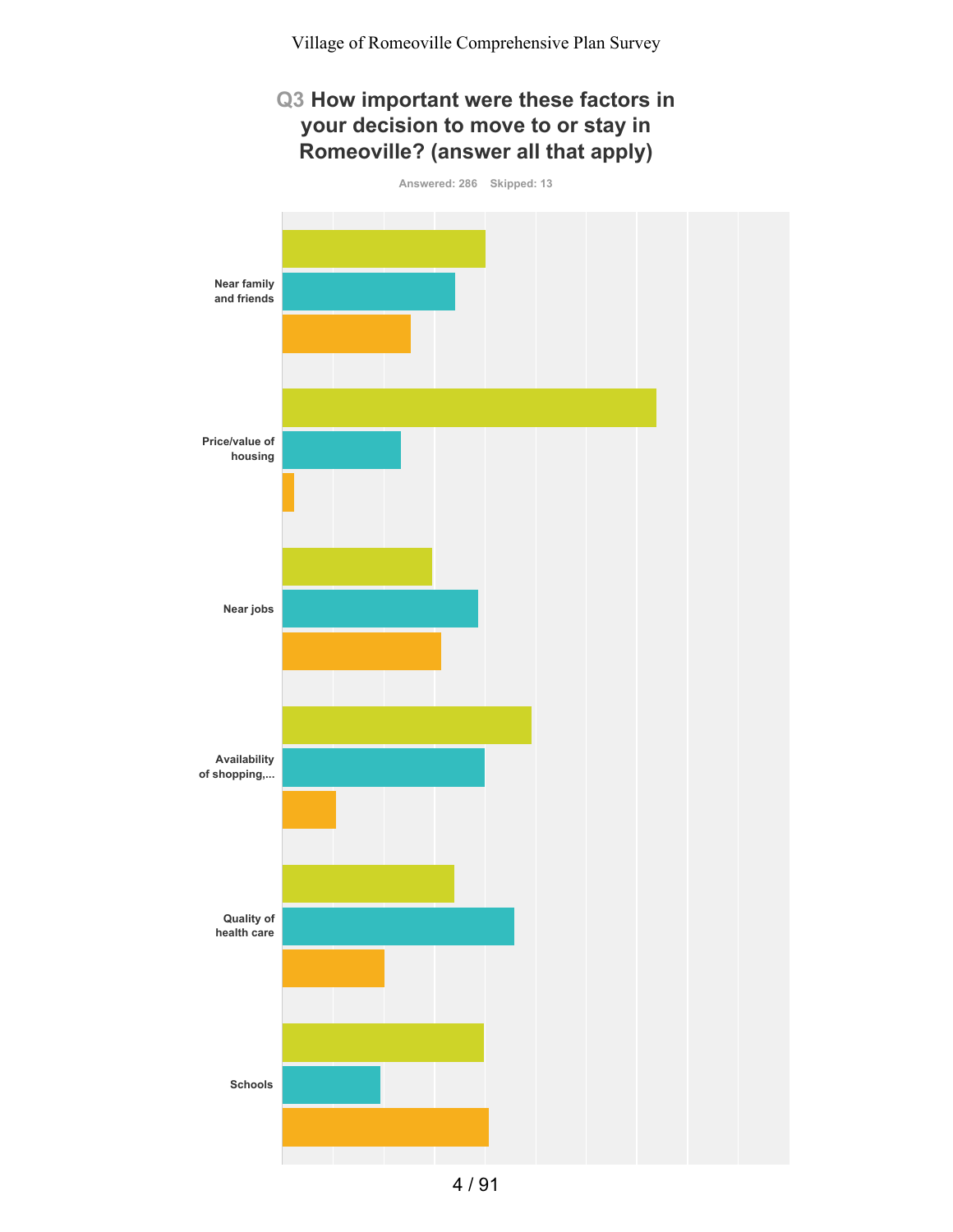

|                         | Very important | Somewhat important | Not important | <b>Total</b> |
|-------------------------|----------------|--------------------|---------------|--------------|
| Near family and friends | 40.22%         | 34.32%             | 25.46%        |              |
|                         | 109            | 93                 | 69            | 271          |
| Price/value of housing  | 73.84%         | 23.66%             | 2.51%         |              |
|                         | 206            | 66                 | ⇁             | 279          |
| Near jobs               | 29.66%         | 38.78%             | 31.56%        |              |
|                         | 78             | 102                | 83            | 263          |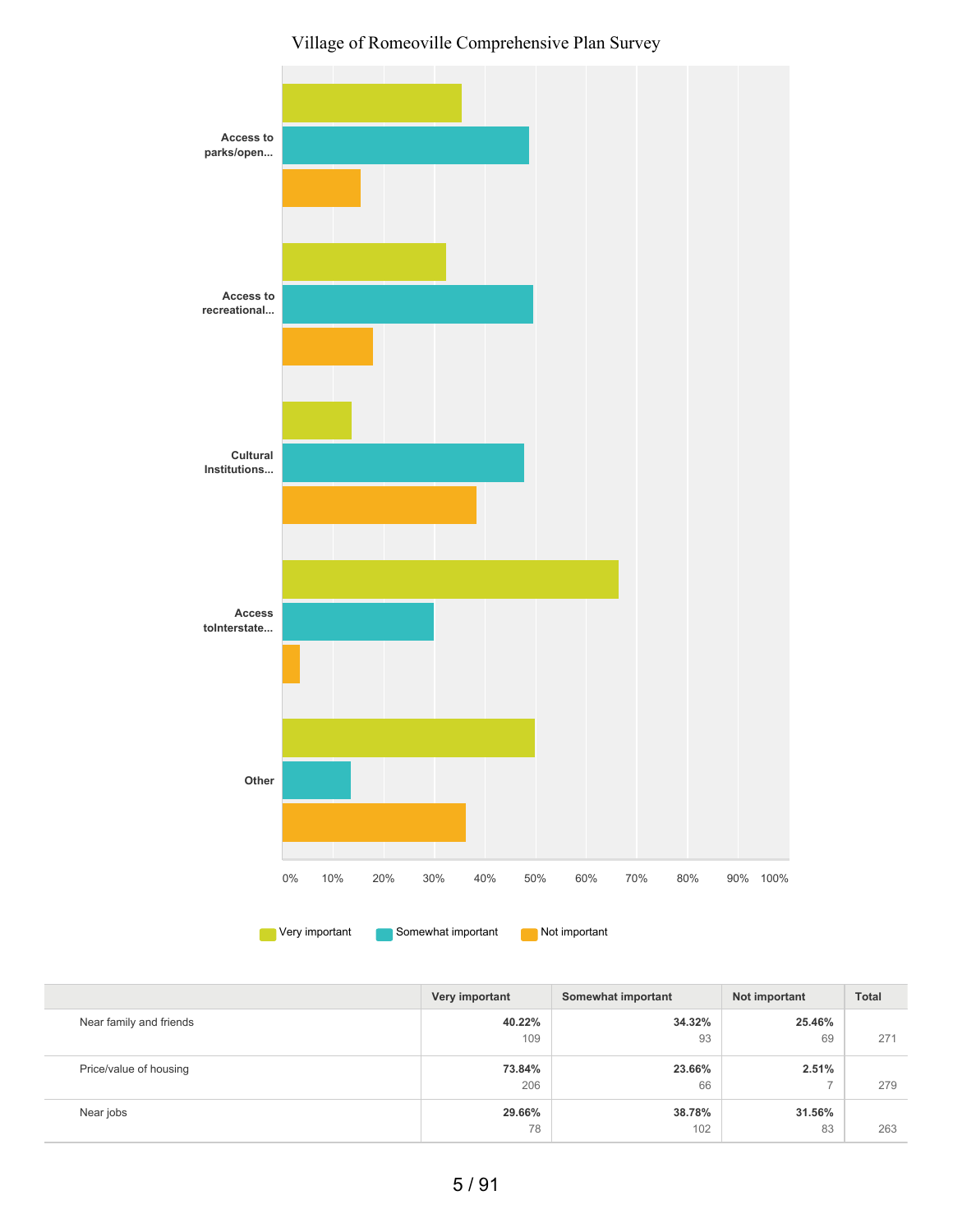| Availability of shopping, restaurants and services | 49.26%<br>134 | 40.07%<br>109 | 10.66%<br>29  | 272 |
|----------------------------------------------------|---------------|---------------|---------------|-----|
| Quality of health care                             | 33.96%<br>91  | 45.90%<br>123 | 20.15%<br>54  | 268 |
| Schools                                            | 39.78%<br>107 | 19.33%<br>52  | 40.89%<br>110 | 269 |
| Access to parks/open space and forest preserves    | 35.45%<br>95  | 48.88%<br>131 | 15.67%<br>42  | 268 |
| Access to recreational activities and programs     | 32.46%<br>87  | 49.63%<br>133 | 17.91%<br>48  | 268 |
| Cultural Institutions (Art, Music, Theater)        | 13.69%<br>36  | 47.91%<br>126 | 38.40%<br>101 | 263 |
| Access to Interstate I-55                          | 66.43%<br>184 | 29.96%<br>83  | 3.61%<br>10   | 277 |
| Other                                              | 50.00%<br>33  | 13.64%<br>9   | 36.36%<br>24  | 66  |

| #  | If other, please specify.                                                                                                                                                                                                             | Date               |
|----|---------------------------------------------------------------------------------------------------------------------------------------------------------------------------------------------------------------------------------------|--------------------|
| 1  | Small Community                                                                                                                                                                                                                       | 8/30/2016 9:28 AM  |
| 2  | Wanted a safe community                                                                                                                                                                                                               | 8/28/2016 12:21 PM |
| 3  | Wanted to live in a community like Carillon.                                                                                                                                                                                          | 8/28/2016 9:14 AM  |
| 4  | senior services                                                                                                                                                                                                                       | 8/27/2016 5:01 PM  |
| 5  | can't really read the map you have on this survey on where you live                                                                                                                                                                   | 8/27/2016 7:51 AM  |
| 6  | We wanted to luve in 55+ community                                                                                                                                                                                                    | 8/26/2016 11:15 AM |
| 7  | We are actually looking to move out of Romeoville                                                                                                                                                                                     | 8/25/2016 3:15 PM  |
| 8  | <b>Grand Haven lifestyle</b>                                                                                                                                                                                                          | 8/22/2016 3:25 PM  |
| 9  | open space, little congestion in traffic, country feel                                                                                                                                                                                | 8/21/2016 9:50 AM  |
| 10 | many open fields and undeveloped areas                                                                                                                                                                                                | 8/19/2016 6:21 PM  |
| 11 | lower taxes                                                                                                                                                                                                                           | 8/17/2016 7:49 AM  |
| 12 | Close to 355                                                                                                                                                                                                                          | 8/15/2016 10:52 AM |
| 13 | public transportation / bus/train etc                                                                                                                                                                                                 | 8/14/2016 5:57 PM  |
| 14 | Church community                                                                                                                                                                                                                      | 8/14/2016 4:50 PM  |
| 15 | Well managed town without the problems of political corruption Cook County                                                                                                                                                            | 8/12/2016 1:21 PM  |
| 16 | Safe Community, low crime rate                                                                                                                                                                                                        | 8/10/2016 10:16 AM |
| 17 | Diverse and growing community in which we could feel apart and our children could have opportunities.                                                                                                                                 | 8/9/2016 10:04 PM  |
| 18 | Safe and clean!!!                                                                                                                                                                                                                     | 8/9/2016 6:34 PM   |
| 19 | Rural community setting                                                                                                                                                                                                               | 8/9/2016 6:32 AM   |
| 20 | Safe residential community                                                                                                                                                                                                            | 8/8/2016 9:13 PM   |
| 21 | Not far from my family's location.                                                                                                                                                                                                    | 8/8/2016 7:18 PM   |
| 22 | We need a dog park                                                                                                                                                                                                                    | 8/8/2016 6:02 PM   |
| 23 | When we built in Weslake 19 years ago we liked that this was a new growth area that was not overbuilt. It was a good<br>opportunity to be part of the community starting up & in Plainfield schools (I would not go to 365U schools). | 8/8/2016 11:00 AM  |
| 24 | Not overly populated. Low traffic congestion in residential areas.                                                                                                                                                                    | 8/8/2016 10:44 AM  |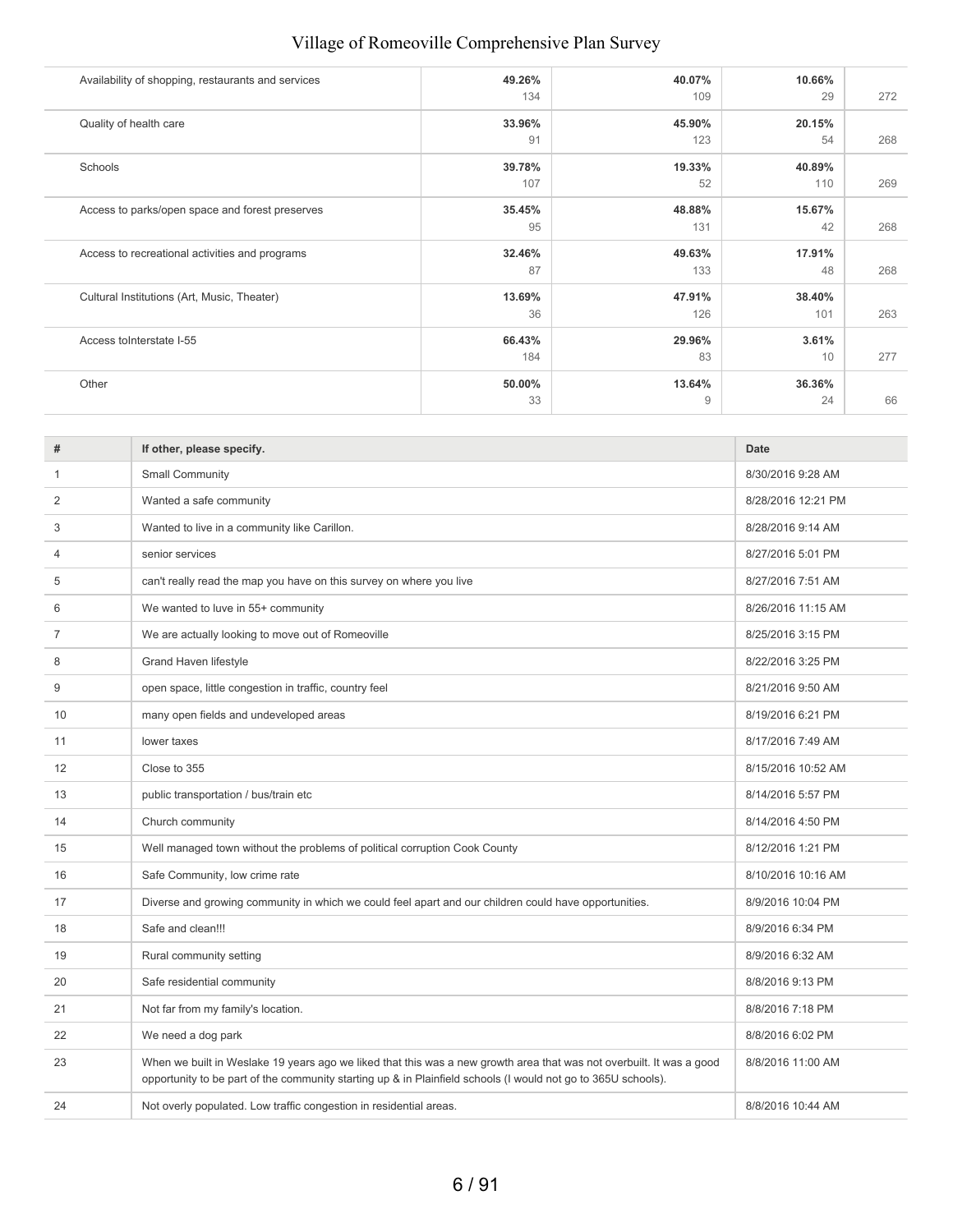| 25 | Were really hoping something was goin to be done about the Weber Rd and I-55 interchange. We went to the<br>meeting at the Village two years ago and were told the project would start within the year. We have not seen any work<br>being done on this project. We cannot possibly handle anymore truck traffic in this area!! | 8/8/2016 10:38 AM  |
|----|---------------------------------------------------------------------------------------------------------------------------------------------------------------------------------------------------------------------------------------------------------------------------------------------------------------------------------|--------------------|
| 26 | Nice, quiet community and neighborhood                                                                                                                                                                                                                                                                                          | 8/8/2016 9:53 AM   |
| 27 | Safety - with the purchased of the old Stonebridge subdivision hope to see less cars just parking in area and littering                                                                                                                                                                                                         | 8/7/2016 8:04 PM   |
| 28 | Restaurants along Weber Rd. and the completion of Airport Rd/Rte 126 Interchange                                                                                                                                                                                                                                                | 8/6/2016 8:00 PM   |
| 29 | Finding the right house to fit my needs                                                                                                                                                                                                                                                                                         | 8/6/2016 1:47 PM   |
| 30 | wanted to move to an 55+community--Grand Have                                                                                                                                                                                                                                                                                   | 8/6/2016 1:34 PM   |
| 31 | WE NEED MORE FOOD STORES!!!!! AND WE NEED MORE PLACES TO EAT, LIKE BOLINGBROOK!!!!                                                                                                                                                                                                                                              | 8/6/2016 10:19 AM  |
| 32 | We've been here for 40 years. Tough to pack up and move                                                                                                                                                                                                                                                                         | 8/6/2016 8:38 AM   |
| 33 | The schools scored very low which is why I am paying for a private school even though the property tax is too high for<br>the low scoring public school!                                                                                                                                                                        | 8/5/2016 11:45 PM  |
| 34 | need water park                                                                                                                                                                                                                                                                                                                 | 8/5/2016 11:40 PM  |
| 35 | lower taxes in the area                                                                                                                                                                                                                                                                                                         | 8/5/2016 4:56 PM   |
| 36 | Needed a 55-and-over gated community                                                                                                                                                                                                                                                                                            | 8/5/2016 1:47 PM   |
| 37 | I have a Plainfield address but I was influenced by the proximity to 1-55 so that I could enjoy the benefits of Chicago                                                                                                                                                                                                         | 8/5/2016 1:13 PM   |
| 38 | low taxes and fees                                                                                                                                                                                                                                                                                                              | 8/5/2016 12:01 PM  |
| 39 | lack of transit                                                                                                                                                                                                                                                                                                                 | 7/27/2016 10:18 PM |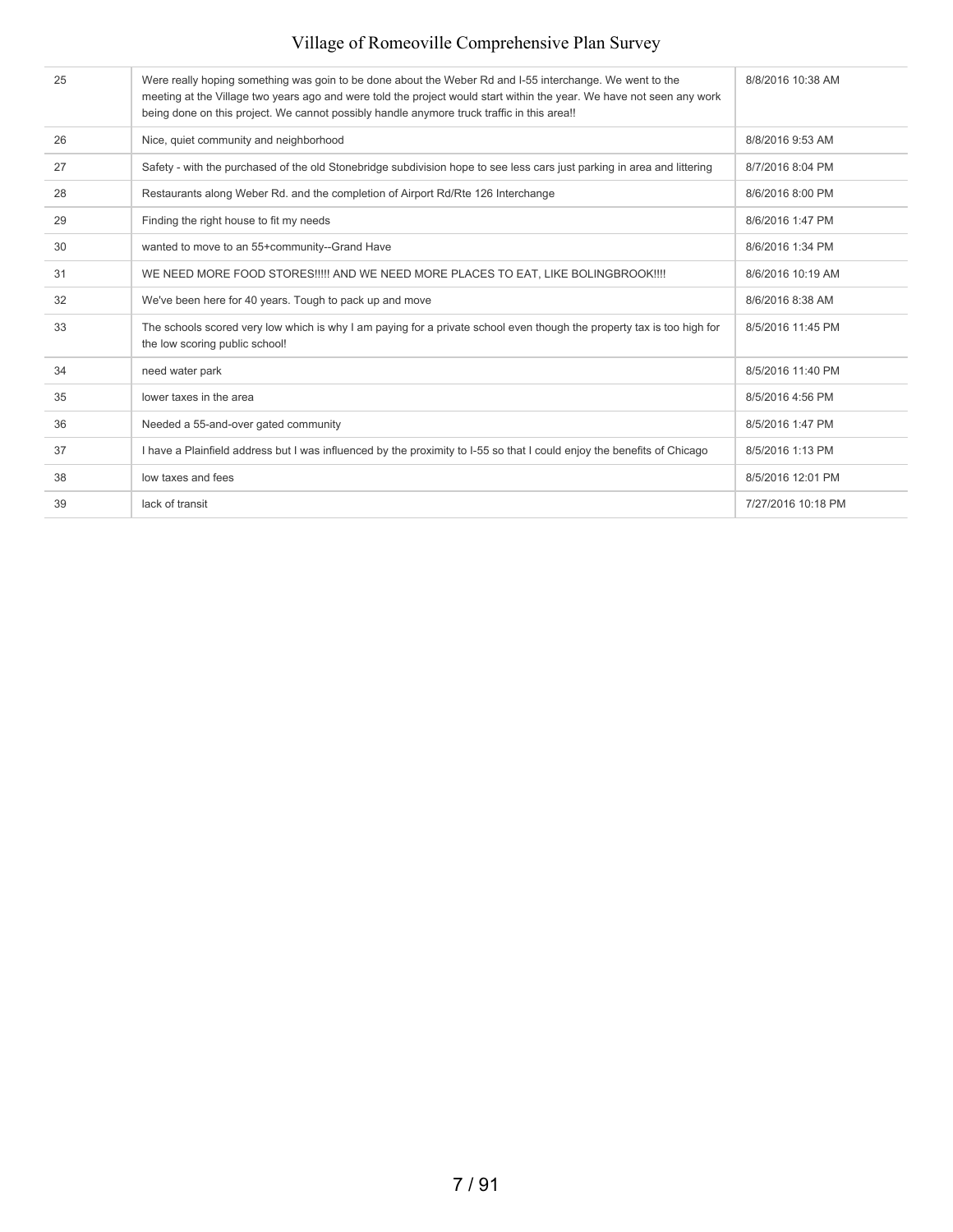# **Q4 Rate your overall satisfaction with these factors as they apply to Romeoville. (answer all that apply)**

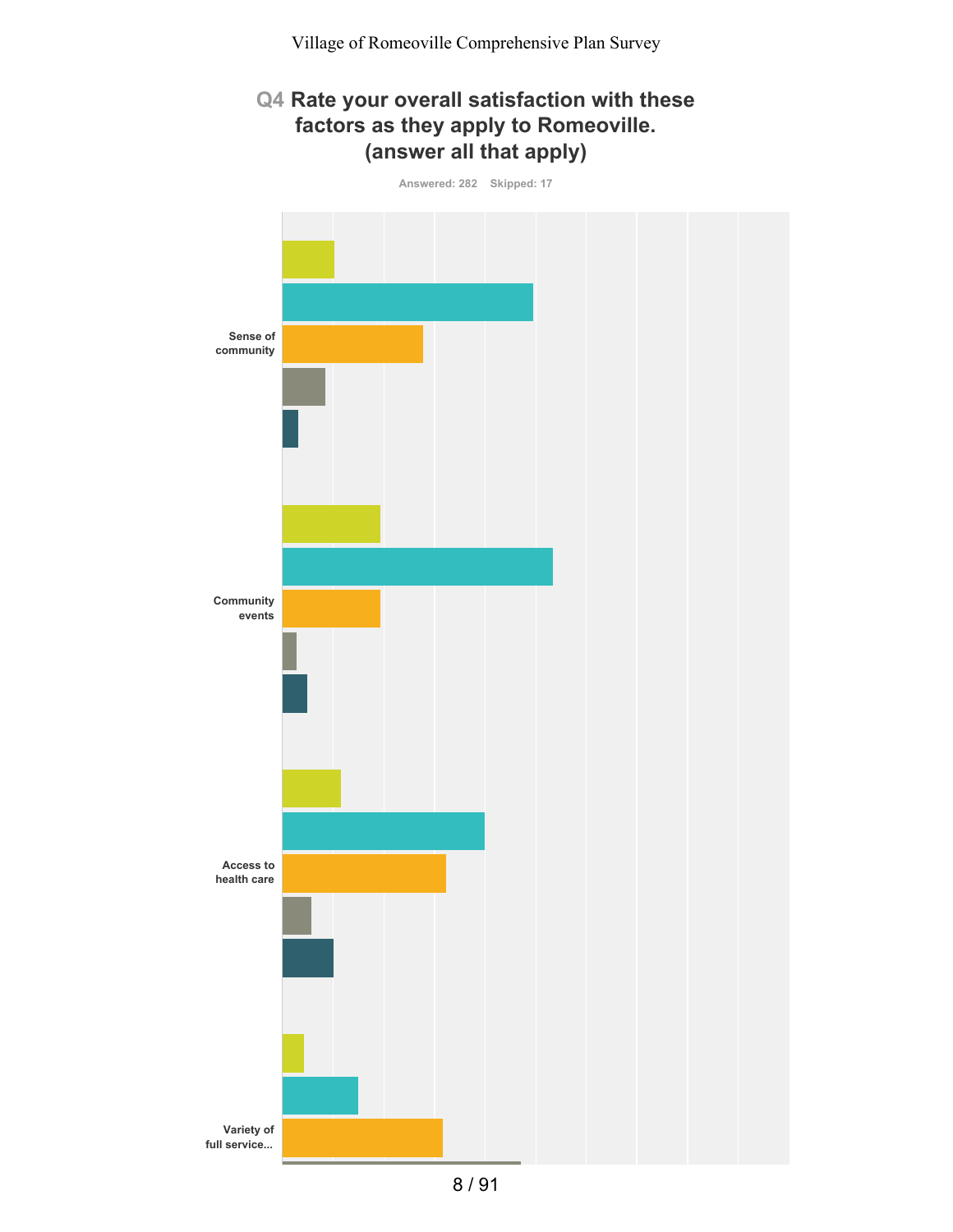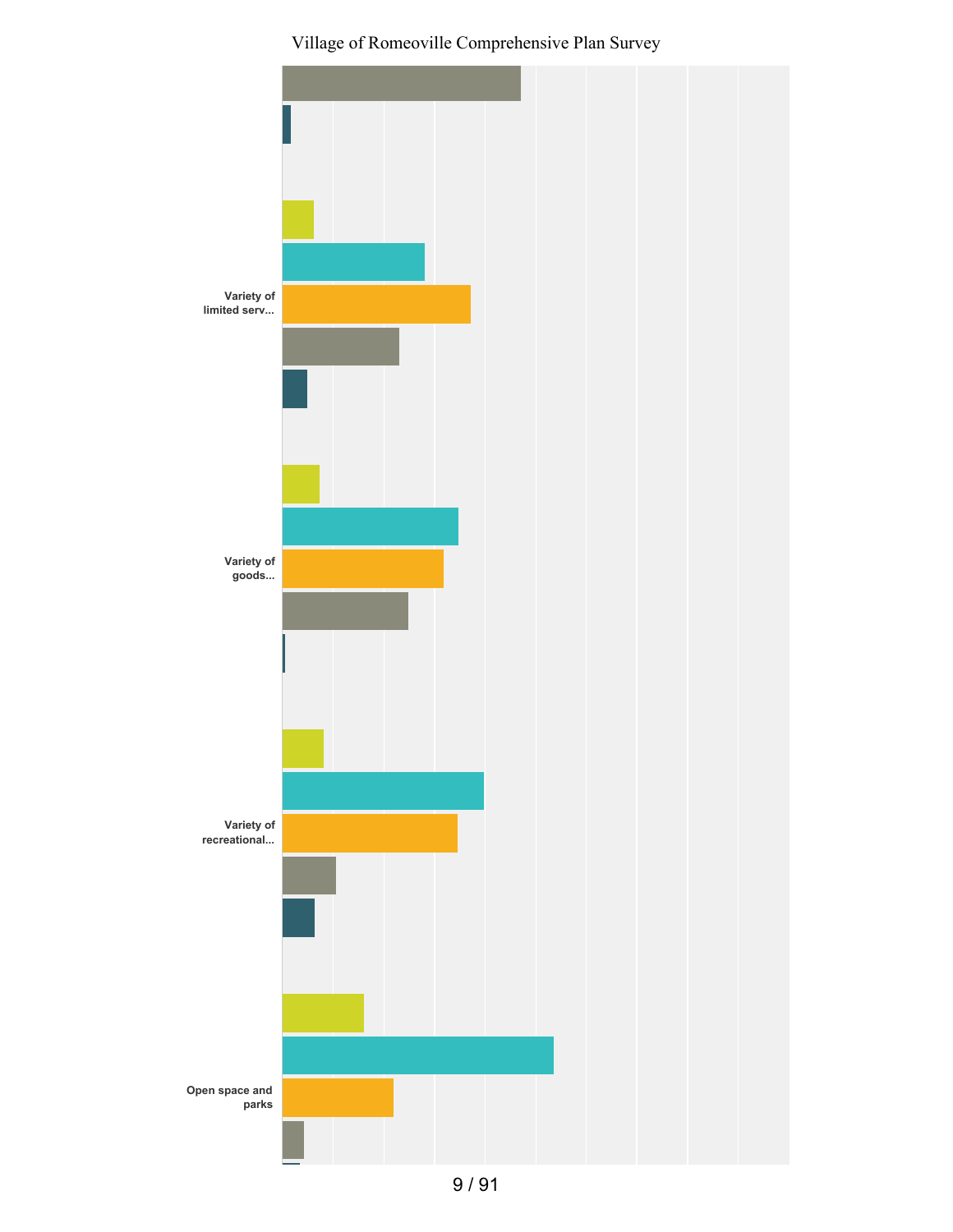

10 / 91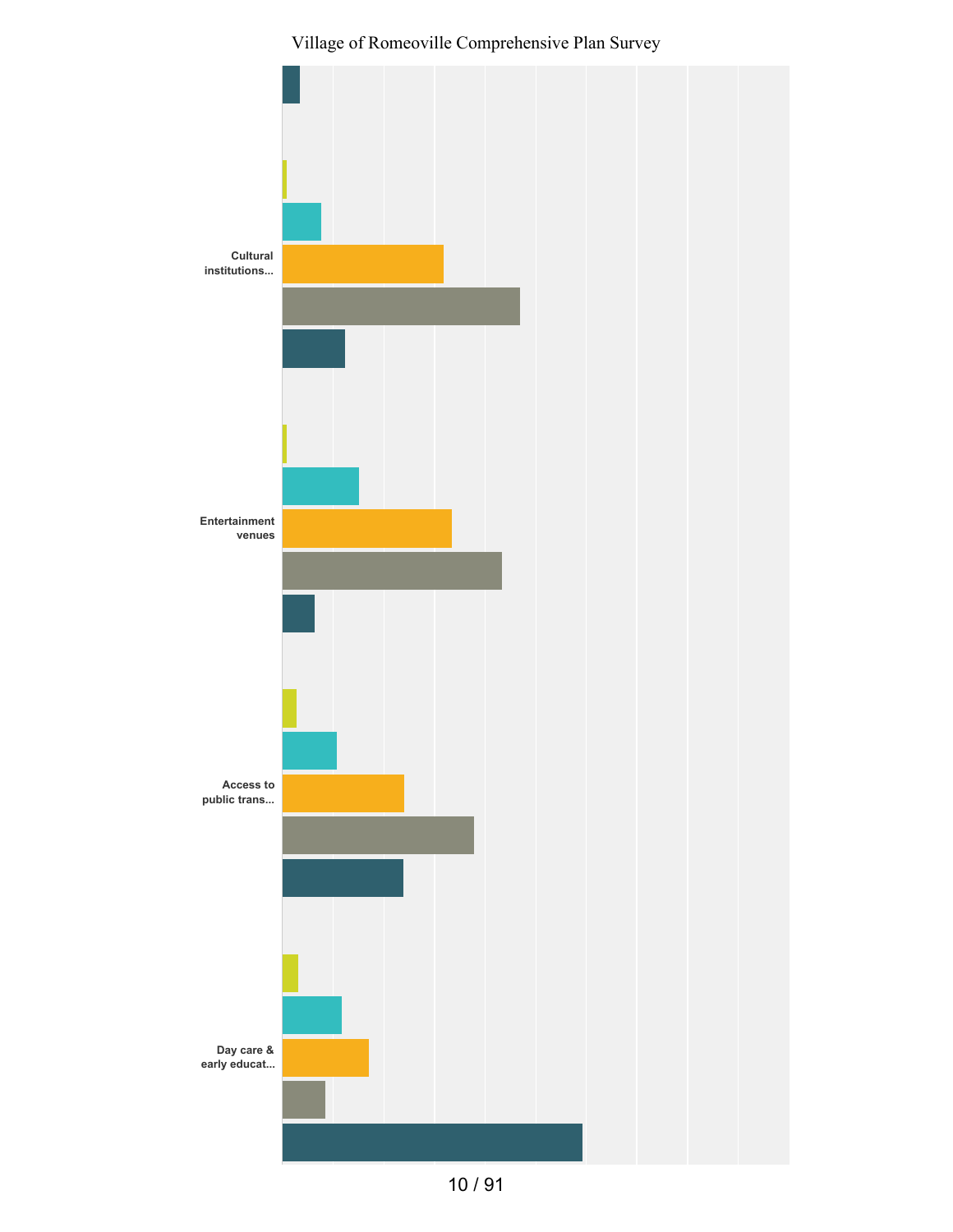

|                                                                                         | <b>Excellent</b> | Good          | Fair          | Poor          | No opinion              | <b>Total</b> |
|-----------------------------------------------------------------------------------------|------------------|---------------|---------------|---------------|-------------------------|--------------|
| Sense of community                                                                      | 10.43%<br>29     | 49.64%<br>138 | 28.06%<br>78  | 8.63%<br>24   | 3.24%<br>9              | 278          |
| Community events                                                                        | 19.35%<br>54     | 53.41%<br>149 | 19.35%<br>54  | 2.87%<br>8    | 5.02%<br>14             | 279          |
| Access to health care                                                                   | 11.64%<br>32     | 40.00%<br>110 | 32.36%<br>89  | 5.82%<br>16   | 10.18%<br>28            | 275          |
| Variety of full service restaurants                                                     | 4.29%<br>12      | 15.00%<br>42  | 31.79%<br>89  | 47.14%<br>132 | 1.79%<br>5              | 280          |
| Variety of limited service eating establishments                                        | 6.16%<br>17      | 28.26%<br>78  | 37.32%<br>103 | 23.19%<br>64  | 5.07%<br>14             | 276          |
| Variety of goods (shopping/retail options)                                              | 7.53%<br>21      | 34.77%<br>97  | 31.90%<br>89  | 25.09%<br>70  | 0.72%<br>$\overline{2}$ | 279          |
| Variety of recreational activities                                                      | 8.39%<br>23      | 39.78%<br>109 | 34.67%<br>95  | 10.58%<br>29  | 6.57%<br>18             | 274          |
| Open space and parks                                                                    | 16.30%<br>45     | 53.62%<br>148 | 22.10%<br>61  | 4.35%<br>12   | 3.62%<br>10             | 276          |
| Cultural institutions (art, music, theater)                                             | 1.10%<br>3       | 7.69%<br>21   | 31.87%<br>87  | 46.89%<br>128 | 12.45%<br>34            | 273          |
| <b>Entertainment venues</b>                                                             | 1.09%<br>3       | 15.33%<br>42  | 33.58%<br>92  | 43.43%<br>119 | 6.57%<br>18             | 274          |
| Access to public transit options (including taxi, Uber, or other ride-sharing services) | 2.90%<br>8       | 10.87%<br>30  | 24.28%<br>67  | 38.04%<br>105 | 23.91%<br>66            | 276          |
| Day care & early education services                                                     | 3.33%<br>9       | 11.85%<br>32  | 17.04%<br>46  | 8.52%<br>23   | 59.26%<br>160           | 270          |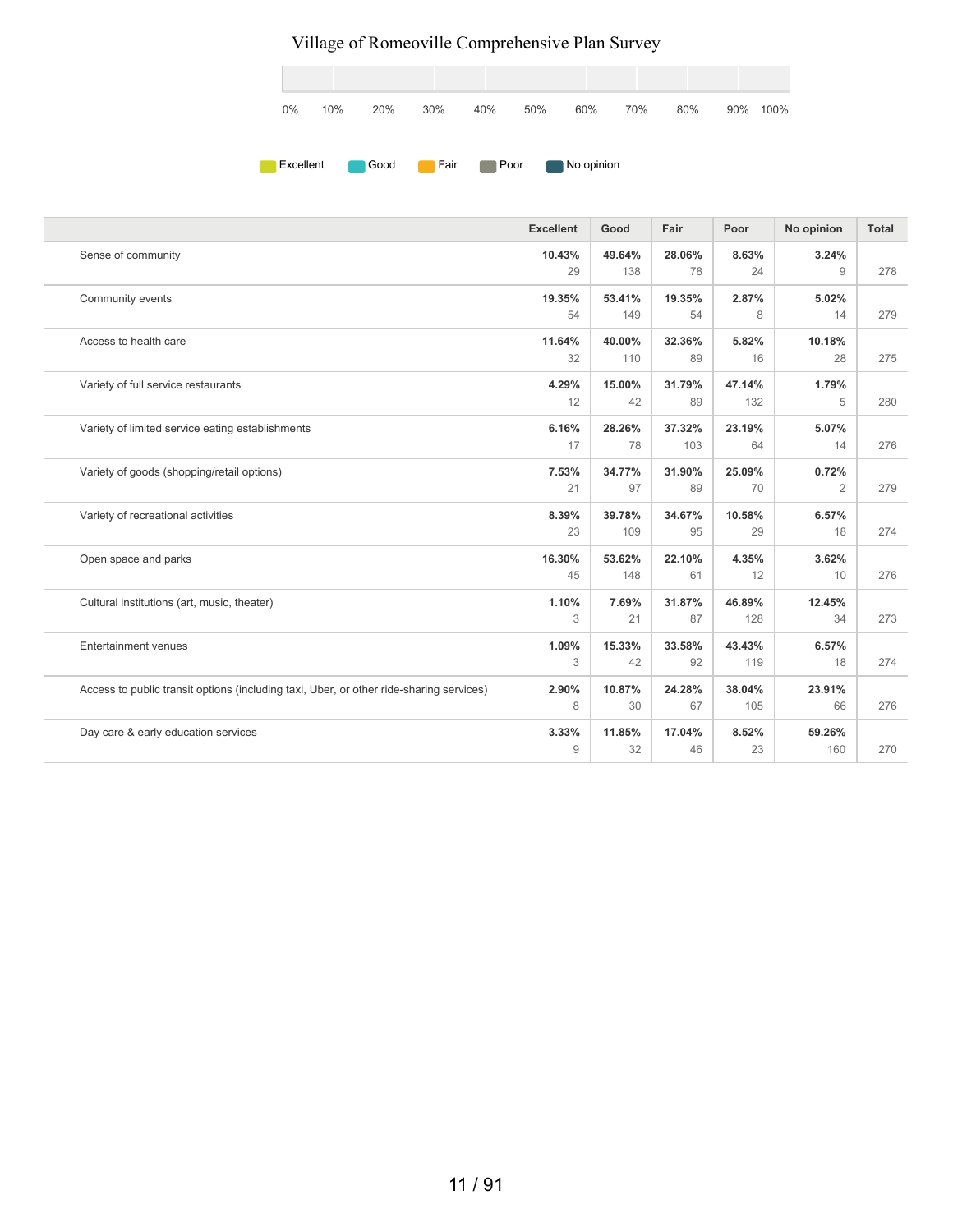### **Q5 Please state your opinion on the following issues relating to COMMUNITY SERVICES in Romeoville.**

**Answered: 281 Skipped: 18 Adult education Fire protection Garbage collection Health care and wellness...**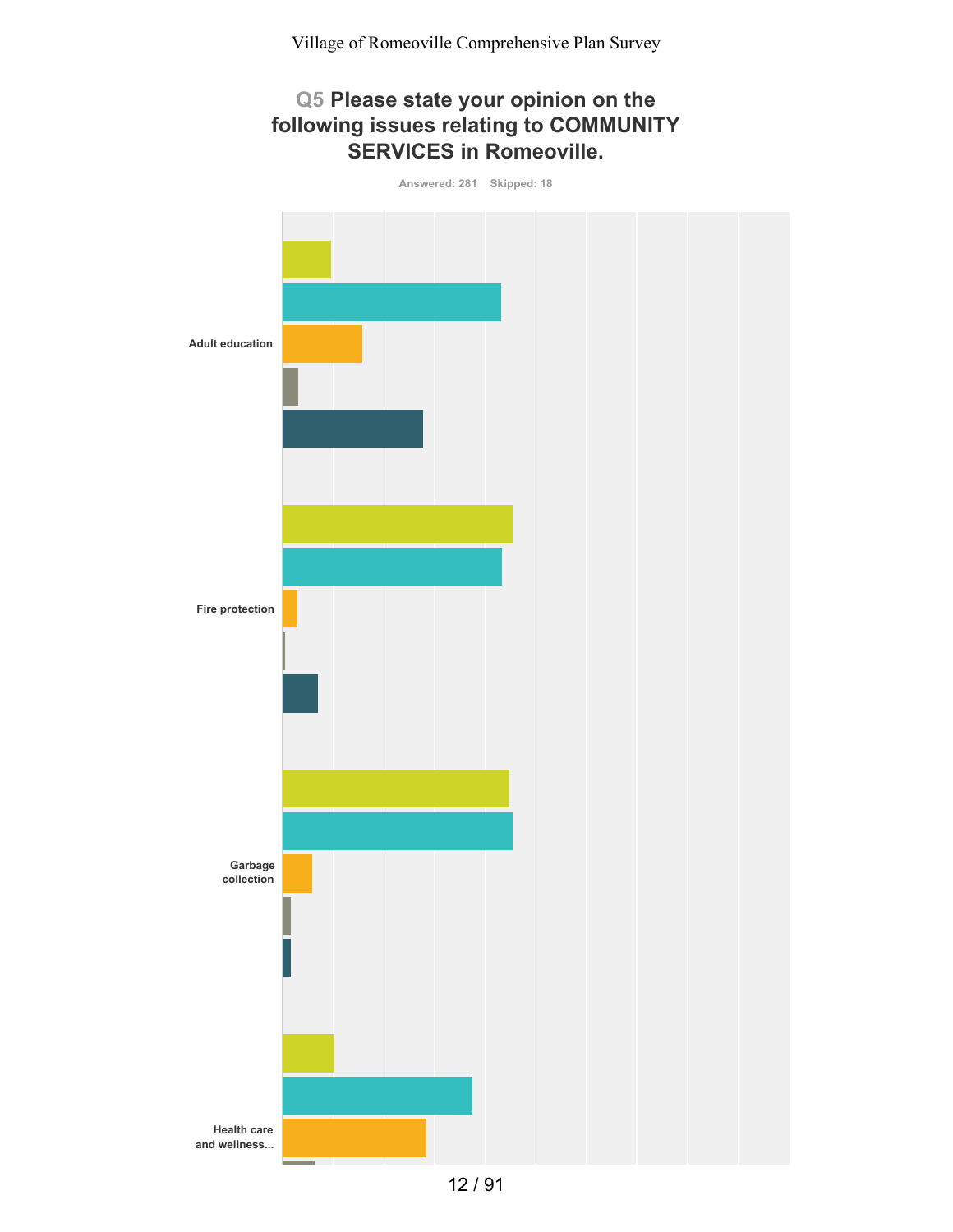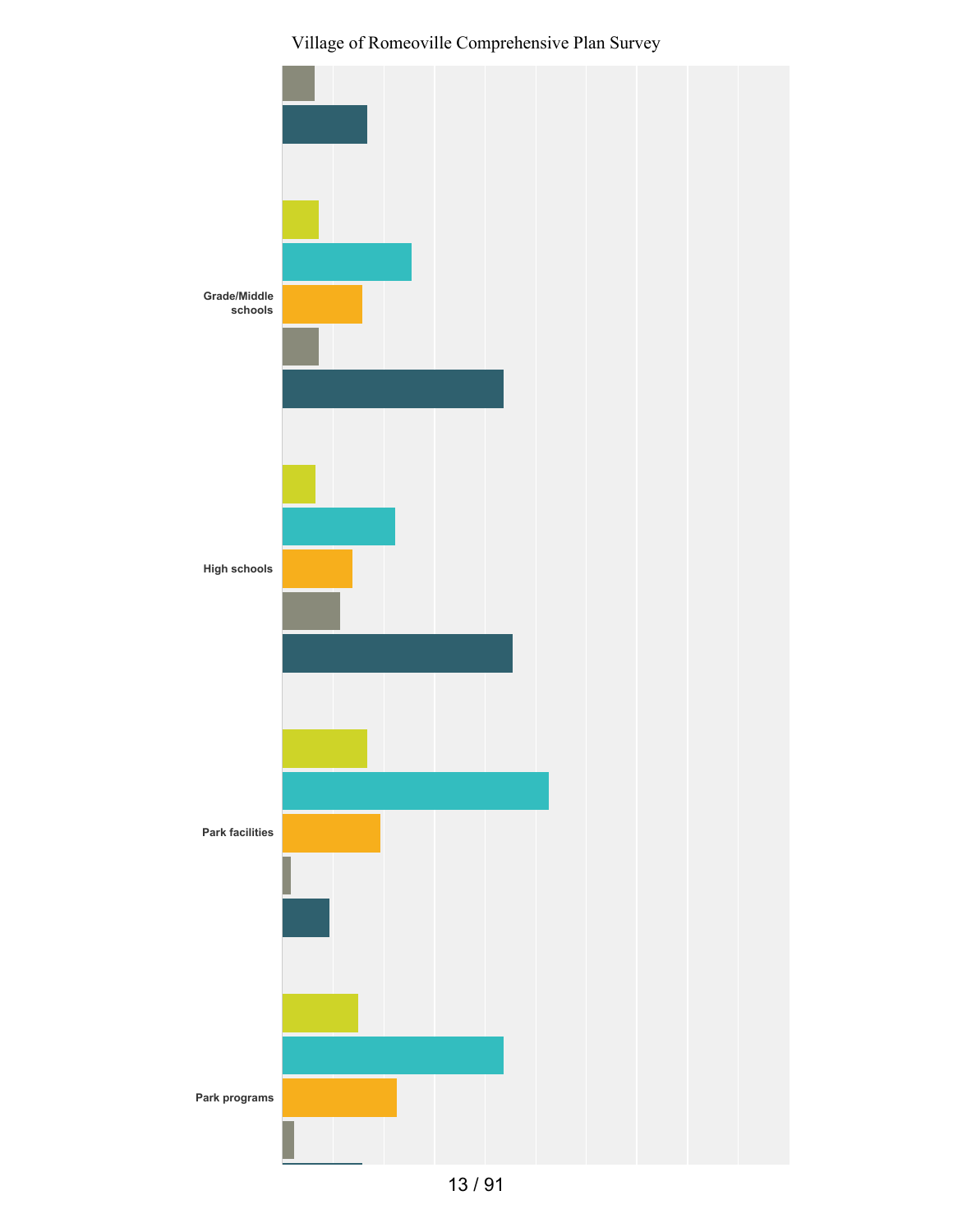

14 / 91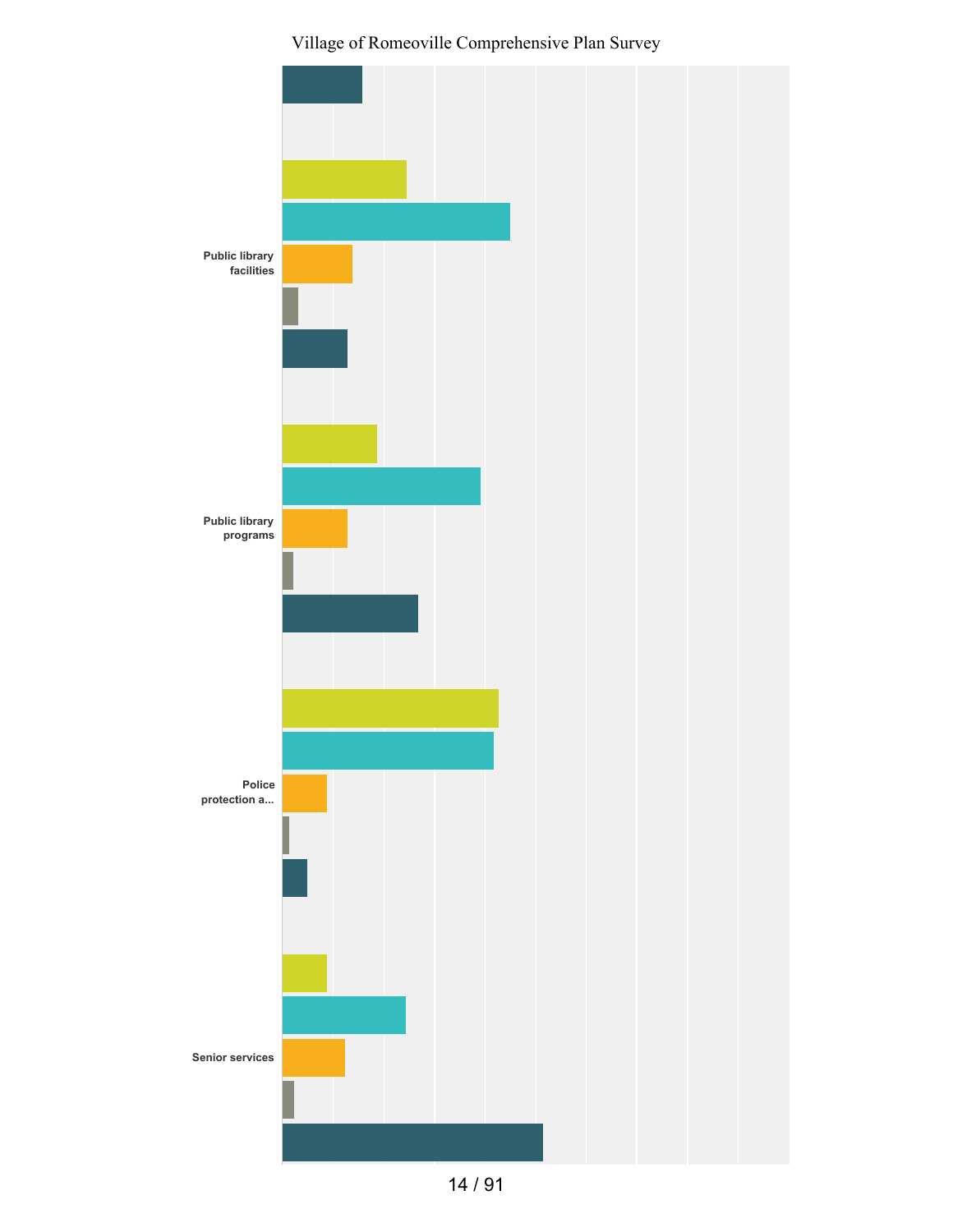Village of Romeoville Comprehensive Plan Survey

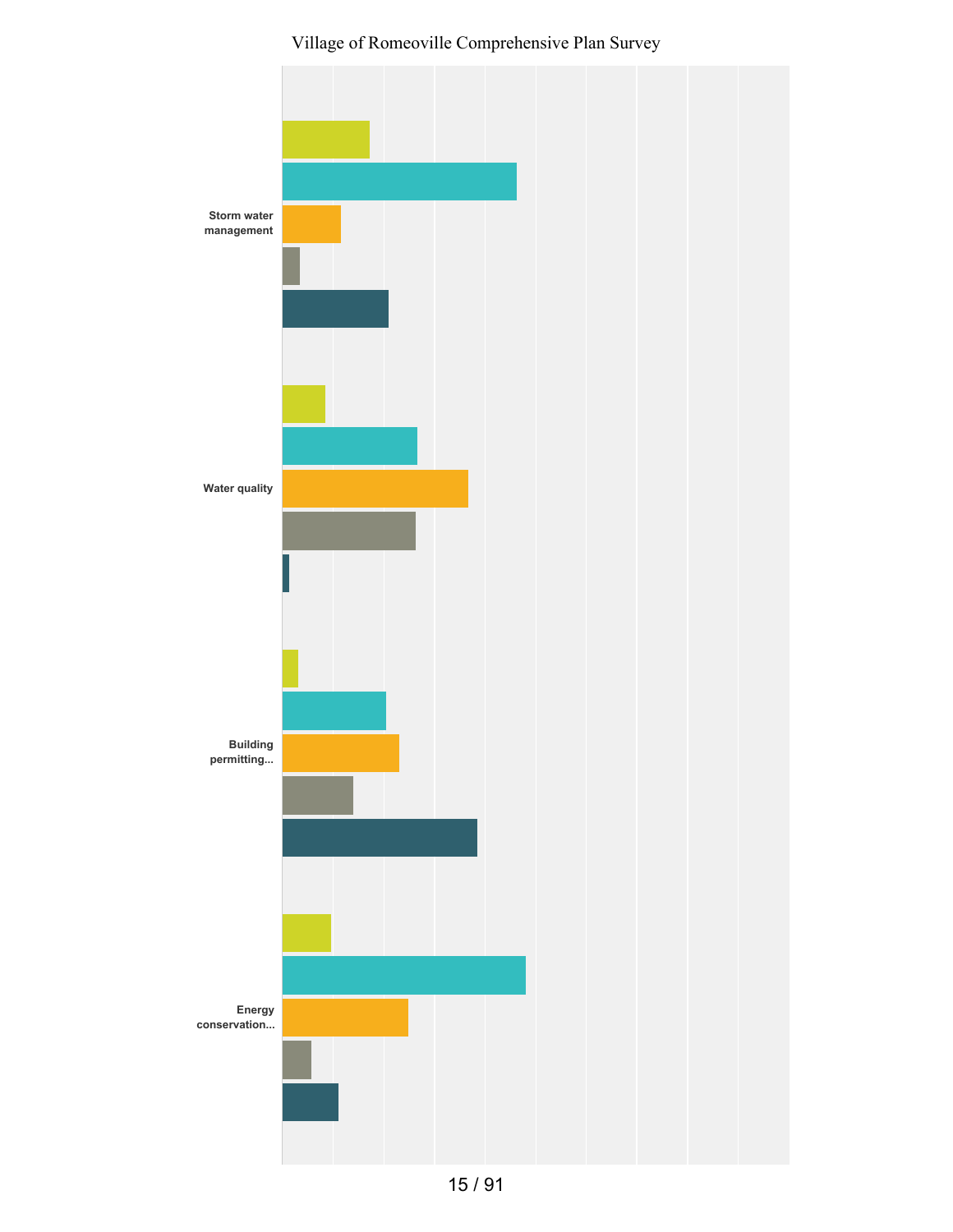

|                                          | <b>Excellent</b> | Good          | Fair          | Poor                    | No opinion              | <b>Total</b> |
|------------------------------------------|------------------|---------------|---------------|-------------------------|-------------------------|--------------|
| Adult education                          | 9.78%<br>27      | 43.12%<br>119 | 15.94%<br>44  | 3.26%<br>9              | 27.90%<br>77            | 276          |
| Fire protection                          | 45.55%<br>128    | 43.42%<br>122 | 3.20%<br>9    | 0.71%<br>$\overline{2}$ | 7.12%<br>20             | 281          |
| Garbage collection                       | 44.80%<br>125    | 45.52%<br>127 | 6.09%<br>17   | 1.79%<br>5              | 1.79%<br>5              | 279          |
| Health care and wellness services        | 10.39%<br>29     | 37.63%<br>105 | 28.67%<br>80  | 6.45%<br>18             | 16.85%<br>47            | 279          |
| Grade/Middle schools                     | 7.35%<br>20      | 25.74%<br>70  | 15.81%<br>43  | 7.35%<br>20             | 43.75%<br>119           | 272          |
| High schools                             | 6.62%<br>18      | 22.43%<br>61  | 13.97%<br>38  | 11.40%<br>31            | 45.59%<br>124           | 272          |
| Park facilities                          | 16.91%<br>47     | 52.52%<br>146 | 19.42%<br>54  | 1.80%<br>5              | 9.35%<br>26             | 278          |
| Park programs                            | 15.07%<br>41     | 43.75%<br>119 | 22.79%<br>62  | 2.57%<br>$\overline{7}$ | 15.81%<br>43            | 272          |
| Public library facilities                | 24.55%<br>68     | 45.13%<br>125 | 14.08%<br>39  | 3.25%<br>9              | 13.00%<br>36            | 277          |
| Public library programs                  | 18.75%<br>51     | 39.34%<br>107 | 12.87%<br>35  | 2.21%<br>6              | 26.84%<br>73            | 272          |
| Police protection and emergency services | 42.81%<br>119    | 41.73%<br>116 | 8.99%<br>25   | 1.44%<br>4              | 5.04%<br>14             | 278          |
| Senior services                          | 8.96%<br>25      | 24.37%<br>68  | 12.54%<br>35  | 2.51%<br>$\overline{7}$ | 51.61%<br>144           | 279          |
| Storm water management                   | 17.39%<br>48     | 46.38%<br>128 | 11.59%<br>32  | 3.62%<br>10             | 21.01%<br>58            | 276          |
| Water quality                            | 8.57%<br>24      | 26.79%<br>75  | 36.79%<br>103 | 26.43%<br>74            | 1.43%<br>$\overline{4}$ | 280          |
| Building permitting process              | 3.27%<br>9       | 20.73%<br>57  | 23.27%<br>64  | 14.18%<br>39            | 38.55%<br>106           | 275          |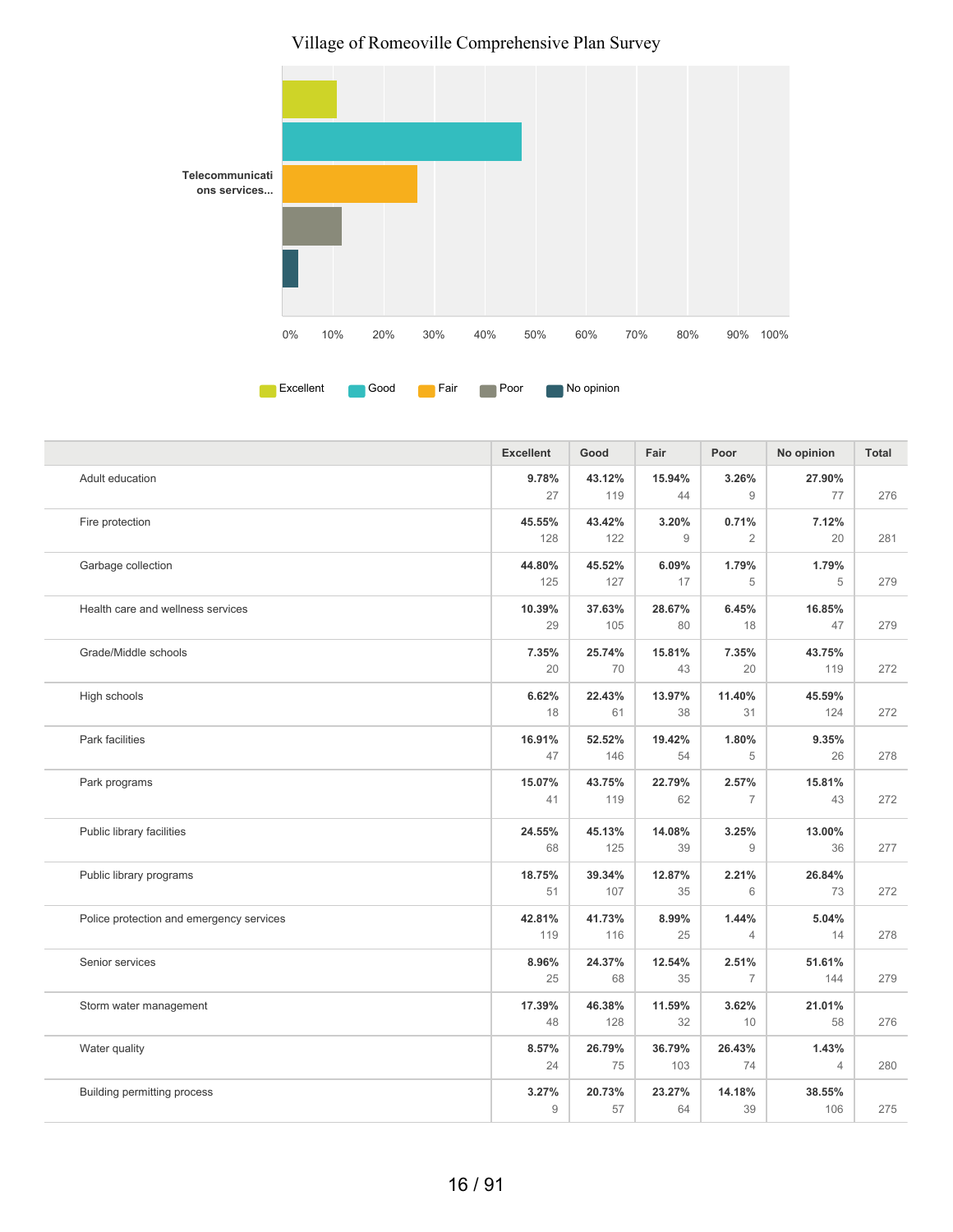| Energy conservation/recycling                                            | 9.78%            | 48.19% | 25.00% | 5.80%    | 11.23% |     |
|--------------------------------------------------------------------------|------------------|--------|--------|----------|--------|-----|
|                                                                          | 27<br>$\epsilon$ | 133    | 69     | 16       | 31     | 276 |
| Telecommunications services (access/quality to highspeed internet, wifi) | 10.83%           | 47.29% | 26.71% | 11.91%   | 3.25%  |     |
|                                                                          | 30               | 131    | 74     | 22<br>აა |        | 277 |

| #  | If you desire any other community service currently missing in Romeoville, please add it below:                                                                                                                                                                                                                                                                                                                                                                                                                                                                        | Date               |
|----|------------------------------------------------------------------------------------------------------------------------------------------------------------------------------------------------------------------------------------------------------------------------------------------------------------------------------------------------------------------------------------------------------------------------------------------------------------------------------------------------------------------------------------------------------------------------|--------------------|
| 1  | More music events at the new stage at the new village ctr                                                                                                                                                                                                                                                                                                                                                                                                                                                                                                              | 9/10/2016 9:59 AM  |
| 2  | Allow companies like WOW that provide high speed internet for an alternative to Comcast, ATT only offers DSL. Metra<br>train station is a strong request. Meijer construction was promised years ago, no updates?                                                                                                                                                                                                                                                                                                                                                      | 8/28/2016 12:25 PM |
| 3  | more restaurants/ more for dinner not lunch / breakfast                                                                                                                                                                                                                                                                                                                                                                                                                                                                                                                | 8/27/2016 7:56 AM  |
| 4  | Movie Theater, Fresh Seafood Market,                                                                                                                                                                                                                                                                                                                                                                                                                                                                                                                                   | 8/25/2016 7:37 PM  |
| 5  | Need a grocery store                                                                                                                                                                                                                                                                                                                                                                                                                                                                                                                                                   | 8/24/2016 8:09 PM  |
| 6  | a dog park !!                                                                                                                                                                                                                                                                                                                                                                                                                                                                                                                                                          | 8/22/2016 6:13 PM  |
| 7  | walks and bike paths on renwick weber and airport that connect                                                                                                                                                                                                                                                                                                                                                                                                                                                                                                         | 8/21/2016 9:55 AM  |
| 8  | Renter's Support: Teaching renters how to access information and resources on home care and preventative<br>maintenance                                                                                                                                                                                                                                                                                                                                                                                                                                                | 8/19/2016 10:13 PM |
| 9  | tree trimming services                                                                                                                                                                                                                                                                                                                                                                                                                                                                                                                                                 | 8/19/2016 12:36 PM |
| 10 | transportation                                                                                                                                                                                                                                                                                                                                                                                                                                                                                                                                                         | 8/18/2016 10:14 AM |
| 11 | More sit down resturants                                                                                                                                                                                                                                                                                                                                                                                                                                                                                                                                               | 8/17/2016 9:37 PM  |
| 12 | Dog Park                                                                                                                                                                                                                                                                                                                                                                                                                                                                                                                                                               | 8/17/2016 7:52 AM  |
| 13 | We need a grocery store in the old Dominicks store.                                                                                                                                                                                                                                                                                                                                                                                                                                                                                                                    | 8/13/2016 8:51 AM  |
| 14 | Better train options other than Heritage Corridor. Not enough trains during the week with this line.                                                                                                                                                                                                                                                                                                                                                                                                                                                                   | 8/12/2016 1:30 PM  |
| 15 | Hazardous waste disposal for interior paint                                                                                                                                                                                                                                                                                                                                                                                                                                                                                                                            | 8/10/2016 9:47 PM  |
| 16 | I live in Carillon and was wondering why we have to pay for recycling cans with the yellow lids. I would think the bins<br>are more work for the garbage man. The recycling carts are picked up by the trucks arm.                                                                                                                                                                                                                                                                                                                                                     | 8/10/2016 1:42 PM  |
| 17 | Early Teen (13 - 16 yrs) Programs / Events                                                                                                                                                                                                                                                                                                                                                                                                                                                                                                                             | 8/10/2016 10:21 AM |
| 18 | Not enough entertainment in romeoville                                                                                                                                                                                                                                                                                                                                                                                                                                                                                                                                 | 8/9/2016 2:50 PM   |
| 19 | better pond management for fishing                                                                                                                                                                                                                                                                                                                                                                                                                                                                                                                                     | 8/9/2016 6:09 AM   |
| 20 | Would like to see walking path attaching Montrose to 135th along RT53                                                                                                                                                                                                                                                                                                                                                                                                                                                                                                  | 8/8/2016 8:07 PM   |
| 21 | Being in the Plainfield Twnship portion I would love to see programs for the library branch to our area. It appears that<br>they almost don't consider us being on this side of I55. Specifically I would like to see book drops & a bookmobile. This<br>would be a better service & more cost effective than the monster library with the monster price that the library service<br>recently tried to pass. Also, in terms to park programs - I would love to just see more open space rather than every<br>little thing built up! And use of space that MAKES SENSE. | 8/8/2016 11:06 AM  |
| 22 | Need a development committee to do something with all this unused land, vacant stores & homes                                                                                                                                                                                                                                                                                                                                                                                                                                                                          | 8/8/2016 10:03 AM  |
| 23 | There is no longer animal control for nuisance wild life and there is no longer an electronics recycling facility, yet my<br>property taxes went up 13% this year.                                                                                                                                                                                                                                                                                                                                                                                                     | 8/8/2016 10:02 AM  |
| 24 | More places to eat on Weber. Panera Bread would be great.                                                                                                                                                                                                                                                                                                                                                                                                                                                                                                              | 8/8/2016 9:19 AM   |
| 25 | Health awareness. I would be willing to help put together a community garden with programs to bring awareness to<br>healthier eating/lifestyle. Jackie Clisham                                                                                                                                                                                                                                                                                                                                                                                                         | 8/8/2016 8:43 AM   |
| 26 | We don't have cultural institutions.                                                                                                                                                                                                                                                                                                                                                                                                                                                                                                                                   | 8/6/2016 5:00 PM   |
| 27 | <b>Community Gardens</b>                                                                                                                                                                                                                                                                                                                                                                                                                                                                                                                                               | 8/6/2016 10:12 AM  |
| 28 | More police officers needed to ENFORCE minor needs. Speeding, parking violations, (way too many cars allowed per<br>home!) noise control.                                                                                                                                                                                                                                                                                                                                                                                                                              | 8/6/2016 8:44 AM   |
| 29 | Yes why did we pay for the Edward Athetic Center that we cannot use unles we pay an outrageous fee?                                                                                                                                                                                                                                                                                                                                                                                                                                                                    | 8/5/2016 11:50 PM  |
|    |                                                                                                                                                                                                                                                                                                                                                                                                                                                                                                                                                                        |                    |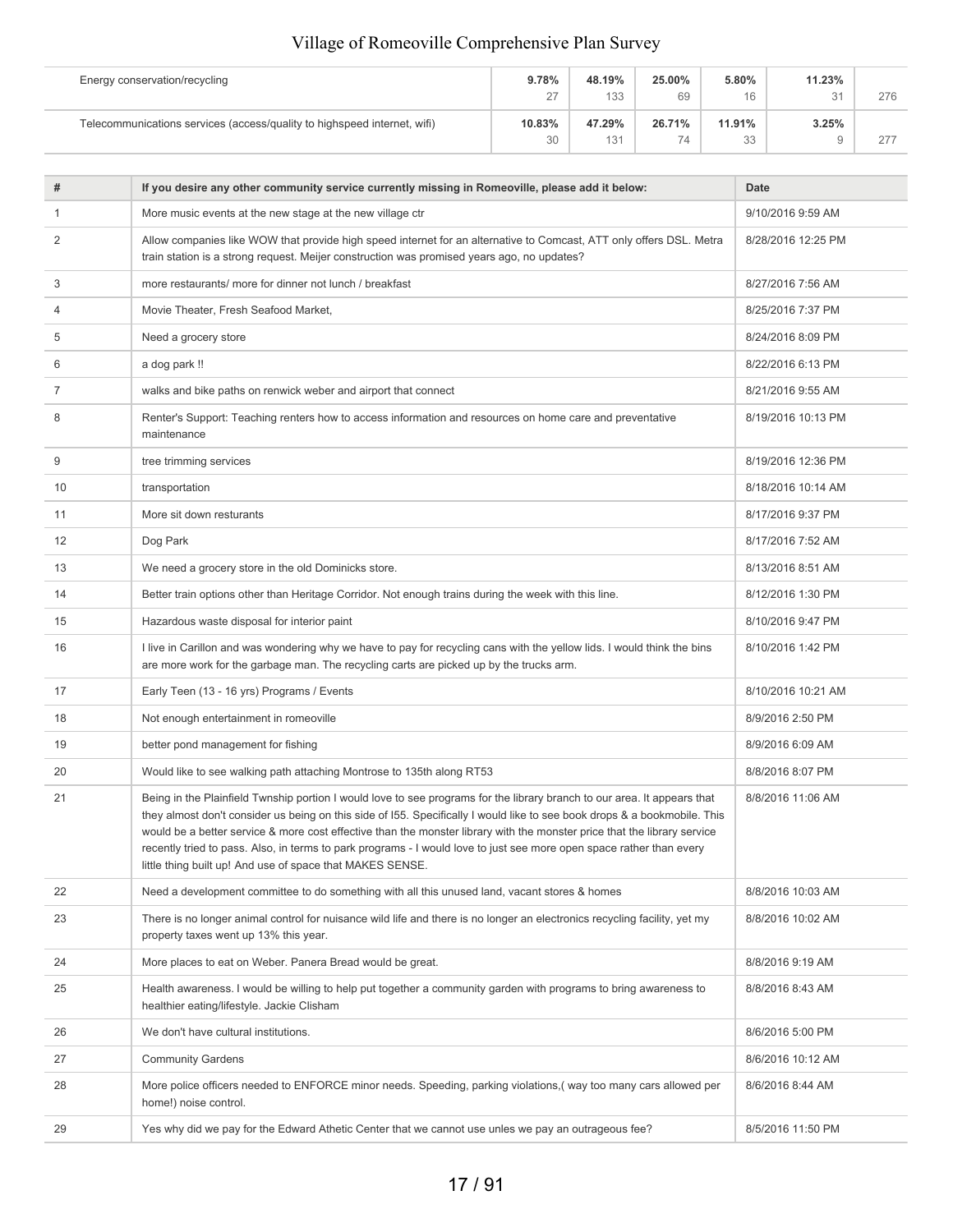| 30 | need water park                                                                                                                                              | 8/5/2016 11:41 PM |
|----|--------------------------------------------------------------------------------------------------------------------------------------------------------------|-------------------|
| 31 | Would like to have WOW cable service.                                                                                                                        | 8/5/2016 6:41 PM  |
| 32 | rides to airport at discounted rate for seniors                                                                                                              | 8/5/2016 6:30 PM  |
| 33 | Electronics recycling                                                                                                                                        | 8/5/2016 6:28 PM  |
| 34 | Internet is great but Romeoville seems to have a "dead spot" for AT&T mobile phone service                                                                   | 8/5/2016 6:02 PM  |
| 35 | dog park                                                                                                                                                     | 8/5/2016 5:02 PM  |
| 36 | local bus service                                                                                                                                            | 8/5/2016 2:12 PM  |
| 37 | Affordable transportation for disabled senior citizens that is not restricted to 4 or 5 townships or other small areas                                       | 8/5/2016 1:51 PM  |
| 38 | Some tyupe of bus service, maybe PACE, that runs periodically and can take you to different areasmaybe like Joliet<br>mall, Naperville, Oakbrook as examples | 8/5/2016 1:18 PM  |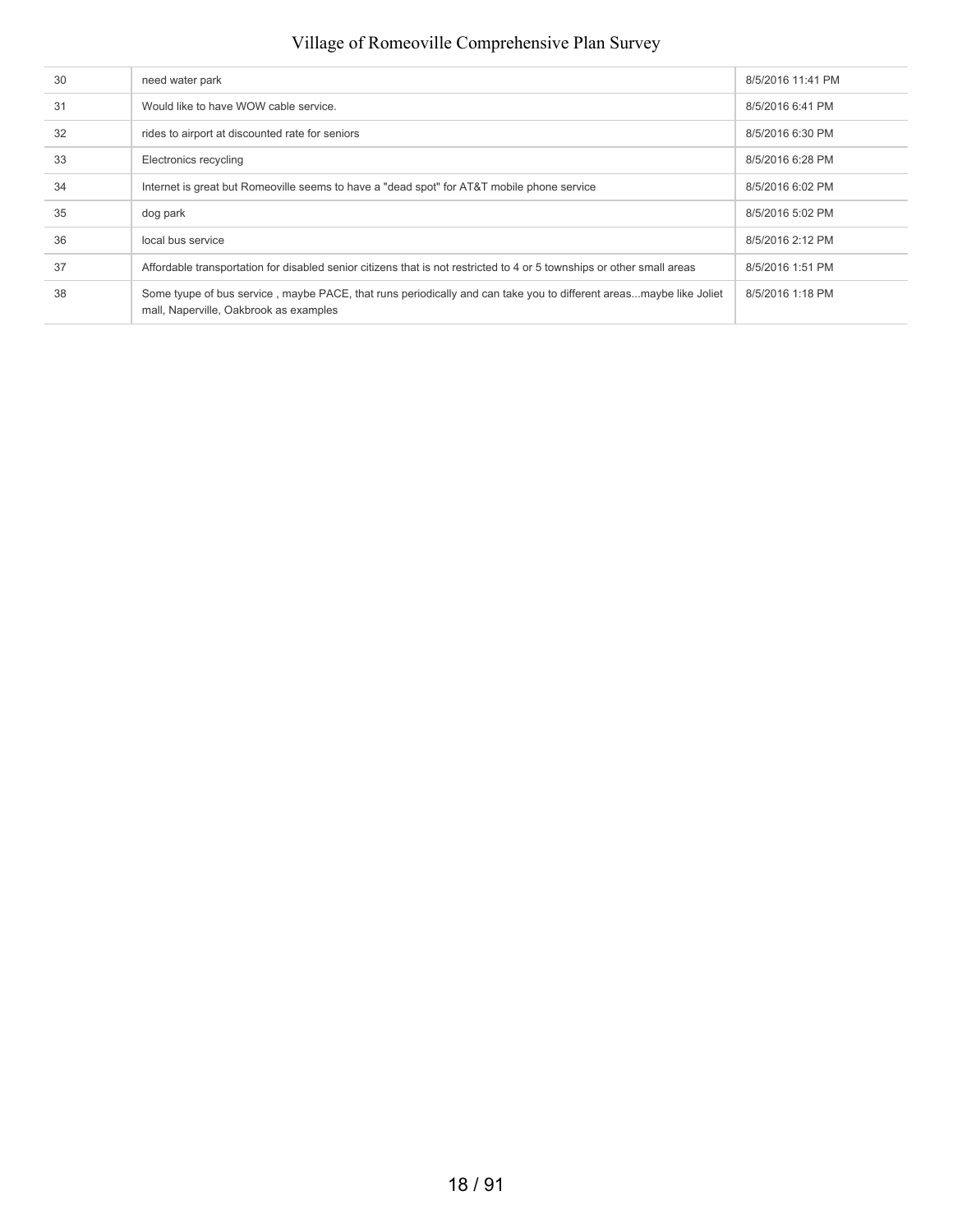### **Q6 Rate the availabilityof the following housing types in Romeoville.**

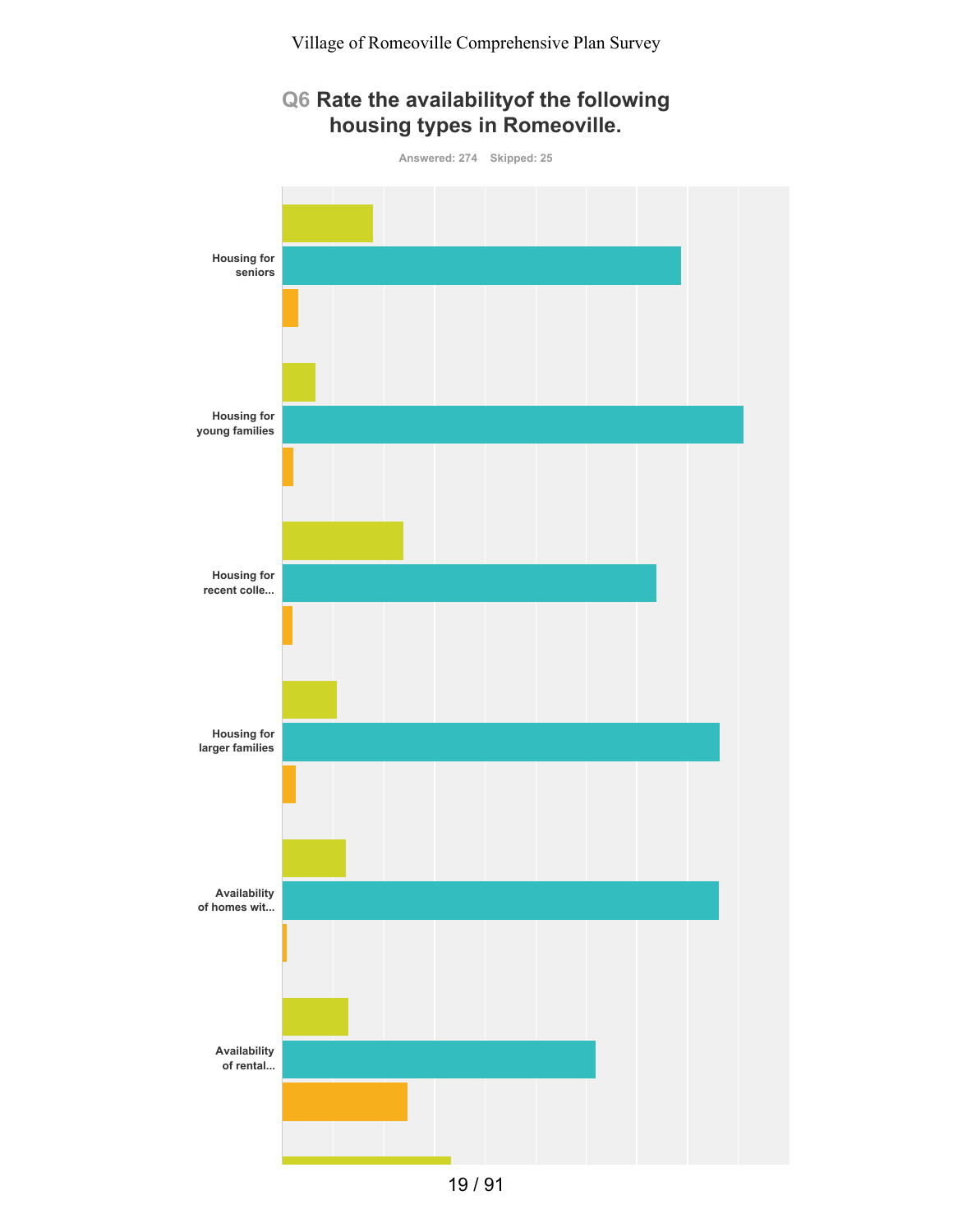

|                                                          | Insufficient | <b>Sufficient</b> | Too many       | Total |
|----------------------------------------------------------|--------------|-------------------|----------------|-------|
| Housing for seniors                                      | 17.87%       | 78.71%            | 3.42%          |       |
|                                                          | 47           | 207               | 9              | 263   |
| Housing for young families                               | 6.67%        | 90.98%            | 2.35%          |       |
|                                                          | 17           | 232               | 6              | 255   |
| Housing for recent college grads and young professionals | 24.10%       | 73.90%            | 2.01%          |       |
|                                                          | 60           | 184               | 5              | 249   |
| Housing for larger families                              | 10.80%       | 86.40%            | 2.80%          |       |
|                                                          | 27           | 216               | $\overline{7}$ | 250   |
| Availability of homes within my price range              | 12.73%       | 86.14%            | 1.12%          |       |
|                                                          | 34           | 230               | 3              | 267   |
| Availability of rental housing                           | 13.20%       | 62.00%            | 24.80%         |       |
|                                                          | 33           | 155               | 62             | 250   |
| Other                                                    | 33.33%       | 42.86%            | 23.81%         |       |
|                                                          | 7            | 9                 | 5              | 21    |

| #  | If other, please specify                                                                                                                                                                               | Date               |
|----|--------------------------------------------------------------------------------------------------------------------------------------------------------------------------------------------------------|--------------------|
| -1 | Need higher priced homes-custom built-nicer subdivisions instead of track housing                                                                                                                      | 9/10/2016 7:31 AM  |
| 2  | fix up the abandon empty homes so they can sell for younger starting families                                                                                                                          | 8/27/2016 7:59 AM  |
| 3  | need a 'no opinion' here - none of these other options are relevant for me, so I have no opinion                                                                                                       | 8/22/2016 6:17 PM  |
| 4  | too many multiunit buildings adding to congestion and lack of community feeling                                                                                                                        | 8/21/2016 9:57 AM  |
| 5  | Insufficent affordable senior housing                                                                                                                                                                  | 8/13/2016 10:24 AM |
| 6  | Availability of New Homes                                                                                                                                                                              | 8/10/2016 10:27 AM |
| 7  | Housing within price range in high rated elementry school district                                                                                                                                     | 8/9/2016 10:23 PM  |
| 8  | property taxes excessive for the community                                                                                                                                                             | 8/9/2016 3:03 PM   |
| 9  | Lower income housing complex /private rentals                                                                                                                                                          | 8/8/2016 11:01 AM  |
| 10 | The cost of renting in Romeoville is ridiculous! we moved here 4 years ago from another state and cannot believe the<br>prices here. I don't know how people with families afford to rent or buy here. | 8/8/2016 10:48 AM  |
| 11 | get the gang bangers and drug dealers out                                                                                                                                                              | 8/8/2016 10:44 AM  |
| 12 | Highpoint is a big problem & needs to be turned into condos where people invest in where they live.                                                                                                    | 8/8/2016 10:06 AM  |
| 13 | Romeoville needs more upscale housing                                                                                                                                                                  | 8/8/2016 5:46 AM   |
| 14 | I don't know the availability of any housing types. I haven't been looking. Just disappointed the value of my 10 year old<br>home has gone down so much.                                               | 8/6/2016 1:59 PM   |
| 15 | Don't need rental apartments or homes !                                                                                                                                                                | 8/6/2016 12:04 PM  |
| 16 | Too much section 5 housing.                                                                                                                                                                            | 8/6/2016 7:05 AM   |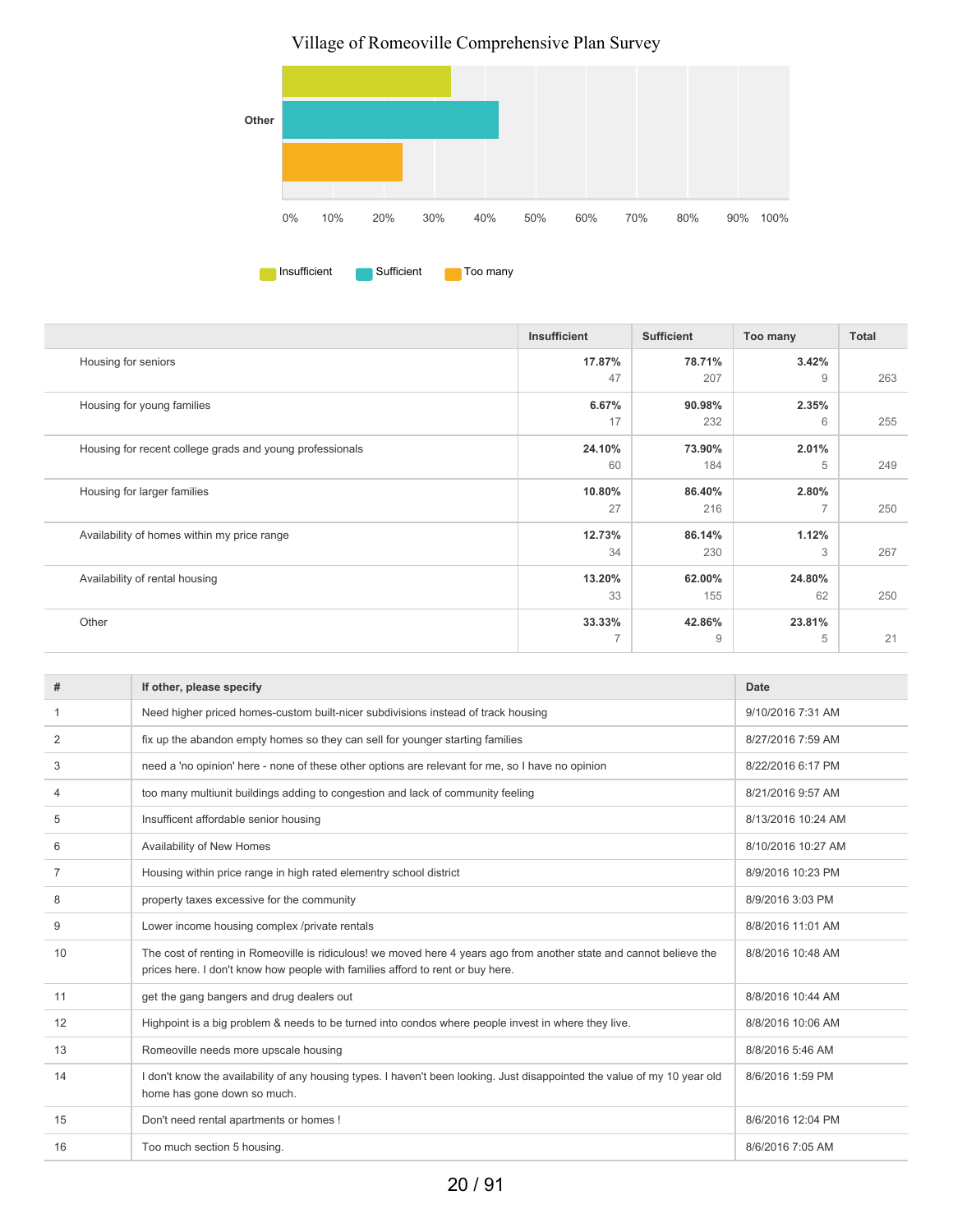| Too many section 8, especially Highpoint                                    | 8/5/2016 1:48 PM |
|-----------------------------------------------------------------------------|------------------|
| I haven't had a need for housing so I don't know what is currently offered. | 8/5/2016 1:20 PM |
| Higher value homes over 300-500k                                            | 8/2/2016 9:54 AM |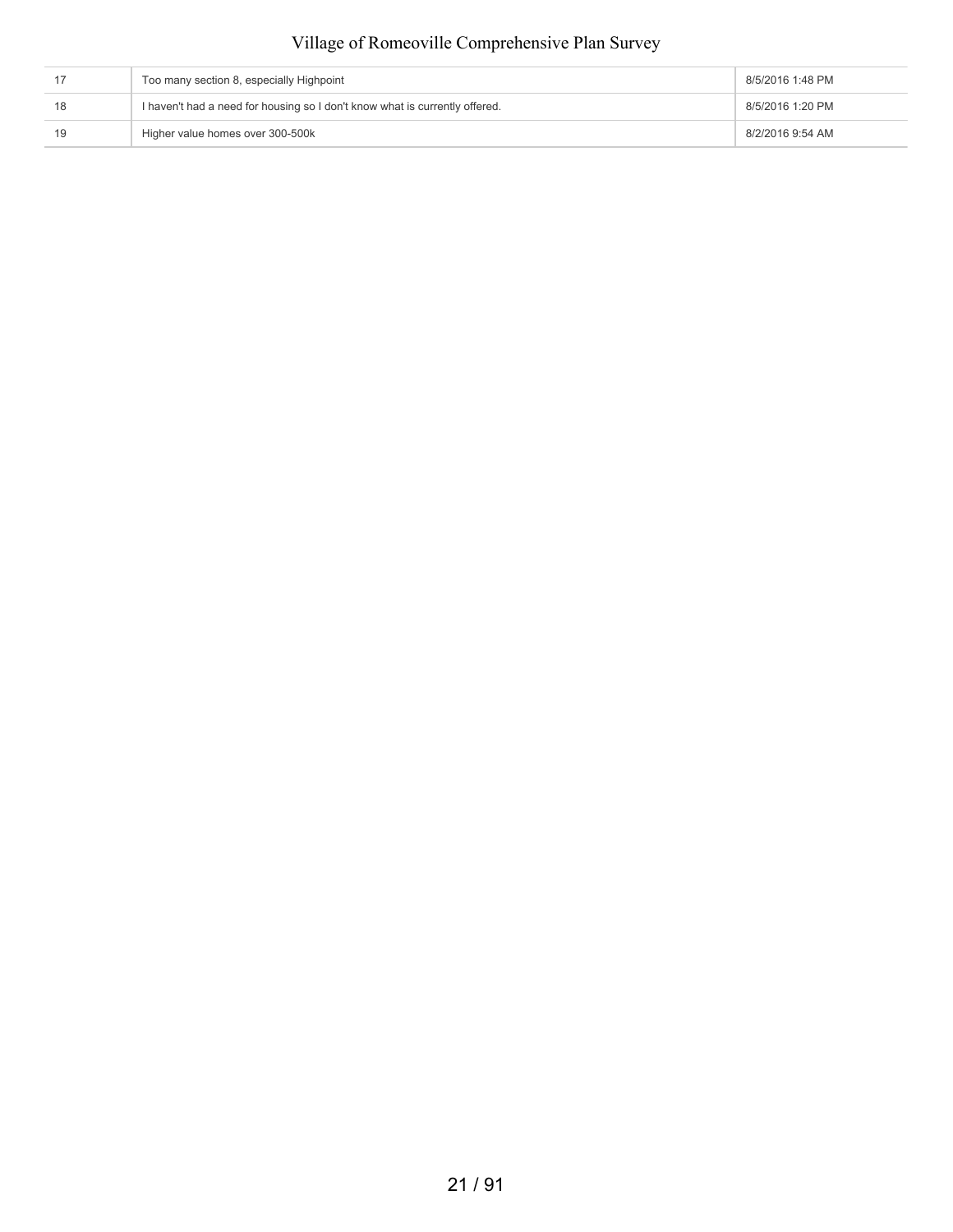# **Q7 Rate your overall satisfaction with these factors in your neighborhood.**

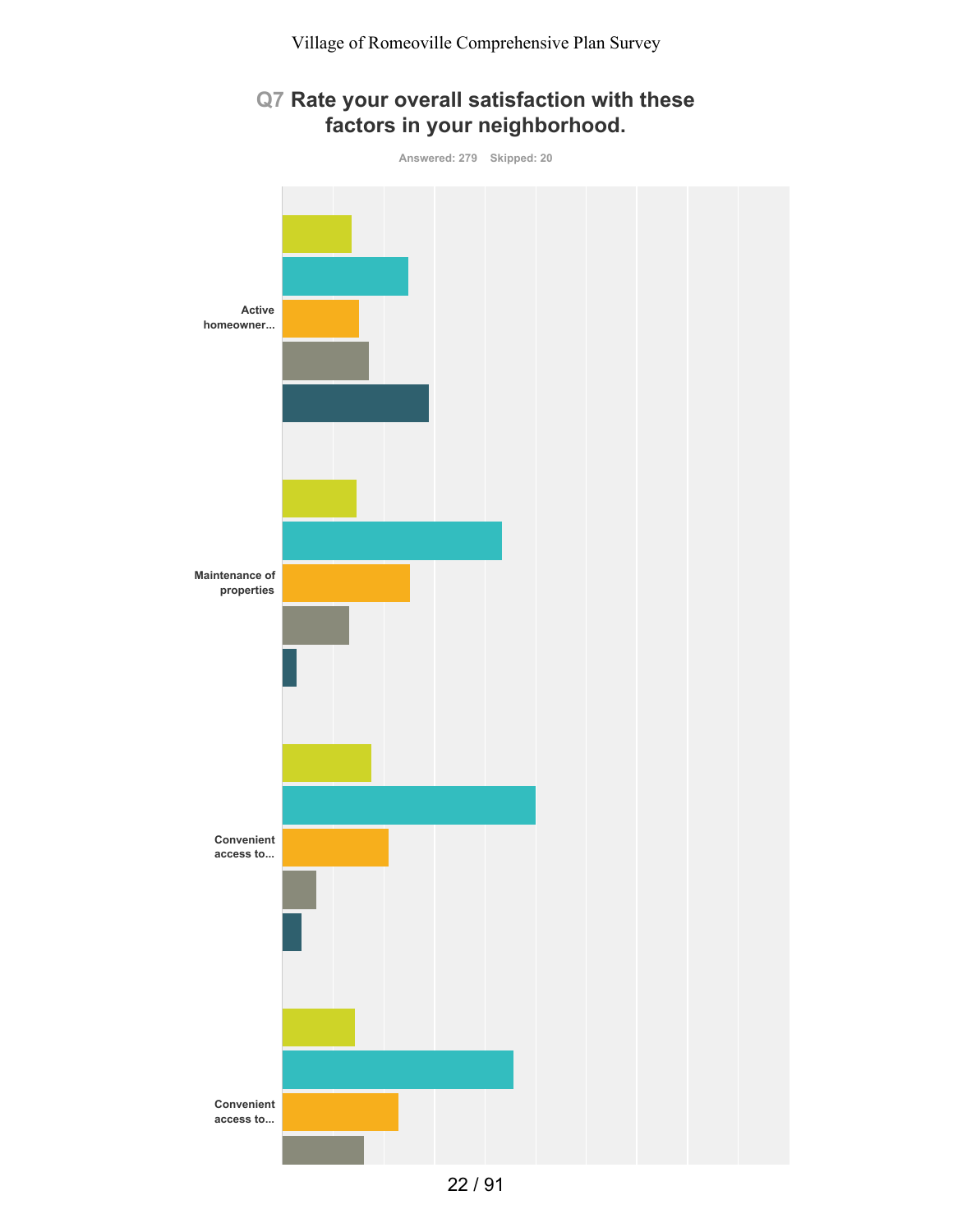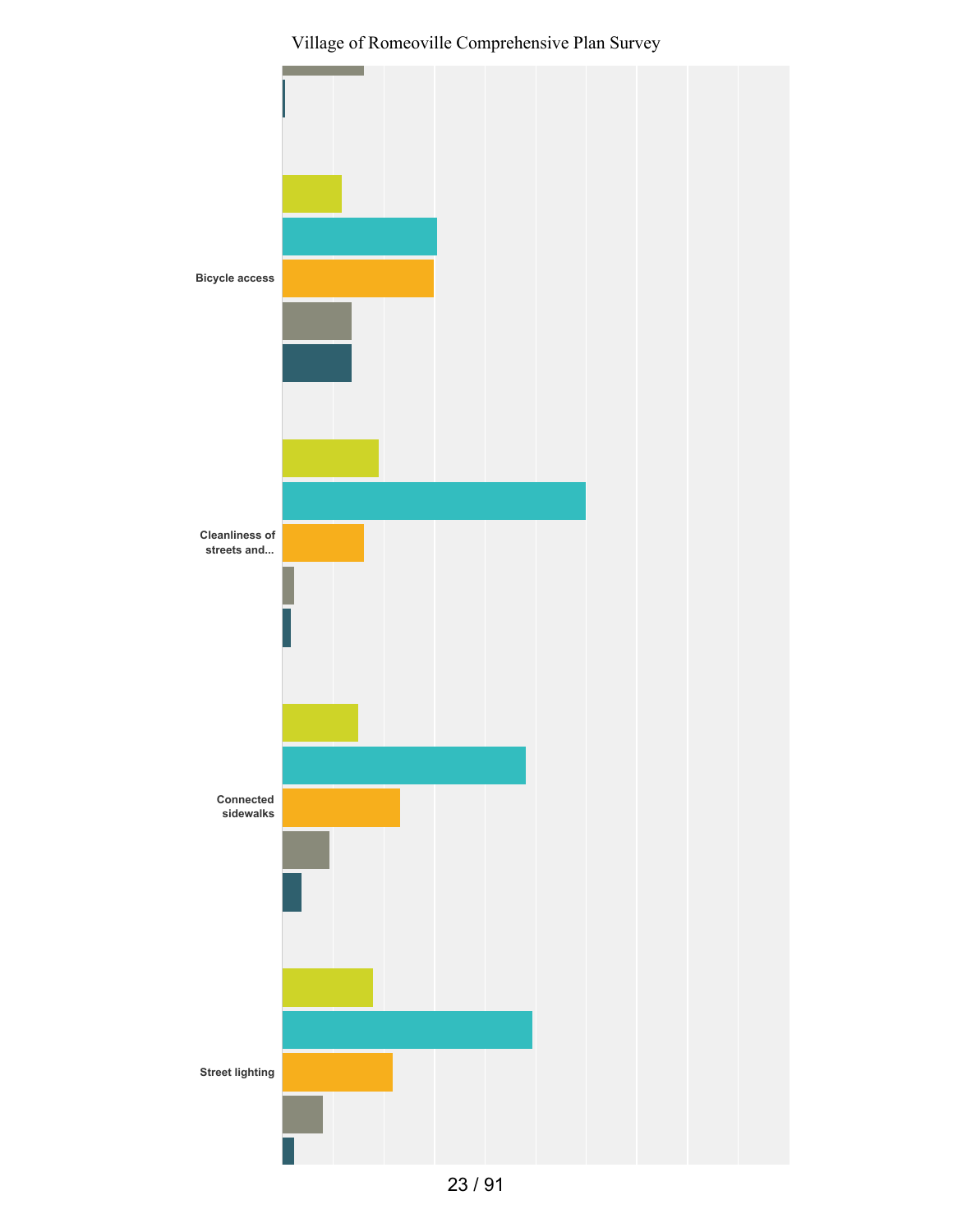

|                                                    | <b>Excellent</b> | Good   | Fair   | Poor           | No opinion     | Total |
|----------------------------------------------------|------------------|--------|--------|----------------|----------------|-------|
| Active homeowner association                       | 13.77%           | 25.00% | 15.22% | 17.03%         | 28.99%         |       |
|                                                    | 38               | 69     | 42     | 47             | 80             | 276   |
| Maintenance of properties                          | 14.86%           | 43.48% | 25.36% | 13.41%         | 2.90%          |       |
|                                                    | 41               | 120    | 70     | 37             | 8              | 276   |
| Convenient access to parks, trails, and open space | 17.82%           | 50.18% | 21.09% | 6.91%          | 4.00%          |       |
|                                                    | 49               | 138    | 58     | 19             | 11             | 275   |
| Convenient access to goods/services/shopping       | 14.39%           | 45.68% | 23.02% | 16.19%         | 0.72%          |       |
|                                                    | 40               | 127    | 64     | 45             | $\overline{2}$ | 278   |
| Bicycle access                                     | 11.85%           | 30.74% | 30.00% | 13.70%         | 13.70%         |       |
|                                                    | 32               | 83     | 81     | 37             | 37             | 270   |
| Cleanliness of streets and sidewalks               | 19.27%           | 60.00% | 16.36% | 2.55%          | 1.82%          |       |
|                                                    | 53               | 165    | 45     | $\overline{7}$ | 5              | 275   |
| Connected sidewalks                                | 14.96%           | 48.18% | 23.36% | 9.49%          | 4.01%          |       |
|                                                    | 41               | 132    | 64     | 26             | 11             | 274   |
| Street lighting                                    | 17.95%           | 49.45% | 21.98% | 8.06%          | 2.56%          |       |
|                                                    | 49               | 135    | 60     | 22             | $\overline{7}$ | 273   |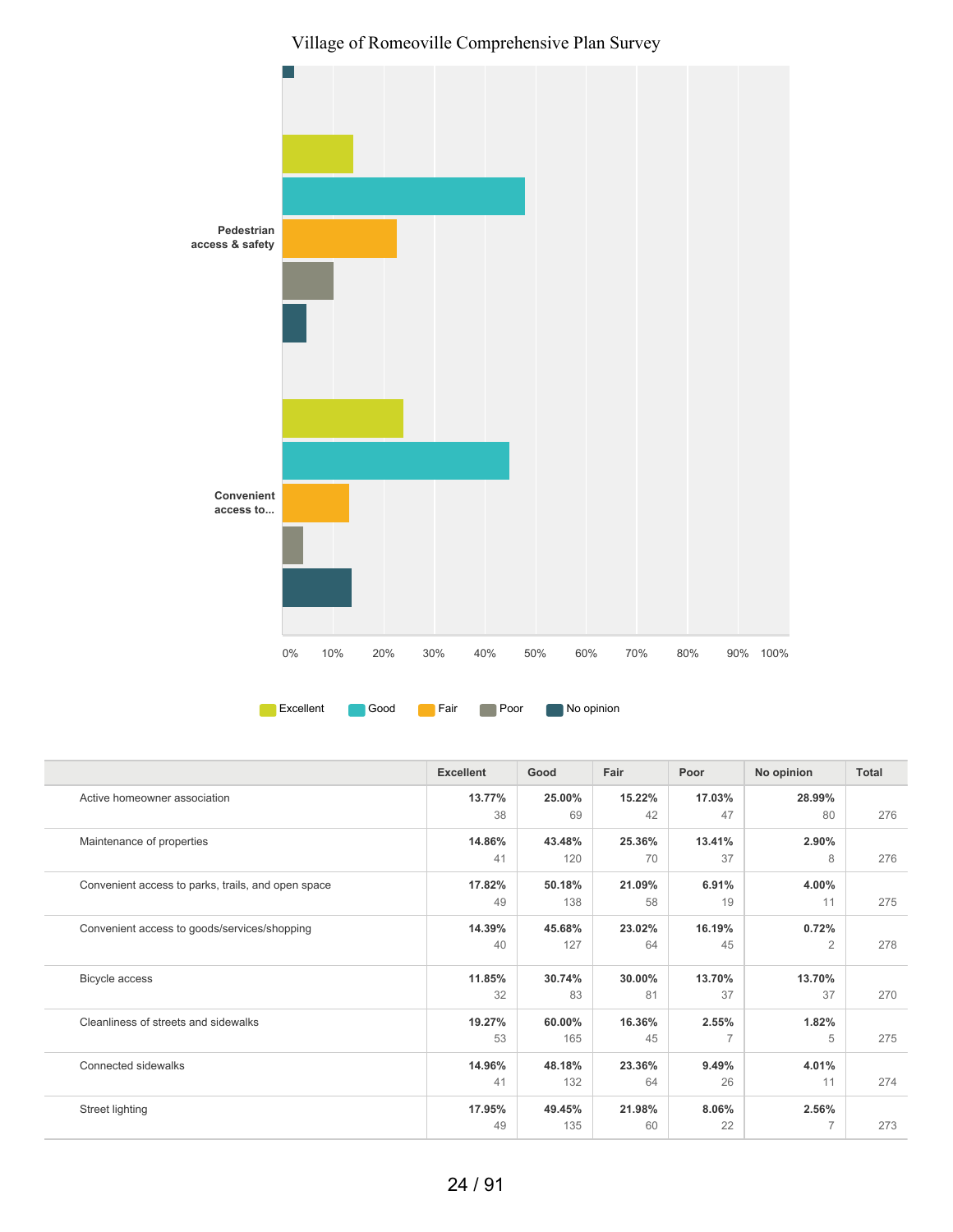| Pedestrian access & safety       | 14.29% | 47.99% | 22.71% | 10.26%         | 4.76%  |     |
|----------------------------------|--------|--------|--------|----------------|--------|-----|
|                                  | 39     | 131    | 62     | 28             | 13     | 273 |
| Convenient access to playgrounds | 24.07% | 44.81% | 13.33% | 4.07%          | 13.70% |     |
|                                  | 65     | 121    | 36     | 4 <sub>4</sub> | 37     | 270 |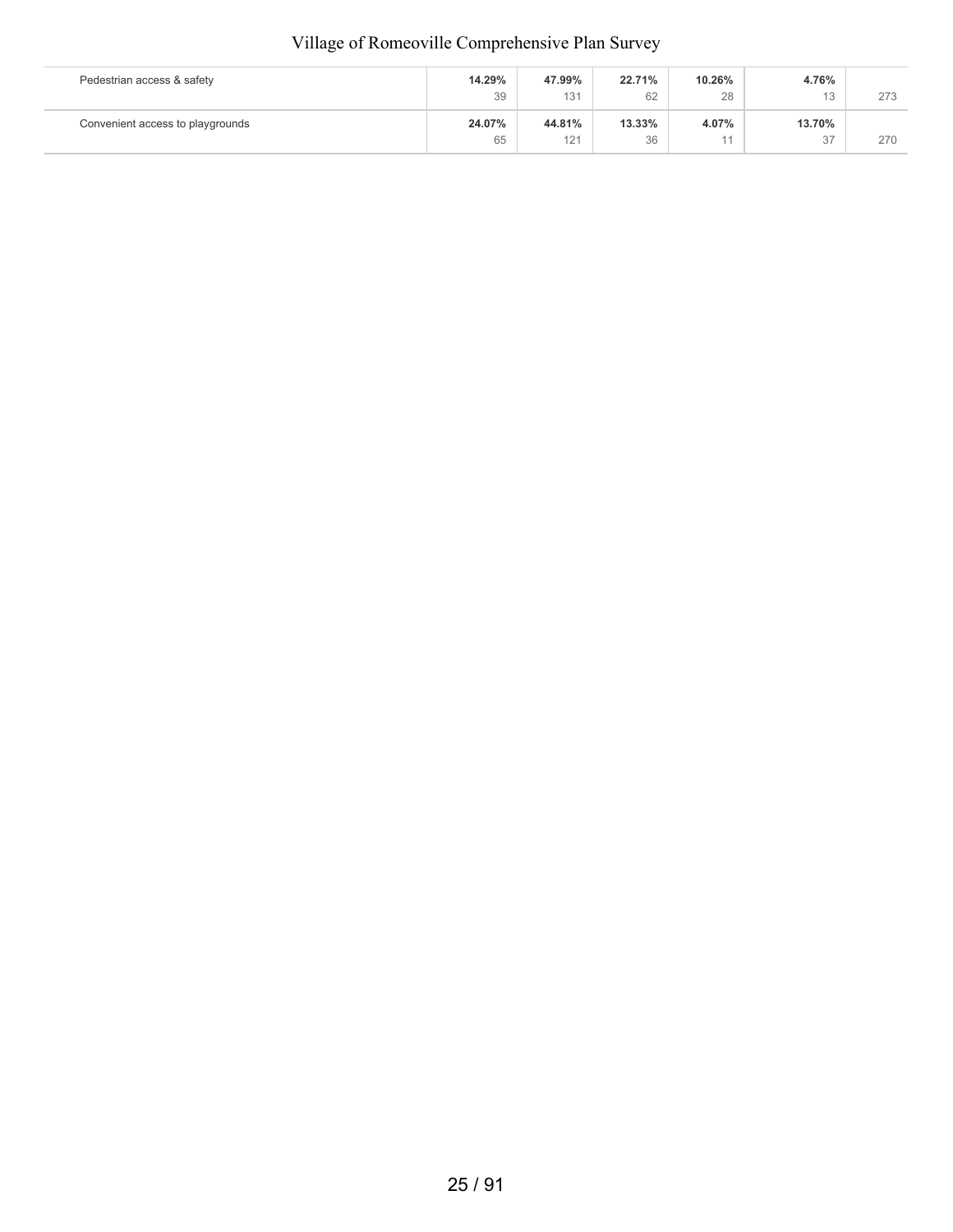**Q8 Would you like to see more of the following residential options inRomeoville?**

**Answered: 269 Skipped: 30**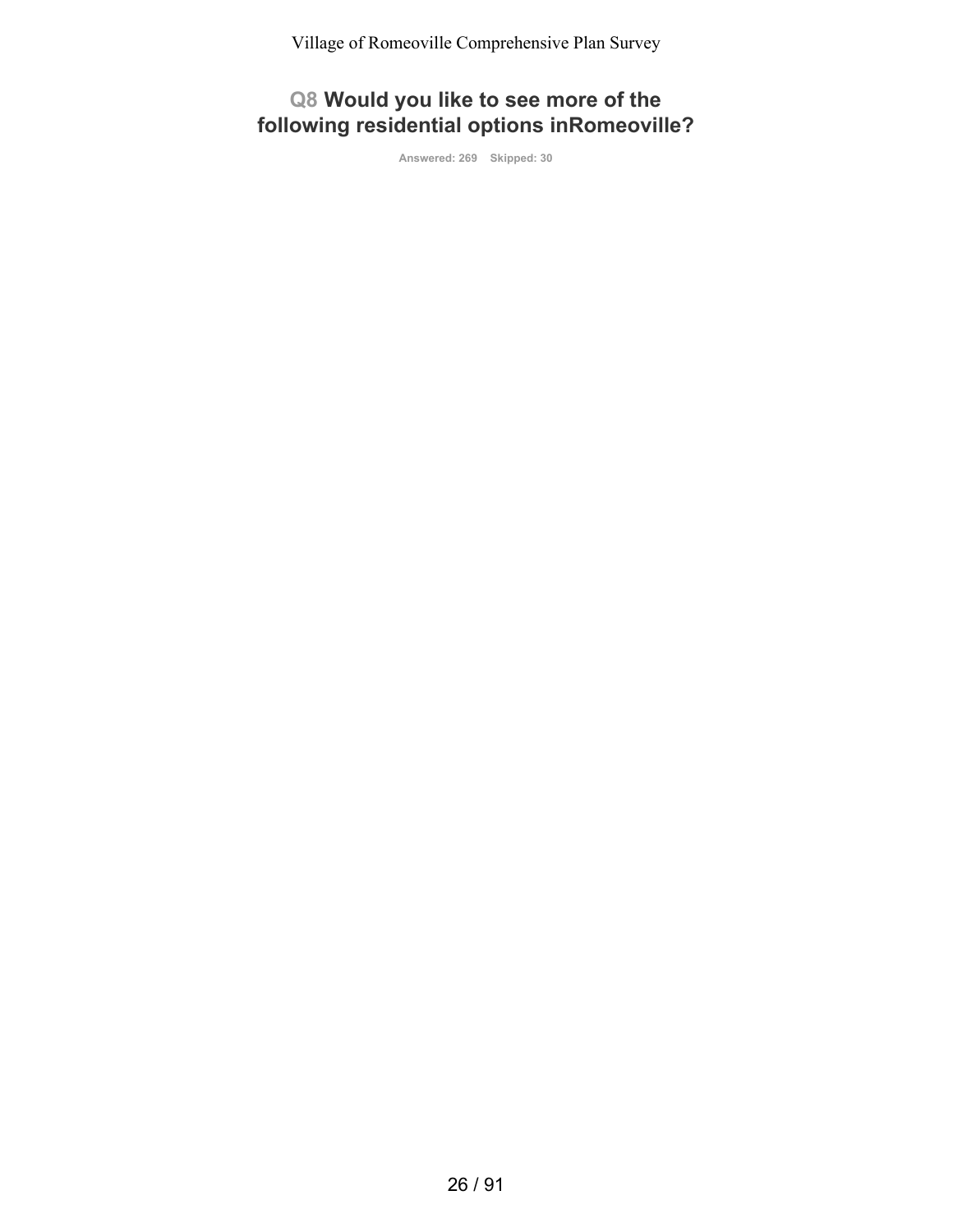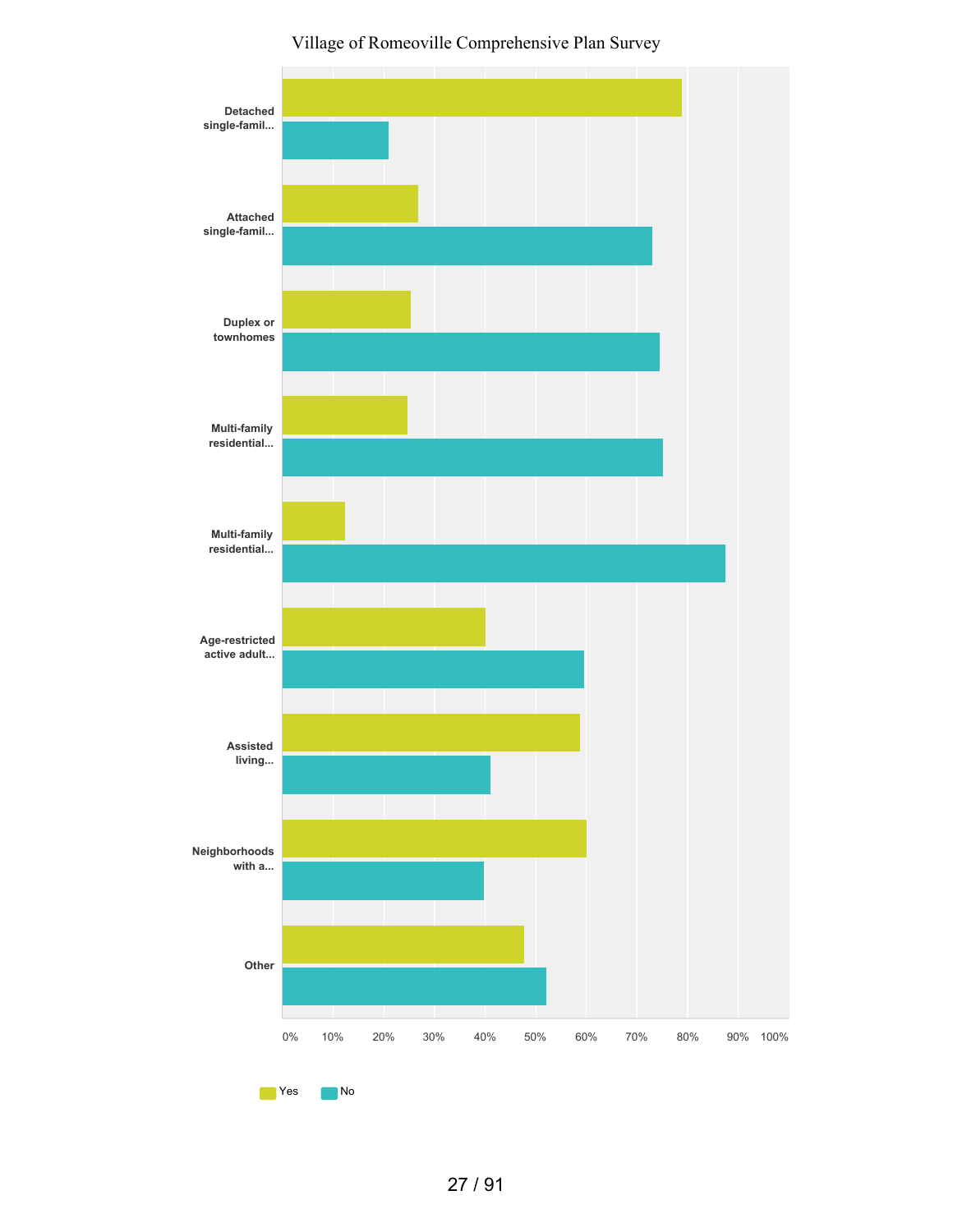|                                                                      | <b>Yes</b>    | <b>No</b>     | <b>Total</b> |
|----------------------------------------------------------------------|---------------|---------------|--------------|
| Detached single-family homes                                         | 78.82%<br>201 | 21.18%<br>54  | 255          |
| Attached single-family homes                                         | 26.98%<br>68  | 73.02%<br>184 | 252          |
| Duplex or townhomes                                                  | 25.40%<br>64  | 74.60%<br>188 | 252          |
| Multi-family residential buildings (condominiums)                    | 24.80%<br>63  | 75.20%<br>191 | 254          |
| Multi-family residential buildings (rental)                          | 12.55%<br>32  | 87.45%<br>223 | 255          |
| Age-restricted active adult communities                              | 40.39%<br>103 | 59.61%<br>152 | 255          |
| Assisted living facilities                                           | 58.82%<br>150 | 41.18%<br>105 | 255          |
| Neighborhoods with a combination of housing sizes, types and pricing | 60.08%<br>155 | 39.92%<br>103 | 258          |
| Other                                                                | 47.83%<br>11  | 52.17%<br>12  | 23           |

| #              | If you selected 'other' please specify below                                                                                                                                                                                                                                                                                                                                                                                                                                                                                                                                                                                                           | Date               |
|----------------|--------------------------------------------------------------------------------------------------------------------------------------------------------------------------------------------------------------------------------------------------------------------------------------------------------------------------------------------------------------------------------------------------------------------------------------------------------------------------------------------------------------------------------------------------------------------------------------------------------------------------------------------------------|--------------------|
| -1             | higer priced custom homes                                                                                                                                                                                                                                                                                                                                                                                                                                                                                                                                                                                                                              | 9/10/2016 7:31 AM  |
| 2              | no more apartments                                                                                                                                                                                                                                                                                                                                                                                                                                                                                                                                                                                                                                     | 9/8/2016 8:29 AM   |
| 3              | More sidewalks and buke lanes needed - weber and renwick                                                                                                                                                                                                                                                                                                                                                                                                                                                                                                                                                                                               | 8/26/2016 11:21 AM |
| 4              | No opinion                                                                                                                                                                                                                                                                                                                                                                                                                                                                                                                                                                                                                                             | 8/17/2016 3:54 PM  |
| 5              | I think to make housing affordable, many townhomes and rowhomes were built. Sometimes affordability attracts lower<br>income/those who dont have house maintenance and lawn care as a priority. Decreases the look of a nice<br>neighborhood.                                                                                                                                                                                                                                                                                                                                                                                                          | 8/15/2016 11:14 AM |
| 6              | First four homes on Rockledge Drive at west end need to clean up their properties                                                                                                                                                                                                                                                                                                                                                                                                                                                                                                                                                                      | 8/12/2016 6:13 PM  |
| $\overline{7}$ | An Urgent Care Facility / Clinic                                                                                                                                                                                                                                                                                                                                                                                                                                                                                                                                                                                                                       | 8/10/2016 10:27 AM |
| 8              | Affordable single family homes near a grocery store that has better produce selection. Like (whole foods, meijer, valley<br>produce or trader joes)                                                                                                                                                                                                                                                                                                                                                                                                                                                                                                    | 8/9/2016 10:23 PM  |
| 9              | Religious complexes in residential area                                                                                                                                                                                                                                                                                                                                                                                                                                                                                                                                                                                                                | 8/8/2016 9:17 PM   |
| 10             | Less warehousing.                                                                                                                                                                                                                                                                                                                                                                                                                                                                                                                                                                                                                                      | 8/8/2016 8:10 PM   |
| 11             | Not so much a type of residential option, but there is an abundance of HOA's. There are pros & cons to this set-up.<br>Very inconsistent management of properties that isn't really helping with property values. Also, I am very concerned<br>about the unincoporated properties that are surrounded by residences & use of this property being something positive<br>for the community. These disjointed sections make it unsafe with sidewalks & bike paths not being able to be<br>completed in the areas which is unsafe. Many, many issues with this property use & I would find it beneficial for<br>Romeoville to care more about these areas! | 8/8/2016 11:11 AM  |
| 12             | There are no crosswalks on Weber Rd to encourage people to walk to eating establishments and shopping. I have<br>seen many children and adults on bikes attempt to cross and almost be hit by traffic. Also I live in the Creekside<br>Subdivision and have asked the city many times to stripe the pavement entrance and have been given the run around.<br>It is extremely confusing to new residents when they attempt to cross with the light to shopping areas.                                                                                                                                                                                   | 8/8/2016 10:48 AM  |
| 13             | No more HOA's in Wesglen they are useless & intrusive                                                                                                                                                                                                                                                                                                                                                                                                                                                                                                                                                                                                  | 8/8/2016 10:06 AM  |
| 14             | No more apartments or condos. No more warehouses.                                                                                                                                                                                                                                                                                                                                                                                                                                                                                                                                                                                                      | 8/8/2016 9:43 AM   |
| 15             | Gated community not for seniors                                                                                                                                                                                                                                                                                                                                                                                                                                                                                                                                                                                                                        | 8/8/2016 9:20 AM   |
| 16             | Romeoville needs more quality home builders for upscale homes                                                                                                                                                                                                                                                                                                                                                                                                                                                                                                                                                                                          | 8/8/2016 5:46 AM   |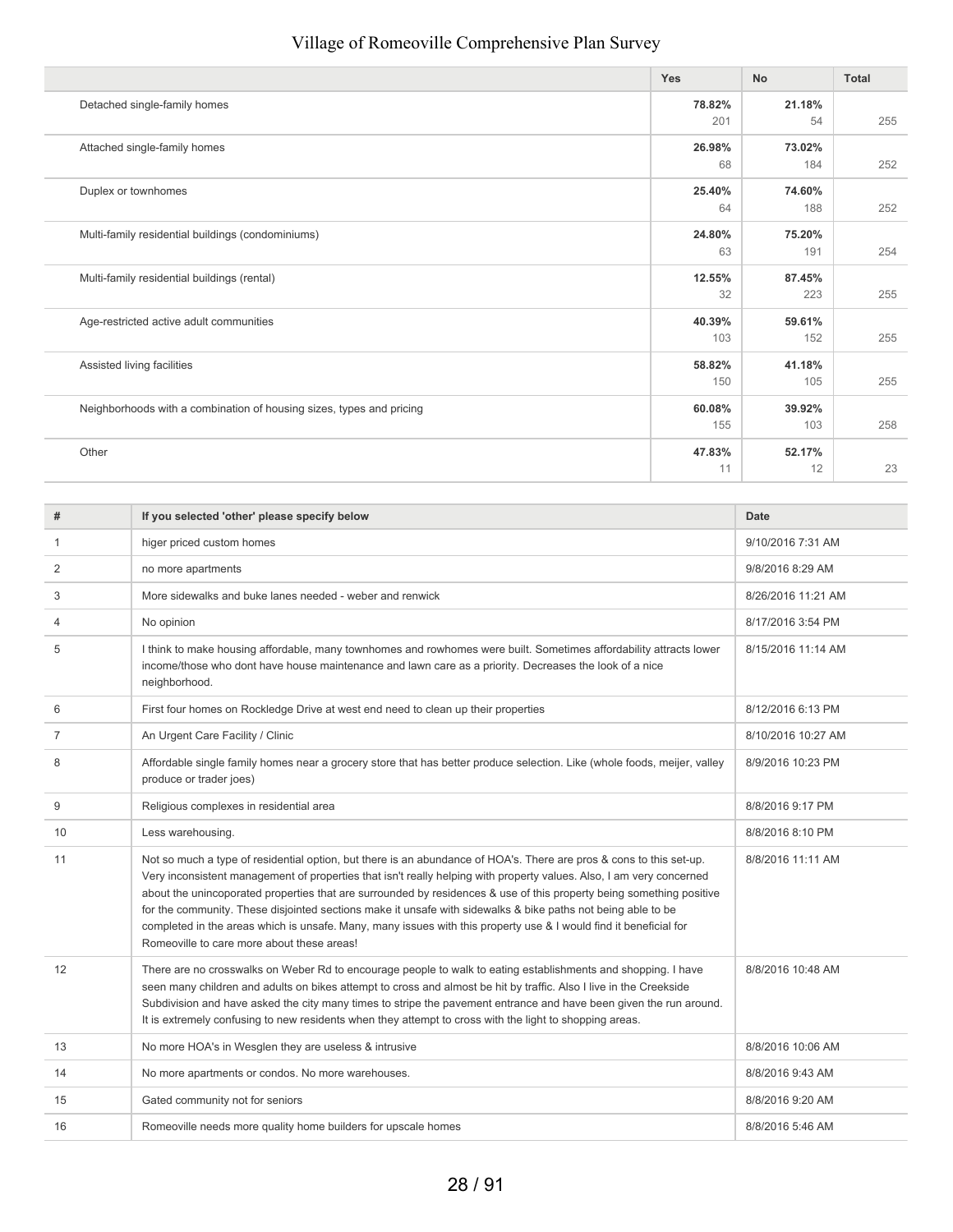| 17 | More higher priced homes. Romeoville has gone too cheap.                                                                                                                                                                                                                                                                                                                                                                                                                                                                                                                                                                                                                                             | 8/6/2016 5:02 PM |
|----|------------------------------------------------------------------------------------------------------------------------------------------------------------------------------------------------------------------------------------------------------------------------------------------------------------------------------------------------------------------------------------------------------------------------------------------------------------------------------------------------------------------------------------------------------------------------------------------------------------------------------------------------------------------------------------------------------|------------------|
| 18 | Single family homes on larger, more spaced out lots. The houses are way too close together. Also, the village is being<br>taken over by warehouses. It is becoming a large industrial park. Learn from Elwood and halt construction while you<br>can. Otherwise, prepare for intense semi traffic causing road destruction, fatal accidents, major traffic congestion,<br>terrible air quality, property value drops, and overall residents fleeing asap.                                                                                                                                                                                                                                            | 8/6/2016 2:01 PM |
| 19 | I live in Grand Haven and the association and grounds are very well taken care of. The area next to us is poorly<br>maintained. I have nothing against duplexes, townhomes, or multi family buildings. However, they should be<br>maintained at a better level than what I see currently.                                                                                                                                                                                                                                                                                                                                                                                                            | 8/6/2016 1:42 PM |
| 20 | No opinion. I have no plans to move from Carillon.                                                                                                                                                                                                                                                                                                                                                                                                                                                                                                                                                                                                                                                   | 8/5/2016 1:20 PM |
| 21 | We need more McMansions to bring more overall money into the area. We need the median income to go up 60k-<br>65k is way too low should try to get closer to Plainfields which has family median income over 100k. These higher<br>earners want large expensive homesand train access downtown. We need the new station up and running and more<br>high end home builders. It will increase residential tax revenue for schools and all the community extras and new<br>projects. The growth of industrial parks is awesome but we need to diversify the taxes with high income households<br>that will want these new community parks and recreational items. We can't be a town of just warehouses | 8/2/2016 9:54 AM |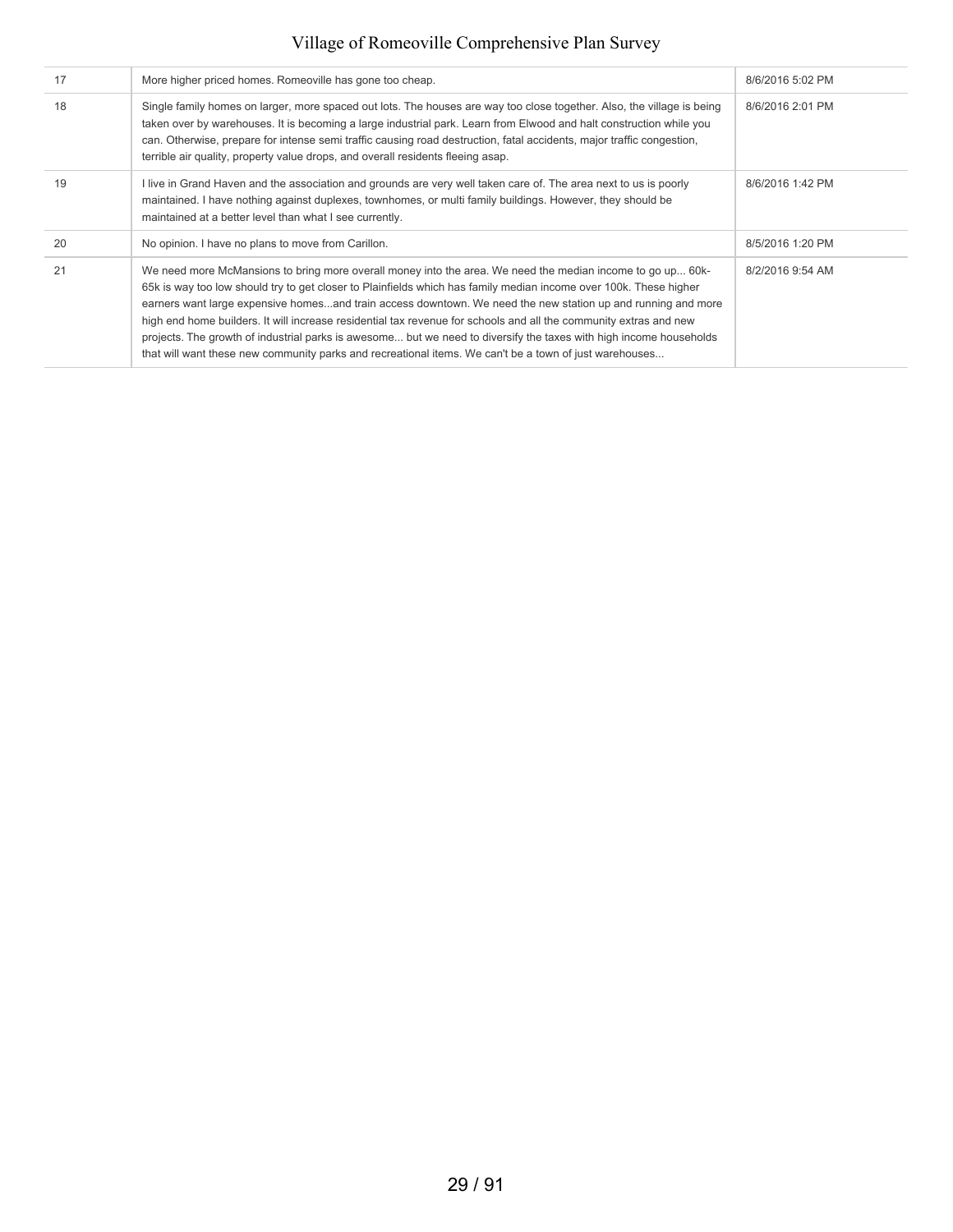### **Q9 Please state your opinion on the following transportation infrastructure conditions in Romeoville.**



30 / 91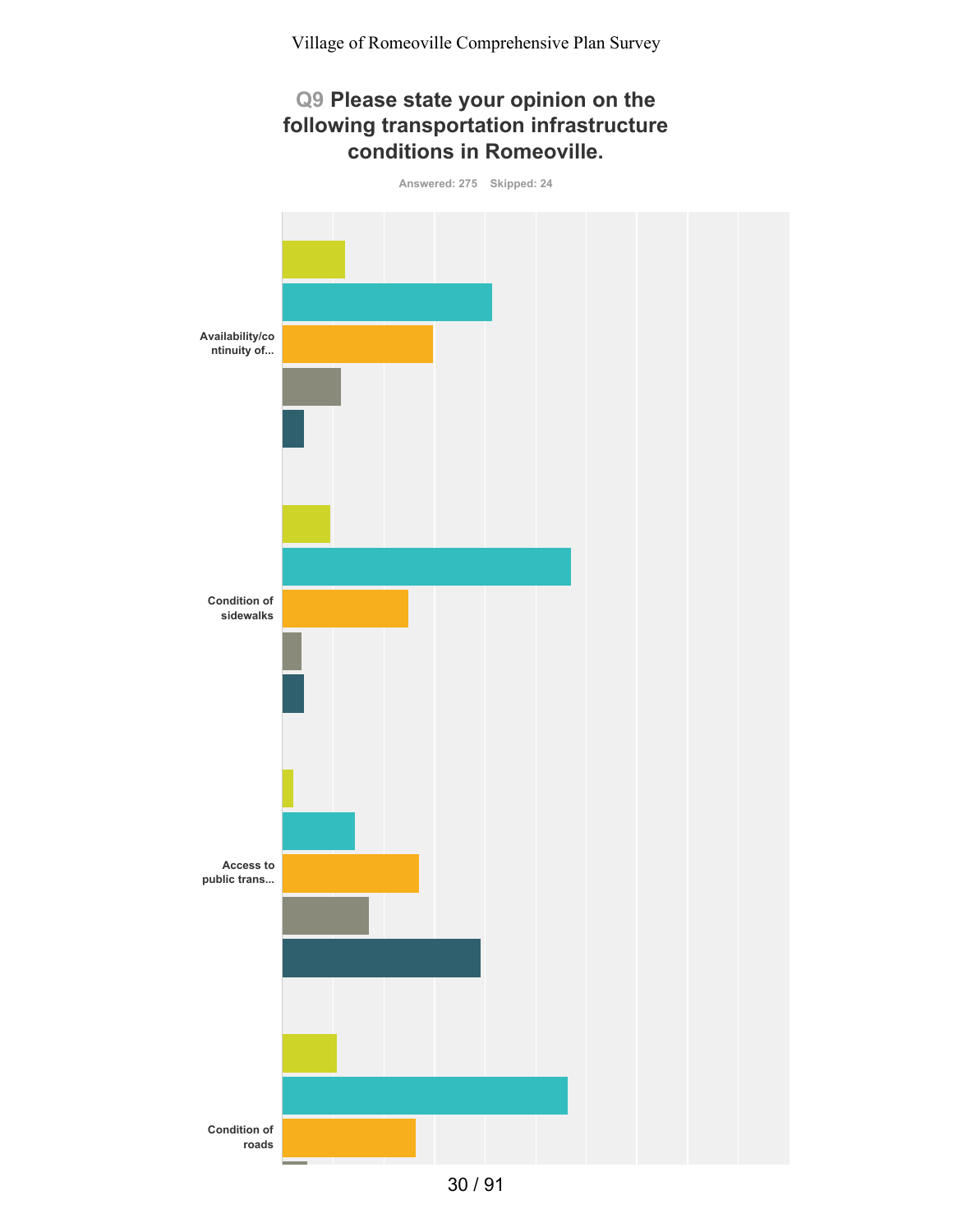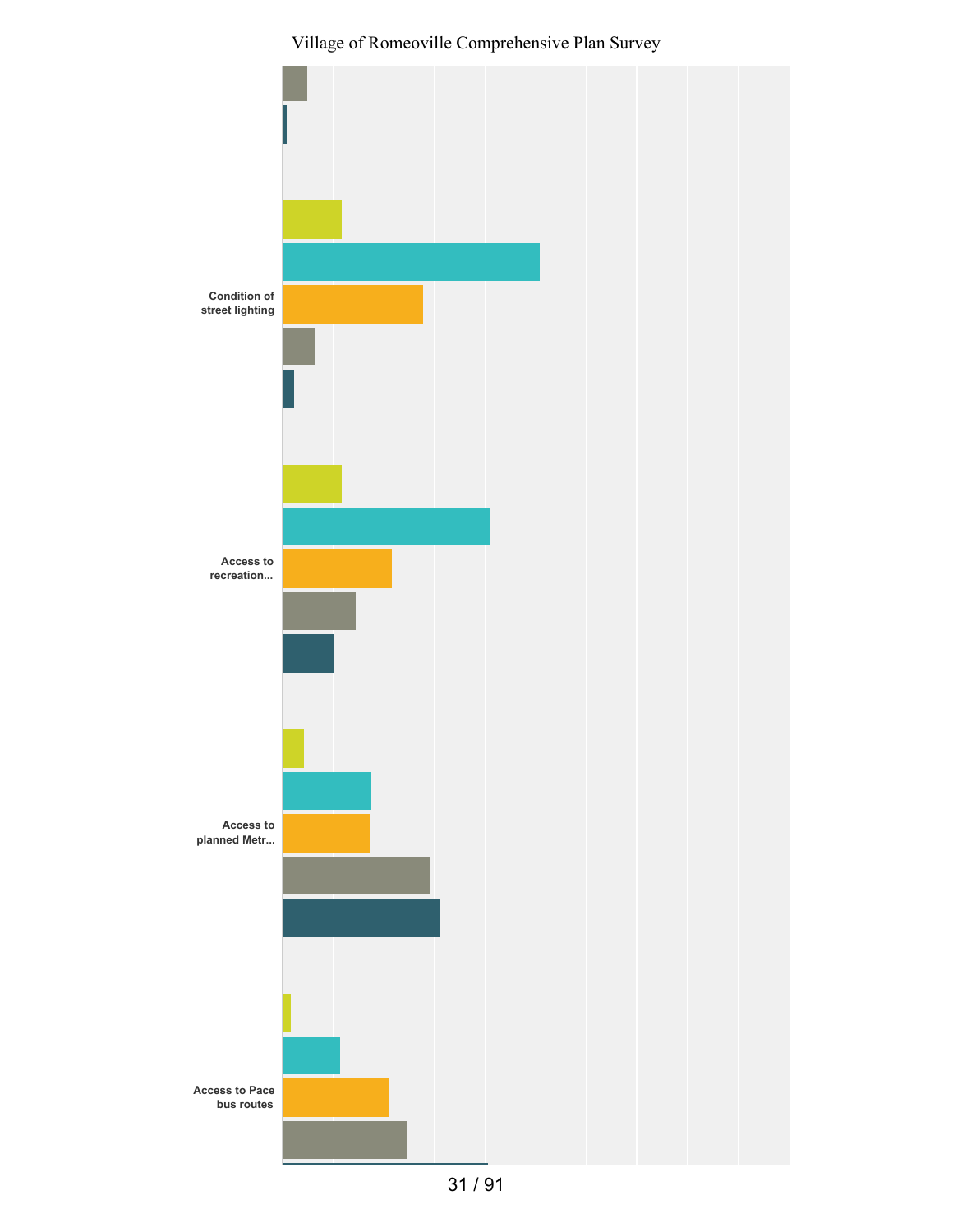

|                                                                                                | <b>Excellent</b> | Good          | Fair         | Poor/Insufficient | <b>No</b><br>opinion    | Total |
|------------------------------------------------------------------------------------------------|------------------|---------------|--------------|-------------------|-------------------------|-------|
| Availability/continuity of sidewalks                                                           | 12.50%<br>34     | 41.54%<br>113 | 29.78%<br>81 | 11.76%<br>32      | 4.41%<br>12             | 272   |
| Condition of sidewalks                                                                         | 9.56%<br>26      | 56.99%<br>155 | 25.00%<br>68 | 4.04%<br>11       | 4.41%<br>12             | 272   |
| Access to public transit options (such as Dial-a-Ride, senior shuttles, van or car<br>pooling) | 2.22%<br>6       | 14.44%<br>39  | 27.04%<br>73 | 17.04%<br>46      | 39.26%<br>106           | 270   |
| Condition of roads                                                                             | 10.91%<br>30     | 56.36%<br>155 | 26.55%<br>73 | 5.09%<br>14       | 1.09%<br>3              | 275   |
| Condition of street lighting                                                                   | 11.81%<br>32     | 50.92%<br>138 | 28.04%<br>76 | 6.64%<br>18       | 2.58%<br>$\overline{7}$ | 271   |
| Access to recreation trails/bike trails                                                        | 11.99%<br>32     | 41.20%<br>110 | 21.72%<br>58 | 14.61%<br>39      | 10.49%<br>28            | 267   |
| Access to planned Metra Station                                                                | 4.44%<br>12      | 17.78%<br>48  | 17.41%<br>47 | 29.26%<br>79      | 31.11%<br>84            | 270   |
| Access to Pace bus routes                                                                      | 1.87%<br>5       | 11.57%<br>31  | 21.27%<br>57 | 24.63%<br>66      | 40.67%<br>109           | 268   |
| Access to Pace Park & Ride facilities                                                          | 2.26%<br>6       | 13.21%<br>35  | 18.49%<br>49 | 24.91%<br>66      | 41.13%<br>109           | 265   |

| # | Please list anyadditional general transportation concerns or concerns you haveregarding specific<br>transportation locations.                                                                                                                                                                                                    | Date             |
|---|----------------------------------------------------------------------------------------------------------------------------------------------------------------------------------------------------------------------------------------------------------------------------------------------------------------------------------|------------------|
|   | will be very convenient to make entering I-55 wider (I mean making easier the entrance to it on both sides of the<br>actual bridge) for the access routes are to narrow and don"t provide enough room for the volume of traffic in that area,<br>creating constant enormous traffic jams at all times of the day during all week | 9/8/2016 2:48 PM |
| 2 | With regards to the last 2 questions - access to Pace - I don't use Pace in the neighborhood, but I have no idea even<br>as to where the stops/pick up points are or the routes!                                                                                                                                                 | 9/6/2016 4:29 PM |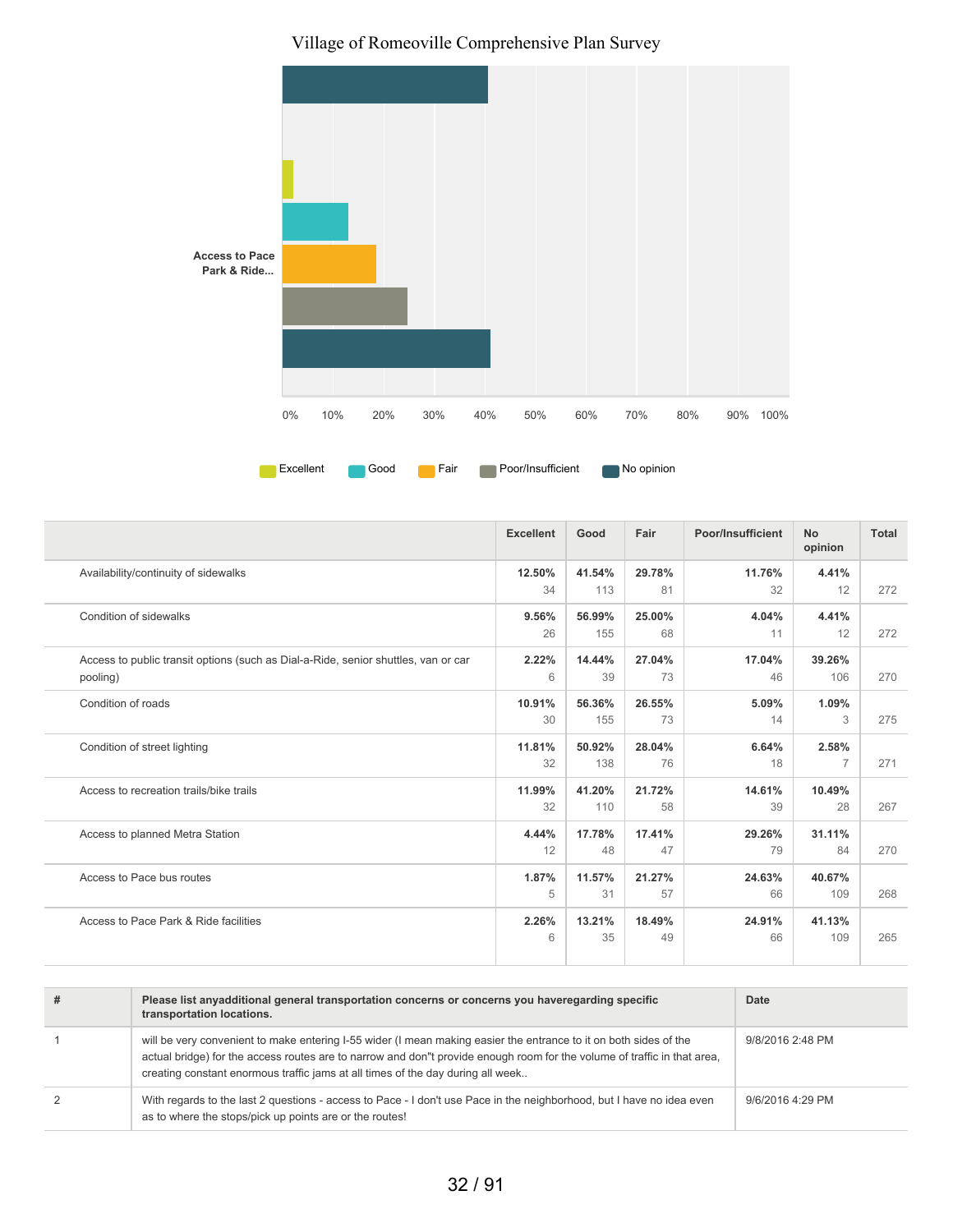| 3              | We live in Weslake and my kids go to Creekside elementary and there is no connection of the bike path or sidewalks<br>from our neighborhood. It would cut down on a lot of traffic and provide an environmentally friendly way to get to<br>school and encourage a healthier lifestyle for many families in our neighborhood.                                                                                                                              | 8/30/2016 9:36 AM  |
|----------------|------------------------------------------------------------------------------------------------------------------------------------------------------------------------------------------------------------------------------------------------------------------------------------------------------------------------------------------------------------------------------------------------------------------------------------------------------------|--------------------|
| 4              | Metra has been planned for years and haven't seen any progression.                                                                                                                                                                                                                                                                                                                                                                                         | 8/28/2016 12:30 PM |
| 5              | I don't use public transportation and am now aware of these availabilities at this time.                                                                                                                                                                                                                                                                                                                                                                   | 8/28/2016 9:23 AM  |
| 6              | The new sidewalk entries onto roads specifically around Montrose and Belmont are very dangerous where the corners<br>stick up. Bikes and wheelchairs are going to catch on those high corners and people are going to get hurt. Very bad<br>design.                                                                                                                                                                                                        | 8/27/2016 12:41 PM |
| $\overline{7}$ | for the metra train station that will be opening needs better parking and more trains to stop for riders to use                                                                                                                                                                                                                                                                                                                                            | 8/27/2016 8:03 AM  |
| 8              | More bike lanes and sidewalks needed                                                                                                                                                                                                                                                                                                                                                                                                                       | 8/26/2016 11:24 AM |
| 9              | Park and Ride on South side of town.                                                                                                                                                                                                                                                                                                                                                                                                                       | 8/25/2016 8:26 PM  |
| 10             | Getting too many trucks that are clogging up the main highways, Rt 53 should be stop light only access, cut off little<br>roads & clogging up side streets Airport/Taylor                                                                                                                                                                                                                                                                                  | 8/22/2016 3:32 PM  |
| 11             | I do not drive, so I have ask for a ride to & from the places I need to get too. Romeoville shuttle is to expensive for me.                                                                                                                                                                                                                                                                                                                                | 8/18/2016 10:25 AM |
| 12             | Need a way to SAFELY cross Weber Road at 135th. The traffic light is meaningless to drivers. An overpass or<br>underpass is needed.                                                                                                                                                                                                                                                                                                                        | 8/17/2016 3:58 PM  |
| 13             | Is metra coming, when, and will schedule expand?                                                                                                                                                                                                                                                                                                                                                                                                           | 8/16/2016 6:27 AM  |
| 14             | would like to see more bus stops, and pedestrians stop ligths on the Weber and Taylor intersection                                                                                                                                                                                                                                                                                                                                                         | 8/13/2016 11:24 AM |
| 15             | The city bike paths seem to be very chopped up, with only bits and pieces complete. Instead of doing little bits of<br>several paths, complete a path before moving on to the next one.                                                                                                                                                                                                                                                                    | 8/12/2016 8:16 PM  |
| 16             | The planned Romeoville Metra station is insufficient to meet commuter needs. Being in Romeoville is nice, but it will<br>be in Zone F, which is more expensive. A short 10 minute drive to Lemont will save money and be less incentive to<br>use the Romeoville station. Also, the bigger issue is the Heritage Corridor doesn't run enough trains during the day for<br>commuters who would like to start their day later or come home earlier or later. | 8/12/2016 1:41 PM  |
| 17             | Would like to see a sidewalk down Weber road.                                                                                                                                                                                                                                                                                                                                                                                                              | 8/11/2016 3:58 PM  |
| 18             | The intersections of Weber and Taylor is dangerous. Right turn lanes are needed as well as a no left turn on red from<br>weber on to Taylor, especially with all of the truck traffic. Same for Normantown and Weber.                                                                                                                                                                                                                                      | 8/10/2016 9:55 PM  |
| 19             | We live in weslake and my husband park and rides to get downtown the only one close is white fence farm or a diner<br>in Plainfield which is 20 mins away. There should be one closer.                                                                                                                                                                                                                                                                     | 8/10/2016 5:56 AM  |
| 20             | Cars parking across sidewalk and normt receiving violation ticket!                                                                                                                                                                                                                                                                                                                                                                                         | 8/9/2016 6:32 PM   |
| 21             | No way to get to pace park or metra                                                                                                                                                                                                                                                                                                                                                                                                                        | 8/9/2016 2:56 PM   |
| 22             | Need work to begin on Weber and 155 like yesterday. Need clover leaf with no stop signs or lights.                                                                                                                                                                                                                                                                                                                                                         | 8/9/2016 10:42 AM  |
| 23             | I hate that I always have to avoid Normantown and Weber area. Im sure I am not the first to say this.                                                                                                                                                                                                                                                                                                                                                      | 8/8/2016 8:14 PM   |
| 24             | All roads should have sidewalk at least on one side to encourage more safe pedestrian use and exercise.                                                                                                                                                                                                                                                                                                                                                    | 8/8/2016 3:55 PM   |
| 25             | The bike paths & sidewalks are disjointed. There are unincorporated properties that are set in the middle so they don't<br>go through all the way. It is a safety issue.                                                                                                                                                                                                                                                                                   | 8/8/2016 11:17 AM  |
| 26             | Entrance to Creeksideno stripingvery confusing to new drivers to the area                                                                                                                                                                                                                                                                                                                                                                                  | 8/8/2016 10:54 AM  |
| 27             | Need improvement in transportation if you are going to grow that needs to be part of the plan. The land behind my<br>house that backs up to Weber was to have been a park with fields & that never happened but we get more factories &<br>warehouses.                                                                                                                                                                                                     | 8/8/2016 10:09 AM  |
| 28             | Get the trucks off I-55 and Weber. Put in a new route for trucks to I-55. This is a major safety concern for ambulances<br>and increases time to a hospital.                                                                                                                                                                                                                                                                                               | 8/6/2016 5:06 PM   |
| 29             | Increased semi traffic with new warehouses going up.                                                                                                                                                                                                                                                                                                                                                                                                       | 8/6/2016 2:03 PM   |
| 30             | I don't understand why there are 3 services providing what seems to be similar services: Romeoville Park District dial-<br>a-ride', Lockport Township dial-a-ride, and Pace dial-a-ride. It seems to be that if the 3 worked together, or, as one<br>group, there would be less cost to the taxpayer.                                                                                                                                                      | 8/6/2016 1:48 PM   |
| 31             | The metra station has supposedly been in the works for over a decade. Year after year, there's some excuse as to why                                                                                                                                                                                                                                                                                                                                       | 8/6/2016 12:49 PM  |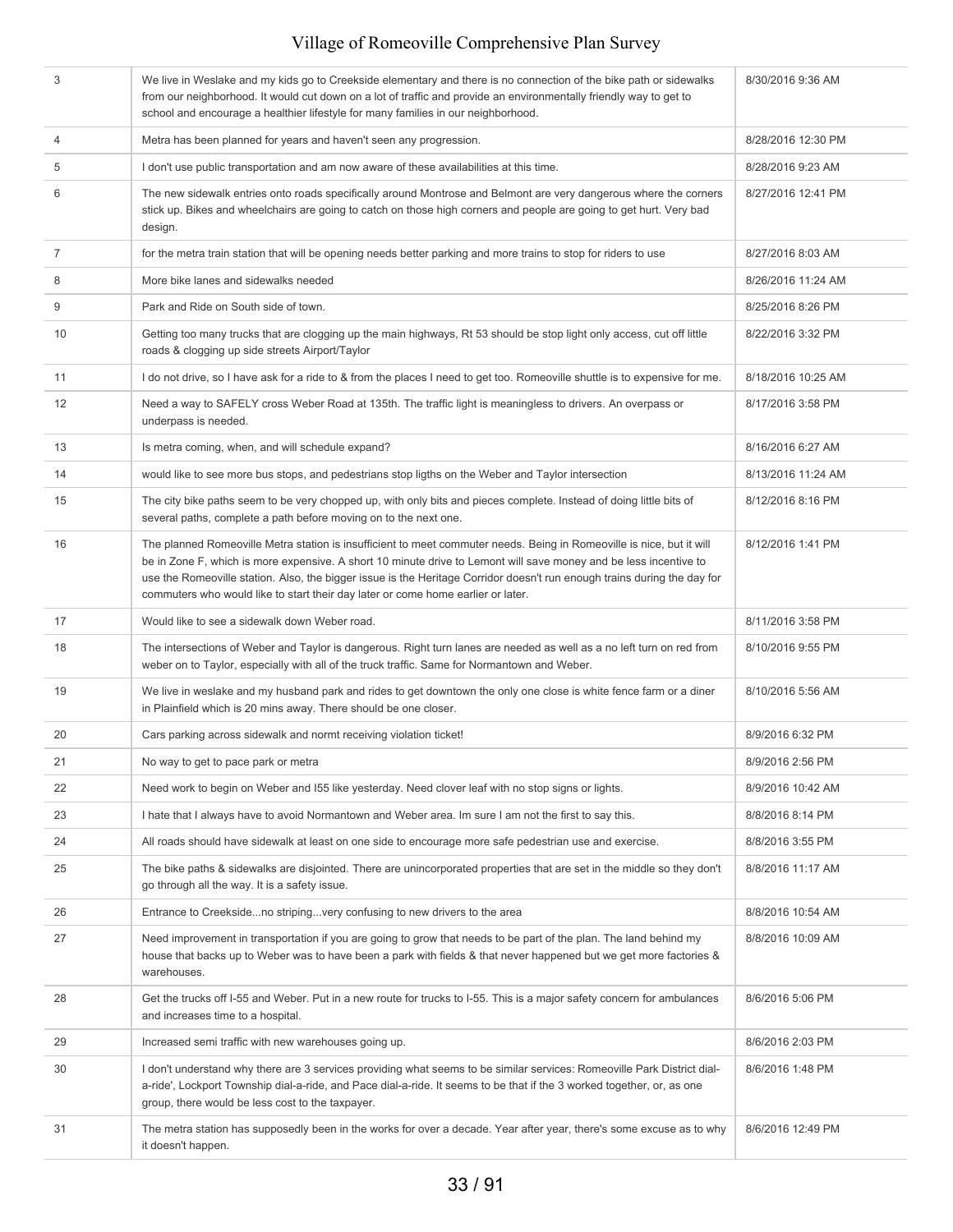| 32 | too many semis on Normantown road make me sit forever at NT and weber to make right turn. It should not take 20<br>minutes to make a right turn to get on 55!                                                                                                                        | 8/6/2016 6:48 AM   |
|----|--------------------------------------------------------------------------------------------------------------------------------------------------------------------------------------------------------------------------------------------------------------------------------------|--------------------|
| 33 | I have not used any public transportation in this area. I don't know of any Metra stations in Romeoville. My concern is<br>the lighting is very intense and releases a lot of light into the sky. There might want to be some thought on using lights<br>that do not spread so much. | 8/5/2016 8:13 PM   |
| 34 | Very dangerous to walk anywhere down Weber Road. People and bikes have to go on the busy street. Why no<br>sidewalks? (referring to south of I-55)                                                                                                                                   | 8/5/2016 7:46 PM   |
| 35 | Real problem with traffic at Weber and Grand Haven Road. Too many cars coming and going. Big accidents pending                                                                                                                                                                       | 8/5/2016 7:32 PM   |
| 36 | There's a planned Metra Station??? That would be nice.                                                                                                                                                                                                                               | 8/5/2016 6:44 PM   |
| 37 | Need more bike paths to be friendly to millennials!                                                                                                                                                                                                                                  | 8/5/2016 6:32 PM   |
| 38 | I suggested Pace so I had no idea this was already established. I knew nothing about the planned Metra station. so<br>somehow I need to get more information. Maybe a newsletter placed inside the water bill might help those of us not<br>living in Romeoville.                    | 8/5/2016 1:24 PM   |
| 39 | Adequacy of parking for planned Metra station                                                                                                                                                                                                                                        | 8/5/2016 12:09 PM  |
| 40 | We need sidewalks in Romeoville that connect. We need sidewalks near the new Uptown Square so families can walk<br>to these businesses.                                                                                                                                              | 7/28/2016 4:37 PM  |
| 41 | no pace bus service on Weber or west of Weber                                                                                                                                                                                                                                        | 7/27/2016 10:25 PM |
|    |                                                                                                                                                                                                                                                                                      |                    |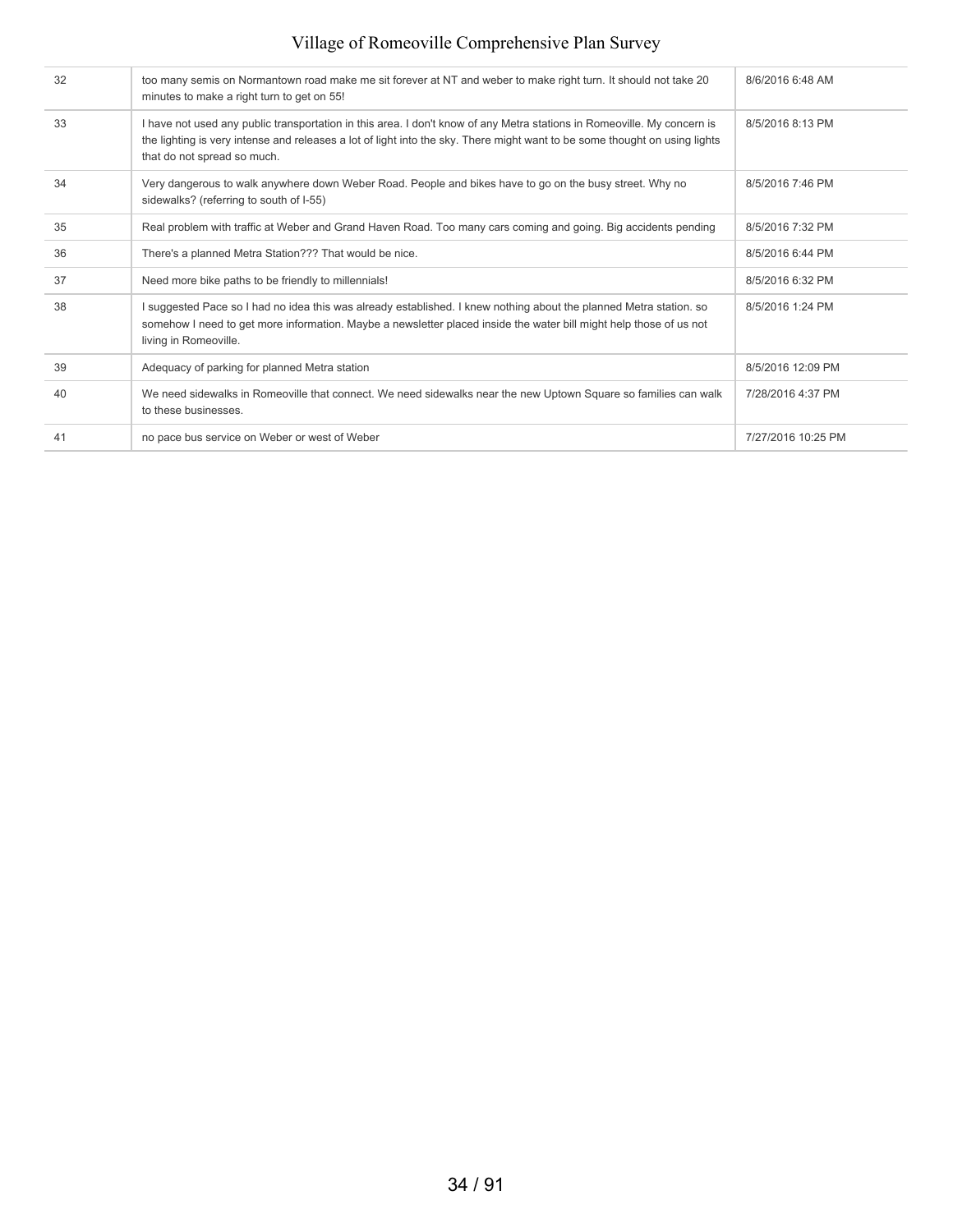# **Q10 How often do you use/visit the following?**

**Answered: 276 Skipped: 23**

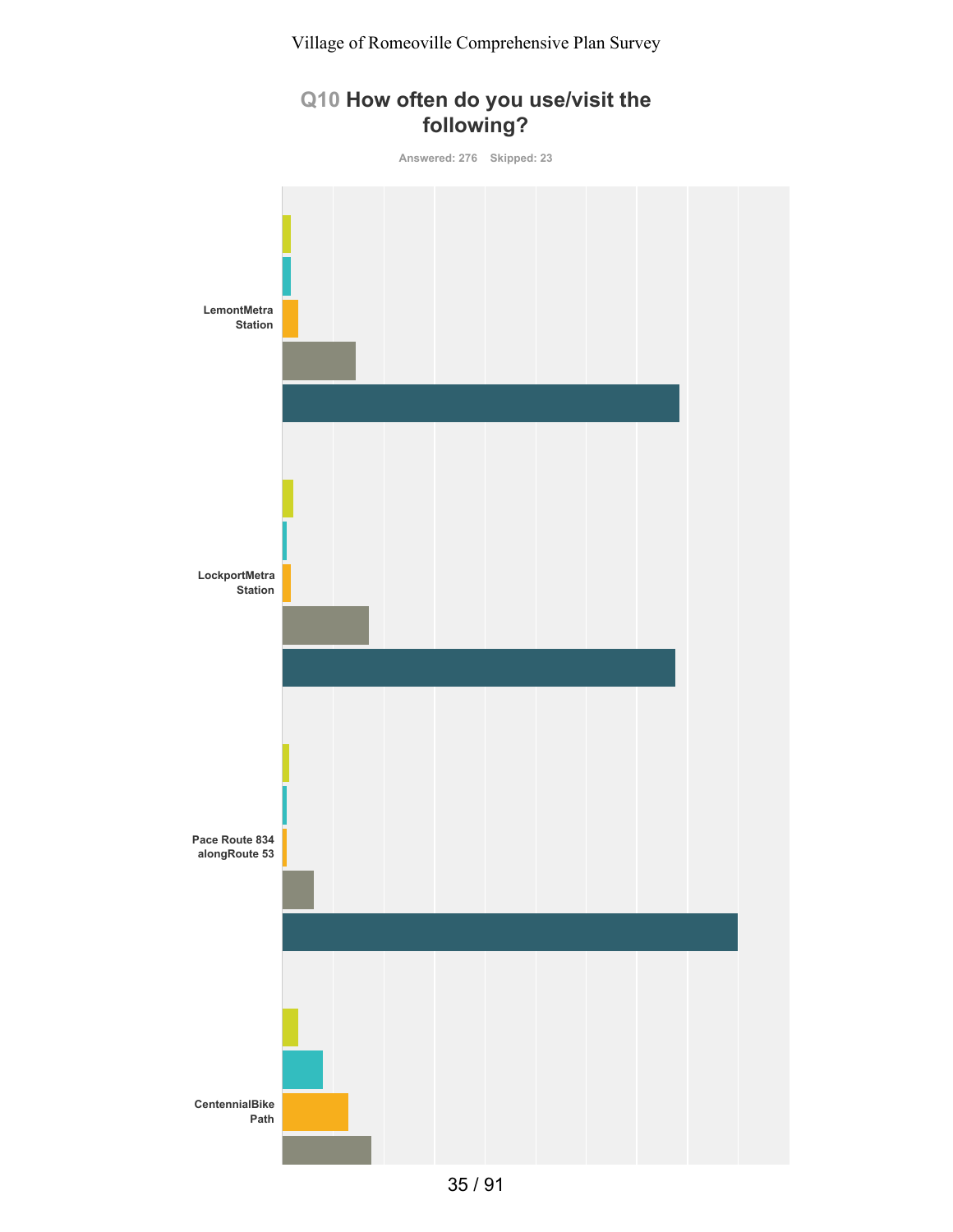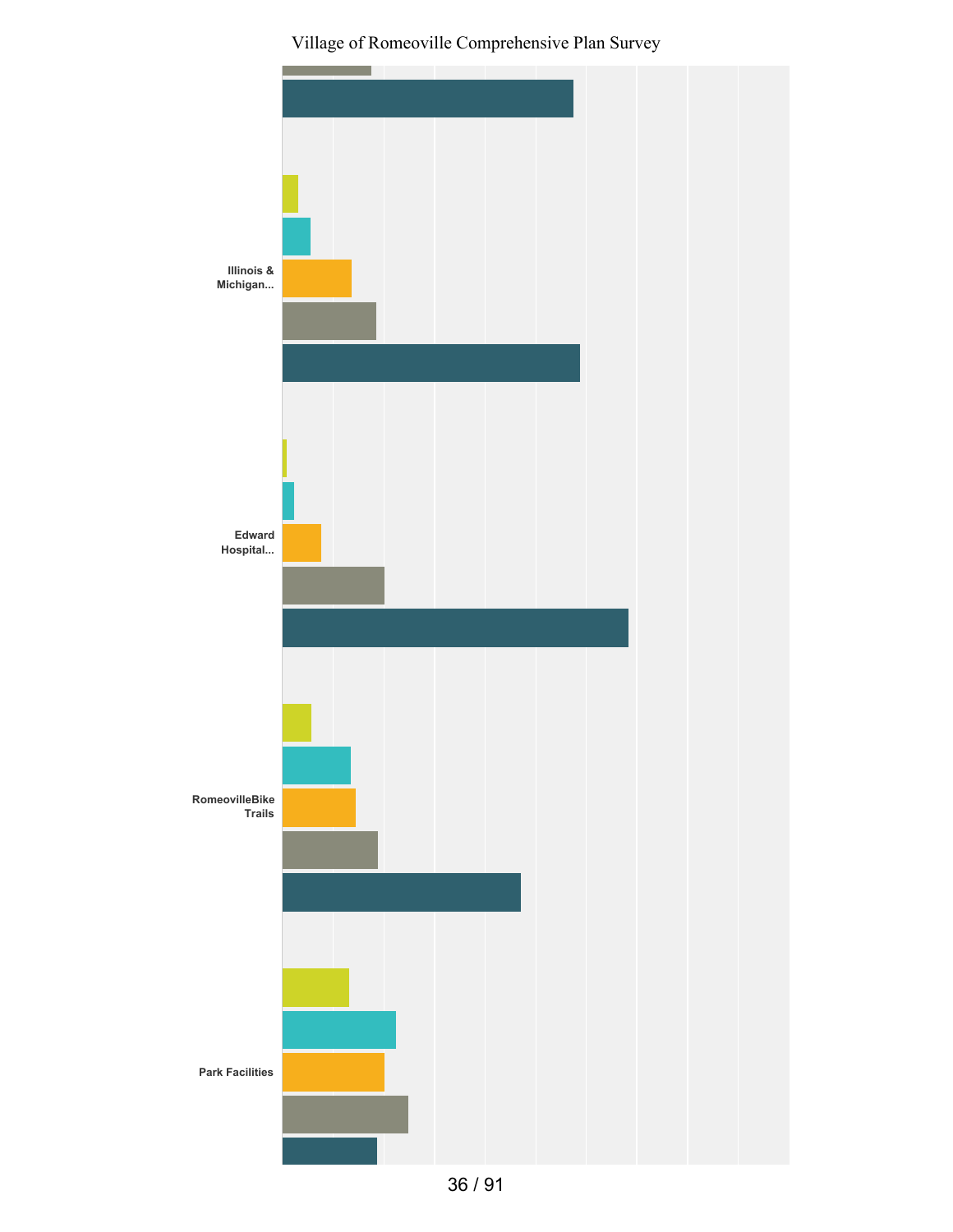

|                                          | More than 1timeper<br>week | 1 to 4times per<br>month | <b>Less than 12times</b><br>per year | Occasionally, as<br>needed | <b>Never</b> | <b>Total</b> |
|------------------------------------------|----------------------------|--------------------------|--------------------------------------|----------------------------|--------------|--------------|
| LemontMetra Station                      | 1.82%                      | 1.82%                    | 3.28%                                | 14.60%                     | 78.47%       |              |
|                                          | 5                          | 5                        | 9                                    | 40                         | 215          | 274          |
| LockportMetra Station                    | 2.20%                      | 1.10%                    | 1.83%                                | 17.22%                     | 77.66%       |              |
|                                          | 6                          | 3                        | 5                                    | 47                         | 212          | 273          |
| Pace Route 834 along Route 53            | 1.47%                      | 1.10%                    | 1.10%                                | 6.25%                      | 90.07%       |              |
|                                          | $\overline{4}$             | 3                        | 3                                    | 17                         | 245          | 272          |
| CentennialBike Path                      | 3.31%                      | 8.09%                    | 13.24%                               | 17.65%                     | 57.72%       |              |
|                                          | 9                          | 22                       | 36                                   | 48                         | 157          | 272          |
| Illinois & Michigan CanalStateBike Trail | 3.33%                      | 5.56%                    | 13.70%                               | 18.52%                     | 58.89%       |              |
|                                          | 9                          | 15                       | 37                                   | 50                         | 159          | 270          |
| Edward Hospital Athletic & Events        | 1.10%                      | 2.56%                    | 7.69%                                | 20.15%                     | 68.50%       |              |
| Center/Uptown Center                     | 3                          | $\overline{7}$           | 21                                   | 55                         | 187          | 273          |
| RomeovilleBike Trails                    | 5.84%                      | 13.50%                   | 14.60%                               | 18.98%                     | 47.08%       |              |
|                                          | 16                         | 37                       | 40                                   | 52                         | 129          | 274          |
| <b>Park Facilities</b>                   | 13.28%                     | 22.51%                   | 20.30%                               | 25.09%                     | 18.82%       |              |
|                                          | 36                         | 61                       | 55                                   | 68                         | 51           | 271          |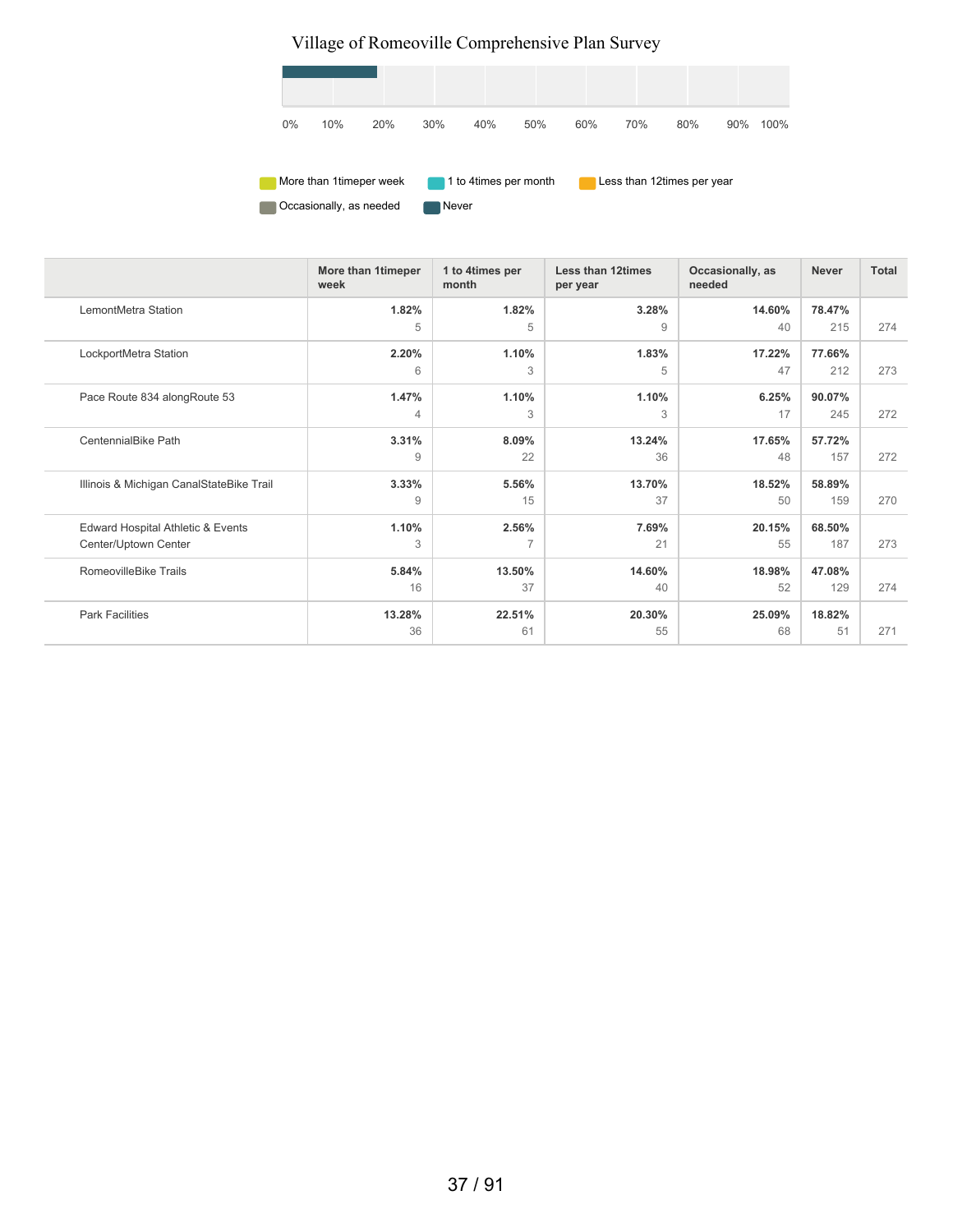## **Q11 What are the biggest transportation concerns in Romeoville? Please rank your priorities below.**



|                                                   | $\mathbf{1}$ | $\overline{2}$ | 3      | 4      | 5      | <b>Total</b> | <b>Weighted Average</b> |
|---------------------------------------------------|--------------|----------------|--------|--------|--------|--------------|-------------------------|
| Need for safe bike routes within Romeoville       | 17.42%       | 28.65%         | 28.09% | 17.42% | 8.43%  |              |                         |
|                                                   | 31           | 51             | 50     | 31     | 15     | 178          | 2.71                    |
| Need for bike path connections to regional trails | 18.04%       | 23.71%         | 24.74% | 26.29% | 7.22%  |              |                         |
|                                                   | 35           | 46             | 48     | 51     | 14     | 194          | 2.81                    |
| Need for more Pace bus routes within Romeoville   | 18.93%       | 14.56%         | 27.18% | 22.82% | 16.50% |              |                         |
|                                                   | 39           | 30             | 56     | 47     | 34     | 206          | 3.03                    |
| Neighborhood cut-through traffic                  | 28.51%       | 21.05%         | 10.96% | 20.61% | 18.86% |              |                         |
|                                                   | 65           | 48             | 25     | 47     | 43     | 228          | 2.80                    |
| Other                                             | 47.17%       | 5.66%          | 3.77%  | 7.55%  | 35.85% |              |                         |
|                                                   | 25           | 3              | 2      | 4      | 19     | 53           | 2.79                    |

| # | If you selected 'other' please specify below                                                                                                            | Date               |
|---|---------------------------------------------------------------------------------------------------------------------------------------------------------|--------------------|
|   | Getting the Metra in Romeoville completed asap.                                                                                                         | 9/10/2016 7:34 AM  |
|   | Need better access to 55 and 355, another access point on 55 at Veterans or Lockport? Weber bridge is horrible.                                         | 8/28/2016 12:30 PM |
| 3 | Sidewalks on Weber                                                                                                                                      | 8/26/2016 11:24 AM |
|   | Traffic congestion on Weber Road especially during peak commuter times                                                                                  | 8/25/2016 1:50 PM  |
| 5 | better access to metra and better times                                                                                                                 | 8/19/2016 12:40 PM |
| 6 | too much truck traffic, unsafe drivers ignoring traffic signals                                                                                         | 8/18/2016 5:43 PM  |
|   | See answer to question 8.                                                                                                                               | 8/17/2016 3:58 PM  |
| 8 | Bike routes that are not on main streets, maybe behind or through some of the warehouses properties being built.                                        | 8/17/2016 8:02 AM  |
|   | sunrise dr is horrible police watch traffic at least busiest time rush hour morning and evening horrible a child is going to<br>get hit by speeding car | 8/16/2016 11:15 AM |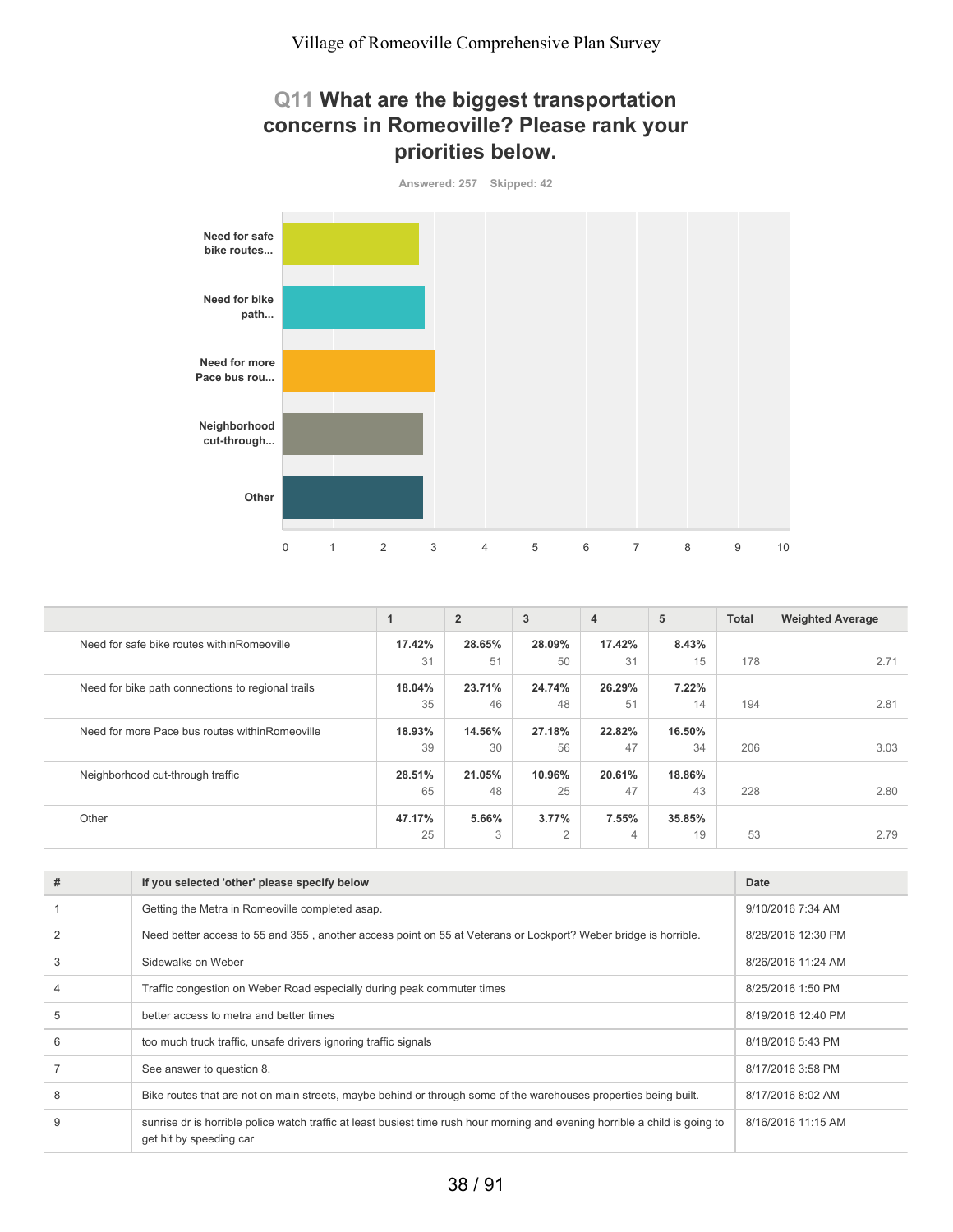| 10 | Parking restrictions on residential streets & speed bumps where needed                                                                                                                                                                                                                                                                                                                                                                                                                                                                                                                                                                                                                                                                                                                                                                                                                                                                                                                                                                                                                                                                                                                                  | 8/13/2016 4:01 PM |
|----|---------------------------------------------------------------------------------------------------------------------------------------------------------------------------------------------------------------------------------------------------------------------------------------------------------------------------------------------------------------------------------------------------------------------------------------------------------------------------------------------------------------------------------------------------------------------------------------------------------------------------------------------------------------------------------------------------------------------------------------------------------------------------------------------------------------------------------------------------------------------------------------------------------------------------------------------------------------------------------------------------------------------------------------------------------------------------------------------------------------------------------------------------------------------------------------------------------|-------------------|
| 11 | Widen Weber and cut down on the truck traffic.                                                                                                                                                                                                                                                                                                                                                                                                                                                                                                                                                                                                                                                                                                                                                                                                                                                                                                                                                                                                                                                                                                                                                          | 8/10/2016 1:45 PM |
| 12 | Too many truck depots. Cause backups and ruin roads.                                                                                                                                                                                                                                                                                                                                                                                                                                                                                                                                                                                                                                                                                                                                                                                                                                                                                                                                                                                                                                                                                                                                                    | 8/10/2016 7:01 AM |
| 13 | I moved to weslake to avoid the high traffic area now a mosque is wanting to be built in my neighborhood this is going<br>to cause high volume of traffic. With them only making 30 parking spot for 90 families how is this going to work?                                                                                                                                                                                                                                                                                                                                                                                                                                                                                                                                                                                                                                                                                                                                                                                                                                                                                                                                                             | 8/10/2016 5:56 AM |
| 14 | Weber road is very congested at 55! Needs improvement, possibly another lane or community transportation system<br>or something. Look into Arizona State university's (Tempe campus) transportation system they out in for the<br>community.                                                                                                                                                                                                                                                                                                                                                                                                                                                                                                                                                                                                                                                                                                                                                                                                                                                                                                                                                            | 8/9/2016 10:33 PM |
| 15 | weber rd congestion                                                                                                                                                                                                                                                                                                                                                                                                                                                                                                                                                                                                                                                                                                                                                                                                                                                                                                                                                                                                                                                                                                                                                                                     | 8/9/2016 3:05 PM  |
| 16 | Alternatives to people biking/walking on Weber road, especially from Romeo road north. Bottleneck at Weber and I-55<br>- sometimes turning trucks block the intersection and that adds to the build up of traffic at the Normantown road light.                                                                                                                                                                                                                                                                                                                                                                                                                                                                                                                                                                                                                                                                                                                                                                                                                                                                                                                                                         | 8/9/2016 11:24 AM |
| 17 | Weber norms town interchange traffic reduction                                                                                                                                                                                                                                                                                                                                                                                                                                                                                                                                                                                                                                                                                                                                                                                                                                                                                                                                                                                                                                                                                                                                                          | 8/8/2016 9:20 PM  |
| 18 | Walk/bike path, montrose to 135th st along rt 53.                                                                                                                                                                                                                                                                                                                                                                                                                                                                                                                                                                                                                                                                                                                                                                                                                                                                                                                                                                                                                                                                                                                                                       | 8/8/2016 8:14 PM  |
| 19 | Development and traffic on budler rd                                                                                                                                                                                                                                                                                                                                                                                                                                                                                                                                                                                                                                                                                                                                                                                                                                                                                                                                                                                                                                                                                                                                                                    | 8/8/2016 7:44 PM  |
| 20 | #1 is the effect of new building on traffic. 2 specific things come to mind. 1 - building with mosque property at Budler &<br>Weslake Pkwy would be a traffic nightmare! This is not an appropriate location to service any business with that much<br>traffic. Would really affect quality of life in the area & traffic. Is an example of the problem unincorporated properties<br>create in the area. #2 - though I see the need to expand the weber interchange I do NOT see the need for an<br>additional interchange on Weber or Airport for 155. I know the village is pushing for this but I think it is going to very<br>negatively affect quality of life & is not necessarily needed. Let weber finish first & then it be reevaluated if there is a<br>valid need.                                                                                                                                                                                                                                                                                                                                                                                                                           | 8/8/2016 11:17 AM |
| 21 | Something really needs to be done about cut-through traffic in Creeksidepeople drive way to fast and do not observe<br>stop signsthere are children here!! There are no places in Romeoville where children can ride their bikes<br>safelyespecially on Weber Rd                                                                                                                                                                                                                                                                                                                                                                                                                                                                                                                                                                                                                                                                                                                                                                                                                                                                                                                                        | 8/8/2016 10:54 AM |
| 22 | Population increasing but lanes of traffic remain same. Roads are becoming too congested.                                                                                                                                                                                                                                                                                                                                                                                                                                                                                                                                                                                                                                                                                                                                                                                                                                                                                                                                                                                                                                                                                                               | 8/8/2016 10:53 AM |
| 23 | more speed enforcement, and traffic controll enforcement, write more tickets and put the hurt on these scum bags                                                                                                                                                                                                                                                                                                                                                                                                                                                                                                                                                                                                                                                                                                                                                                                                                                                                                                                                                                                                                                                                                        | 8/8/2016 10:49 AM |
| 24 | Keeping my neighborhood peaceful and quiet                                                                                                                                                                                                                                                                                                                                                                                                                                                                                                                                                                                                                                                                                                                                                                                                                                                                                                                                                                                                                                                                                                                                                              | 8/8/2016 9:58 AM  |
| 25 | Congestion on Weber Rd                                                                                                                                                                                                                                                                                                                                                                                                                                                                                                                                                                                                                                                                                                                                                                                                                                                                                                                                                                                                                                                                                                                                                                                  | 8/8/2016 9:53 AM  |
| 26 | Metra Station promised years ago. I went back to work downtown based on this promise.                                                                                                                                                                                                                                                                                                                                                                                                                                                                                                                                                                                                                                                                                                                                                                                                                                                                                                                                                                                                                                                                                                                   | 8/8/2016 8:47 AM  |
| 27 | Weber Road traffic                                                                                                                                                                                                                                                                                                                                                                                                                                                                                                                                                                                                                                                                                                                                                                                                                                                                                                                                                                                                                                                                                                                                                                                      | 8/7/2016 7:30 PM  |
| 28 | You keep buiding and adding more commercial and industrial product to the village, but are never adding any<br>infrastructure for the growth in traffic. The growth over the last 15 years has caused the traffic problem to grow year<br>after year, and all these semi-trailer trucks being added to the existing traffic and congestion on Weber Road and I55<br>is just plain stupidity. These Semi-Trailer drivers do not yield, someone will get killed by one any day now. And the<br>traffic congestion is unacceptable for the taxes being paid by everyone living within this area. You just keep approving<br>and building more and more of these types of businesses here, and no roads for the traffic to disperse on. For people<br>that live within the Weber Road and 155 corridor area, it is miserable. And I, as well as neighbors, are considering<br>getting OUT because it is so miserable and because someone will get killed here soon by these truck drivers that don't<br>have regard for the other traffic on the road. You only want to approve more businesses to bring in more taxes and<br>revenue to pay for your huge Municipal Complex that was built an unneccesary. | 8/7/2016 4:47 PM  |
| 29 | NEED Airport Rd/I-55 Interchange!                                                                                                                                                                                                                                                                                                                                                                                                                                                                                                                                                                                                                                                                                                                                                                                                                                                                                                                                                                                                                                                                                                                                                                       | 8/6/2016 8:10 PM  |
| 30 | congestion on Weber at 55                                                                                                                                                                                                                                                                                                                                                                                                                                                                                                                                                                                                                                                                                                                                                                                                                                                                                                                                                                                                                                                                                                                                                                               | 8/6/2016 7:52 PM  |
| 31 | I-55 and Weber                                                                                                                                                                                                                                                                                                                                                                                                                                                                                                                                                                                                                                                                                                                                                                                                                                                                                                                                                                                                                                                                                                                                                                                          | 8/6/2016 5:06 PM  |
| 32 | I live by Normantow and 55. In the am the traffics so bad with people blocking the road and blowing the lights I'm<br>almost in an accident nearly everyday coming to and from working. In the am the turn arrow is to short going south. I<br>can be the first car at the light and still have to sit for three lights because of people runnings the lights on Weber and<br>blocking the road. On the way home everyone turns left off of Weber ahead of the traffic turning right on to<br>Normantown who have the right of way.                                                                                                                                                                                                                                                                                                                                                                                                                                                                                                                                                                                                                                                                     | 8/6/2016 2:33 PM  |
| 33 | Need bus transortation on Weber Road and to Joliet train station on a 7-day daily basis.                                                                                                                                                                                                                                                                                                                                                                                                                                                                                                                                                                                                                                                                                                                                                                                                                                                                                                                                                                                                                                                                                                                | 8/6/2016 2:28 PM  |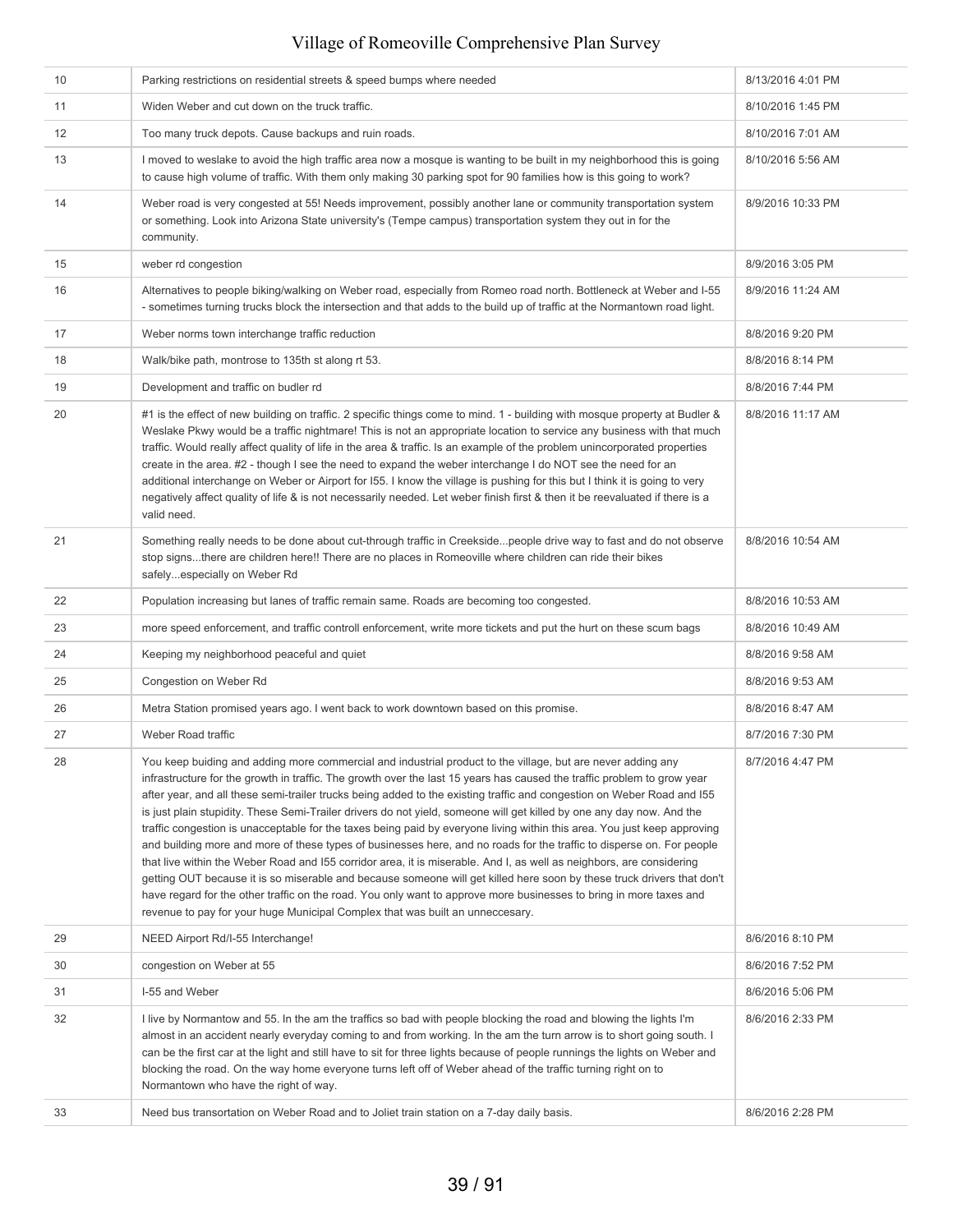| 34 | Some kind of senior bus that would pick up people in Grand Haven and other seniors and take them to various places<br>to shop, etc. Could be done on a schedule--such as Tuesday am --take people to WalMart, etc. | 8/6/2016 1:48 PM  |
|----|--------------------------------------------------------------------------------------------------------------------------------------------------------------------------------------------------------------------|-------------------|
| 35 | Way too many TRUCKS, JEEZ, Really, Too many!                                                                                                                                                                       | 8/6/2016 8:50 AM  |
| 36 | Romeoville needs better car routes and traffic movement. Driving anywhere in town or getting out of town always<br>involves massive traffic delays.                                                                | 8/5/2016 3:58 PM  |
| 37 | Free or low-cost transportation for seniors and disabled                                                                                                                                                           | 8/5/2016 1:56 PM  |
| 38 | I have not made use of any of these so I really have no opinion.                                                                                                                                                   | 8/5/2016 1:24 PM  |
| 39 | Better signage for these bike paths.                                                                                                                                                                               | 8/5/2016 1:10 PM  |
| 40 | incerased congestion on weber, 53 & 155                                                                                                                                                                            | 8/5/2016 12:09 PM |
| 41 | More nother south streets to relieve weber rd. Buses that pick up people in designated neighborhoods to train station                                                                                              | 8/2/2016 9:57 AM  |
| 42 | Ever increasing truck traffic from warehouses and inadequate roads. For example weber and 55 area and lack of 2nd<br>highway interchange. Perhaps airport road or 126                                              | 8/2/2016 9:09 AM  |
|    |                                                                                                                                                                                                                    |                   |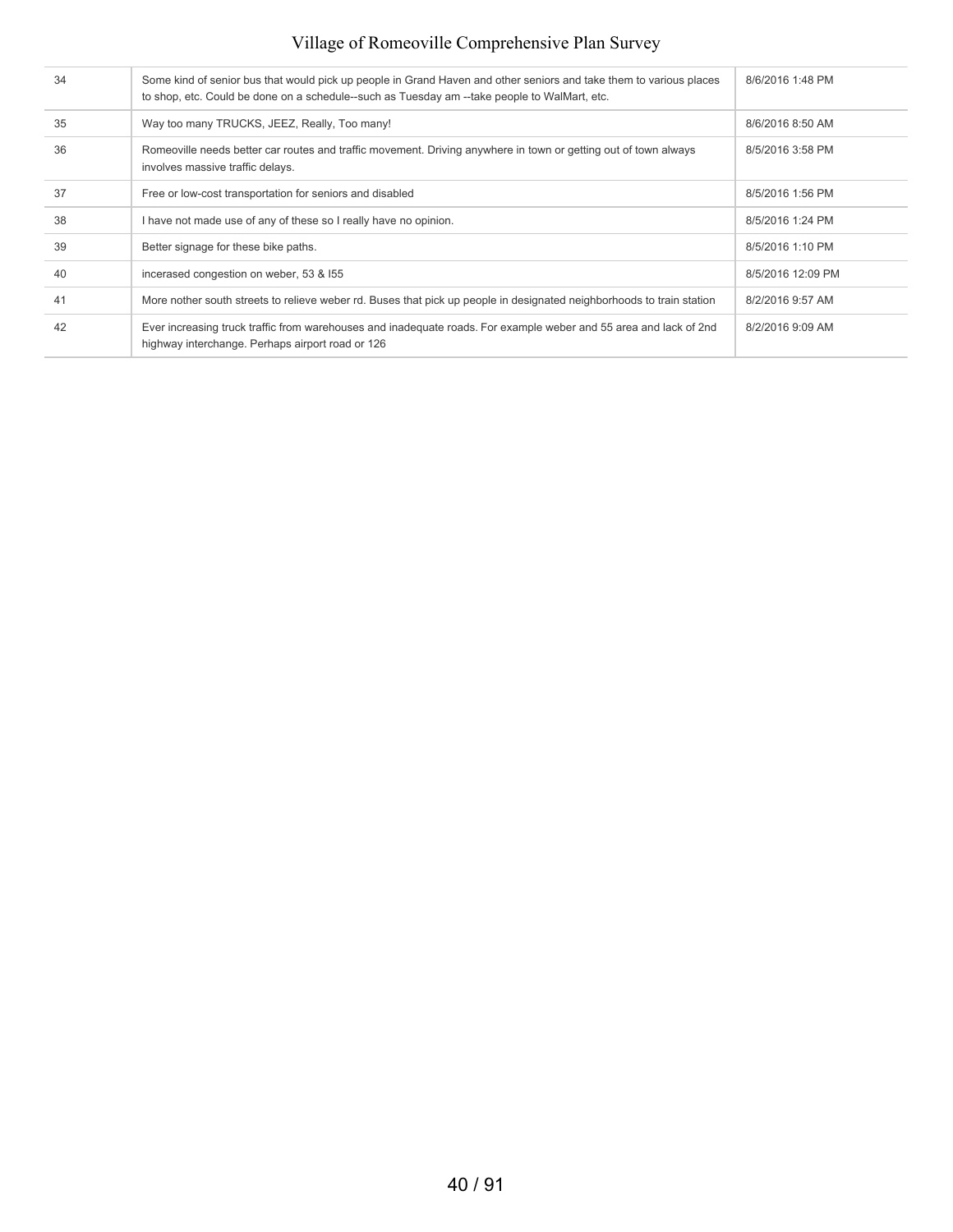## **Q12 If you frequently experience traffic congestion on certain streets or at intersections, please provide details below.**

**Answered: 221 Skipped: 78**

| <b>Answer Choices</b>           | <b>Responses</b>    |
|---------------------------------|---------------------|
| Where?                          | 100.00%<br>つつ<br>∠∠ |
| When? (Approximate time of day) | 97.74%<br>216       |

| North bound on Jolet Road<br>9/23/2016 7:21 PM<br>$\mathbf{1}$<br>weber & i 55<br>2<br>9/14/2016 3:03 PM<br>3<br>Weber/Hassert<br>9/13/2016 11:29 PM<br>Normantown & Weber<br>9/10/2016 10:06 AM<br>4<br>going north on weber at the intersection by I 55<br>9/10/2016 7:35 AM<br>5<br>Weber Rd.<br>9/8/2016 2:50 PM<br>6<br>135th Street & Belmont Ave / Weber & Normantown<br>7<br>9/6/2016 4:34 PM<br>8<br>Weber Rd/Normantown and 55<br>9/5/2016 9:44 PM<br>I-55 and Weber!!!!!!!!!!!!!<br>9<br>8/31/2016 9:45 PM<br>10<br>Normantown & Weber<br>8/31/2016 3:17 PM<br>Taylor and Weber by Jewel entrance is very dangerous and always congested<br>11<br>8/30/2016 9:37 AM<br>12<br>53/135<br>8/29/2016 7:38 AM<br>Weber and 55, weber and taylor, 53 and Romeo rd<br>8/28/2016 12:32 PM<br>13<br><b>WEBER ROAD!</b><br>8/28/2016 9:24 AM<br>14<br>Normantown & Route 53<br>8/27/2016 5:09 PM<br>15<br>Weber/55<br>8/27/2016 12:41 PM<br>16<br>17<br>weber road from 135th to I-55<br>8/27/2016 9:58 AM<br>18<br>weber/normantown rd<br>8/27/2016 8:05 AM<br>19<br>weber $@$ i-55<br>8/26/2016 3:48 PM<br>53 from Taylor to the 55 on ramp esp at Romeo rd<br>20<br>8/26/2016 3:05 PM<br>Weber snd I 55<br>8/26/2016 11:25 AM<br>21<br>55 and Weber<br>8/25/2016 8:30 PM<br>22<br>north weber rd toward i 55 north exit and south exit<br>8/25/2016 7:40 PM<br>23<br>24<br>Weber i55<br>8/25/2016 6:42 PM<br>25<br>Weber and normaltown<br>8/25/2016 5:51 PM<br>26<br>Weber and I55<br>8/25/2016 3:23 PM<br>27<br>WEBER ROAD FROM 135TH N TO 155<br>8/25/2016 2:33 PM<br>28<br>Weber Road and Route 53<br>8/25/2016 1:50 PM<br>Route 53 and Romeo Rd<br>29<br>8/22/2016 7:59 PM<br>NB at Weber & I-55, Weber exit from I-55<br>30<br>8/22/2016 6:24 PM | # | Where? | <b>Date</b> |
|------------------------------------------------------------------------------------------------------------------------------------------------------------------------------------------------------------------------------------------------------------------------------------------------------------------------------------------------------------------------------------------------------------------------------------------------------------------------------------------------------------------------------------------------------------------------------------------------------------------------------------------------------------------------------------------------------------------------------------------------------------------------------------------------------------------------------------------------------------------------------------------------------------------------------------------------------------------------------------------------------------------------------------------------------------------------------------------------------------------------------------------------------------------------------------------------------------------------------------------------------------------------------------------------------------------------------------------------------------------------------------------------------------------------------------------------------------------------------------------------------------------------------------------------------------------------------------------------------------------------------------------------------------------------------------------------------------------------------------------------------------|---|--------|-------------|
|                                                                                                                                                                                                                                                                                                                                                                                                                                                                                                                                                                                                                                                                                                                                                                                                                                                                                                                                                                                                                                                                                                                                                                                                                                                                                                                                                                                                                                                                                                                                                                                                                                                                                                                                                            |   |        |             |
|                                                                                                                                                                                                                                                                                                                                                                                                                                                                                                                                                                                                                                                                                                                                                                                                                                                                                                                                                                                                                                                                                                                                                                                                                                                                                                                                                                                                                                                                                                                                                                                                                                                                                                                                                            |   |        |             |
|                                                                                                                                                                                                                                                                                                                                                                                                                                                                                                                                                                                                                                                                                                                                                                                                                                                                                                                                                                                                                                                                                                                                                                                                                                                                                                                                                                                                                                                                                                                                                                                                                                                                                                                                                            |   |        |             |
|                                                                                                                                                                                                                                                                                                                                                                                                                                                                                                                                                                                                                                                                                                                                                                                                                                                                                                                                                                                                                                                                                                                                                                                                                                                                                                                                                                                                                                                                                                                                                                                                                                                                                                                                                            |   |        |             |
|                                                                                                                                                                                                                                                                                                                                                                                                                                                                                                                                                                                                                                                                                                                                                                                                                                                                                                                                                                                                                                                                                                                                                                                                                                                                                                                                                                                                                                                                                                                                                                                                                                                                                                                                                            |   |        |             |
|                                                                                                                                                                                                                                                                                                                                                                                                                                                                                                                                                                                                                                                                                                                                                                                                                                                                                                                                                                                                                                                                                                                                                                                                                                                                                                                                                                                                                                                                                                                                                                                                                                                                                                                                                            |   |        |             |
|                                                                                                                                                                                                                                                                                                                                                                                                                                                                                                                                                                                                                                                                                                                                                                                                                                                                                                                                                                                                                                                                                                                                                                                                                                                                                                                                                                                                                                                                                                                                                                                                                                                                                                                                                            |   |        |             |
|                                                                                                                                                                                                                                                                                                                                                                                                                                                                                                                                                                                                                                                                                                                                                                                                                                                                                                                                                                                                                                                                                                                                                                                                                                                                                                                                                                                                                                                                                                                                                                                                                                                                                                                                                            |   |        |             |
|                                                                                                                                                                                                                                                                                                                                                                                                                                                                                                                                                                                                                                                                                                                                                                                                                                                                                                                                                                                                                                                                                                                                                                                                                                                                                                                                                                                                                                                                                                                                                                                                                                                                                                                                                            |   |        |             |
|                                                                                                                                                                                                                                                                                                                                                                                                                                                                                                                                                                                                                                                                                                                                                                                                                                                                                                                                                                                                                                                                                                                                                                                                                                                                                                                                                                                                                                                                                                                                                                                                                                                                                                                                                            |   |        |             |
|                                                                                                                                                                                                                                                                                                                                                                                                                                                                                                                                                                                                                                                                                                                                                                                                                                                                                                                                                                                                                                                                                                                                                                                                                                                                                                                                                                                                                                                                                                                                                                                                                                                                                                                                                            |   |        |             |
|                                                                                                                                                                                                                                                                                                                                                                                                                                                                                                                                                                                                                                                                                                                                                                                                                                                                                                                                                                                                                                                                                                                                                                                                                                                                                                                                                                                                                                                                                                                                                                                                                                                                                                                                                            |   |        |             |
|                                                                                                                                                                                                                                                                                                                                                                                                                                                                                                                                                                                                                                                                                                                                                                                                                                                                                                                                                                                                                                                                                                                                                                                                                                                                                                                                                                                                                                                                                                                                                                                                                                                                                                                                                            |   |        |             |
|                                                                                                                                                                                                                                                                                                                                                                                                                                                                                                                                                                                                                                                                                                                                                                                                                                                                                                                                                                                                                                                                                                                                                                                                                                                                                                                                                                                                                                                                                                                                                                                                                                                                                                                                                            |   |        |             |
|                                                                                                                                                                                                                                                                                                                                                                                                                                                                                                                                                                                                                                                                                                                                                                                                                                                                                                                                                                                                                                                                                                                                                                                                                                                                                                                                                                                                                                                                                                                                                                                                                                                                                                                                                            |   |        |             |
|                                                                                                                                                                                                                                                                                                                                                                                                                                                                                                                                                                                                                                                                                                                                                                                                                                                                                                                                                                                                                                                                                                                                                                                                                                                                                                                                                                                                                                                                                                                                                                                                                                                                                                                                                            |   |        |             |
|                                                                                                                                                                                                                                                                                                                                                                                                                                                                                                                                                                                                                                                                                                                                                                                                                                                                                                                                                                                                                                                                                                                                                                                                                                                                                                                                                                                                                                                                                                                                                                                                                                                                                                                                                            |   |        |             |
|                                                                                                                                                                                                                                                                                                                                                                                                                                                                                                                                                                                                                                                                                                                                                                                                                                                                                                                                                                                                                                                                                                                                                                                                                                                                                                                                                                                                                                                                                                                                                                                                                                                                                                                                                            |   |        |             |
|                                                                                                                                                                                                                                                                                                                                                                                                                                                                                                                                                                                                                                                                                                                                                                                                                                                                                                                                                                                                                                                                                                                                                                                                                                                                                                                                                                                                                                                                                                                                                                                                                                                                                                                                                            |   |        |             |
|                                                                                                                                                                                                                                                                                                                                                                                                                                                                                                                                                                                                                                                                                                                                                                                                                                                                                                                                                                                                                                                                                                                                                                                                                                                                                                                                                                                                                                                                                                                                                                                                                                                                                                                                                            |   |        |             |
|                                                                                                                                                                                                                                                                                                                                                                                                                                                                                                                                                                                                                                                                                                                                                                                                                                                                                                                                                                                                                                                                                                                                                                                                                                                                                                                                                                                                                                                                                                                                                                                                                                                                                                                                                            |   |        |             |
|                                                                                                                                                                                                                                                                                                                                                                                                                                                                                                                                                                                                                                                                                                                                                                                                                                                                                                                                                                                                                                                                                                                                                                                                                                                                                                                                                                                                                                                                                                                                                                                                                                                                                                                                                            |   |        |             |
|                                                                                                                                                                                                                                                                                                                                                                                                                                                                                                                                                                                                                                                                                                                                                                                                                                                                                                                                                                                                                                                                                                                                                                                                                                                                                                                                                                                                                                                                                                                                                                                                                                                                                                                                                            |   |        |             |
|                                                                                                                                                                                                                                                                                                                                                                                                                                                                                                                                                                                                                                                                                                                                                                                                                                                                                                                                                                                                                                                                                                                                                                                                                                                                                                                                                                                                                                                                                                                                                                                                                                                                                                                                                            |   |        |             |
|                                                                                                                                                                                                                                                                                                                                                                                                                                                                                                                                                                                                                                                                                                                                                                                                                                                                                                                                                                                                                                                                                                                                                                                                                                                                                                                                                                                                                                                                                                                                                                                                                                                                                                                                                            |   |        |             |
|                                                                                                                                                                                                                                                                                                                                                                                                                                                                                                                                                                                                                                                                                                                                                                                                                                                                                                                                                                                                                                                                                                                                                                                                                                                                                                                                                                                                                                                                                                                                                                                                                                                                                                                                                            |   |        |             |
|                                                                                                                                                                                                                                                                                                                                                                                                                                                                                                                                                                                                                                                                                                                                                                                                                                                                                                                                                                                                                                                                                                                                                                                                                                                                                                                                                                                                                                                                                                                                                                                                                                                                                                                                                            |   |        |             |
|                                                                                                                                                                                                                                                                                                                                                                                                                                                                                                                                                                                                                                                                                                                                                                                                                                                                                                                                                                                                                                                                                                                                                                                                                                                                                                                                                                                                                                                                                                                                                                                                                                                                                                                                                            |   |        |             |
|                                                                                                                                                                                                                                                                                                                                                                                                                                                                                                                                                                                                                                                                                                                                                                                                                                                                                                                                                                                                                                                                                                                                                                                                                                                                                                                                                                                                                                                                                                                                                                                                                                                                                                                                                            |   |        |             |
|                                                                                                                                                                                                                                                                                                                                                                                                                                                                                                                                                                                                                                                                                                                                                                                                                                                                                                                                                                                                                                                                                                                                                                                                                                                                                                                                                                                                                                                                                                                                                                                                                                                                                                                                                            |   |        |             |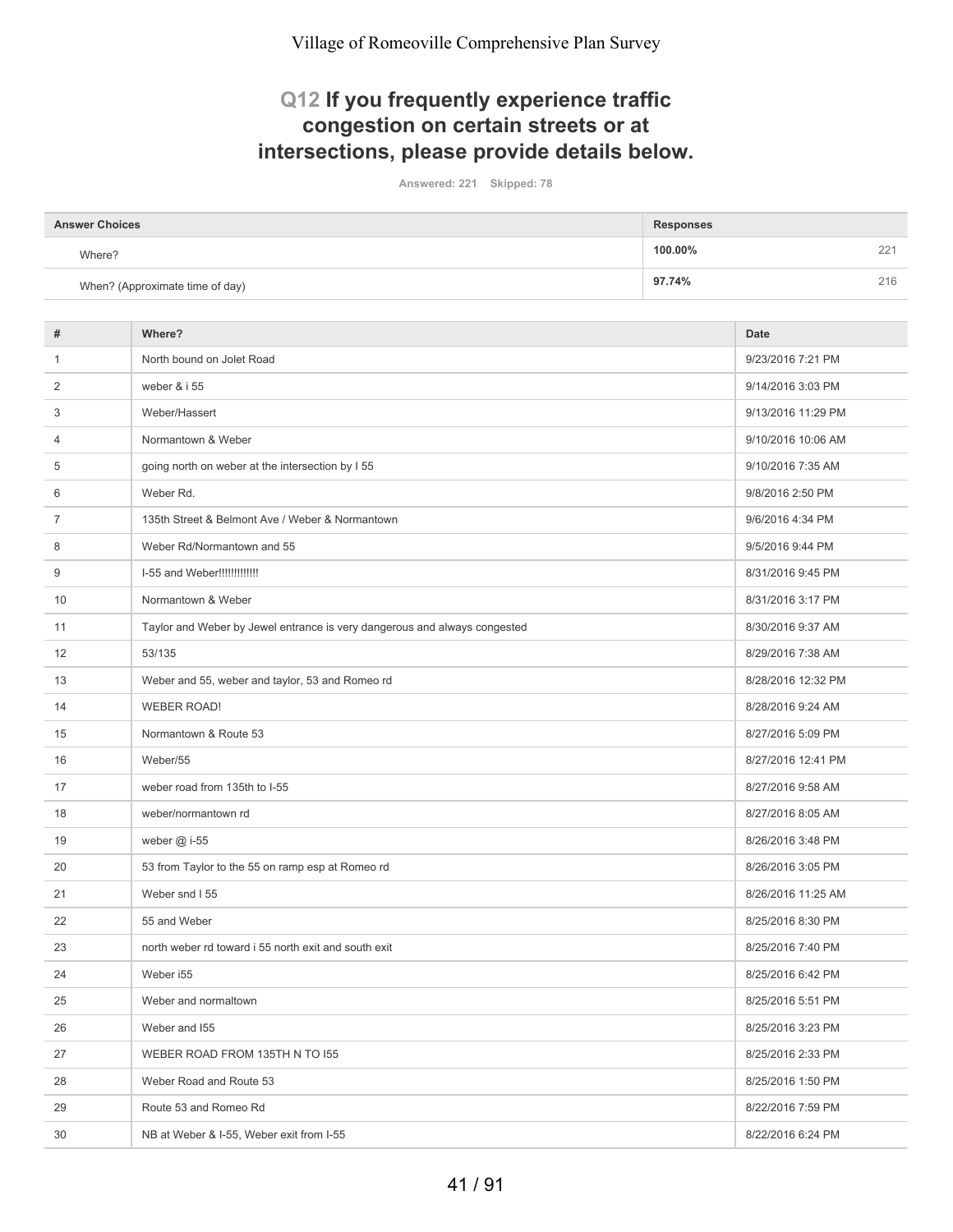| 31 | Weber & Airport, turning south on Weber                                                                                                                     | 8/22/2016 3:33 PM  |
|----|-------------------------------------------------------------------------------------------------------------------------------------------------------------|--------------------|
| 32 | <b>EVERYWHERE</b>                                                                                                                                           | 8/21/2016 8:55 PM  |
| 33 | weber and 55                                                                                                                                                | 8/21/2016 2:20 PM  |
| 34 | Romeo Rd to North of 155 and back                                                                                                                           | 8/21/2016 10:03 AM |
| 35 | Weber Rd. & Interstate 55                                                                                                                                   | 8/20/2016 3:50 PM  |
| 36 | Taylor Rd trying to get northbound onto Weber Rd                                                                                                            | 8/20/2016 12:21 PM |
| 37 | Weber Rd and Normantown                                                                                                                                     | 8/20/2016 10:48 AM |
| 38 | Weber Road                                                                                                                                                  | 8/20/2016 10:42 AM |
| 39 | Weber Rd around I-55                                                                                                                                        | 8/20/2016 7:19 AM  |
| 40 | route 53 and renwick before the bridge                                                                                                                      | 8/19/2016 12:40 PM |
| 41 | taylor & weber normantown & weber                                                                                                                           | 8/18/2016 5:51 PM  |
| 42 | Weber/55                                                                                                                                                    | 8/18/2016 12:40 PM |
| 43 | Normantown Road and Weber Road                                                                                                                              | 8/18/2016 1:26 AM  |
| 44 | Weber& I55                                                                                                                                                  | 8/17/2016 9:44 PM  |
| 45 | Weber and 55                                                                                                                                                | 8/17/2016 5:06 PM  |
| 46 | Weber Road south and north of I-55                                                                                                                          | 8/17/2016 3:59 PM  |
| 47 | Weber and Taylor                                                                                                                                            | 8/17/2016 8:05 AM  |
| 48 | Route 53                                                                                                                                                    | 8/16/2016 8:18 PM  |
| 49 | <b>Weber &amp; 55</b>                                                                                                                                       | 8/16/2016 4:15 PM  |
| 50 | Airport and Frontage Road near 155 overpass                                                                                                                 | 8/16/2016 2:08 PM  |
| 51 | north sunrise dr                                                                                                                                            | 8/16/2016 11:17 AM |
| 52 | Weber and 55                                                                                                                                                | 8/16/2016 6:28 AM  |
| 53 | I-55, Weber Road, Normantown Road                                                                                                                           | 8/16/2016 4:53 AM  |
| 54 | Airport and Weber and Weber and 55                                                                                                                          | 8/15/2016 7:36 PM  |
| 55 | weber and 55                                                                                                                                                | 8/15/2016 5:30 PM  |
| 56 | <b>WEBER AND TAYLOR</b>                                                                                                                                     | 8/15/2016 12:46 PM |
| 57 | 1-55 + Weber Road                                                                                                                                           | 8/15/2016 11:17 AM |
| 58 | Weber Road North of Romeo Road                                                                                                                              | 8/14/2016 6:14 PM  |
| 59 | 59 and Airport Rd., 126th and 59, I55 and Weber Rd. entry/exit turn signals, Normantown Rd. and Weber intersection,<br>Taylor Rd and Weber Rd. intersection | 8/14/2016 5:09 PM  |
| 60 | Weber and Normantown                                                                                                                                        | 8/14/2016 9:13 AM  |
| 61 | Weber and I-55, like everyone else                                                                                                                          | 8/13/2016 4:07 PM  |
| 62 | weber rd                                                                                                                                                    | 8/13/2016 11:25 AM |
| 63 | Weber/Normantown                                                                                                                                            | 8/13/2016 10:27 AM |
| 64 | Weber and I55                                                                                                                                               | 8/13/2016 8:55 AM  |
| 65 | all of weber rd - especially getting to I55                                                                                                                 | 8/13/2016 8:13 AM  |
| 66 | Weber Road at I-55                                                                                                                                          | 8/12/2016 8:17 PM  |
| 67 | Rockledge/Naper Blvd at Dalhart                                                                                                                             | 8/12/2016 6:18 PM  |
| 68 | Weber road corridor                                                                                                                                         | 8/12/2016 1:44 PM  |
| 69 | Weber and I-55                                                                                                                                              | 8/12/2016 11:35 AM |
| 70 | Weber Rd between I-55 and 135th                                                                                                                             | 8/12/2016 10:17 AM |
|    |                                                                                                                                                             |                    |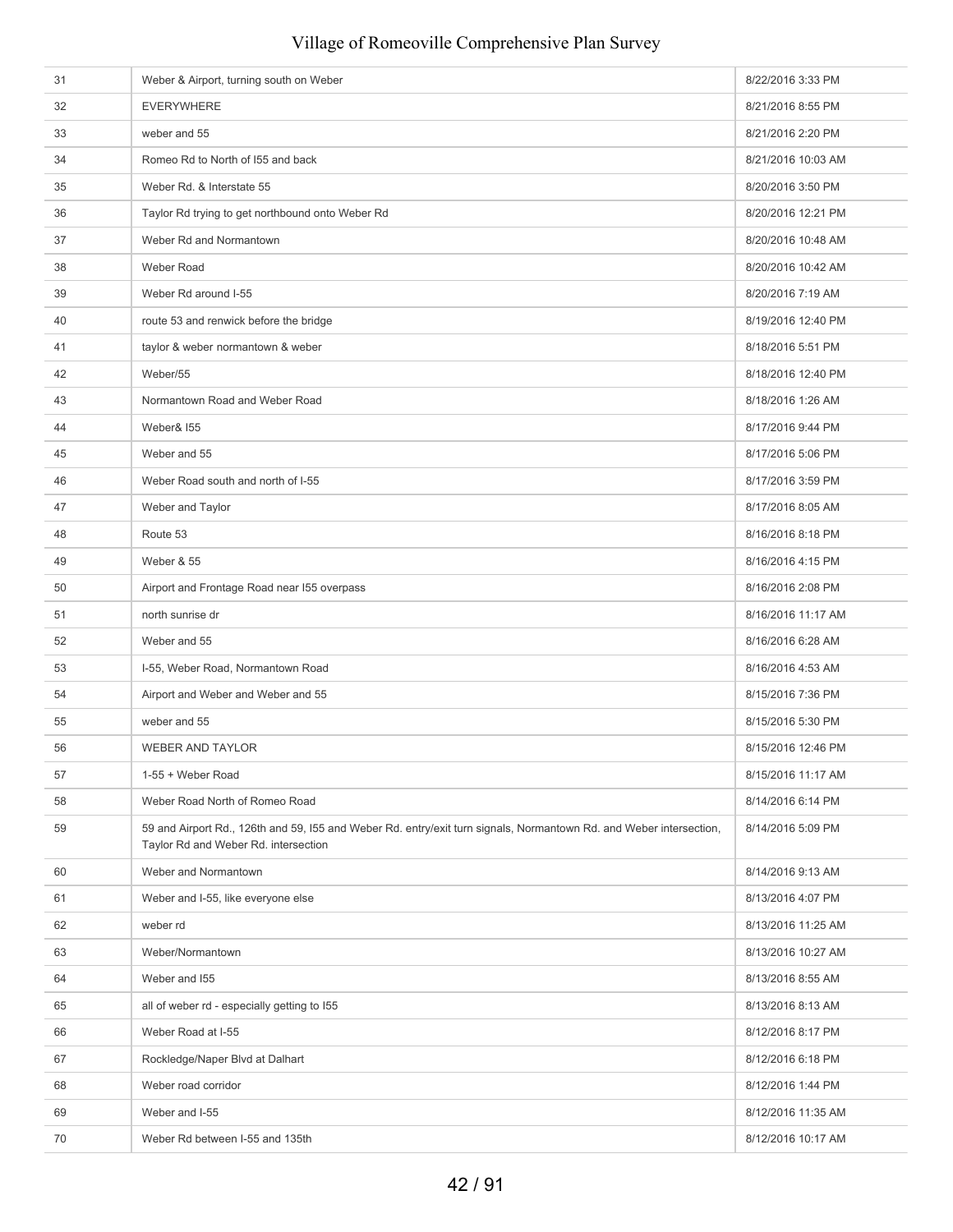| 71  | weber I 55                                                                                                  | 8/11/2016 8:25 PM  |
|-----|-------------------------------------------------------------------------------------------------------------|--------------------|
| 72  | Route 53 and 135th Street                                                                                   | 8/11/2016 6:34 PM  |
| 73  | Weber road                                                                                                  | 8/11/2016 3:59 PM  |
| 74  | Weber Road and I-55 Ramps                                                                                   | 8/11/2016 3:27 PM  |
| 75  | Webber and normantown                                                                                       | 8/11/2016 3:24 PM  |
| 76  | Rt 53 from Honey Tree to Taylor Rd                                                                          | 8/11/2016 3:14 PM  |
| 77  | weber rd                                                                                                    | 8/11/2016 12:46 PM |
| 78  | Weber and Taylor, Weber and Normantown, frontage and Renwick                                                | 8/10/2016 9:59 PM  |
| 79  | Weber Road and Interstate 55                                                                                | 8/10/2016 8:45 PM  |
| 80  | Weber Road                                                                                                  | 8/10/2016 7:00 PM  |
| 81  | normantown and 53                                                                                           | 8/10/2016 2:48 PM  |
| 82  | Normantown & 53                                                                                             | 8/10/2016 2:22 PM  |
| 83  | On Weber from Boughton to Carillon                                                                          | 8/10/2016 1:47 PM  |
| 84  | Weber and I55.                                                                                              | 8/10/2016 7:03 AM  |
| 85  | Weber road getting on 55                                                                                    | 8/10/2016 5:56 AM  |
| 86  | Weber road                                                                                                  | 8/9/2016 10:34 PM  |
| 87  | Norman town and weber                                                                                       | 8/9/2016 7:24 PM   |
| 88  | Weber and Normantown                                                                                        | 8/9/2016 6:33 PM   |
| 89  | Weber and I55                                                                                               | 8/9/2016 4:00 PM   |
| 90  | north and south bound Weber and Normantown                                                                  | 8/9/2016 3:20 PM   |
| 91  | Weber Road & Normantown Road, 159th Street Bridge to Lockport                                               | 8/9/2016 3:12 PM   |
| 92  | weber rd                                                                                                    | 8/9/2016 3:05 PM   |
| 93  | Weber and 55                                                                                                | 8/9/2016 2:32 PM   |
| 94  | Weber Road going to I-55 from North & South                                                                 | 8/9/2016 11:45 AM  |
| 95  | Weber & 155, Weber & Taylor                                                                                 | 8/9/2016 11:24 AM  |
| 96  | 53                                                                                                          | 8/9/2016 11:22 AM  |
| 97  | Weber and I55                                                                                               | 8/9/2016 10:49 AM  |
| 98  | Weber road (tyler to past i55) and normantown heading west at weber                                         | 8/9/2016 10:40 AM  |
| 99  | Weber rd                                                                                                    | 8/9/2016 10:10 AM  |
| 100 | Normantown and Weber                                                                                        | 8/9/2016 7:13 AM   |
| 101 | Weber Road II 53                                                                                            | 8/9/2016 6:55 AM   |
| 102 | Weber/norman town, weber/Romeo Rd                                                                           | 8/9/2016 6:46 AM   |
| 103 | 155 and Weber road                                                                                          | 8/9/2016 6:17 AM   |
| 104 | 135th & Belmont Dr                                                                                          | 8/8/2016 10:40 PM  |
| 105 | Normantown and weber road                                                                                   | 8/8/2016 9:22 PM   |
| 106 | Taylor and Weber                                                                                            | 8/8/2016 8:50 PM   |
| 107 | Normantown at Weber. I also hate where Veterans narrows down to one lane approaching Dalhart from the West. | 8/8/2016 8:16 PM   |
| 108 | Budler & weslake parkway(blowing stop signs)                                                                | 8/8/2016 7:45 PM   |
| 109 | Webber and Normantown                                                                                       | 8/8/2016 7:42 PM   |
| 110 | Weber Rd and Normantown rd                                                                                  | 8/8/2016 7:28 PM   |
| 111 | rt 53                                                                                                       | 8/8/2016 7:02 PM   |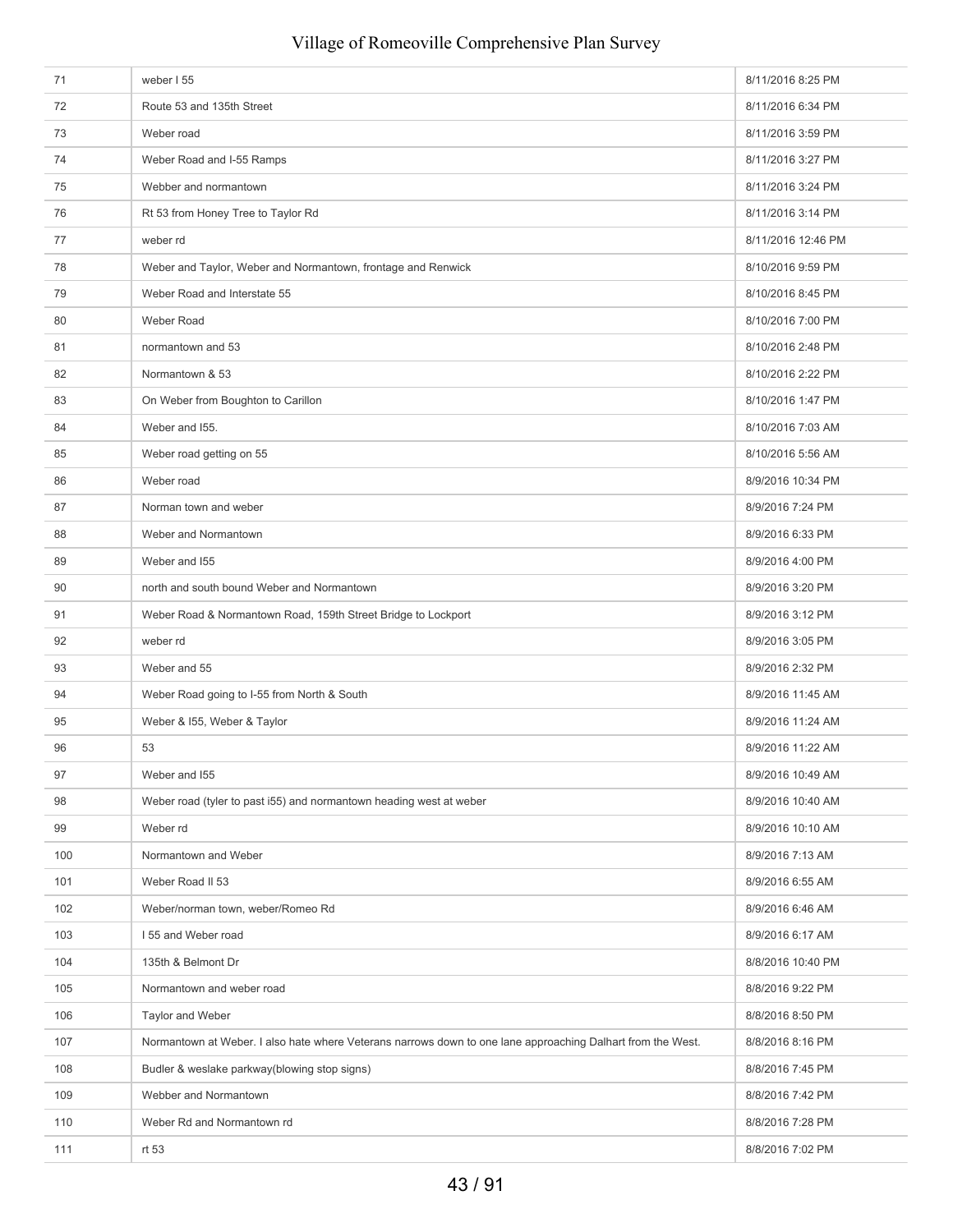# 112 **I-55 and Weber Road** 8/8/2016 4:37 PM 113 Weber from 135th N. to 55 8/8/2016 4:36 PM 114 Weber and Normantown and the state of the state of the state of the state of the state of the State of the State of the State of the State of the State of the State of the State of the State of the State of the State o 115 Normantown & Weber 8/8/2016 3:38 PM 116 **Frontage road by off airport rd** 8/8/2016 1:18 PM 117 Weber Road Network and States and States and States and States and States and States and States and States and States and States and States and States and States and States and States and States and States and States a 118 Weber road by normantown 8/8/2016 12:16 PM 119 Weber Road, esp the few miles prior to 155. Subset of the state of the state of the S/8/2016 11:18 AM 120 Weber approach 55 and Weber and airport 8/8/2016 11:12 AM 121 Richfield Trail and Airport Road 8/8/2016 10:58 AM 122 Weber Rd and I-55 8/8/2016 10:58 AM Service 2018 12:00 12:00 12:00 12:00 12:00 12:00 12:00 12:00 12:00 12:00 12:00 12:00 12:00 12:00 12:00 12:00 12:00 12:00 12:00 12:00 12:00 12:00 12:00 12:00 12:00 12:00 12:00 12:00 1 123 Airport road/I-55 bridge this is a dangerous intersection. **8/8/2016** 10:54 AM 124 weber and 155, 8/8/2016 10:50 AM 125 Weber and I-55 8/8/2016 10:48 AM 126 Airport and frontage east side of 55 **Biographic science of the set of 55** 8/8/2016 10:23 AM 127 **hormantown and weber, taylor and weber** 8/8/2016 10:18 AM 128 Weber 8/8/2016 10:10 AM & Research 2016 10:10 AM & Research 2016 10:10 AM & Research 2016 10:10 AM & Research 2016 10:10 AM & Research 2016 10:10 AM & Research 2016 10:10 AM & Research 2016 10:10 AM & Research 2016 10: 129 Weber by I55 8/8/2016 10:10 AM 130 Weber near I-55 overpass 8/8/2016 10:09 AM Service and the state of the state of the state of the state of the state of the state of the state of the state of the state of the state of the state of the state of the sta 131 Weber and Normantown 8/8/2016 9:59 AM 132 Weber rd **8/8/2016** 9:55 AM 133 Belmont and romeo road. Belmont drive alone. **8/8/2016** 9:48 AM 134 Weber and 55 8/8/2016 9:22 AM 135 Westbound light on 135th at Rte 53 8/8/2016 8:49 AM 136 Weber Rd between 135th and I-55 8/8/2016 8:13 AM 137 Weber Rd & 155 8/8/2016 5:49 AM 138 I-55 & Weber 8/7/2016 8:05 PM 139 Weber and 155 8/7/2016 7:30 PM 140 Weber Rd and I-55 8/7/2016 6:20 PM 141 Weber Rd and 155 is BAD! and taylor and Weber needs right turn lane 8/7/2016 6:04 PM 142 Weber Road, I55 8/7/2016 4:48 PM 143 Route 53 at Normantown, Belmont & 135th St. 8/7/2016 4:28 PM 144 Weber Road and Normantown, Weber Road and I55 8/7/2016 3:42 PM 145 Weber Road to & from I-55 8/7/2016 1:02 PM 146 Weber Road 8/7/2016 12:58 PM 147 Taylor / Weber 8/7/2016 10:46 AM 148 SB Rt. 53 from Norman Town to 135th 8/7/2016 7:14 AM 149 Left turn onto Northbound Weber from Frontage Rd. **8/6/2016** 11:23 PM 150 Weber Rd at I-55 both directions 8/6/2016 8:14 PM 151 Weber and Normantown 8/6/2016 7:52 PM 152 **I-55 and Weber 8/6/2016** 5:07 PM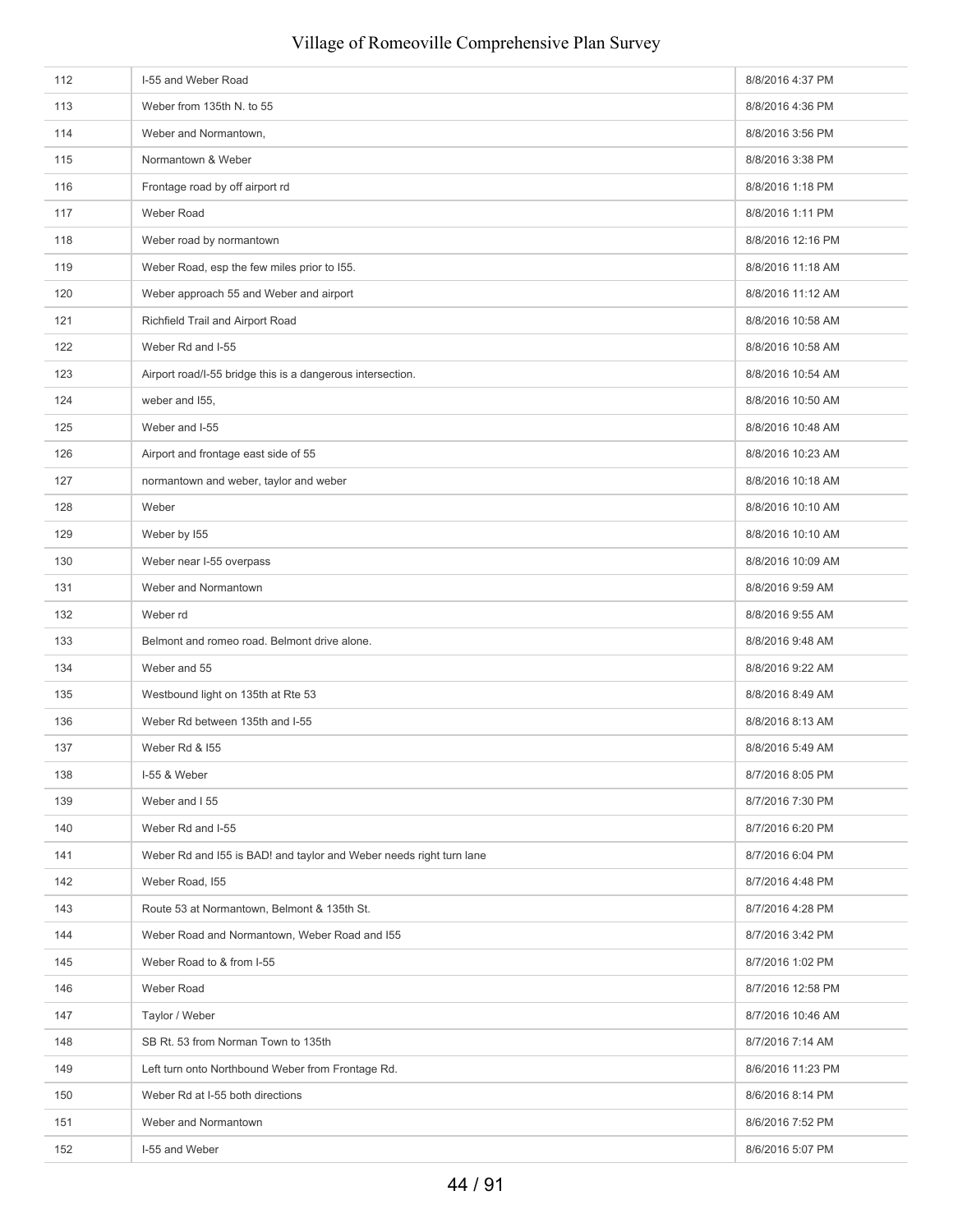| 153 | 155 and Weber                                                         | 8/6/2016 4:12 PM  |
|-----|-----------------------------------------------------------------------|-------------------|
| 154 | Weber                                                                 | 8/6/2016 3:16 PM  |
| 155 | Weber & Normantown                                                    | 8/6/2016 3:05 PM  |
| 156 | Weber and Normantown                                                  | 8/6/2016 2:34 PM  |
| 157 | Weber Road, close to 55                                               | 8/6/2016 2:32 PM  |
| 158 | Weber Road                                                            | 8/6/2016 2:29 PM  |
| 159 | Normantown and Weber                                                  | 8/6/2016 2:06 PM  |
| 160 | Weber Road South from 155                                             | 8/6/2016 1:53 PM  |
| 161 | Weber and I55                                                         | 8/6/2016 1:48 PM  |
| 162 | Romeo road                                                            | 8/6/2016 12:50 PM |
| 163 | Weber Road and I-55                                                   | 8/6/2016 12:39 PM |
| 164 | Route 53 and Honeytree south to 135th Street                          | 8/6/2016 12:12 PM |
| 165 | Weber and I55                                                         | 8/6/2016 11:57 AM |
| 166 | Weber & Rt 55                                                         | 8/6/2016 11:57 AM |
| 167 | Normantown &. Weber                                                   | 8/6/2016 11:54 AM |
| 168 | weber rd                                                              | 8/6/2016 11:41 AM |
| 169 | Weber & I-55                                                          | 8/6/2016 10:50 AM |
| 170 | Weber and I55                                                         | 8/6/2016 10:31 AM |
| 171 | WEBER RD. AND 155                                                     | 8/6/2016 10:25 AM |
| 172 | Route 53 & Romeo Road (135th Street)                                  | 8/6/2016 10:22 AM |
| 173 | Taylor and Weber, Airport Rd and Frontage Rd                          | 8/6/2016 9:57 AM  |
| 174 | WEBER RD! Taylor Rd.at Weber, Taylor Rd at Rt. 53                     | 8/6/2016 9:01 AM  |
| 175 | Weber Rd.                                                             | 8/6/2016 7:10 AM  |
| 176 | Rockledge @ Dalhart                                                   | 8/6/2016 7:08 AM  |
| 177 | Normantown and weber                                                  | 8/6/2016 6:49 AM  |
| 178 | i 55 and weber                                                        | 8/6/2016 5:36 AM  |
| 179 | Weber and 55                                                          | 8/5/2016 11:55 PM |
| 180 | normantown and weber                                                  | 8/5/2016 11:48 PM |
| 181 | 55 entrance                                                           | 8/5/2016 9:56 PM  |
| 182 | Weber and normantown                                                  | 8/5/2016 8:39 PM  |
| 183 | Weber Road North, near I-55 interchange.                              | 8/5/2016 7:46 PM  |
| 184 | Weber and Grand Haven Road                                            | 8/5/2016 7:34 PM  |
| 185 | No surprise here, Weber at 55, looking forward to the new interchange | 8/5/2016 7:32 PM  |
| 186 | weber and taylor crossing                                             | 8/5/2016 7:15 PM  |
| 187 | Intersection of Weber Road, Normantown Road & I 55                    | 8/5/2016 6:45 PM  |
| 188 | Romeo Road/135th street                                               | 8/5/2016 6:37 PM  |
| 189 | Dalhart and Normantown                                                | 8/5/2016 6:33 PM  |
| 190 | Weber Road at I55. Both North and South                               | 8/5/2016 6:23 PM  |
| 191 | Weber Rd and 55                                                       | 8/5/2016 6:11 PM  |
| 192 | Weber Rd between 55 and Airport Rd                                    | 8/5/2016 6:08 PM  |
| 193 | Anywhere on Weber.                                                    | 8/5/2016 5:02 PM  |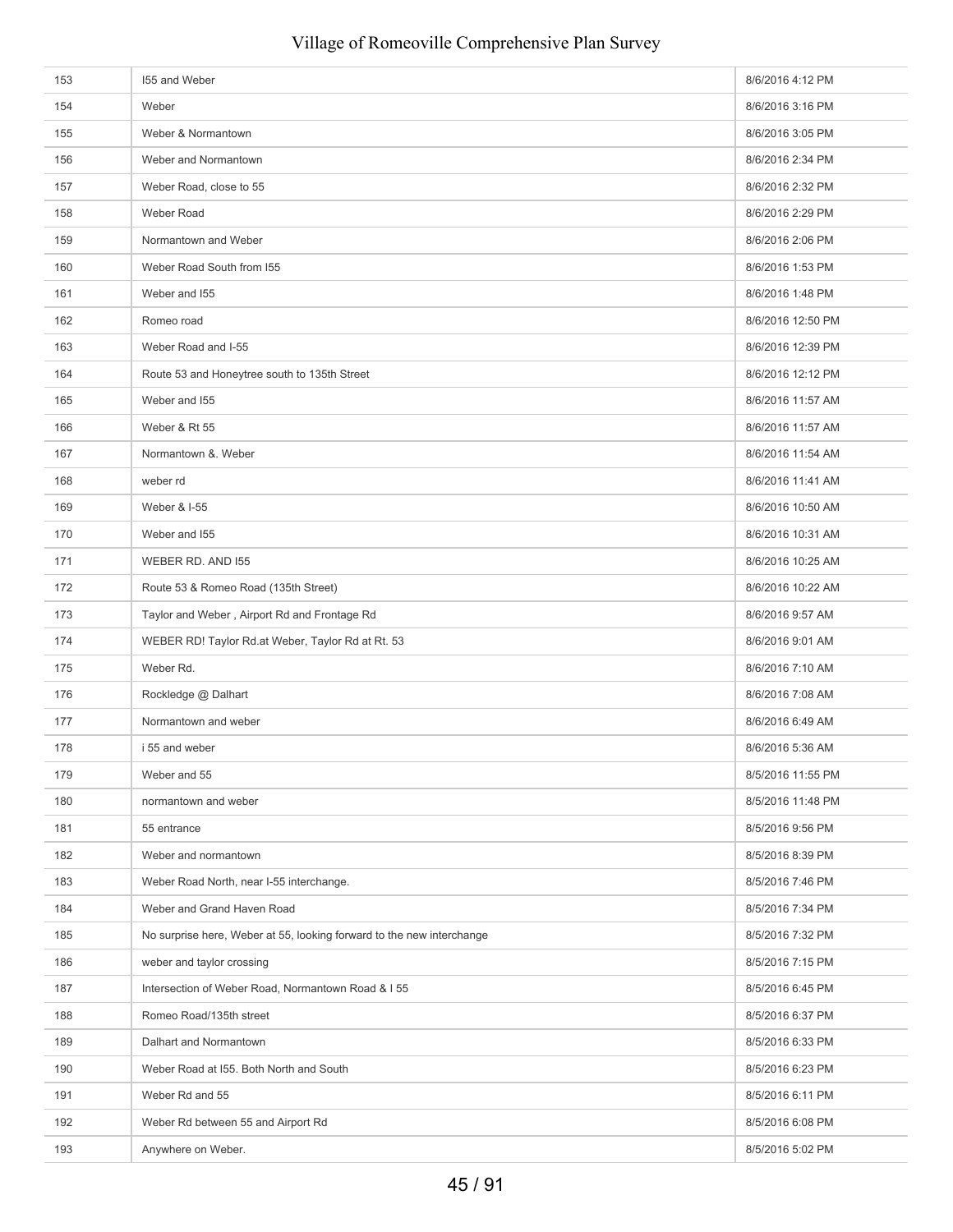| 194            | Weber and Normantown                                                                              | 8/5/2016 4:53 PM   |
|----------------|---------------------------------------------------------------------------------------------------|--------------------|
| 195            | Taylor road at weber                                                                              | 8/5/2016 4:19 PM   |
| 196            | Normantown & Weber Rds.                                                                           | 8/5/2016 4:13 PM   |
| 197            | Weber Road. Normantown Road. 135th Street. Route 53. Getting off of 55 at Weber Road.             | 8/5/2016 4:01 PM   |
| 198            | Normantown & Weber                                                                                | 8/5/2016 3:49 PM   |
| 199            | 55 and normantown and the weber and 55                                                            | 8/5/2016 3:47 PM   |
| 200            | Independence/Romeo -- Weber/Normantown                                                            | 8/5/2016 3:37 PM   |
| 201            | Weber Rd at I-55                                                                                  | 8/5/2016 2:46 PM   |
| 202            | Weber near i55                                                                                    | 8/5/2016 2:29 PM   |
| 203            | Weber Rd. and 135th St.                                                                           | 8/5/2016 2:16 PM   |
| 204            | Weber and 55                                                                                      | 8/5/2016 1:51 PM   |
| 205            | Route 53 and Romeo Road                                                                           | 8/5/2016 1:30 PM   |
| 206            | The intersection of Weber Rd and Normantown Rd                                                    | 8/5/2016 1:25 PM   |
| 207            | Lakewood falls entrance on Webber rd.                                                             | 8/5/2016 1:11 PM   |
| 208            | I-55 & Weber Rd                                                                                   | 8/5/2016 12:29 PM  |
| 209            | Rt 53 all the way through town especially at Old Joliet Rd, Normantown Road & again at Romeo Road | 8/5/2016 12:11 PM  |
| 210            | Webber and Norman town                                                                            | 8/2/2016 12:09 PM  |
| 211            | Weber & Normantown                                                                                | 8/2/2016 10:34 AM  |
| 212            | Taylor and Weber                                                                                  | 8/2/2016 10:10 AM  |
| 213            | Weber and normantown and weber and airport                                                        | 8/2/2016 9:58 AM   |
| 214            | 55 and webber                                                                                     | 8/2/2016 9:55 AM   |
| 215            | Weber Rd and Rt. 55                                                                               | 8/2/2016 9:37 AM   |
| 216            | 1-55 @ Weber                                                                                      | 8/2/2016 9:26 AM   |
| 217            | Weber                                                                                             | 8/2/2016 9:17 AM   |
| 218            | Weber and 55                                                                                      | 8/2/2016 9:10 AM   |
| 219            | Joliet Rd. near 53                                                                                | 7/28/2016 4:37 PM  |
| 220            | weber at i55                                                                                      | 7/27/2016 10:26 PM |
| 221            | Weber and Normantown; Belmont and 53                                                              | 7/26/2016 1:34 PM  |
| #              | When? (Approximate time of day)                                                                   | <b>Date</b>        |
| $\mathbf{1}$   | 7-7:30 am                                                                                         | 9/23/2016 7:21 PM  |
| 2              | 700am                                                                                             | 9/14/2016 3:03 PM  |
| 3              | Morning/ 4pm                                                                                      | 9/13/2016 11:29 PM |
| 4              | Morning rush                                                                                      | 9/10/2016 10:06 AM |
| 5              | between 6:30-9:00                                                                                 | 9/10/2016 7:35 AM  |
|                |                                                                                                   |                    |
| 6              | 8:00am-8:30am & 2:20pm-2:45pm complete chaos! / 8:00am-9:00am & 5:00pm-7:00pm                     | 9/6/2016 4:34 PM   |
| $\overline{7}$ | Always                                                                                            | 9/5/2016 9:44 PM   |
| 8              | All the time                                                                                      | 8/31/2016 9:45 PM  |
| 9              | 4pm                                                                                               | 8/29/2016 7:38 AM  |
| 10             | Most of the daytime, no turn lanes to give thru traffic a clear straight                          | 8/28/2016 12:32 PM |
| 11             | Randomone never knows.                                                                            | 8/28/2016 9:24 AM  |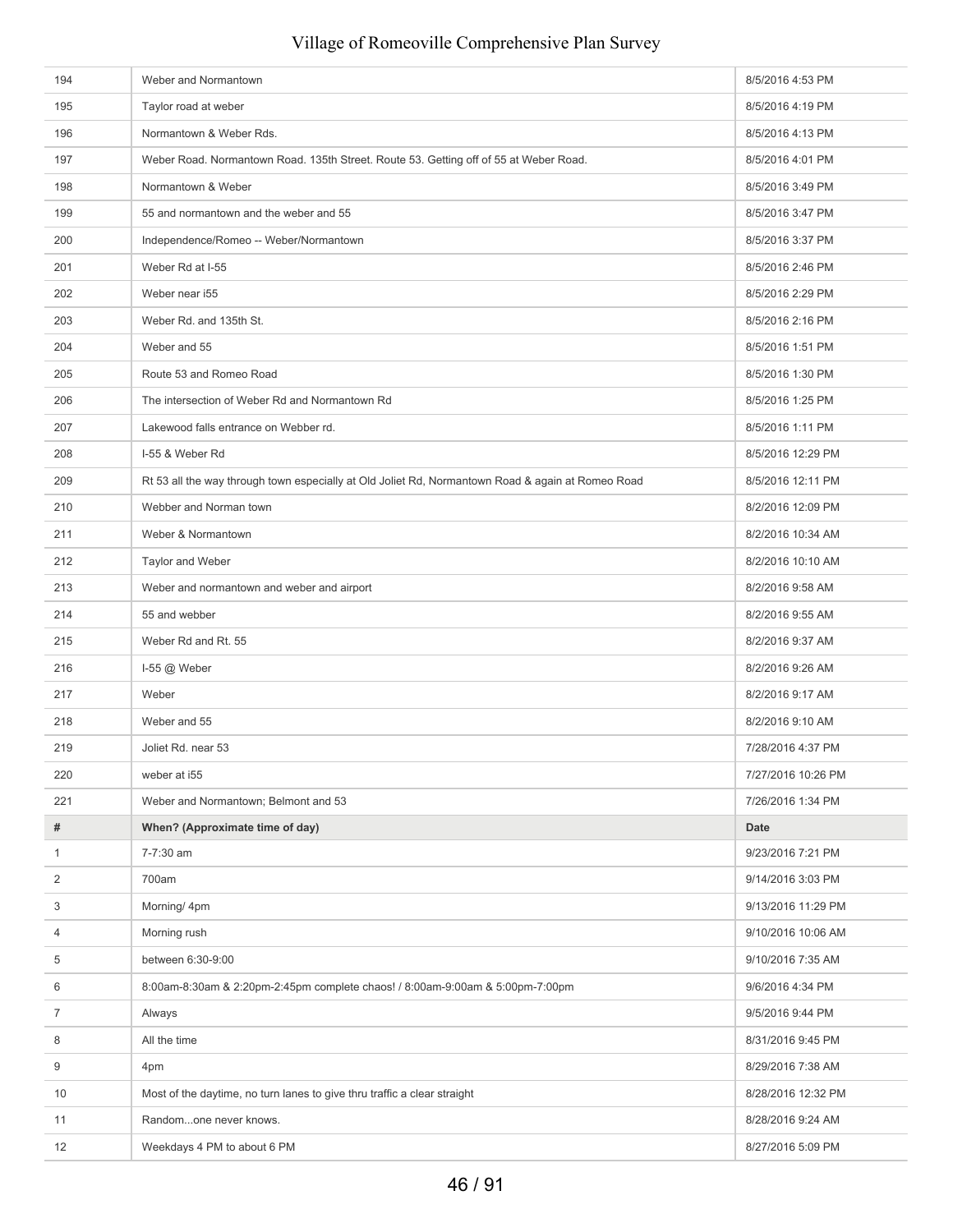| 13 | always                                                                            | 8/27/2016 12:41 PM |
|----|-----------------------------------------------------------------------------------|--------------------|
| 14 | most of the dayWeber Road                                                         | 8/27/2016 9:58 AM  |
| 15 | anytime it is bad                                                                 | 8/27/2016 8:05 AM  |
| 16 | always                                                                            | 8/26/2016 3:48 PM  |
| 17 | morning and evening rush hour -                                                   | 8/26/2016 3:05 PM  |
| 18 | Rush hour                                                                         | 8/26/2016 11:25 AM |
| 19 | Most all day. Not as bad between 10:30 AM 2:00 PM                                 | 8/25/2016 8:30 PM  |
| 20 | weekdays and weeknights even weekends at time                                     | 8/25/2016 7:40 PM  |
| 21 | all the time                                                                      | 8/25/2016 6:42 PM  |
| 22 | All day                                                                           | 8/25/2016 5:51 PM  |
| 23 | ALL DAY EVERYDAY                                                                  | 8/25/2016 3:23 PM  |
| 24 | RUSH HOUR AND WEEKENDS                                                            | 8/25/2016 2:33 PM  |
| 25 | During peak commuter times.                                                       | 8/25/2016 1:50 PM  |
| 26 | morning and afternoon                                                             | 8/22/2016 7:59 PM  |
| 27 | most of the am, most of the afternoon                                             | 8/22/2016 6:24 PM  |
| 28 | could be anytime, need 2 turning lanes, have to wait up to 3 lights at rush hour  | 8/22/2016 3:33 PM  |
| 29 | ALL THE TIME                                                                      | 8/21/2016 8:55 PM  |
| 30 | all day                                                                           | 8/21/2016 2:20 PM  |
| 31 | am rush hour and 2pm-7pm                                                          | 8/21/2016 10:03 AM |
| 32 | between 4-6 pm                                                                    | 8/20/2016 3:50 PM  |
| 33 | Always                                                                            | 8/20/2016 12:21 PM |
| 34 | Pretty much all day                                                               | 8/20/2016 10:48 AM |
| 35 | early morning, mid-afternoon                                                      | 8/20/2016 10:42 AM |
| 36 | all the time                                                                      | 8/20/2016 7:19 AM  |
| 37 | $3-5$                                                                             | 8/19/2016 12:40 PM |
| 38 | 3:00 p.m.                                                                         | 8/18/2016 5:51 PM  |
| 39 | Most of the time                                                                  | 8/18/2016 12:40 PM |
| 40 | all the time                                                                      | 8/18/2016 1:26 AM  |
| 41 | Always                                                                            | 8/17/2016 9:44 PM  |
| 42 | Always                                                                            | 8/17/2016 5:06 PM  |
| 43 | 24/7/365                                                                          | 8/17/2016 3:59 PM  |
| 44 | 3-5 PM                                                                            | 8/17/2016 8:05 AM  |
| 45 | Rush hours                                                                        | 8/16/2016 8:18 PM  |
| 46 | rush hours                                                                        | 8/16/2016 4:15 PM  |
| 47 | All of the time                                                                   | 8/16/2016 2:08 PM  |
| 48 | morning rush hour and evening rush hour people cut through all day and night long | 8/16/2016 11:17 AM |
| 49 | 8am and 5-6 pm                                                                    | 8/16/2016 6:28 AM  |
| 50 | 7am to 10 am & 3 pm to 7 pm                                                       | 8/16/2016 4:53 AM  |
| 51 | 9 am. Weekends                                                                    | 8/15/2016 7:36 PM  |
| 52 | always                                                                            | 8/15/2016 5:30 PM  |
| 53 | 7:00 AM & 5:00 -6:00 PM                                                           | 8/15/2016 12:46 PM |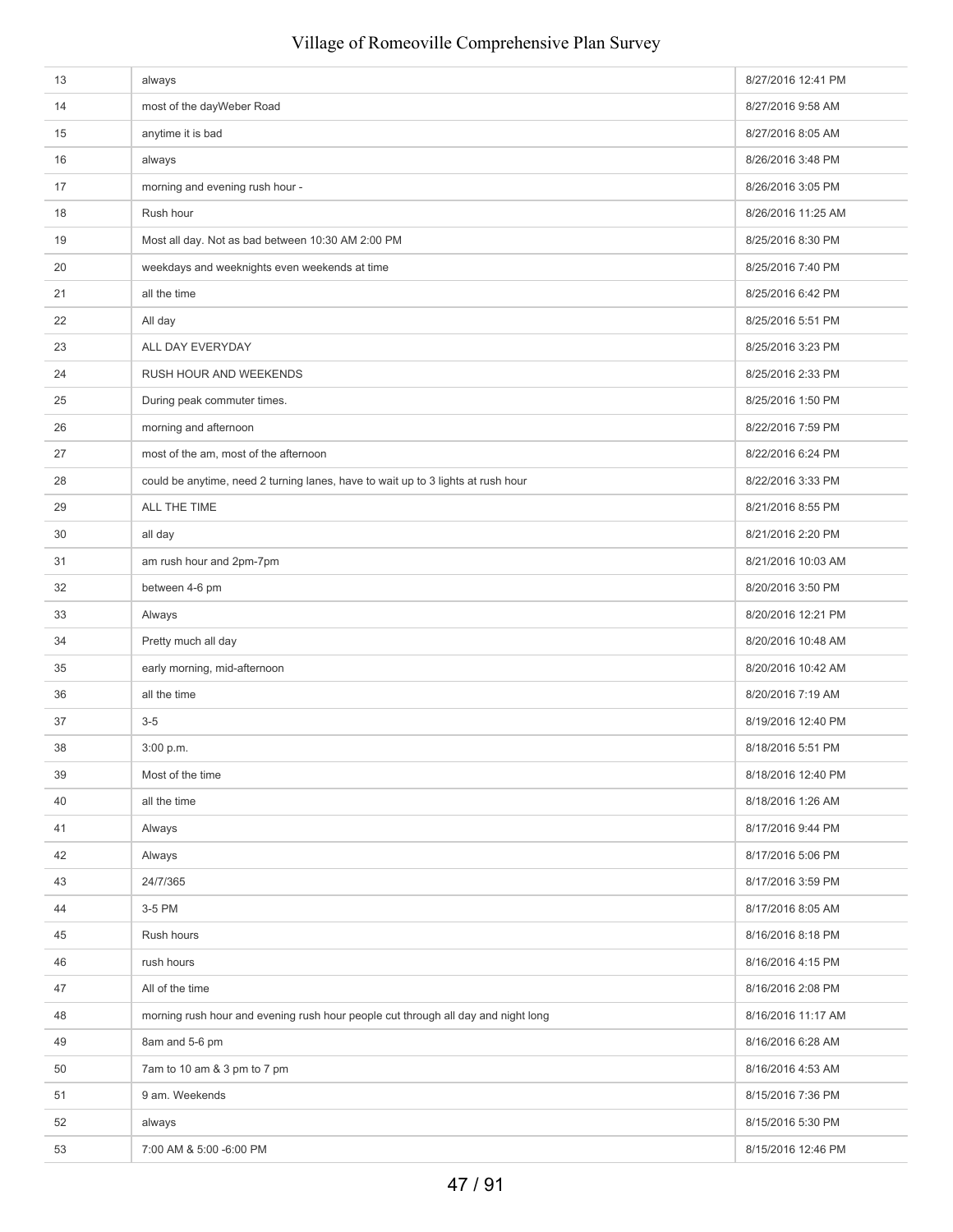| 54 | Rush hour times, as expected.                                                                                                               | 8/15/2016 11:17 AM |
|----|---------------------------------------------------------------------------------------------------------------------------------------------|--------------------|
| 55 | $3 - 6$ pm                                                                                                                                  | 8/14/2016 6:14 PM  |
| 56 | ALL times of the day. Timing of the lights are inadequate to the amount of traffic at these intersections.                                  | 8/14/2016 5:09 PM  |
| 57 | 830 am                                                                                                                                      | 8/14/2016 9:13 AM  |
| 58 | It seems like most of the daylight hours, especially early & late                                                                           | 8/13/2016 4:07 PM  |
| 59 | 7:00am-8:30am                                                                                                                               | 8/13/2016 11:25 AM |
| 60 | all times                                                                                                                                   | 8/13/2016 10:27 AM |
| 61 | Most of the Day                                                                                                                             | 8/13/2016 8:55 AM  |
| 62 | all day long                                                                                                                                | 8/13/2016 8:13 AM  |
| 63 | 6:30-8:00 am                                                                                                                                | 8/12/2016 6:18 PM  |
| 64 | Daily at multiple times                                                                                                                     | 8/12/2016 1:44 PM  |
| 65 | almost all the time                                                                                                                         | 8/12/2016 11:35 AM |
| 66 | During rush hours both am and pm                                                                                                            | 8/12/2016 10:17 AM |
| 67 | every day                                                                                                                                   | 8/11/2016 8:25 PM  |
| 68 | 3:30 to 6:30PM                                                                                                                              | 8/11/2016 6:34 PM  |
| 69 | morning and evening                                                                                                                         | 8/11/2016 3:59 PM  |
| 70 | all the time                                                                                                                                | 8/11/2016 3:27 PM  |
| 71 | most times                                                                                                                                  | 8/11/2016 3:24 PM  |
| 72 | $3 - 5p$                                                                                                                                    | 8/11/2016 3:14 PM  |
| 73 | morning noon and night                                                                                                                      | 8/11/2016 12:46 PM |
| 74 | Just about any time of day, morning and evening commutes are worse. Frontage and Renwick really needs a light<br>with the obstructed views. | 8/10/2016 9:59 PM  |
| 75 | All day Saturday; morning and evening commute times M-F                                                                                     | 8/10/2016 8:45 PM  |
| 76 | 9:00 am, 5-6 pm                                                                                                                             | 8/10/2016 7:00 PM  |
| 77 | 3 to 6 pm                                                                                                                                   | 8/10/2016 2:48 PM  |
| 78 | rush hour (AM & PM)                                                                                                                         | 8/10/2016 2:22 PM  |
| 79 | 6:30-9:00 and 3:00-7:00                                                                                                                     | 8/10/2016 1:47 PM  |
| 80 | Most of the time, but most frequently during morning and evening rush.                                                                      | 8/10/2016 7:03 AM  |
| 81 | All time                                                                                                                                    | 8/10/2016 5:56 AM  |
| 82 | rush hour (7-8:30 am, 4-6pm) and lunch hour                                                                                                 | 8/9/2016 10:34 PM  |
| 83 | 6am to 9pm                                                                                                                                  | 8/9/2016 7:24 PM   |
| 84 | Evening                                                                                                                                     | 8/9/2016 6:33 PM   |
| 85 | Always                                                                                                                                      | 8/9/2016 4:00 PM   |
| 86 | 7a-9a/ 3p-7p                                                                                                                                | 8/9/2016 3:20 PM   |
| 87 | Morning & Afternoon Rush hours                                                                                                              | 8/9/2016 3:12 PM   |
| 88 | all the time                                                                                                                                | 8/9/2016 3:05 PM   |
| 89 | 5:45 AM and 3:20 PM                                                                                                                         | 8/9/2016 2:32 PM   |
| 90 | Any time                                                                                                                                    | 8/9/2016 11:45 AM  |
| 91 | rush hour and mid-day                                                                                                                       | 8/9/2016 11:24 AM  |
| 92 | morning and afternoon rush hours                                                                                                            | 8/9/2016 11:22 AM  |
| 93 | Anytime during the day, but worse during rush hours.                                                                                        | 8/9/2016 10:49 AM  |
|    |                                                                                                                                             |                    |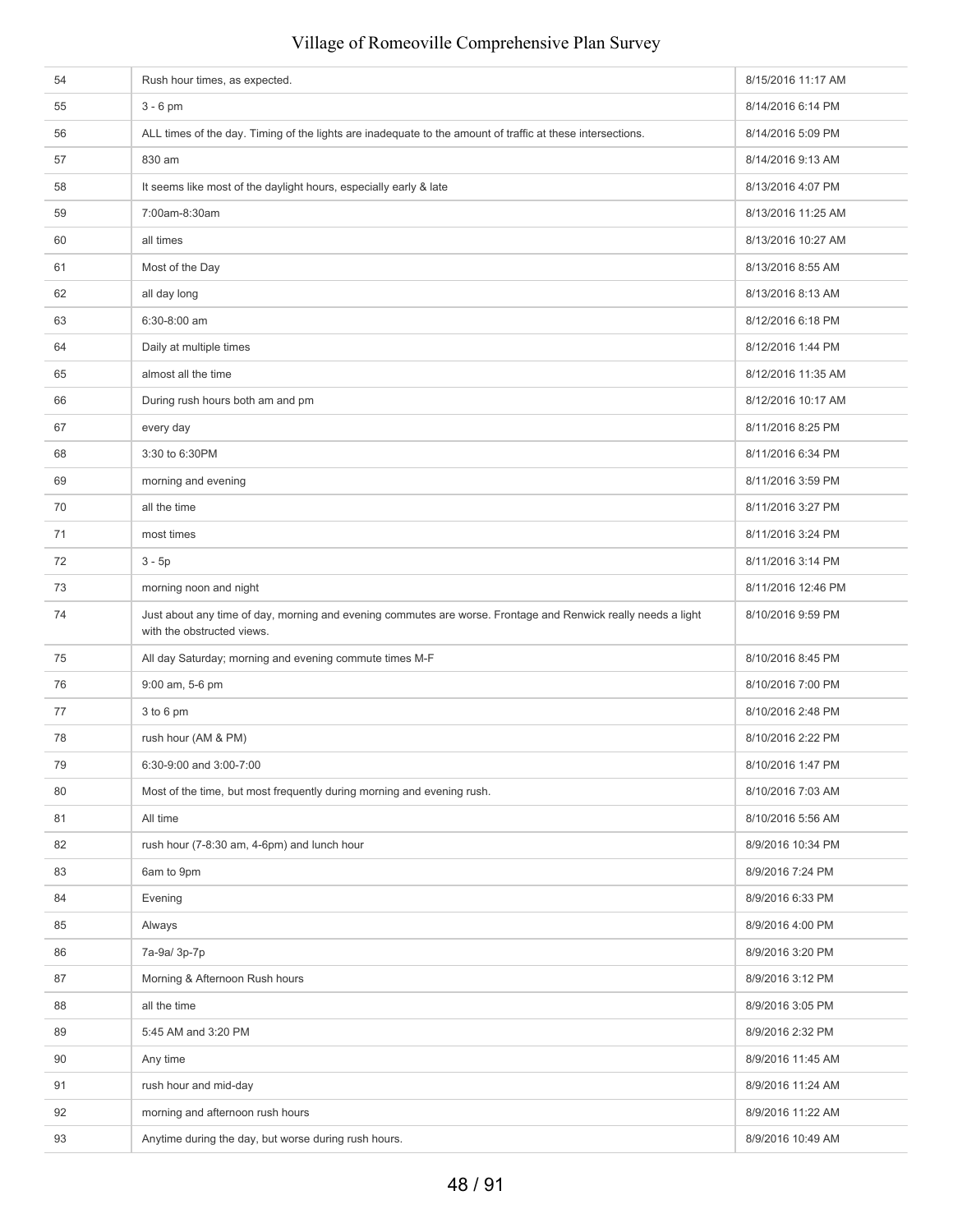| 94  | Late afternoon, evenings.                                                                                  | 8/9/2016 10:40 AM |
|-----|------------------------------------------------------------------------------------------------------------|-------------------|
| 95  | always                                                                                                     | 8/9/2016 10:10 AM |
| 96  | $3-6$                                                                                                      | 8/9/2016 7:13 AM  |
| 97  | 9am noon and 5pm                                                                                           | 8/9/2016 6:55 AM  |
| 98  | am and pm rush hours                                                                                       | 8/9/2016 6:17 AM  |
| 99  | 4 to 6pm                                                                                                   | 8/8/2016 10:40 PM |
| 100 | Morning rush hour                                                                                          | 8/8/2016 9:22 PM  |
| 101 | 7:35 am and 5-7 pm                                                                                         | 8/8/2016 8:50 PM  |
| 102 | Always                                                                                                     | 8/8/2016 8:16 PM  |
| 103 | All times of day                                                                                           | 8/8/2016 7:45 PM  |
| 104 | Morning and evening rush hour                                                                              | 8/8/2016 7:42 PM  |
| 105 | Anytime                                                                                                    | 8/8/2016 7:28 PM  |
| 106 | 5                                                                                                          | 8/8/2016 7:02 PM  |
| 107 | All the time                                                                                               | 8/8/2016 4:37 PM  |
| 108 | 7:00am-7:30am                                                                                              | 8/8/2016 4:36 PM  |
| 109 | Morning and evening rush hour                                                                              | 8/8/2016 3:56 PM  |
| 110 | morning and evening                                                                                        | 8/8/2016 3:38 PM  |
| 111 | All the time.                                                                                              | 8/8/2016 1:18 PM  |
| 112 | Rush hour                                                                                                  | 8/8/2016 1:11 PM  |
| 113 | Morning evening occasional during the day                                                                  | 8/8/2016 12:16 PM |
| 114 | All the time - not just during rush hour (though I avoid it during that time)                              | 8/8/2016 11:18 AM |
| 115 | Frequently and morning evening rush                                                                        | 8/8/2016 11:12 AM |
| 116 | Always                                                                                                     | 8/8/2016 10:58 AM |
| 117 | Alwaysparticularly during the moring and evening rush hourstruck traffic is the worst and very dangerous!! | 8/8/2016 10:58 AM |
| 118 | All day.                                                                                                   | 8/8/2016 10:54 AM |
| 119 | always                                                                                                     | 8/8/2016 10:50 AM |
| 120 | Every time                                                                                                 | 8/8/2016 10:48 AM |
| 121 | all times especially rush hours                                                                            | 8/8/2016 10:23 AM |
| 122 | always                                                                                                     | 8/8/2016 10:18 AM |
| 123 | Always                                                                                                     | 8/8/2016 10:10 AM |
| 124 | all the time                                                                                               | 8/8/2016 10:10 AM |
| 125 | anytime and anyday                                                                                         | 8/8/2016 10:09 AM |
| 126 | 7-8 am and 3-6 pm                                                                                          | 8/8/2016 9:59 AM  |
| 127 | 7am -8:30am, 11:30am-1pm, 4pm-6pm                                                                          | 8/8/2016 9:55 AM  |
| 128 | Belmont and romeo road about 2:30 PM. Belmont drive all IIIIIIII day long.                                 | 8/8/2016 9:48 AM  |
| 129 | 7:00AM and 4:00PM                                                                                          | 8/8/2016 9:22 AM  |
| 130 | PM Rush hour                                                                                               | 8/8/2016 8:49 AM  |
| 131 | All Day                                                                                                    | 8/8/2016 8:13 AM  |
| 132 | Morning and evening                                                                                        | 8/8/2016 5:49 AM  |
| 133 | rush hours                                                                                                 | 8/7/2016 8:05 PM  |
| 134 | All day                                                                                                    | 8/7/2016 7:30 PM  |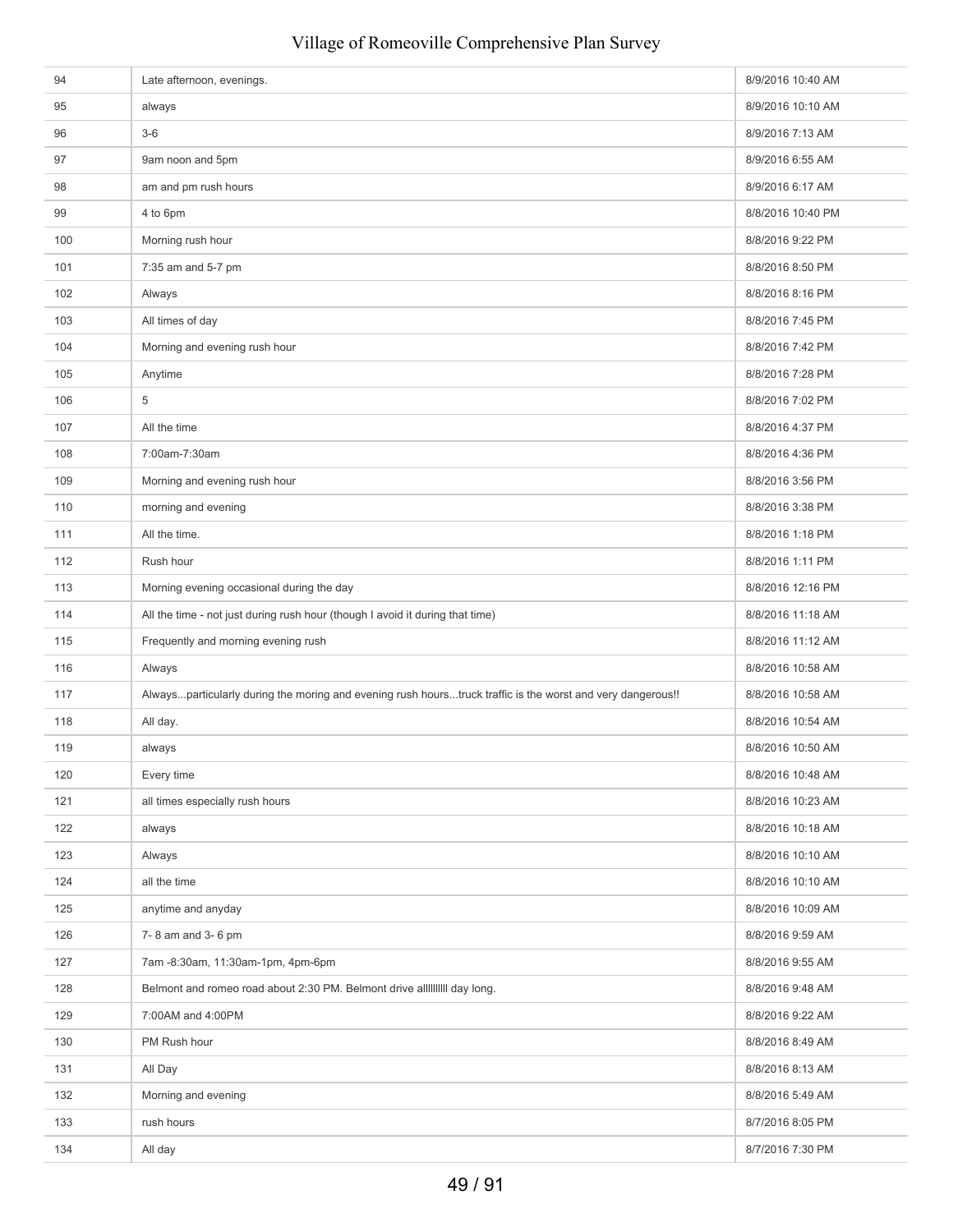# 135 6-7 a.m. and 2-3 p.m. 8/7/2016 6:20 PM 136 **afternoon 3-5PM M-F** 8/7/2016 6:04 PM 137 **Every Day from 5:30am to 9:30pm 8/7/2016 4:48 PM 8/7/2016 4:48 PM** 138 All Daylight Hours **All Daylight Hours** 8/7/2016 4:28 PM 139 All times of day all days of the week 8/7/2016 3:42 PM 140 7-9 am and 3-5 pm 8/7/2016 1:02 PM 141 Almost anytime **8/7/2016** 12:58 PM 142 7am and 5:30pm and ALL THE TIME 8/7/2016 10:46 AM 143 Weeday Evenings 8/7/2016 7:14 AM 144 ALL THE TIME **ALL THE TIME** 145 Morning rush hour and afternoons from 3:30 on. 8. 8/6/2016 8:14 PM 146 all times of day all times of day and the set of the set of the set of the set of the set of the set of the set of the set of the set of the set of the set of the set of the set of the set of the set of the set of the 147 All hours except midnight to 4am 8/6/2016 5:07 PM 148 7am and 4pm 8/6/2016 4:12 PM 149 I-55 Exchange 8/6/2016 3:16 PM 150 Every single minute **BUSIC SET SETTER** 8/6/2016 3:05 PM 151 7:30 am and 4 p.m. **8/6/2016** 2:34 PM 152 Almost always and the state of the state of the state of the state of the state of the state of the state of the state of the state of the state of the state of the state of the state of the state of the state of the s 153 Rush hour traffic **8/6/2016** 2:29 PM 154 Sometimes early morning and usually late afternoon **8/6/2016** 2:06 PM 155 Always busy and the state of the state of the state of the state of the state of the state of the state of the state of the state of the state of the state of the state of the state of the state of the state of the sta 156 Morning and evening ruch 8/6/2016 1:48 PM 157 Mornings, afternoon 8/6/2016 12:50 PM 158 Almost any time **8/6/2016** 12:39 PM 159 3pm to 6pm 8/6/2016 12:12 PM 8/6/2016 12:12 PM 8/6/2016 12:12 PM 8/6/2016 12:12 PM 8/6/2016 12:12 PM 8/6/2016 12:12 PM 8/6/2016 12:12 PM 8/6/2016 12:12 PM 8/6/2016 12:12 PM 8/6/2016 12:12 PM 8/6/2016 12:12 PM 8/6/2016 160 6:30am and 4:00pm 8/6/2016 11:57 AM 161 All day 8/6/2016 11:57 AM 162 0800-0900, 1700-1900 8/6/2016 11:54 AM 163 day time- evening the state of the state of the state of the state of the state of the state of the state of the state of the state of the state of the state of the state of the state of the state of the state of the s 164 Morning and Evening commute 8/6/2016 10:50 AM 165 Always 8/6/2016 10:31 AM 166 A LOT OF TIMES A DAY 8/6/2016 10:25 AM 167 3-6pm (typical rush hour) 8/6/2016 10:22 AM 168 8/6/2016 9:57 AM 8 am and 3:30 pm, at various times 8/6/2016 9:57 AM 169 Weber Rd. ALL DAY. Taylor Rd. At the end of work shifts; 3-5pm 8/6/2016 9:01 AM 170 Almost always. I fear the construction project. Almost 2008 and the construction project. 171 8am, 2-4pm 8/6/2016 7:08 AM 172 mornings - semis take one light to make a right turn 8/6/2016 6:49 AM 173 moring and evening and evening the state of the state of the state of the state of the state of the state of the state of the state of the state of the state of the state of the state of the state of the state of the s 174 Always Always Always Always Always Always Always Always Always Always Always Always Always Always Always Always Always Always Always Always Always Always Always Always Always Always Always Always Always Always Always A 175 any 8/5/2016 11:48 PM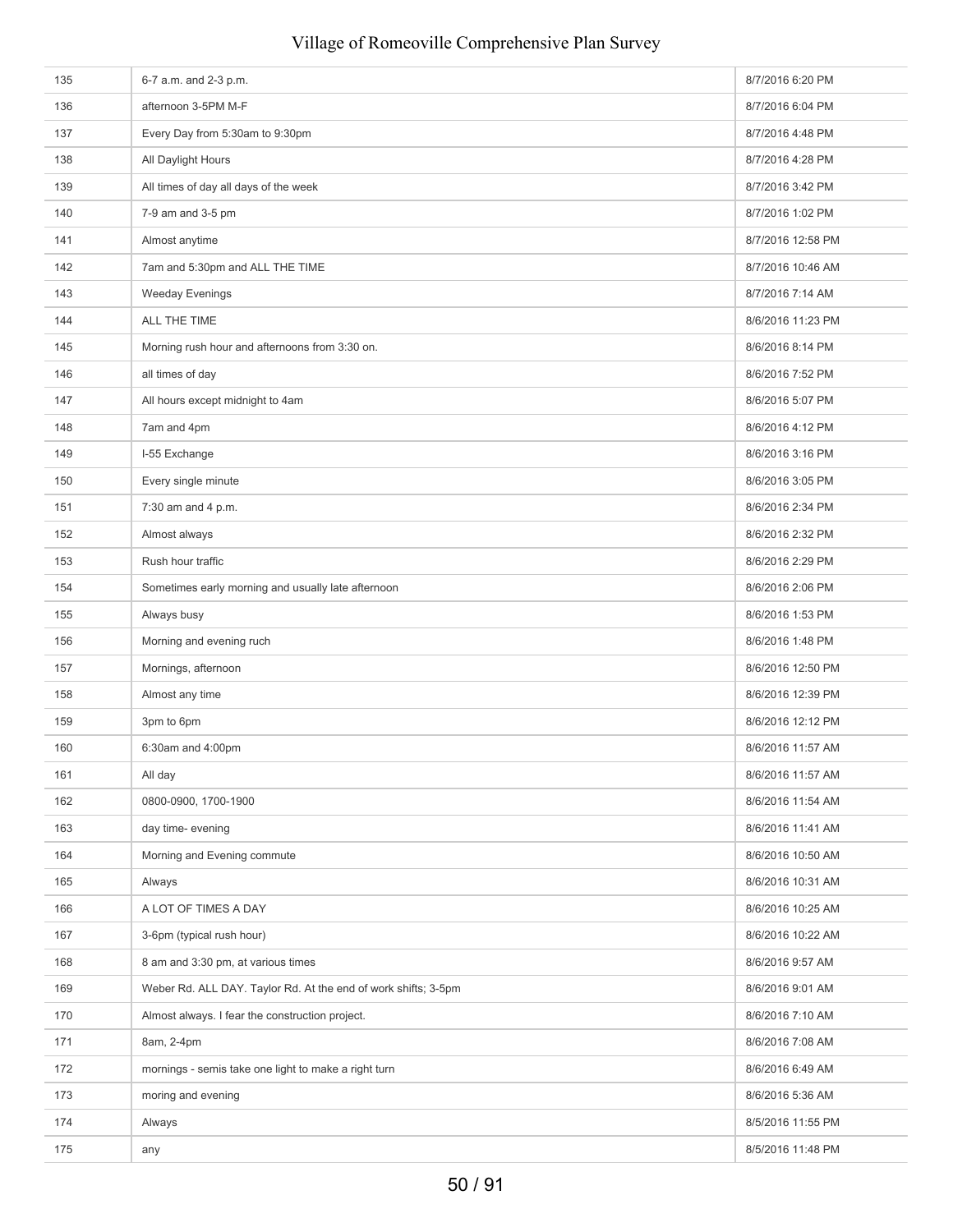| 176 | Whenever I'm trying to get across the bridge it's backed up                                                                                     | 8/5/2016 9:56 PM   |
|-----|-------------------------------------------------------------------------------------------------------------------------------------------------|--------------------|
| 177 | Rush hour or weekends                                                                                                                           | 8/5/2016 8:39 PM   |
| 178 | All the time! And of course, especially at rush hour.                                                                                           | 8/5/2016 7:46 PM   |
| 179 | All the timeMcDonald's traffic and Walgreens, and housing                                                                                       | 8/5/2016 7:34 PM   |
| 180 | 7:30am                                                                                                                                          | 8/5/2016 7:32 PM   |
| 181 | morning and between 3-5pm                                                                                                                       | 8/5/2016 7:15 PM   |
| 182 | 8 - 10 a.m.weekdays                                                                                                                             | 8/5/2016 6:45 PM   |
| 183 | 4pm -6:30pm                                                                                                                                     | 8/5/2016 6:37 PM   |
| 184 | Due to school buses. They often blow the red light!                                                                                             | 8/5/2016 6:33 PM   |
| 185 | 7AM-10PM                                                                                                                                        | 8/5/2016 6:23 PM   |
| 186 | Anytimeespecially rush hour                                                                                                                     | 8/5/2016 6:11 PM   |
| 187 | 7-8am; 4-6pm                                                                                                                                    | 8/5/2016 6:08 PM   |
| 188 | various times                                                                                                                                   | 8/5/2016 5:02 PM   |
| 189 | Morning rush and saturday afternoon                                                                                                             | 8/5/2016 4:53 PM   |
| 190 | Late afternoon and rush hours                                                                                                                   | 8/5/2016 4:19 PM   |
| 191 | 6 a.m. to 7 p.m.                                                                                                                                | 8/5/2016 4:13 PM   |
| 192 | Route 53 and 135th Street are always slow at rush hours and during school days. The others have significant traffic<br>and delays all the time. | 8/5/2016 4:01 PM   |
| 193 | After 4pm                                                                                                                                       | 8/5/2016 3:49 PM   |
| 194 | 6am to 10am and 4 pm to 6:30pm                                                                                                                  | 8/5/2016 3:47 PM   |
| 195 | 6am to 8am ---- 4pm to 7pm                                                                                                                      | 8/5/2016 3:37 PM   |
| 196 | All the time!                                                                                                                                   | 8/5/2016 2:46 PM   |
| 197 | All the time                                                                                                                                    | 8/5/2016 2:29 PM   |
| 198 | 8 am and 4 pm                                                                                                                                   | 8/5/2016 2:16 PM   |
| 199 | All day long                                                                                                                                    | 8/5/2016 1:51 PM   |
| 200 | Right turn from Route 53 south bound onto Romeo rd west bound. in afternoons                                                                    | 8/5/2016 1:30 PM   |
| 201 | around 7:30 am and about 4:00 pm                                                                                                                | 8/5/2016 1:25 PM   |
| 202 | Morning and evening rush hour                                                                                                                   | 8/5/2016 1:11 PM   |
| 203 | anytime -- worst in afternoon                                                                                                                   | 8/5/2016 12:29 PM  |
| 204 | $4p-7p$                                                                                                                                         | 8/5/2016 12:11 PM  |
| 205 | Often throughout the day.                                                                                                                       | 8/2/2016 12:09 PM  |
| 206 | 7-9AM & 4-7PM                                                                                                                                   | 8/2/2016 10:34 AM  |
| 207 | 5:00                                                                                                                                            | 8/2/2016 10:10 AM  |
| 208 | Morning commute so bad I will double back to 126 to get on 55 there instead of driving through town                                             | 8/2/2016 9:58 AM   |
| 209 | morning and evening rush hour                                                                                                                   | 8/2/2016 9:55 AM   |
| 210 | Morning and evening rush hour                                                                                                                   | 8/2/2016 9:37 AM   |
| 211 | Anytime!                                                                                                                                        | 8/2/2016 9:26 AM   |
| 212 | Rush hour                                                                                                                                       | 8/2/2016 9:17 AM   |
| 213 | Anytime                                                                                                                                         | 8/2/2016 9:10 AM   |
| 214 | $3-4pm$                                                                                                                                         | 7/28/2016 4:37 PM  |
| 215 | 7am                                                                                                                                             | 7/27/2016 10:26 PM |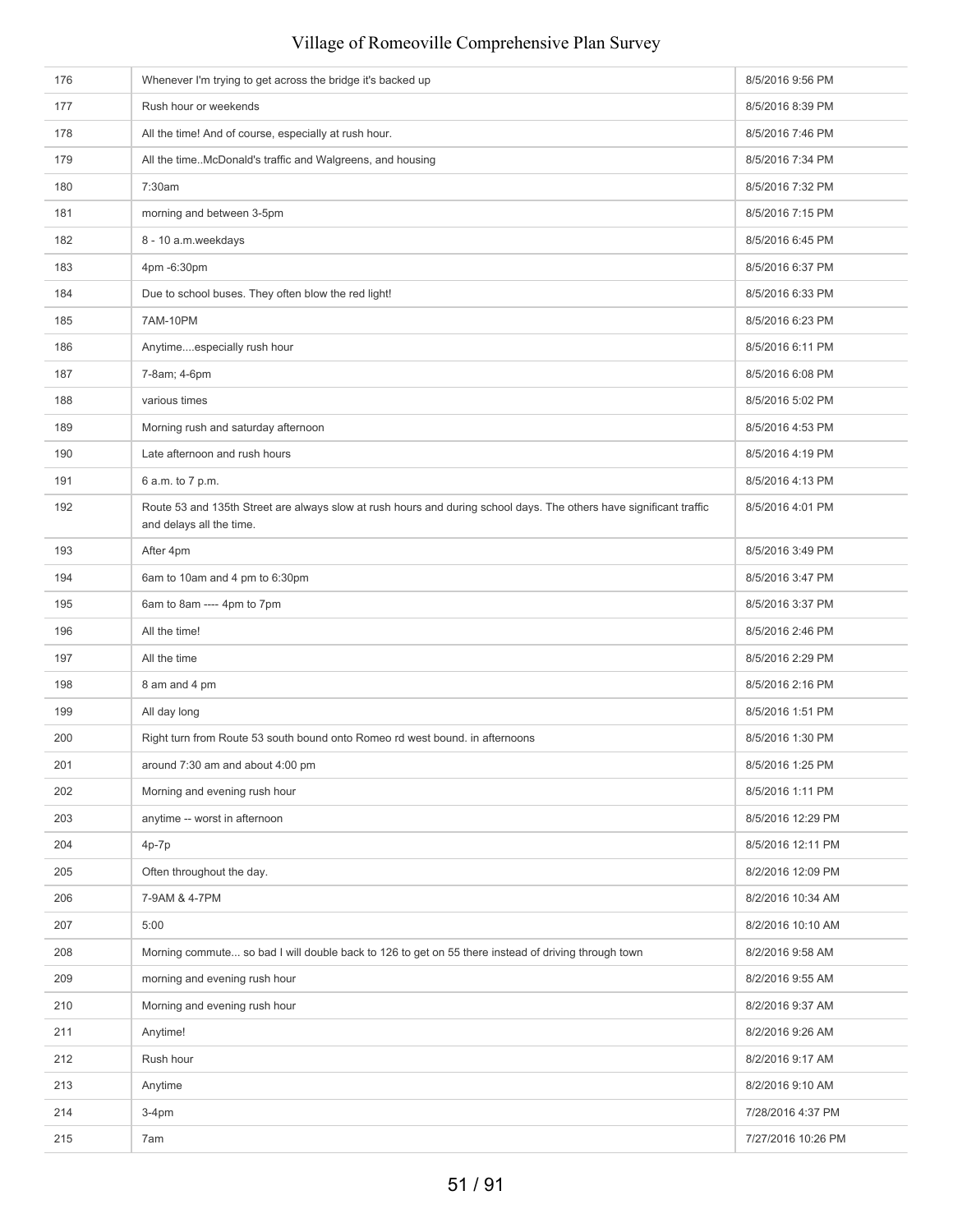216 Weber - all the time; Belmont in the evening 5pm **7/26/2016** 1:34 PM

52 / 91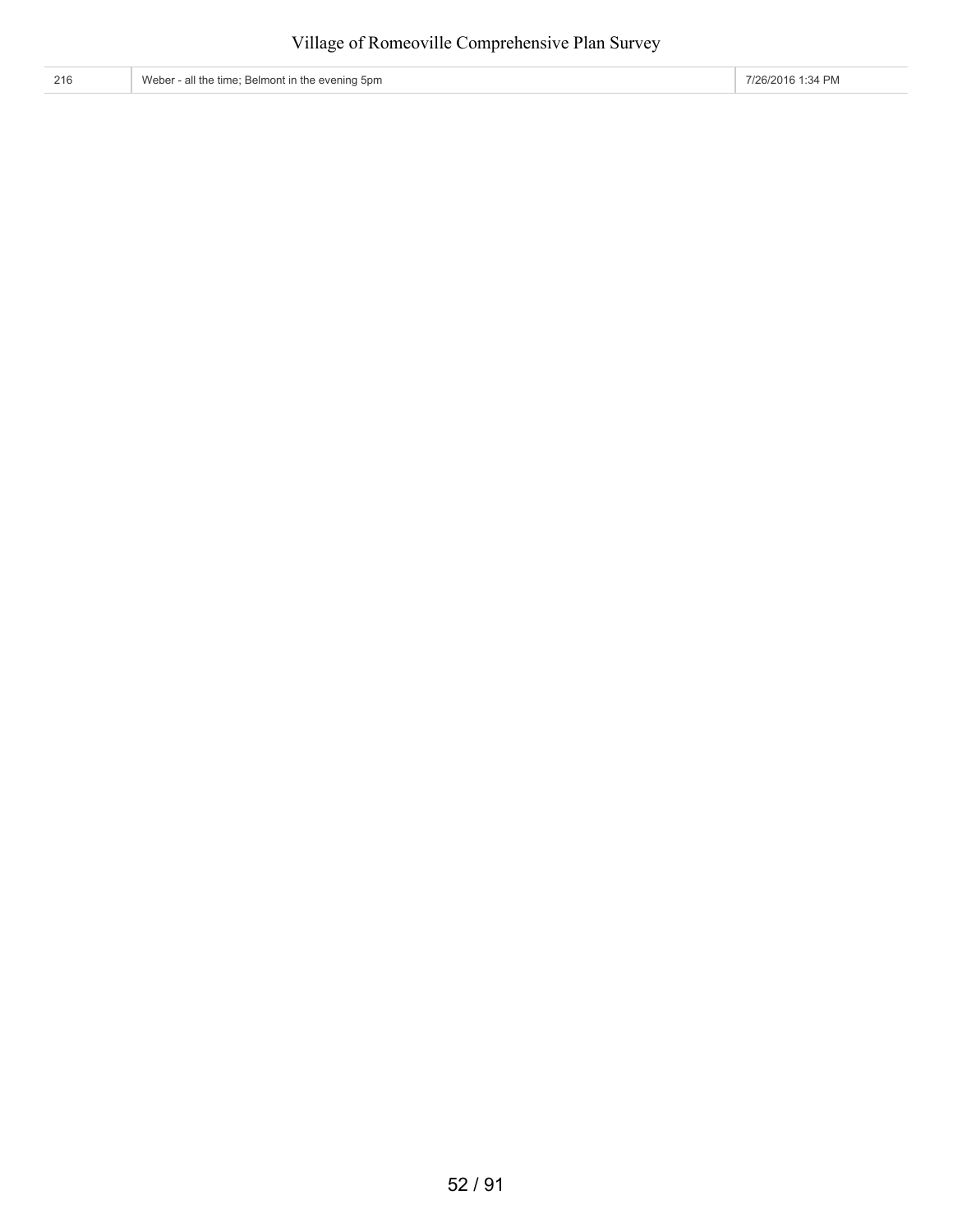# **Q13 If you frequently observe speeding on certain streets, please provide details below.**

**Answered: 117 Skipped: 182**

| <b>Answer Choices</b>               | Responses |  |
|-------------------------------------|-----------|--|
| Street name including intersections | 100.00%   |  |
| When? (Approximate time of day)     | 86.32%    |  |

| #            | <b>Street name including intersections</b>                                                                                    | <b>Date</b>        |
|--------------|-------------------------------------------------------------------------------------------------------------------------------|--------------------|
| $\mathbf{1}$ | Belmont passing Kenyon going either direction                                                                                 | 9/23/2016 7:21 PM  |
| 2            | Renwick & Gayload                                                                                                             | 9/14/2016 3:03 PM  |
| 3            | Le Moyne and Grand Blvd 8:15 am                                                                                               | 9/13/2016 11:29 PM |
| 4            | Weber Rd. and Norman town and the access to the I-55                                                                          | 9/8/2016 2:50 PM   |
| 5            | Murphy Ave & Bodega Dr                                                                                                        | 9/6/2016 4:34 PM   |
| 6            | Misty ridge subdivision Misty Ridge/hillcrest                                                                                 | 9/5/2016 9:44 PM   |
| 7            | Hudson, Essex, Murphy,                                                                                                        | 8/31/2016 9:45 PM  |
| 8            | Belmont Dr from Montrose to AVM school                                                                                        | 8/29/2016 7:38 AM  |
| 9            | Weber Rd and additionally Joliet/53                                                                                           | 8/28/2016 12:32 PM |
| 10           | Weber Rd.                                                                                                                     | 8/28/2016 9:24 AM  |
| 11           | prairie clover to wild indigo                                                                                                 | 8/27/2016 12:41 PM |
| 12           | Weber Road                                                                                                                    | 8/27/2016 9:58 AM  |
| 13           | normanttown rd. and 135th by the rec and AVM                                                                                  | 8/27/2016 8:05 AM  |
| 14           | Belmont, Troxel                                                                                                               | 8/26/2016 3:05 PM  |
| 15           | Belmont and Clifton/Berkshire area.                                                                                           | 8/25/2016 8:30 PM  |
| 16           | weber rd and 135th street/romeoville                                                                                          | 8/25/2016 7:40 PM  |
| 17           | Michigan and Wild Indigo                                                                                                      | 8/25/2016 3:23 PM  |
| 18           | Kenyon and Belmont                                                                                                            | 8/22/2016 7:59 PM  |
| 19           | while speeding is a general concern, I am astounded by the number of motorists I see making U-turns in the middle of<br>Weber | 8/22/2016 6:24 PM  |
| 20           | CANNOT SPEED TOO MUCH TRAFFIC                                                                                                 | 8/21/2016 8:55 PM  |
| 21           | Renwick and grand Haven Rd.                                                                                                   | 8/21/2016 10:03 AM |
| 22           | 135th                                                                                                                         | 8/20/2016 12:21 PM |
| 23           | Belmont Rd & Murphy Rd                                                                                                        | 8/19/2016 6:34 PM  |
| 24           | route 53                                                                                                                      | 8/19/2016 12:40 PM |
| 25           | Oakton ave.                                                                                                                   | 8/18/2016 5:51 PM  |
| 26           | Kentland Dr and Lancaster                                                                                                     | 8/18/2016 1:26 AM  |
| 27           | Weber Road south and north of I-55                                                                                            | 8/17/2016 3:59 PM  |
| 28           | Too Many 25 MPH Speed Limits                                                                                                  | 8/17/2016 8:05 AM  |
| 29           | Fiddyment Dr                                                                                                                  | 8/16/2016 2:08 PM  |
| 30           | n. sunrise dr                                                                                                                 | 8/16/2016 11:17 AM |
|              |                                                                                                                               |                    |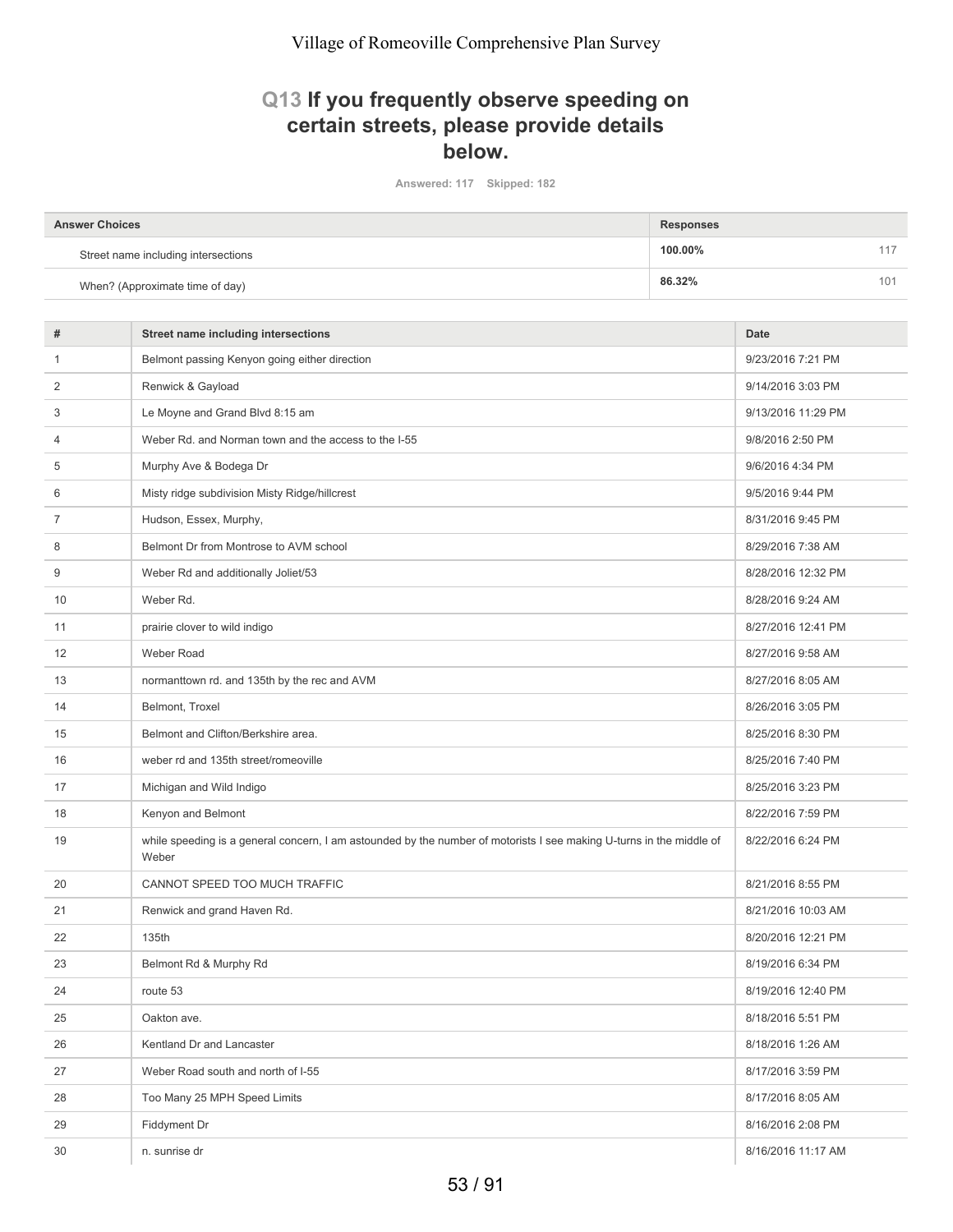| 31 | weber                                                                                          | 8/15/2016 5:30 PM  |
|----|------------------------------------------------------------------------------------------------|--------------------|
| 32 | Murphy Drive between Malibu Bay townhomes and Belmont ave.                                     | 8/15/2016 11:17 AM |
| 33 | All along Rt 53 from 155 to Theodore                                                           | 8/14/2016 6:14 PM  |
| 34 | 135th between Belmont & Sunset Point and Gavin between Murphy and Roof                         | 8/13/2016 4:07 PM  |
| 35 | Taylor                                                                                         | 8/13/2016 11:25 AM |
| 36 | Abeywood Drive, Rockledge Dr, Dalhart                                                          | 8/12/2016 6:18 PM  |
| 37 | Richfield Trail in Lakewood Falls subdivision                                                  | 8/12/2016 1:44 PM  |
| 38 | none                                                                                           | 8/11/2016 8:25 PM  |
| 39 | Cars do not stop at Fenton and Glen                                                            | 8/11/2016 6:34 PM  |
| 40 | Honeytree                                                                                      | 8/11/2016 4:33 PM  |
| 41 | weber road                                                                                     | 8/11/2016 3:59 PM  |
| 42 | they speed everywhere                                                                          | 8/11/2016 3:27 PM  |
| 43 | Weber rt53 normantown                                                                          | 8/11/2016 3:24 PM  |
| 44 | No                                                                                             | 8/11/2016 3:14 PM  |
| 45 | AVM school intersection needs a traffic light operating during the school season               | 8/11/2016 12:46 PM |
| 46 | Frontage. Both sides of I-55 between Airport & Taylor,                                         | 8/10/2016 10:09 PM |
| 47 | Normantown road and 135th Street                                                               | 8/10/2016 7:00 PM  |
| 48 | Honeytree within Meadow Walk                                                                   | 8/10/2016 11:31 AM |
| 49 | Weber from 155 to Renwick.                                                                     | 8/10/2016 7:03 AM  |
| 50 | Budler/tuscany                                                                                 | 8/9/2016 6:33 PM   |
| 51 | Belmont Dr. between the 400 block and 600 block. straight away around the bend by Lake Strini. | 8/9/2016 10:49 AM  |
| 52 | Weber rd and normantown                                                                        | 8/9/2016 10:10 AM  |
| 53 | Belmont. Romeo road(135th street). The entire length of both roads                             | 8/9/2016 6:17 AM   |
| 54 | Belmont Dr. From 135th to Taylor Rd                                                            | 8/8/2016 10:40 PM  |
| 55 | Butler road between weslake pkwy & airport; weslake pkwy; airport rd                           | 8/8/2016 9:22 PM   |
| 56 | Route 53                                                                                       | 8/8/2016 8:50 PM   |
| 57 | <b>Budler</b>                                                                                  | 8/8/2016 7:45 PM   |
| 58 | <b>Rt 53</b>                                                                                   | 8/8/2016 7:28 PM   |
| 59 | Rockledge                                                                                      | 8/8/2016 7:02 PM   |
| 60 | Weber Road between I-55 and Lockport Road                                                      | 8/8/2016 4:37 PM   |
| 61 | All over                                                                                       | 8/8/2016 4:36 PM   |
| 62 | New Budler                                                                                     | 8/8/2016 1:18 PM   |
| 63 | Normantown Road                                                                                | 8/8/2016 12:16 PM  |
| 64 | Honestly, the worst is on the residential streets (within neighborhoods)                       | 8/8/2016 11:18 AM  |
| 65 | Fieldstone subdivision-budler, Ashbrook                                                        | 8/8/2016 11:12 AM  |
| 66 | Oak Creek Land and Alder Way (Creekside Subdivision)                                           | 8/8/2016 10:58 AM  |
| 67 | romeo road, savannah dr, murphy,                                                               | 8/8/2016 10:50 AM  |
| 68 | Weber and Taylor                                                                               | 8/8/2016 10:48 AM  |
| 69 | Summerfield                                                                                    | 8/8/2016 10:23 AM  |
| 70 | normantown                                                                                     | 8/8/2016 10:18 AM  |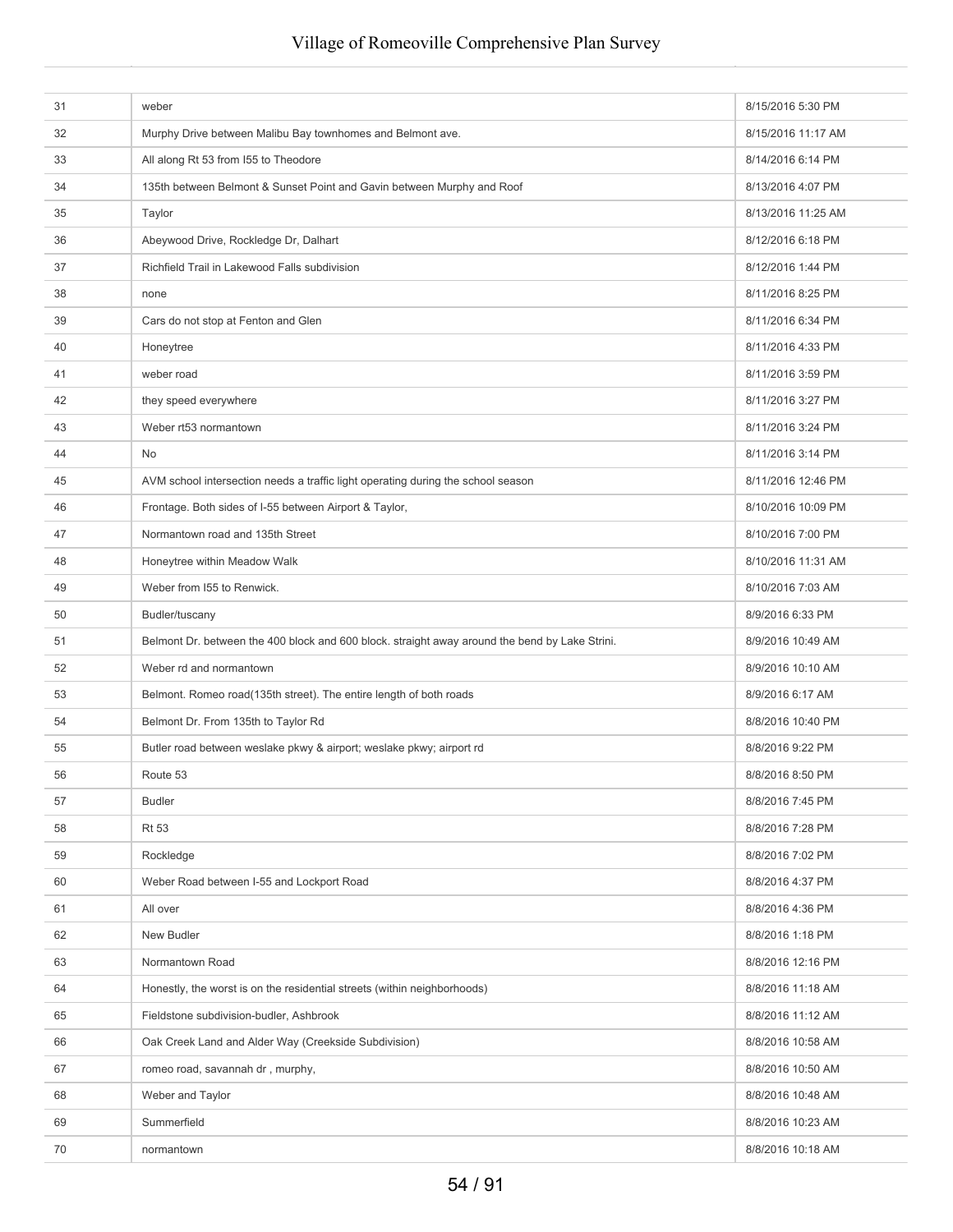| 71  | Essex                                                                                         | 8/8/2016 10:10 AM |
|-----|-----------------------------------------------------------------------------------------------|-------------------|
| 72  | Side streets in Wesglen subdivision                                                           | 8/8/2016 10:10 AM |
| 73  | Weber near Veterans Parkway, and anywhere on Rt. 53                                           | 8/8/2016 10:09 AM |
| 74  | <b>Belmont</b> drive                                                                          | 8/8/2016 9:48 AM  |
| 75  | Weber and normantown                                                                          | 8/8/2016 9:22 AM  |
| 76  | 135th along park district                                                                     | 8/8/2016 8:49 AM  |
| 77  | 135th between JJC and Gavin/ 600 block of Gavin Ave                                           | 8/8/2016 8:13 AM  |
| 78  | Arnold Ave Between 135th and Belmont                                                          | 8/8/2016 5:49 AM  |
| 79  | 448 S windcrest drive                                                                         | 8/7/2016 8:12 PM  |
| 80  | Worry more about the Semi-Trucks and how poorly they drive!                                   | 8/7/2016 4:48 PM  |
| 81  | Pine Trails & Honeytree Dr.                                                                   | 8/7/2016 4:28 PM  |
| 82  | <b>Weber Road</b>                                                                             | 8/7/2016 1:02 PM  |
| 83  | Honeytree subdivision                                                                         | 8/7/2016 12:58 PM |
| 84  | N/A                                                                                           | 8/6/2016 11:23 PM |
| 85  | Budler Rd between Airport and Taylor.                                                         | 8/6/2016 8:14 PM  |
| 86  | Weber Road and I=55 Exchange                                                                  | 8/6/2016 3:16 PM  |
| 87  | Macon Ave.                                                                                    | 8/6/2016 2:34 PM  |
| 88  | Weber Road                                                                                    | 8/6/2016 1:53 PM  |
| 89  | Taylor road                                                                                   | 8/6/2016 12:50 PM |
| 90  | Weber Road from Airport to Renwick                                                            | 8/6/2016 12:39 PM |
| 91  | Montrose Dr                                                                                   | 8/6/2016 12:16 PM |
| 92  | Abbeywood Drive and Rockledge                                                                 | 8/6/2016 12:12 PM |
| 93  | 135TH AND HERTIGAE PARKWAY                                                                    | 8/6/2016 10:25 AM |
| 94  | McKool Avenue & Gordon/Kirman                                                                 | 8/6/2016 10:22 AM |
| 95  | no                                                                                            | 8/6/2016 9:57 AM  |
| 96  | Weber Rd., Rt. 53, Murphy at Belmont. Romeo Rd., in front of the rec center AND Village Hall! | 8/6/2016 9:01 AM  |
| 97  | Belmont - From 135 down to Kingston.                                                          | 8/6/2016 7:10 AM  |
| 98  | Abbeywood Drive, route 53 @Honeytree, Dalhart                                                 | 8/6/2016 7:08 AM  |
| 99  | normantown all of it                                                                          | 8/5/2016 11:48 PM |
| 100 | All along Weberrunning red lights. Where are the police?                                      | 8/5/2016 7:34 PM  |
| 101 | Zinnia Drive at Aster                                                                         | 8/5/2016 7:32 PM  |
| 102 | Romeoroad/135th posted 25, people go 40-50                                                    | 8/5/2016 6:37 PM  |
| 103 | 135th From Weber to Belmont; Grand Ave                                                        | 8/5/2016 6:08 PM  |
| 104 | 135th                                                                                         | 8/5/2016 6:01 PM  |
| 105 | Meadowdale Drive                                                                              | 8/5/2016 4:13 PM  |
| 106 | The mini-van mothers speed all the time on every street.                                      | 8/5/2016 4:01 PM  |
| 107 | Tammanny/tilson                                                                               | 8/5/2016 3:49 PM  |
| 108 | Take your pick                                                                                | 8/5/2016 3:37 PM  |
| 109 | Weber Rd. at almost all intersections!                                                        | 8/5/2016 1:57 PM  |
| 110 | Wesglen pkwy                                                                                  | 8/5/2016 1:51 PM  |
| 111 | Route 53 from Belmont to Route 7 north and south; mostly large trucks                         | 8/5/2016 1:30 PM  |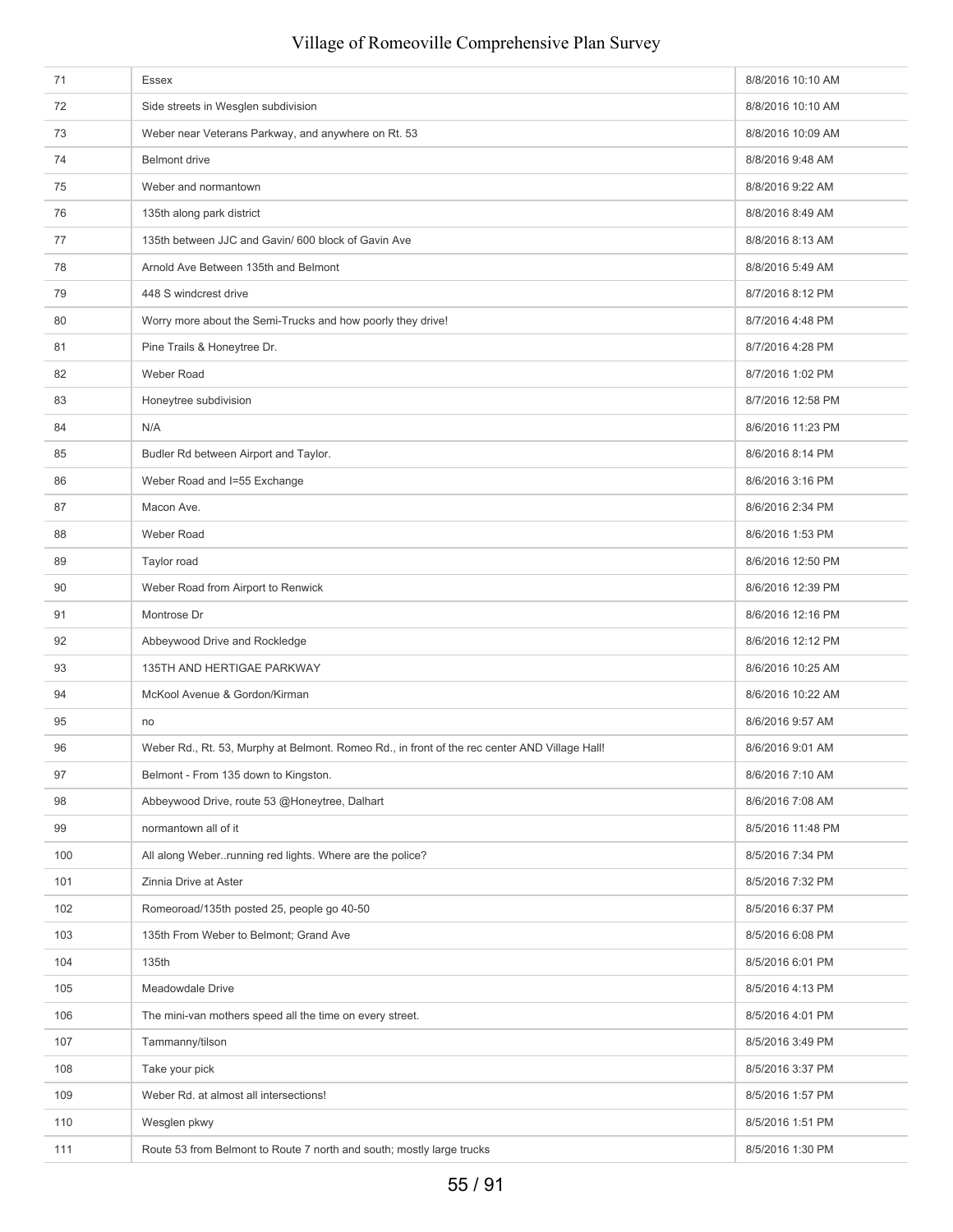| 112            | Webber Rd between Romeo Rd and Black Rd                                       | 8/5/2016 1:11 PM   |
|----------------|-------------------------------------------------------------------------------|--------------------|
| 113            | Dalhart from Normantown to Veterans Parkway                                   | 8/5/2016 12:25 PM  |
| 114            | Belmont from 135th to Montrose                                                | 8/2/2016 1:28 PM   |
| 115            | Everywhere. I do see speeding in my neighborhood - Wesglen                    | 8/2/2016 10:10 AM  |
| 116            | Everette Ave between Arlington and belmont                                    | 8/2/2016 9:10 AM   |
| 117            | Austrian and Ponderosa                                                        | 7/26/2016 1:34 PM  |
| #              | When? (Approximate time of day)                                               | Date               |
| 1              | after 10 PM usually                                                           | 9/23/2016 7:21 PM  |
| $\overline{2}$ | any time                                                                      | 9/14/2016 3:03 PM  |
| 3              | Any time of day, inclusive weekends.                                          | 9/8/2016 2:50 PM   |
| 4              | weekend evenings all the time                                                 | 9/6/2016 4:34 PM   |
| 5              | Morning and evening traffic                                                   | 9/5/2016 9:44 PM   |
| 6              | Various times                                                                 | 8/31/2016 9:45 PM  |
| $\overline{7}$ | all day (30-42mph) speed sign shows it                                        | 8/29/2016 7:38 AM  |
| 8              | All times                                                                     | 8/28/2016 12:32 PM |
| 9              | Can be any time but most often in evening rush hour.                          | 8/28/2016 9:24 AM  |
| 10             | evenings                                                                      | 8/27/2016 12:41 PM |
| 11             | nost of the day                                                               | 8/27/2016 9:58 AM  |
| 12             | morning and late afternoon /evening                                           | 8/27/2016 8:05 AM  |
| 13             | Late afternoon, early evening                                                 | 8/26/2016 3:05 PM  |
| 14             | Morning worst, some speeders all day.                                         | 8/25/2016 8:30 PM  |
| 15             | at night                                                                      | 8/25/2016 7:40 PM  |
| 16             | Afternoon and Evening                                                         | 8/25/2016 3:23 PM  |
| 17             | weekends                                                                      | 8/22/2016 7:59 PM  |
| 18             | <b>EVERYWHERE</b>                                                             | 8/21/2016 8:55 PM  |
| 19             | late evening 7pm-10pm                                                         | 8/21/2016 10:03 AM |
| 20             | early a.m. and between 4 and 6 pm and late evening                            | 8/19/2016 6:34 PM  |
| 21             | afternoon, evening, late night                                                | 8/18/2016 1:26 AM  |
| 22             | Any time the congestion clears it's a race track!                             | 8/17/2016 3:59 PM  |
| 23             | Normantown Rd and 135th St should be 30MPH                                    | 8/17/2016 8:05 AM  |
| 24             | All of the TIme                                                               | 8/16/2016 2:08 PM  |
| 25             | whole length of street                                                        | 8/16/2016 11:17 AM |
| 26             | evening                                                                       | 8/15/2016 5:30 PM  |
| 27             | All times.                                                                    | 8/15/2016 11:17 AM |
| 28             | 7 - 9 am                                                                      | 8/14/2016 6:14 PM  |
| 29             | various times                                                                 | 8/13/2016 4:07 PM  |
| 30             | 7:00-8:00 am                                                                  | 8/12/2016 6:18 PM  |
| 31             | Daily at various times, but primarily in the late afternoon and early evening | 8/12/2016 1:44 PM  |
| 32             | All day every day                                                             | 8/11/2016 6:34 PM  |
| 33             | all times                                                                     | 8/11/2016 4:33 PM  |
| 34             | all the time                                                                  | 8/11/2016 3:59 PM  |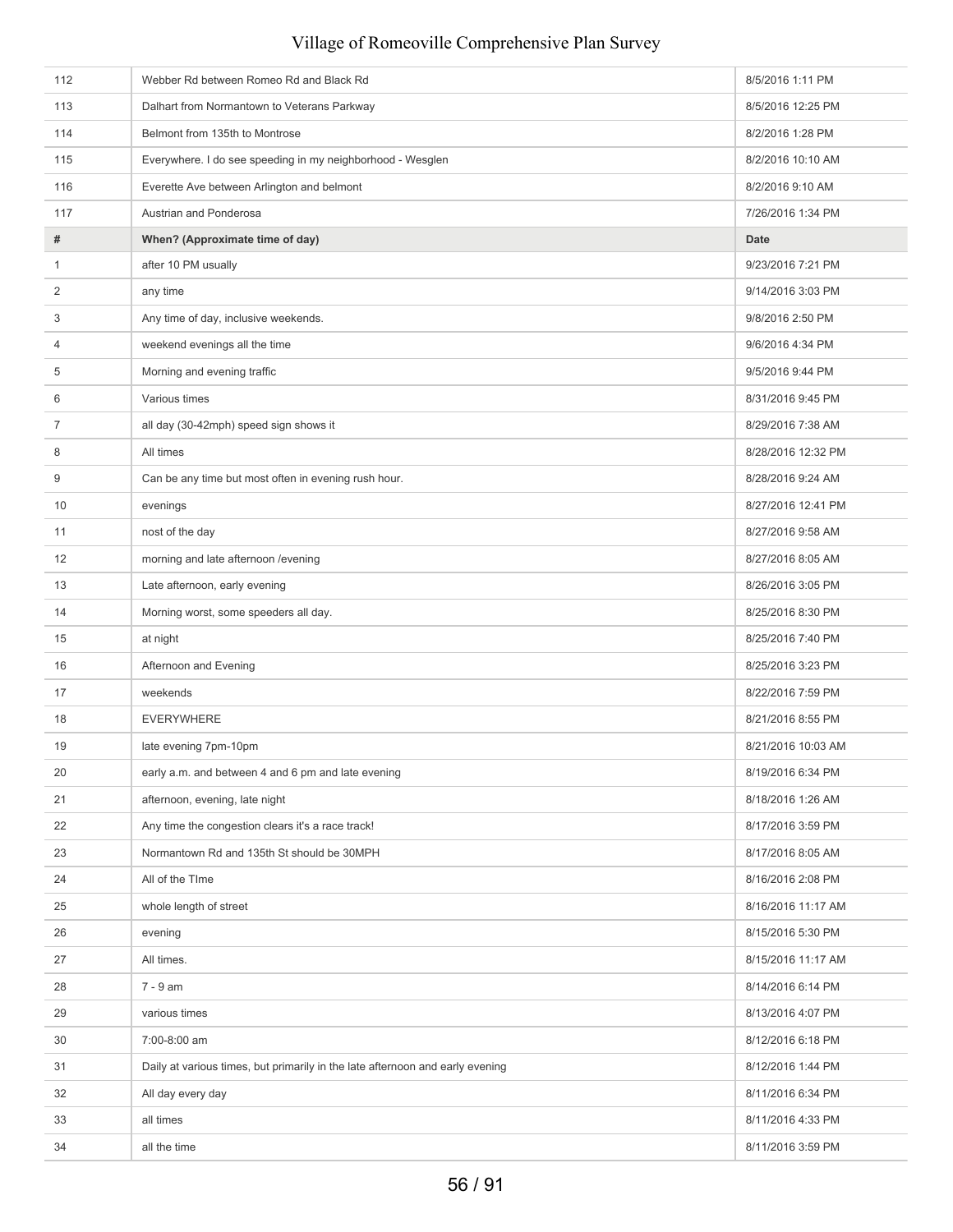| 35 | all times                                                                                      | 8/11/2016 3:24 PM  |
|----|------------------------------------------------------------------------------------------------|--------------------|
| 36 | AM &PM                                                                                         | 8/10/2016 10:09 PM |
| 37 | anytime                                                                                        | 8/10/2016 7:00 PM  |
| 38 | Anytime during day                                                                             | 8/10/2016 11:31 AM |
| 39 | All times, especially at night.                                                                | 8/10/2016 7:03 AM  |
| 40 | Evening                                                                                        | 8/9/2016 6:33 PM   |
| 41 | Worse during am and pm rush hours. Very few stop when entering Belmont from side streets in AM | 8/9/2016 10:49 AM  |
| 42 | at any time of day                                                                             | 8/9/2016 10:10 AM  |
| 43 | All the time                                                                                   | 8/9/2016 6:17 AM   |
| 44 | All times                                                                                      | 8/8/2016 10:40 PM  |
| 45 | All hours                                                                                      | 8/8/2016 9:22 PM   |
| 46 | All times of day                                                                               | 8/8/2016 8:50 PM   |
| 47 | All day                                                                                        | 8/8/2016 7:45 PM   |
| 48 | Anytime                                                                                        | 8/8/2016 7:28 PM   |
| 49 | 8                                                                                              | 8/8/2016 7:02 PM   |
| 50 | Daylight hours                                                                                 | 8/8/2016 4:37 PM   |
| 51 | All times                                                                                      | 8/8/2016 4:36 PM   |
| 52 | All the time                                                                                   | 8/8/2016 1:18 PM   |
| 53 | Anytime                                                                                        | 8/8/2016 12:16 PM  |
| 54 | always                                                                                         | 8/8/2016 11:18 AM  |
| 55 | All day                                                                                        | 8/8/2016 11:12 AM  |
| 56 | Always                                                                                         | 8/8/2016 10:58 AM  |
| 57 | all day especially on savannah dr                                                              | 8/8/2016 10:50 AM  |
| 58 | When school is out                                                                             | 8/8/2016 10:48 AM  |
| 59 | All day                                                                                        | 8/8/2016 10:23 AM  |
| 60 | 630am-7am                                                                                      | 8/8/2016 10:18 AM  |
| 61 | Always                                                                                         | 8/8/2016 10:10 AM  |
| 62 | after work hours, in am I have seen the buses speeding even, weekends                          | 8/8/2016 10:10 AM  |
| 63 | anytime, but especially around afternoon early evening                                         | 8/8/2016 10:09 AM  |
| 64 | All day. Especially after high school gets released                                            | 8/8/2016 9:48 AM   |
| 65 | 4:00pm                                                                                         | 8/8/2016 9:22 AM   |
| 66 | All day but especially AM/PM rush hours.                                                       | 8/8/2016 8:49 AM   |
| 67 | All Day                                                                                        | 8/8/2016 8:13 AM   |
| 68 | you name it                                                                                    | 8/8/2016 5:49 AM   |
| 69 | all times, entrance/exit to subdivision and people seem to think its a place to pick up speed  | 8/7/2016 8:12 PM   |
| 70 | After Midnight                                                                                 | 8/7/2016 4:28 PM   |
| 71 | variable times                                                                                 | 8/7/2016 1:02 PM   |
| 72 | always                                                                                         | 8/7/2016 12:58 PM  |
| 73 | N/A                                                                                            | 8/6/2016 11:23 PM  |
| 74 | Starting at 4 pm and going on til around 10 pm                                                 | 8/6/2016 8:14 PM   |
| 75 | Renwick to Airport Road                                                                        | 8/6/2016 3:16 PM   |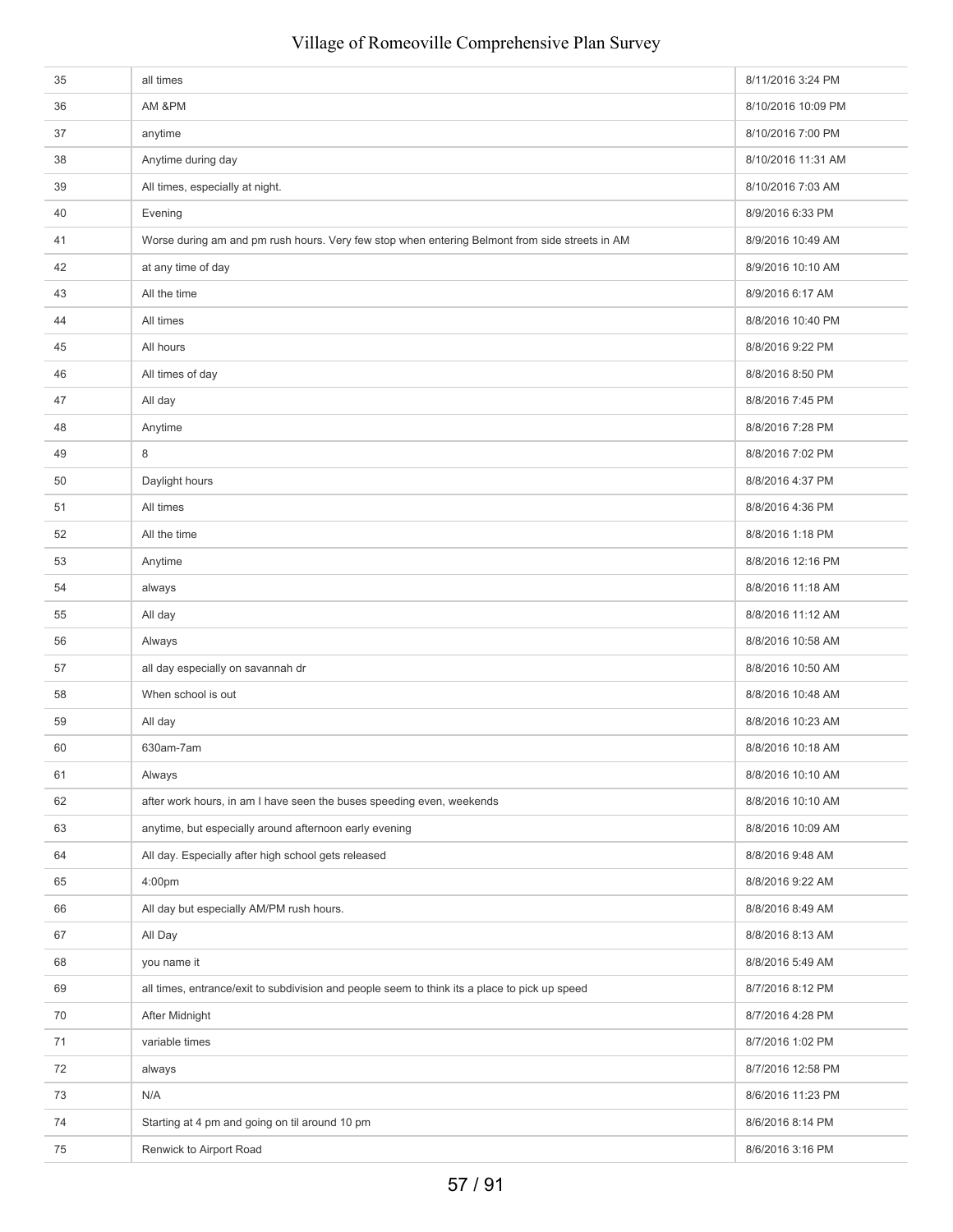### 76 All day around the curve **8/6/2016** 2:34 PM The Research of the Second Second Second Second Second Second Second Second Second Second Second Second Second Second Second Second Second Second Second Second Second Second Second Second Second Second Second Second Second The Mid morning and mid-afternoon 8/6/2016 12:39 PM and the state of the Middle State of the S/6/2016 12:39 PM afternoon and evening and the state of the state of the state of the state of the state of the state of the state of the state of the state of the state of the state of the state of the state of the state of the state of t 80 Anytime of the day . These are people coming from Rte.53 to Dalhart . They drive right through stop sign at Abbeywood Dr. and Rockledge . I have complained about this before but to no real results 8/6/2016 12:12 PM 81 VARIOUS TIMES OF DAY 8/6/2016 10:25 AM 82 All times of day!!!! 8/6/2016 10:22 AM 83 Through out the day. (My earlier comment about the need for more police officers!) 8/6/2016 9:01 AM 84 Mornings and afternoons, mostly. **8/6/2016 7:10 AM** 8/6/2016 7:10 AM 85 all day and the set of the set of the set of the set of the set of the set of the set of the set of the set of the set of the set of the set of the set of the set of the set of the set of the set of the set of the set o 86 all the time and the state of the state of the state of the state of the state of the state of the state of the state of the state of the state of the state of the state of the state of the state of the state of the sta 87 All day. All day. All day and the study of the study of the study of the study of the study of the study of the study of the study of the study of the study of the study of the study of the study of the study of the stu 88 All day long and the state of the state of the state of the state of the state of the state of the state of the state of the state of the state of the state of the state of the state of the state of the state of the sta 89 all times of the day **8/5/2016** 6:37 PM 90 Anytime 8/5/2016 6:08 PM 91 5 to 7 pm 8/5/2016 6:01 PM 92 7 a.m. to 7 p.m. 93 Morning & evening. Cars not stopping at stop sign. Supervisory of the stopping at stop sign. And the stopping of the stopping at stop sign. 94 All day, every day. Cars and motorcycles are out of control! 8/5/2016 1:57 PM 95 All the time. And the time of the time of the time of the time of the time of the time of the time of the time of the time of time of the time of time of the time of time of time of time of time of time of time of time 96 daylight hours 8/5/2016 1:30 PM 97 All day long. And a structure of the structure of the structure of the structure of the structure of the structure of the structure of the structure of the structure of the structure of the structure of the structure of 98 Usually Always.... 8/5/2016 12:25 PM 99 Always Always Always Always Always Always Always Always Always Always Always Always Always Always Always Always Always Always Always Always Always Always Always Always Always Always Always Always Always Always Always Al 100 Anytime 8/2/2016 9:10 AM 101 Throughout the day **101** Throughout the day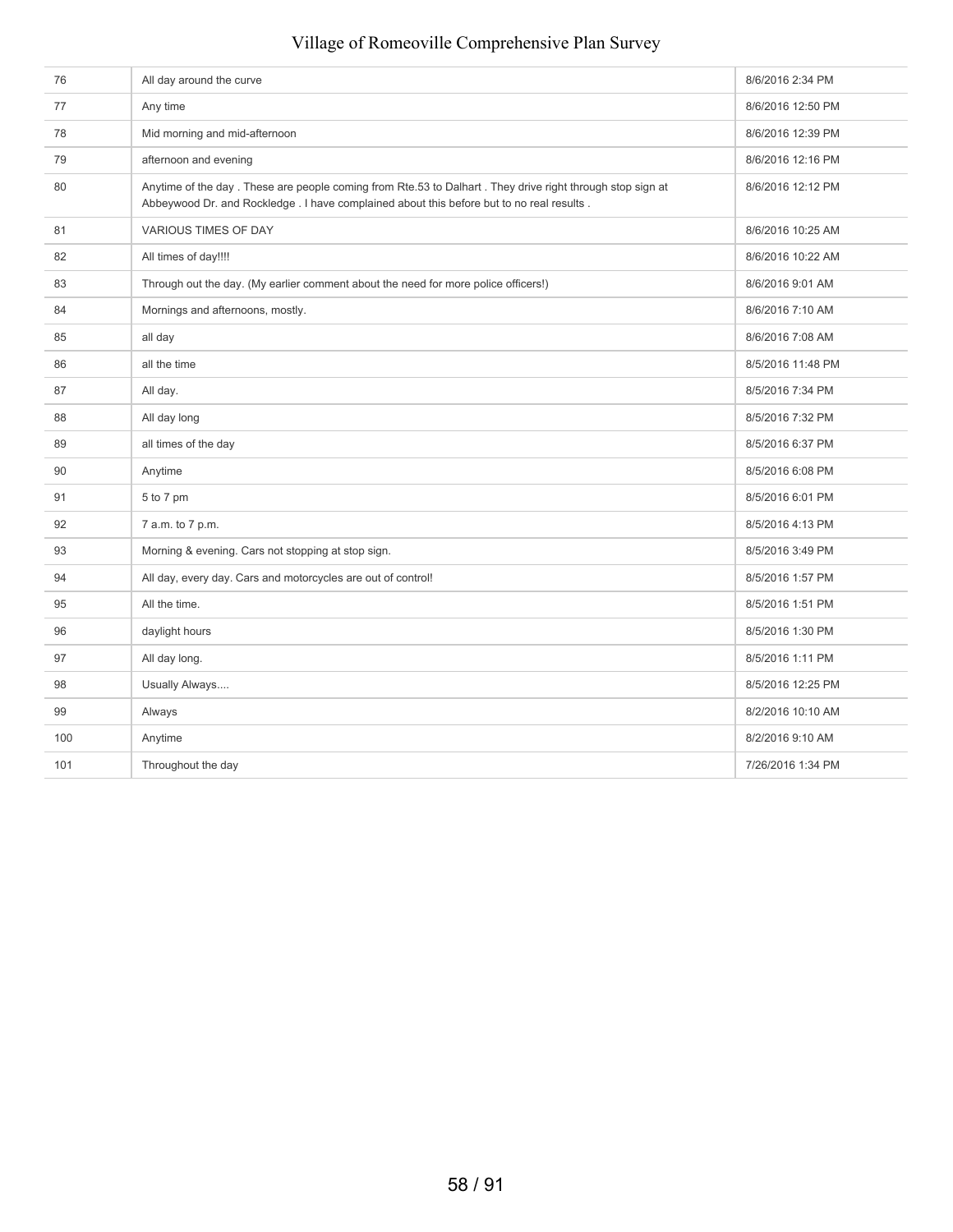# **Q14 How often do you visit the following destinations (given competitive locations)?**

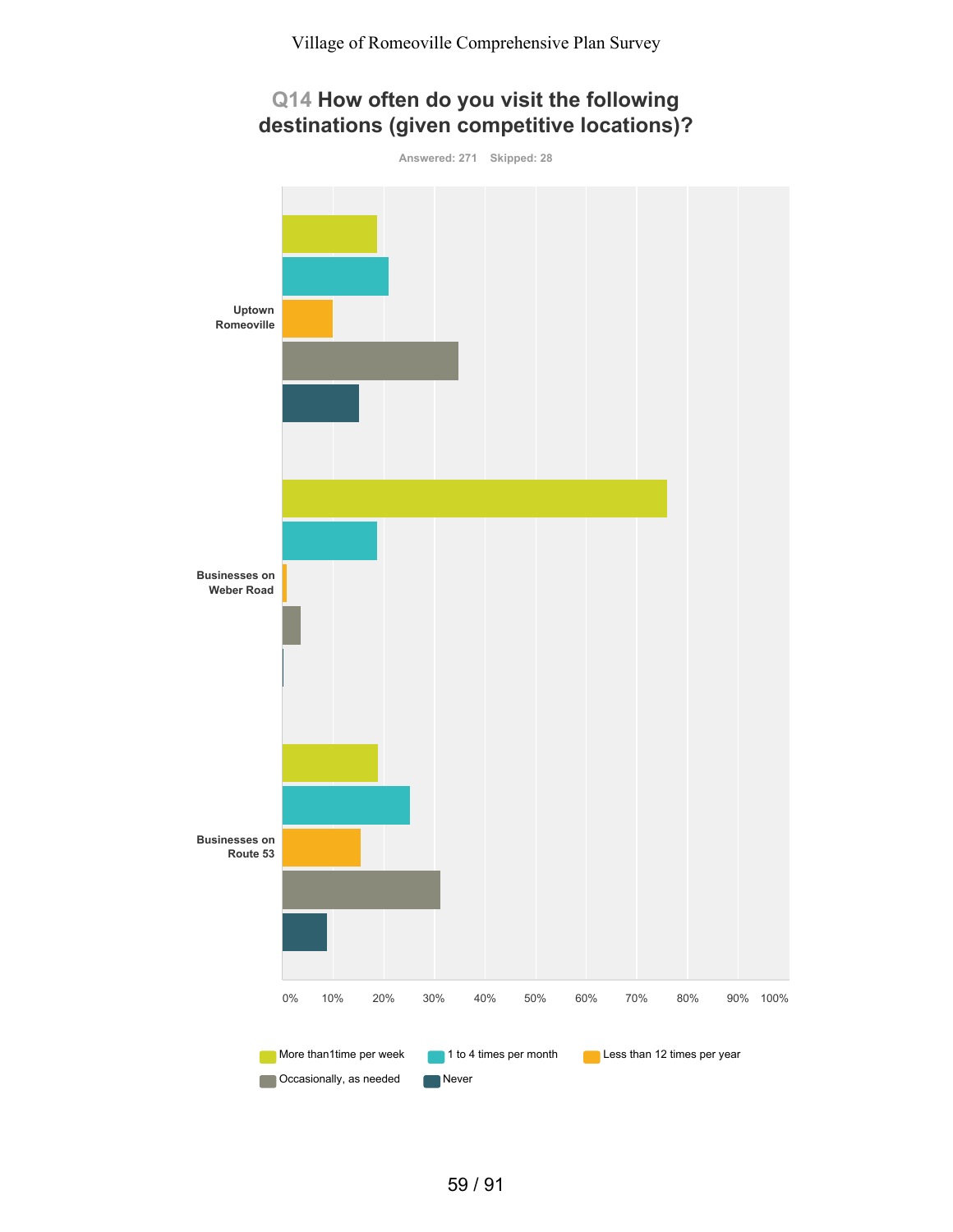|                        | More than1time per<br>week | 1 to 4 times per<br>month | Less than 12 times per<br>year | Occasionally, as<br>needed | <b>Never</b> | <b>Total</b> |
|------------------------|----------------------------|---------------------------|--------------------------------|----------------------------|--------------|--------------|
| Uptown Romeoville      | 18.77%                     | 21.07%                    | 9.96%                          | 34.87%                     | 15.33%       |              |
|                        | 49                         | 55                        | 26                             | 91                         | 40           | 261          |
| Businesses on Weber    | 75.93%                     | 18.89%                    | 1.11%                          | 3.70%                      | 0.37%        |              |
| Road                   | 205                        | 51                        | 3                              | 10                         |              | 270          |
| Businesses on Route 53 | 18.96%                     | 25.28%                    | 15.61%                         | 31.23%                     | 8.92%        |              |
|                        | 51                         | 68                        | 42                             | 84                         | 24           | 269          |

| #  | Other (please specify)                                                                                                              | <b>Date</b>        |
|----|-------------------------------------------------------------------------------------------------------------------------------------|--------------------|
|    | I don't know what "Uptown Romeoville" is                                                                                            | 8/22/2016 6:53 PM  |
| 2  | Home Depot North of 55 4 times per month                                                                                            | 8/17/2016 8:15 AM  |
| 3  | We need a grocery store on rte 53                                                                                                   | 8/14/2016 9:15 AM  |
| 4  | Is Uptown the old Downtown that we never had?                                                                                       | 8/10/2016 10:42 AM |
| 5  | I often go to Plainfield for Caputo's & Peter Rubi. There is nothing comparable to this in Romeoville.                              | 8/8/2016 11:22 AM  |
| 6  | What is uptown?                                                                                                                     | 8/6/2016 7:56 PM   |
|    | How sad there are only 2 main streets in town! What is Uptown Romeoville?                                                           | 8/6/2016 5:10 PM   |
| 8  | Weber Road seems to have most of everything                                                                                         | 8/6/2016 12:42 PM  |
| 9  | I usually shop in Bolingbrook. They have more grocery stores, they are also bigger in size. More spaces for<br>handicapped parking. | 8/6/2016 12:33 PM  |
| 10 | have no idea what uptown romeoville is?                                                                                             | 8/6/2016 6:58 AM   |
| 11 | I would like a grocery store on 53 again!                                                                                           | 8/6/2016 12:00 AM  |
| 12 | I would use Romeoville businesses much more often if getting to them weren't such a chore because of traffic.                       | 8/5/2016 4:04 PM   |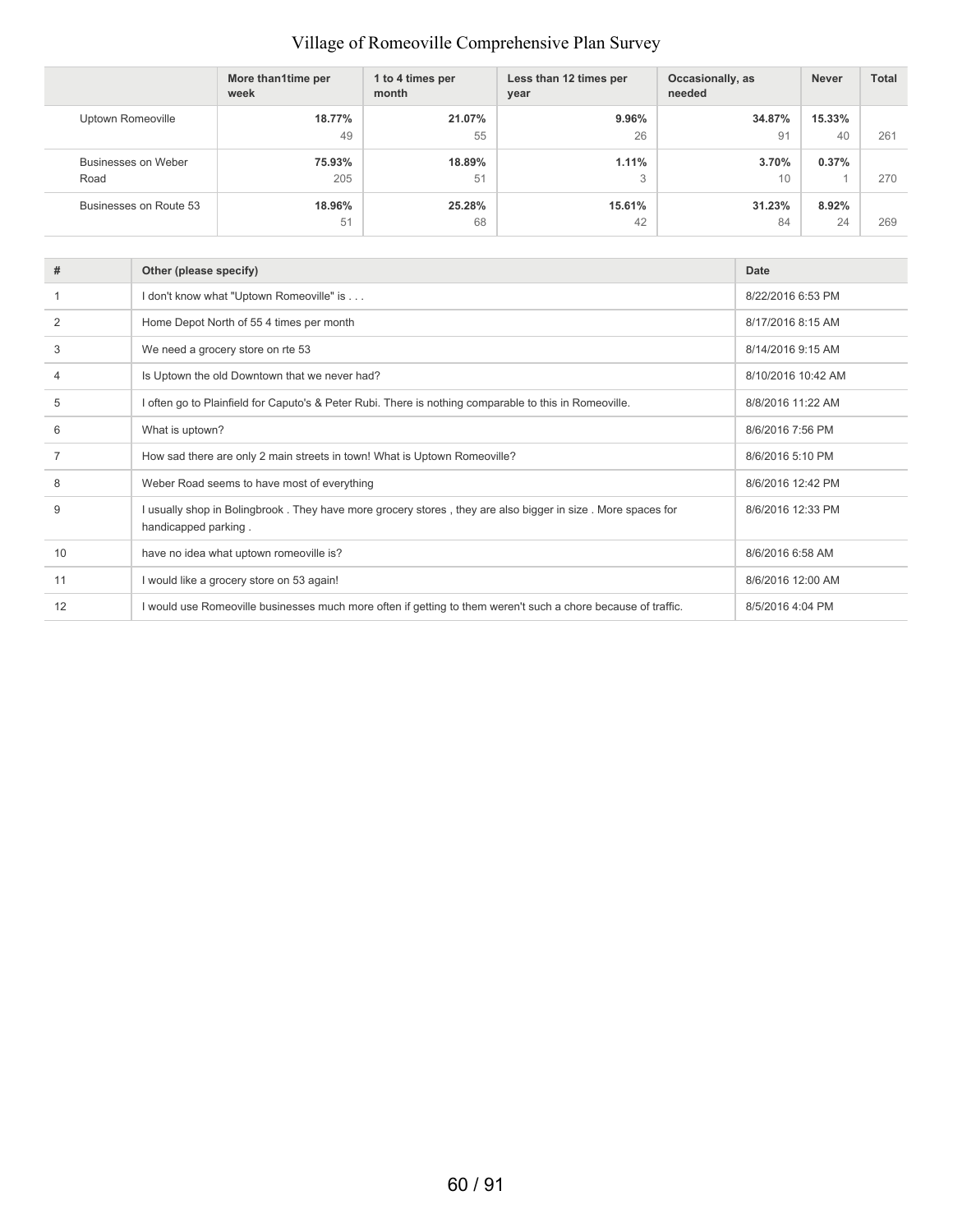## **Q15 What types of commercialdevelopment would you like to see in Romeovilleand WHERE? List your top five options and locations (e.g., restaurantsin Uptown, theater on Weber Road, etc.).**

**Answered: 231 Skipped: 68**

| <b>Answer Choices</b> | <b>Responses</b> |     |
|-----------------------|------------------|-----|
|                       | 100.00%          | 231 |
| $\Omega$              | 80.09%           | 185 |
| 3                     | 57.58%           | 133 |
| 4                     | 31.60%           | 73  |
| 5                     | 22.94%           | 53  |

| #              | $\mathbf{1}$                                                   | <b>Date</b>        |
|----------------|----------------------------------------------------------------|--------------------|
| 1              | Improved library and services                                  | 9/23/2016 7:24 PM  |
| 2              | good Greek restaurant/ old applebee's on weber                 | 9/14/2016 3:07 PM  |
| 3              | Theater on Weber                                               | 9/13/2016 11:33 PM |
| 4              | Pottbelly in Romeoville                                        | 9/10/2016 7:45 AM  |
| 5              | Movie Theatre on Renwick                                       | 9/6/2016 5:32 PM   |
| 6              | Whole foods or Mariano's in the old Dominicks building         | 9/6/2016 8:21 AM   |
| $\overline{7}$ | Grocery store on weberin the old domicks                       | 9/5/2016 9:46 PM   |
| 8              | Weber and norman town, north east and south east corner        | 8/31/2016 9:52 PM  |
| 9              | Grocery store near Renwick and Webber                          | 8/31/2016 2:17 PM  |
| 10             | Olive Garden                                                   | 8/30/2016 5:36 PM  |
| 11             | Movie Theater on Weber                                         | 8/30/2016 9:38 AM  |
| 12             | theater on Weber                                               | 8/29/2016 7:54 AM  |
| 13             | Meijer as "planned" on Weber near Renwick                      | 8/28/2016 12:34 PM |
| 14             | Upscale restaurants                                            | 8/28/2016 9:28 AM  |
| 15             | grocery chain store in Old Romeoville (Trader Joe/Aldi)        | 8/27/2016 5:16 PM  |
| 16             | weber road-family restaurant - 135th & weber Rd.               | 8/27/2016 10:02 AM |
| 17             | Grocery Stores in the old Dominick location and that mall area | 8/27/2016 8:11 AM  |
| 18             | more all day restaurants all over                              | 8/26/2016 3:52 PM  |
| 19             | GROCERY STORE IN THE OLD DOMINICKS                             | 8/26/2016 3:08 PM  |
| 20             | Theater in Webee                                               | 8/26/2016 11:26 AM |
| 21             | Grocery Store to replace Dominick's                            | 8/25/2016 8:38 PM  |
| 22             | Movie Theater in Weber Road                                    | 8/25/2016 7:42 PM  |
| 23             | Homegoods                                                      | 8/25/2016 5:56 PM  |
| 24             | Tony's or Mariano's where Dominicks used to be                 | 8/25/2016 3:24 PM  |
| 25             | <b>GROCERY STORES</b>                                          | 8/25/2016 2:34 PM  |
|                |                                                                |                    |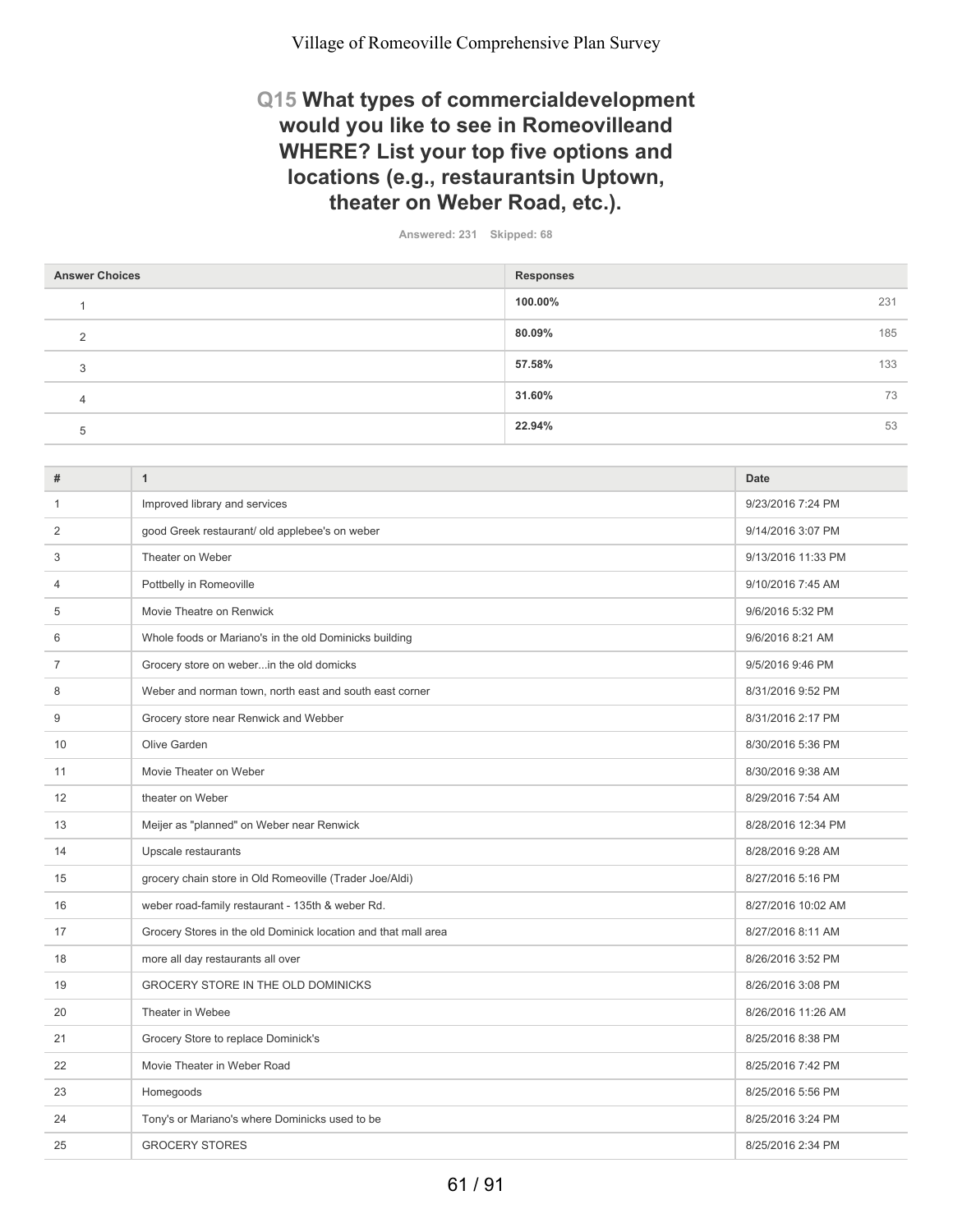| 26 | Full Service Grocery Weber Road             | 8/25/2016 2:04 PM  |
|----|---------------------------------------------|--------------------|
| 27 | grocery store on independence blvd          | 8/24/2016 8:13 PM  |
| 28 | grocery store - old Dominicks location      | 8/23/2016 7:38 PM  |
| 29 | sit down restaurants on rte 53, Uptown      | 8/23/2016 12:10 AM |
| 30 | dinner/theatre on Weber Road                | 8/22/2016 8:02 PM  |
| 31 | A non-chain restaurant                      | 8/22/2016 3:37 PM  |
| 32 | <b>Food Stores</b>                          | 8/21/2016 8:56 PM  |
| 33 | family restaurant on weber                  | 8/21/2016 2:23 PM  |
| 34 | <b>Sweet Tomatoes Restaurant</b>            | 8/21/2016 10:05 AM |
| 35 | Sit down restaurants - weber rd             | 8/20/2016 12:33 PM |
| 36 | Trader Joe's on Weber Rd.                   | 8/20/2016 7:22 AM  |
| 37 | restaurants in uptown                       | 8/19/2016 6:39 PM  |
| 38 | Portillo's on Weber                         | 8/19/2016 3:13 PM  |
| 39 | grocery storee                              | 8/19/2016 12:41 PM |
| 40 | grocery store on weber                      | 8/18/2016 5:57 PM  |
| 41 | Restaurants other than fast food joints     | 8/18/2016 12:52 PM |
| 42 | Bus Transportation for Weber Rd & Renwick   | 8/18/2016 10:32 AM |
| 43 | Grocery store on Weber Road                 | 8/18/2016 1:31 AM  |
| 44 | Less fast food no more mc donalds           | 8/17/2016 9:46 PM  |
| 45 | <b>Whole Foods</b>                          | 8/17/2016 8:32 PM  |
| 46 | Trader Joes on Weber Rd                     | 8/17/2016 5:09 PM  |
| 47 | Upscale restaurants on Weber Road           | 8/17/2016 4:05 PM  |
| 48 | Restaurants on 53                           | 8/17/2016 8:15 AM  |
| 49 | More stuff on Route 53                      | 8/16/2016 8:19 PM  |
| 50 | <b>Fine Dining Restaurants</b>              | 8/16/2016 4:20 PM  |
| 51 | Variety of sit down restaurants on Weber Rd | 8/16/2016 2:11 PM  |
| 52 | theater anywhere                            | 8/16/2016 11:19 AM |
| 53 | Theater on Weber and Normantown             | 8/16/2016 6:37 AM  |
| 54 | More Restaurants on Weber                   | 8/15/2016 7:38 PM  |
| 55 | movie theatre                               | 8/15/2016 5:31 PM  |
| 56 | Theater on Weber Road                       | 8/15/2016 11:20 AM |
| 57 | Panera Bread - Near Uptown                  | 8/15/2016 11:01 AM |
| 58 | A transportation hub off of 53              | 8/14/2016 6:59 PM  |
| 59 | MOVIE THEATRE on Weber Road!!!!             | 8/14/2016 5:21 PM  |
| 60 | grocery store on rte 53                     | 8/14/2016 9:15 AM  |
| 61 | another grocery besides Jewell; Weber or 53 | 8/13/2016 4:13 PM  |
| 62 | a theater on Weber rd                       | 8/13/2016 11:28 AM |
| 63 | Panera - Weber                              | 8/13/2016 10:29 AM |
| 64 | Grocery Store at old Dominicks location     | 8/13/2016 8:58 AM  |
| 65 | restaurant to replace applebees             | 8/13/2016 8:14 AM  |
| 66 | Upscale Restaurant on Rt 53                 | 8/12/2016 6:19 PM  |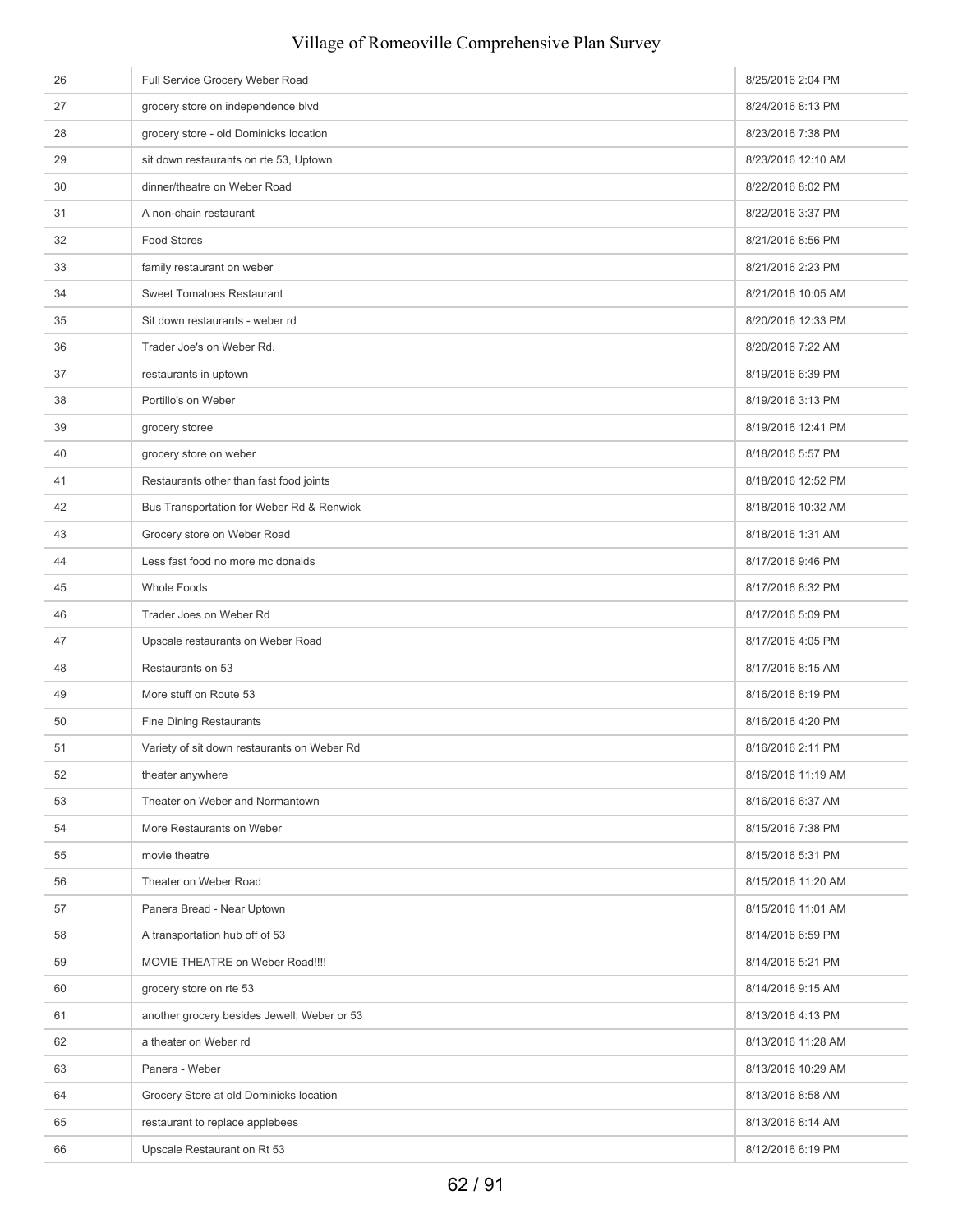# 67 Trader Joes Whole Foods on Weber Road 8/12/2016 1:55 PM 68 theater on Weber Road **8/12/2016 11:36 AM** 69 Another large grocery store on Weber Road / not Jewel 8/12/2016 10:42 AM 70 Meijer on Weber Rd 8/12/2016 10:20 AM 71 pizza hut 8/11/2016 8:27 PM The state of the state of the state of the state of the state of the state of the state of the state of the state of the state of the state of the state of the state of the state of the state of the state of the state of t The stores of the ST stores of the ST stores of the ST stores of the ST stores of the ST stores of the ST stores of the ST stores of the ST stores of the ST stores of the ST stores of the ST stores of the ST stores of the 74 portillos on weber road **8/11/2016** 4:01 PM The State on Weber Road American State on Weber Road American State on Weber Road American State on Weber Road American State on Weber Road American State on Weber Road American State on Weber Road American State on Weber 76 Meijer's Shopping on Weber 8/11/2016 3:17 PM 77 hormantown and 53 a FULL SIZE chain GROCERY STORE 8/11/2016 12:49 PM 78 Restaurants on Weber 8/10/2016 10:19 PM 79 Full service restaurants on weber 8/10/2016 10:09 PM 80 **Organic/Fresh Market on Weber Road** 8/10/2016 8:52 PM 81 companies with high paying jobs 8/10/2016 2:50 PM 82 restaurants 8/10/2016 2:24 PM 83 Get the empty Dominicks store filled with another food store 8/10/2016 1:50 PM 84 Grocery stores along RT 53 8/10/2016 11:34 AM 85 A Medical Clinic w/Urgent Care empty lot north of Anderson's Funeral Home or off Rt 53 8/10/2016 10:42 AM 86 Office plazas similar to those in Bolingbrook along Norman and 135th Street. 8/10/2016 7:08 AM 87 Marianos on weber where the old dominkis used to be 8/10/2016 6:00 AM 88 Valley produce or whole foods on Weber 8/9/2016 11:04 PM 89 Restaurants on weber 8/9/2016 7:26 PM 90 Upscale restaurants 8/9/2016 6:35 PM 91 Arts Center Type Recreation, Theater, Etc. East of weber 8/9/2016 4:02 PM 92 theater 8/9/2016 3:30 PM 93 Restaurants & Shopping on Weber Road 8/9/2016 3:13 PM 94 someone with the right knowledge needs to develop a 8/9/2016 3:09 PM 95 More resturants Uptown or Weber 8/9/2016 2:34 PM extraordinary extraordinary control of the state of the state of the state of the state of the state of the state of the state of the state of the state of the state of the state of the state of the state of the state of t example and tenant for old Dominicks location on Weber 8/9/2016 11:26 AM and the S/9/2016 11:26 AM 98 **theater** 8/9/2016 11:23 AM 99 General Food store. **8/9/2016 11:02 AM** 100 Fine dining...coopers hawk?? - weber road 8/9/2016 10:44 AM 101 Restaurant Restaurant Restaurant Research Control of the State of the State of the State of the State of the State of the State of the State of the State of the State of the State of the State of the State of the State 102 Grocery store (miejer or whole foods) 8/9/2016 6:51 AM 103 Grocery store. The old Dominicks plaza 8/9/2016 6:19 AM 104 Sit down restaurants in uptown 8/8/2016 10:41 PM 105 theater on Weber 8/8/2016 10:08 PM 106 Restaurants for families anywhere on Weber Rd 8/8/2016 9:25 PM 107 Dinner Restaurants on Weber 8/8/2016 8:51 PM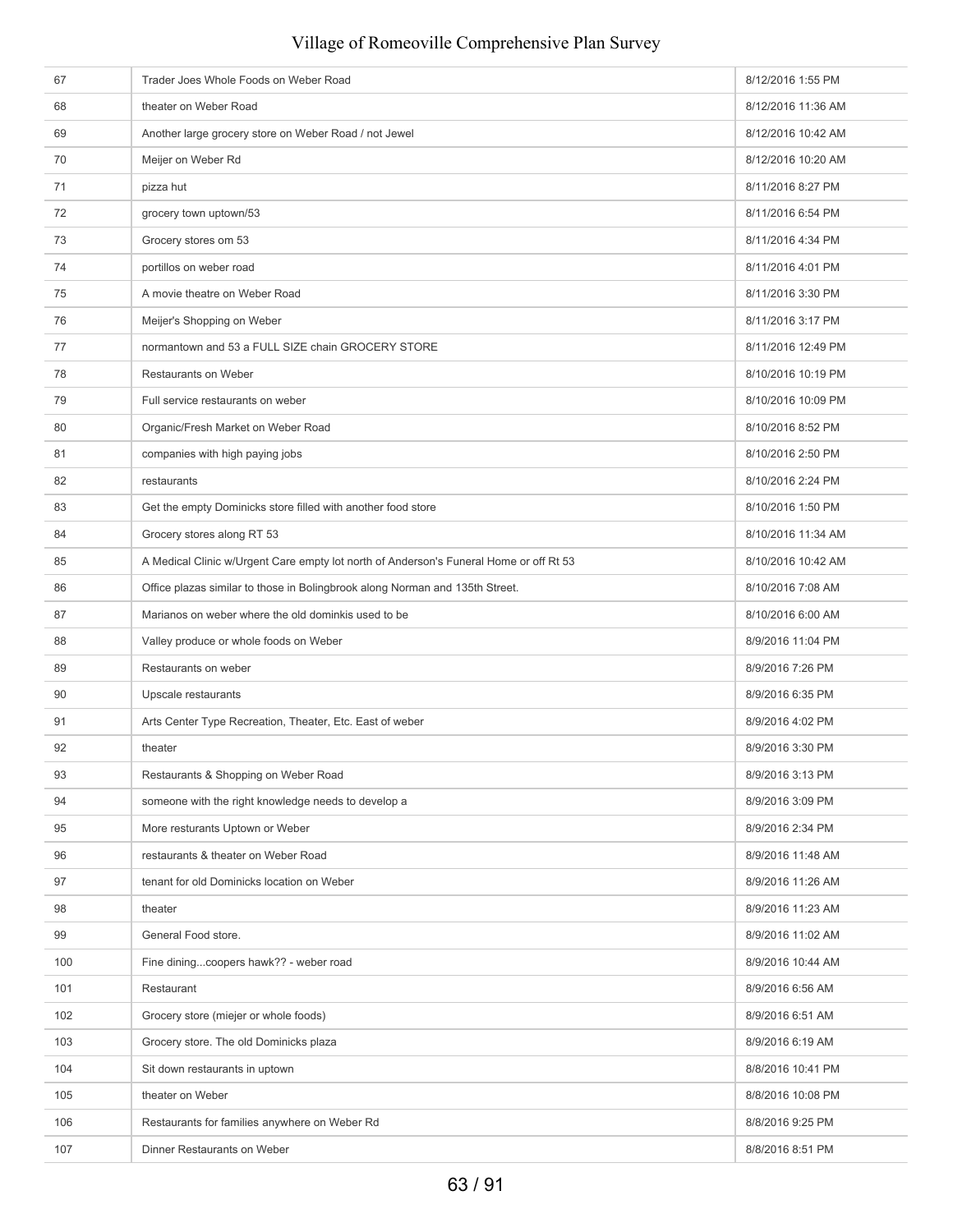# 108 More on rt 53 from Normantown to Airport rd. 8/8/2016 8:19 PM 109 Restaurants on weber **8/8/2016 7:50 PM** 110 **Theater in Weber or Rd 53** 8/8/2016 7:33 PM 111 grocery store on rt.53 grocery store on the state of the state of the state of the state of the state of the state of the state of the state of the state of the state of the state of the state of the state of the state 112 ethnic restaurants ethnic restaurants ethnic restaurants ethnic restaurants ethnic restaurants ethnic restaurants 113 More sit-in restaurants on Weber in Romeoville 8/8/2016 5:40 PM 114 Movie Theater on Weber 8/8/2016 4:42 PM 115 **Family sit down type restaurants anwhere** 8/8/2016 4:40 PM 116 Restaurants on Weber 8/8/2016 4:38 PM 117 **Health food stores on Weber 8/8/2016 3:59 PM** 8/8/2016 3:59 PM 118 movie theater Weber Rd **8/8/2016** 3:43 PM 119 Restaurants weber rd **8/8/2016** 1:21 PM 120 High-end grocery store anywhere in town 8/8/2016 1:14 PM 121 Another grocery store on Weber in old Dominic's building and the store of the store of the 8/8/2016 12:18 PM 122 Restaurants anywhere-olive garden, chic fil a, speciality /family owned 8/8/2016 11:24 AM 123 panera 8/8/2016 11:22 AM 124 Mariano's on weber in old Dominicks **8/8/2016** 11:03 AM 125 Movie Theater on Weber 8/8/2016 11:01 AM 126 Theater on Weber Rd **8/8/2016** 11:00 AM 127 movie theater **8/8/2016 10:51 AM** 128 Movie theater **8/8/2016** 10:49 AM 129 Restaurants on Weber 8/8/2016 10:25 AM 130 restaurants-uptown 8/8/2016 10:20 AM and the state of the state of the state of the state of the state of the state of the state of the state of the state of the state of the state of the state of the state of the stat 131 More sit down restaurants **8/8/2016** 10:18 AM 132 Great American Bagel, somewhere on Normantown Rd. 678 and 10:13 AM Service 10:13 AM Service 10:13 AM Service 10:13 AM 133 Grocery near section a 8/8/2016 10:11 AM 134 Grocery store on old side **8/8/2016** 10:00 AM 135 Anything in place of the old empty dominicks **8/8/2016 10:00 AM** 8/8/2016 10:00 AM 136 Restaurants Restaurants **8/8/2016** 9:50 AM 137 Sit down family restaurant on Weber by Target 8/8/2016 9:25 AM 138 Healthy food store (Dominick's) 8/8/2016 8:50 AM 139 Movie Theater **8/8/2016 8:16** AM 140 Grocery store to replace the Old Dominics on 135th and Weber 8/8/2016 5:57 AM 141 sit down restaurants **8/7/2016** 8:08 PM 142 Grocery store options on Weber 8/7/2016 7:36 PM 143 Sit-down restaurants on Weber Road 8/7/2016 6:25 PM 144 restaurants on Weber Rd. **8/7/2016 6:10 PM** 145 Sit Down Restaurants 8/7/2016 4:49 PM 146 Restaurants in Uptown and even on Weber Rd. **8/7/2016 4:41 PM** 8/7/2016 4:41 PM 147 Sit down dining restaurants more variety and more locations on Weber Road 8/7/2016 3:51 PM 148 Name brand chain grocery store @ N/E end 8/7/2016 1:07 PM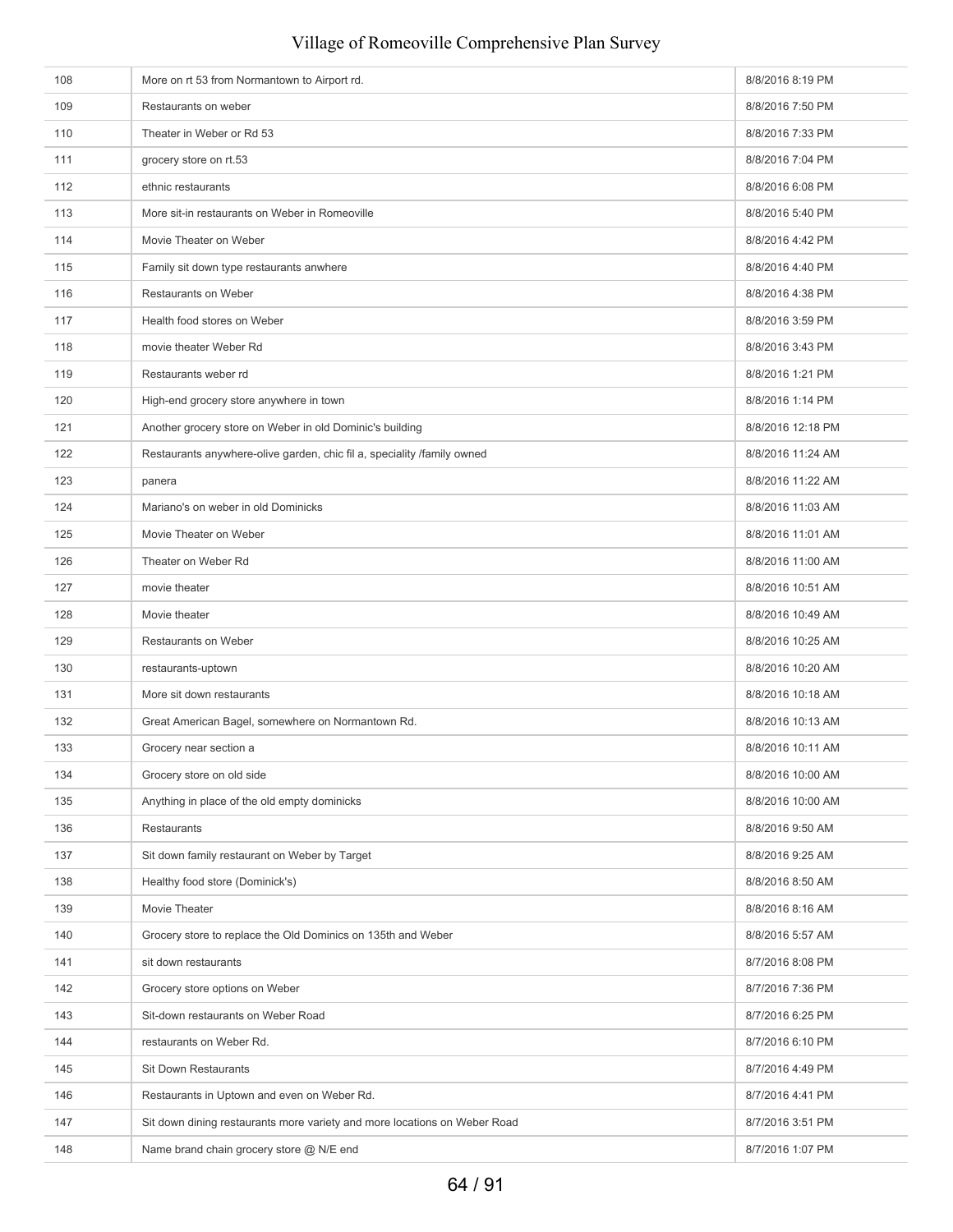| 149 | fresh bakery store                                                                         | 8/7/2016 1:04 PM  |
|-----|--------------------------------------------------------------------------------------------|-------------------|
| 150 | Family restaurant on Rte 53 open for dinner.                                               | 8/7/2016 10:52 AM |
| 151 | Full Service Resturants on Weber                                                           | 8/7/2016 7:15 AM  |
| 152 | Chick-Fil-A - on Weber across from Wal-Mart                                                | 8/6/2016 11:26 PM |
| 153 | Nice sit down restaurants along Weber Rd.                                                  | 8/6/2016 8:17 PM  |
| 154 | full service restaurants on Weber                                                          | 8/6/2016 7:56 PM  |
| 155 | Theater on Weber or 53                                                                     | 8/6/2016 6:00 PM  |
| 156 | Sit down restaurants on Weber                                                              | 8/6/2016 5:10 PM  |
| 157 | Upscale Restaurants on Weber Rd                                                            | 8/6/2016 3:17 PM  |
| 158 | Portillos                                                                                  | 8/6/2016 2:36 PM  |
| 159 | Restaurants                                                                                | 8/6/2016 2:31 PM  |
| 160 | Desperately need a grocery store to replace the vacant Dominicks off of Weber and 135th.   | 8/6/2016 2:15 PM  |
| 161 | Restaurants nicer than breakfast/lunch places anywhere                                     | 8/6/2016 1:59 PM  |
| 162 | "better" restaurant--Weber Road                                                            | 8/6/2016 1:51 PM  |
| 163 | Grocery store at old Dominick's                                                            | 8/6/2016 12:51 PM |
| 164 | Sit down dinner restaurants on Weber Road                                                  | 8/6/2016 12:42 PM |
| 165 | Uptown / More sit down Restaurants (Family type).                                          | 8/6/2016 12:33 PM |
| 166 | Grocery store in old Dominicks                                                             | 8/6/2016 12:20 PM |
| 167 | portillos hot dogs anywhere                                                                | 8/6/2016 12:19 PM |
| 168 | Movie Theatre                                                                              | 8/6/2016 12:12 PM |
| 169 | Community center for teenagers to bring back life to the empty previous Dominicks building | 8/6/2016 12:12 PM |
| 170 | Restaurants on Weber                                                                       | 8/6/2016 12:04 PM |
| 171 | Restaurants on Weber                                                                       | 8/6/2016 10:52 AM |
| 172 | FAMILY Restaurants on Route 53 or Weber Road                                               | 8/6/2016 10:28 AM |
| 173 | PLACES TO EAT                                                                              | 8/6/2016 10:27 AM |
| 174 | Movie theater on 53                                                                        | 8/6/2016 10:19 AM |
| 175 | grocery stores, Weber or 53                                                                | 8/6/2016 10:01 AM |
| 176 | Quality food stores!                                                                       | 8/6/2016 9:07 AM  |
| 177 | Restaurants on Weber                                                                       | 8/6/2016 7:20 AM  |
| 178 | competitive grocery uptown                                                                 | 8/6/2016 7:12 AM  |
| 179 | quality grocery stores - Trader Joes - Marianos Whole Foods                                | 8/6/2016 6:58 AM  |
| 180 | restaurants on weber                                                                       | 8/6/2016 5:37 AM  |
| 181 | Portillo's anywhere                                                                        | 8/6/2016 12:00 AM |
| 182 | water park                                                                                 | 8/5/2016 11:49 PM |
| 183 | Healthy grocery store Such as Fresh Tyme or Trader Joes in the vacant Dominick's store     | 8/5/2016 10:04 PM |
| 184 | open space                                                                                 | 8/5/2016 9:12 PM  |
| 185 | Grocery stores like Food For Less (the old dominicks)                                      | 8/5/2016 8:42 PM  |
| 186 | Big name grocery store on 53.                                                              | 8/5/2016 8:06 PM  |
| 187 | More "fresh" grocery stores (Trader Joes, Whole Foods)                                     | 8/5/2016 7:47 PM  |
| 188 | Nice restaurants instead of car dealership on Weber                                        | 8/5/2016 7:36 PM  |
| 189 | Additional restaurants on Weber                                                            | 8/5/2016 7:33 PM  |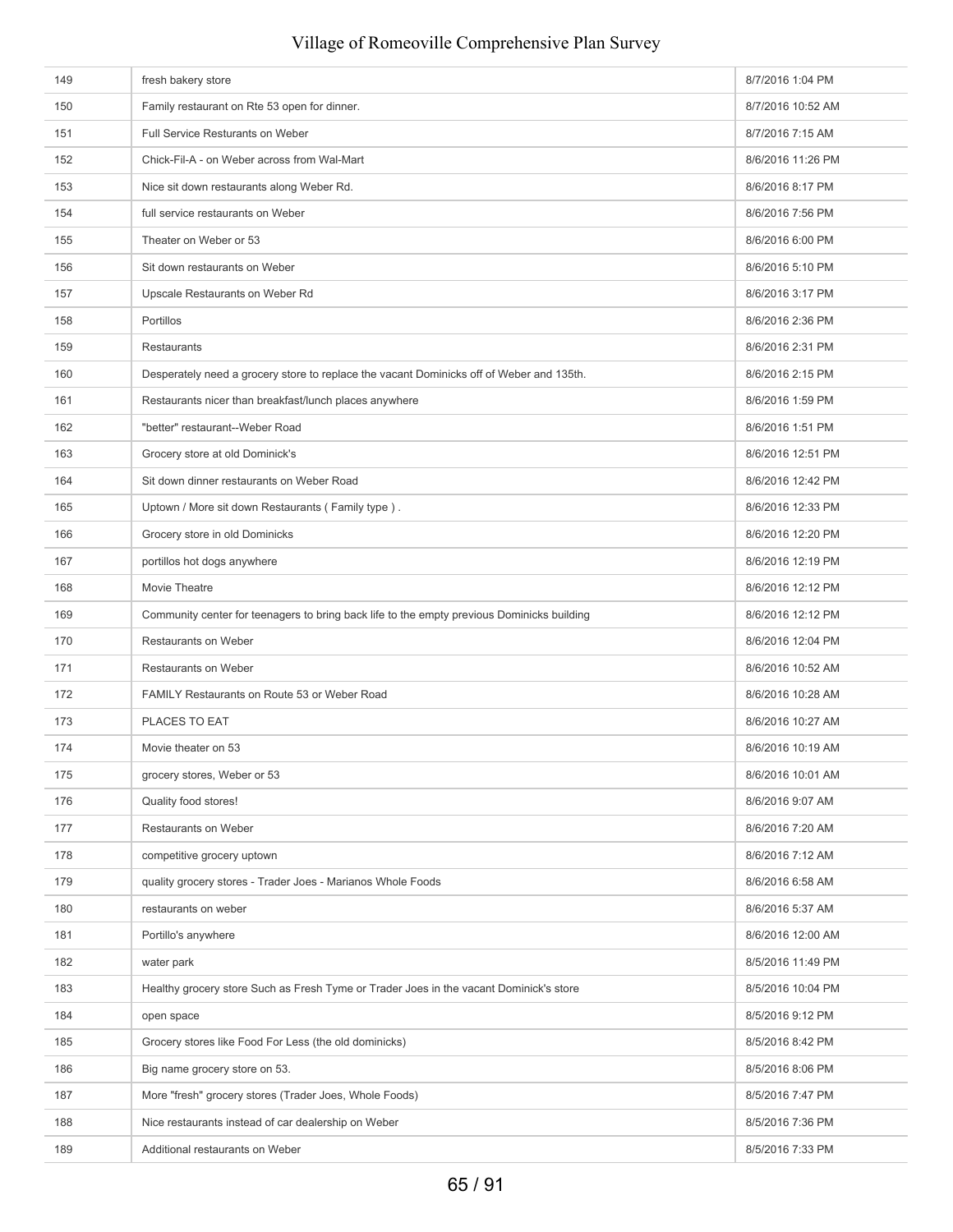| 190 | theater                                               | 8/5/2016 7:21 PM   |
|-----|-------------------------------------------------------|--------------------|
| 191 | Book store - Weber Road                               | 8/5/2016 6:54 PM   |
| 192 | Restaurants open past 3pm - 135th &Independence       | 8/5/2016 6:43 PM   |
| 193 | Full size grocery in Uptown or along 53               | 8/5/2016 6:40 PM   |
| 194 | Grocery store in Uptown/Rout 53 and Normantown        | 8/5/2016 6:25 PM   |
| 195 | Restaurants                                           | 8/5/2016 6:12 PM   |
| 196 | Restaurants on Weber and Uptown                       | 8/5/2016 6:11 PM   |
| 197 | dog park near deer crossing park area                 | 8/5/2016 5:29 PM   |
| 198 | Grocery Store other than Jewel near Hampton Park      | 8/5/2016 5:04 PM   |
| 199 | Entertainment options on Weber                        | 8/5/2016 4:55 PM   |
| 200 | Restaurants on weber and all of Romeoville in general | 8/5/2016 4:35 PM   |
| 201 | resaurants on Weber                                   | 8/5/2016 4:28 PM   |
| 202 | Nice sit-down restaurant                              | 8/5/2016 4:17 PM   |
| 203 | Restaurants in any part of town.                      | 8/5/2016 4:04 PM   |
| 204 | Restaurants om weber road                             | 8/5/2016 3:55 PM   |
| 205 | Upscale restaurants on Weber                          | 8/5/2016 3:52 PM   |
| 206 | GROCERY STORE - Route 53!                             | 8/5/2016 2:48 PM   |
| 207 | Corner bakery or panera restaurant weber and 135th    | 8/5/2016 2:33 PM   |
| 208 | restaurants uptown                                    | 8/5/2016 2:22 PM   |
| 209 | restauramt providing home cooked food                 | 8/5/2016 2:20 PM   |
| 210 | No more factories! We have enough!                    | 8/5/2016 1:59 PM   |
| 211 | Sit down restaurants on weber                         | 8/5/2016 1:52 PM   |
| 212 | Panera Bread Uptown                                   | 8/5/2016 1:37 PM   |
| 213 | a reasonably priced movie theater                     | 8/5/2016 1:29 PM   |
| 214 | Restaurants on Weber                                  | 8/5/2016 1:14 PM   |
| 215 | Grocery Shopping options on Route 53 in Romeoville    | 8/5/2016 12:27 PM  |
| 216 | Another Grocery Store east of Weber of Romeoville     | 8/5/2016 12:15 PM  |
| 217 | restaurants on Weber Road                             | 8/2/2016 1:30 PM   |
| 218 | Theater by Edward on 53                               | 8/2/2016 1:17 PM   |
| 219 | Something in the old Dominic building                 | 8/2/2016 12:11 PM  |
| 220 | Independent films Movie theatre                       | 8/2/2016 10:36 AM  |
| 221 | Sit down restaurants on Weber not by the highway.     | 8/2/2016 10:13 AM  |
| 222 | Nice restaurants like coopershawk on weber            | 8/2/2016 10:03 AM  |
| 223 | sit down restaurants, I miss applebees                | 8/2/2016 9:58 AM   |
| 224 | A new grocery store to replace Dominck's on Weber Rd. | 8/2/2016 9:40 AM   |
| 225 | Restaurants. Weber                                    | 8/2/2016 9:28 AM   |
| 226 | Restaurants on Weber and Renwick                      | 8/2/2016 9:19 AM   |
| 227 | Grocery in east side                                  | 8/2/2016 9:11 AM   |
| 228 | definitely restaurants in Uptown                      | 7/28/2016 4:38 PM  |
| 229 | theater on Weber                                      | 7/27/2016 10:28 PM |
| 230 | Full service restaurants - not another pizza place    | 7/26/2016 1:36 PM  |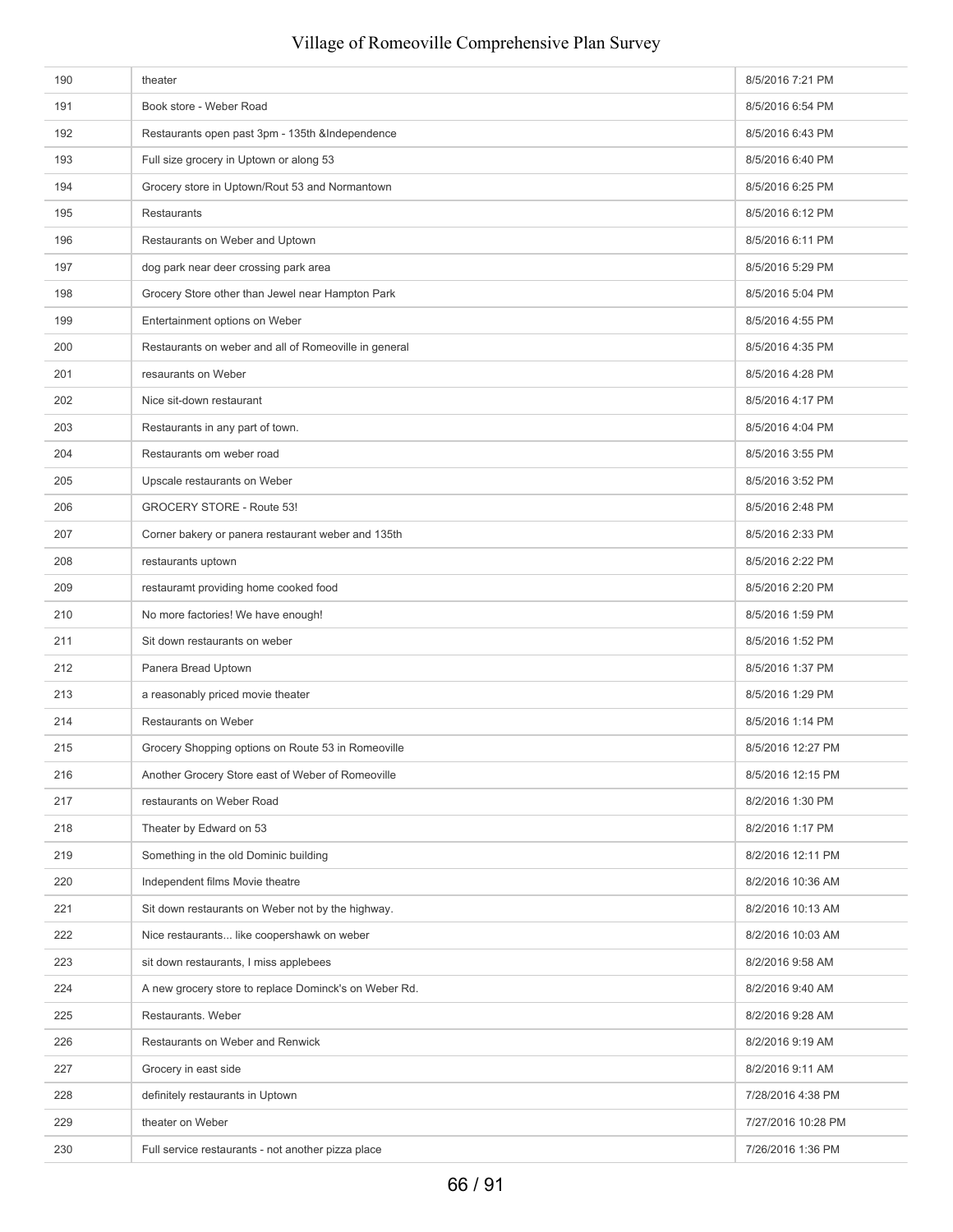| 231            | food store uptown no more 7/11 look a likes                                                   | 7/21/2016 9:03 AM  |
|----------------|-----------------------------------------------------------------------------------------------|--------------------|
| #              | $\overline{2}$                                                                                | Date               |
| 1              | full service restaurants on Route 53                                                          | 9/23/2016 7:24 PM  |
| 2              | another food store/old Dominick's                                                             | 9/14/2016 3:07 PM  |
| 3              | Kid friendly entertainment                                                                    | 9/13/2016 11:33 PM |
| 4              | Bakery in Romeville                                                                           | 9/10/2016 7:45 AM  |
| 5              | Indoor Waterpark on Taylor                                                                    | 9/6/2016 5:32 PM   |
| 6              | <b>CVS</b>                                                                                    | 9/5/2016 9:46 PM   |
| $\overline{7}$ | Anything anywhere on the east side of 53                                                      | 8/31/2016 9:52 PM  |
| 8              | Grocery store at Weber and Romeo                                                              | 8/31/2016 2:17 PM  |
| 9              | PotBellys Sandwich Shop                                                                       | 8/30/2016 5:36 PM  |
| 10             | Hospital                                                                                      | 8/30/2016 9:38 AM  |
| 11             | mall on Weber                                                                                 | 8/29/2016 7:54 AM  |
| 12             | More sitdown "nicer" resturants on 53                                                         | 8/28/2016 12:34 PM |
| 13             | Theater                                                                                       | 8/28/2016 9:28 AM  |
| 14             | mid-scale sit down restaurant in old Romeoville area                                          | 8/27/2016 5:16 PM  |
| 15             | grocery store on weber & 135th shopping center                                                | 8/27/2016 10:02 AM |
| 16             | Rock Bottom Brewery by the farm and fleet coming                                              | 8/27/2016 8:11 AM  |
| 17             | less warehouses                                                                               | 8/26/2016 3:52 PM  |
| 18             | family style sit down restaurants (like applebees) - weber between normantown and airport rds | 8/26/2016 3:08 PM  |
| 19             | Restaurants                                                                                   | 8/26/2016 11:26 AM |
| 20             | Affordable Sr. Apartments                                                                     | 8/25/2016 8:38 PM  |
| 21             | Fresh Market Supermarket where Dominick's used to be                                          | 8/25/2016 7:42 PM  |
| 22             | Ultra foods                                                                                   | 8/25/2016 5:56 PM  |
| 23             | More upscale restaurant on Weber                                                              | 8/25/2016 3:24 PM  |
| 24             | <b>GROCERY STORES</b>                                                                         | 8/25/2016 2:34 PM  |
| 25             | Full Service Grocery Route 53                                                                 | 8/25/2016 2:04 PM  |
| 26             | grocery store at 135th & Weber                                                                | 8/23/2016 12:10 AM |
| 27             | Joanne Fabrics                                                                                | 8/22/2016 8:02 PM  |
| 28             | Sit down chain restaurant, Olive Garden, Portilios                                            | 8/22/2016 3:37 PM  |
| 29             | childrens museum uptown or weber or on airport road                                           | 8/21/2016 2:23 PM  |
| 30             | No more building-fill spaces                                                                  | 8/21/2016 10:05 AM |
| 31             | mariano's on weber                                                                            | 8/20/2016 12:33 PM |
| 32             | Whole Foods on Weber Rd.                                                                      | 8/20/2016 7:22 AM  |
| 33             | grocery store at old Dominic's                                                                | 8/19/2016 6:39 PM  |
| 34             | Major retailers on Weber                                                                      | 8/19/2016 3:13 PM  |
| 35             | minature golf                                                                                 | 8/19/2016 12:41 PM |
| 36             | Swimming pool on 135th                                                                        | 8/18/2016 12:52 PM |
| 37             | More Restaurants                                                                              | 8/18/2016 10:32 AM |
| 38             | 24 hour restaurant Weber Road                                                                 | 8/18/2016 1:31 AM  |
| 39             | We miss Applebee's                                                                            | 8/17/2016 9:46 PM  |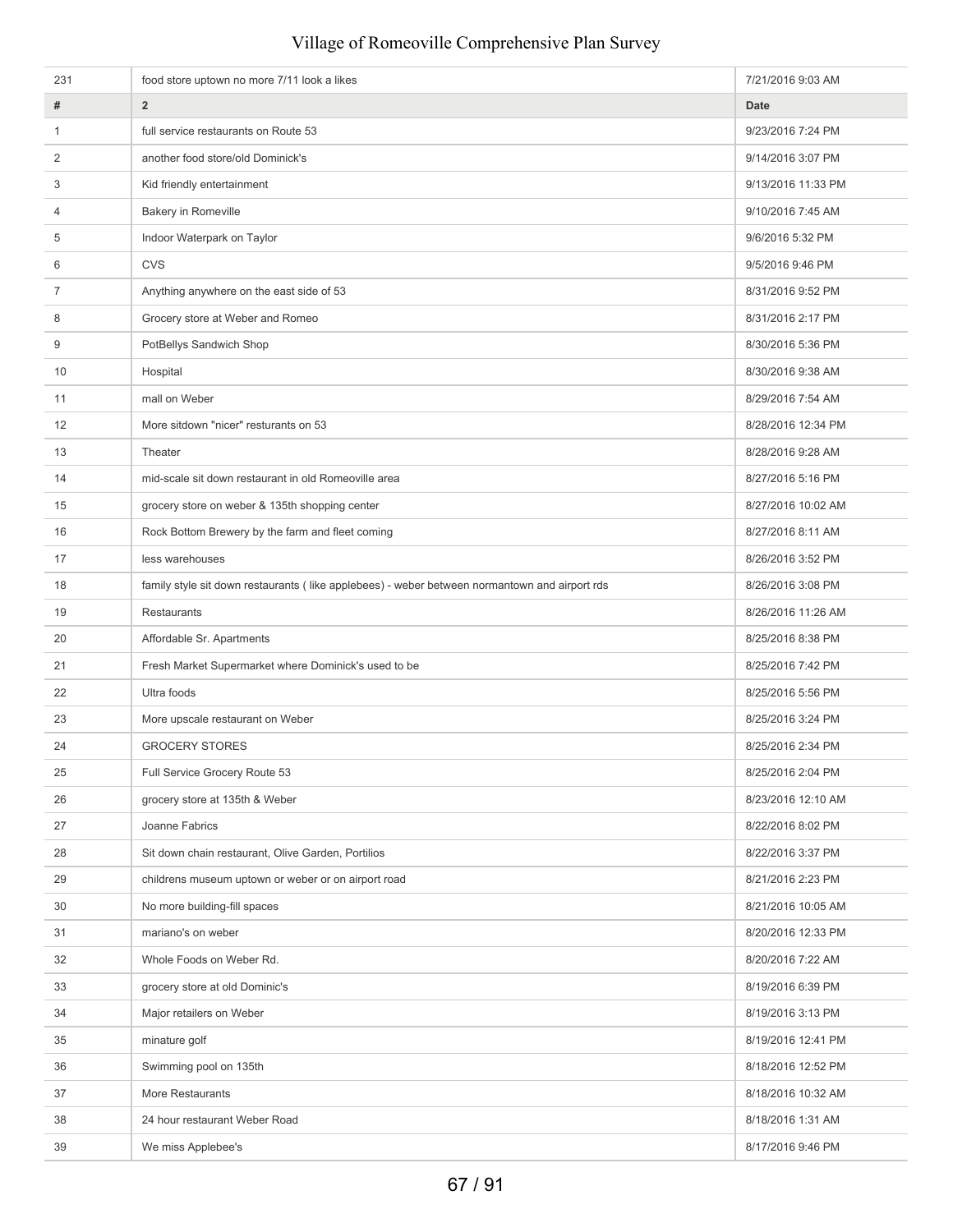# 40 Barnes & Noble Weber Rd 8/17/2016 5:09 PM 41 Costco on Weber Road 8/17/2016 4:05 PM 42 Caputos Grocery at the old Domonics on Weber 8/17/2016 8:15 AM 43 Children's Activities **8/16/2016** 4:20 PM 44 Variety of shopping on Weber Rd 8/16/2016 2:11 PM 45 restaurants on rt 53 restaurants on rt 53 restaurants on rt 53 restaurants on rt 53 restaurants on rt 53 restaurants on rt 53 restaurants on rt 53 restaurants on rt 53 restaurants on rt 53 restaurants on rt 53 restauran 46 Restaurants, upscale similar to freedom drive in Naperville 8/16/2016 6:37 AM 47 more restaurants and the state of the state of the state of the state of the state of the state of the state of the state of the state of the state of the state of the state of the state of the state of the state of the 48 Theater/ cultural center / fine dining S Weber Rd 8/14/2016 6:59 PM 49 Guitar Center/Sam Ash Music -Musical Instrument Retailers 8/14/2016 5:21 PM 50 **family style restaurants on rte 53 other than breakfast** 8/14/2016 9:15 AM 51 nice sit-down restaurants; Weber or 53 8/13/2016 4:13 PM 52 Mexican grocery store on weber rd **Example 2016** 11:28 AM and the store of the store of the 8/13/2016 11:28 AM 53 Portillos - Weber 8/13/2016 10:29 AM 54 Sit down restaurant in old Applebee's location 8/13/2016 8:58 AM 8/13/2016 8:58 AM 55 Higher end shopping along route 53 and Weber road corridor 8/12/2016 1:55 PM 56 upscale restaurant on Weber road 8/12/2016 11:36 AM 57 Meijer store on Weber Road **8/12/2016 10:42 AM** 58 More sit down restaurants on Weber Rd **Burnet Containers** and the state of the state of the state of the state of the state of the state of the state of the state of the state of the state of the state of the state of t 59 Restaurants along 53 8/11/2016 6:54 PM 60 bed bath & beyond on weber road 8/11/2016 4:01 PM 61 Theatre complex on Rt 53 8/11/2016 3:17 PM 62 full size grocery store !! rt 53 near normantown 8/11/2016 12:49 PM 63 Community Playhouse (live theater) 8/10/2016 10:19 PM 64 Grocery stores like marianos trader Joe's on Weber 8/10/2016 10:09 PM 65 ANYTHING to go into old Dominick's store 8/10/2016 8:52 PM extaurants in Uptown 8/10/2016 2:50 PM 67 theater 8/10/2016 2:24 PM 68 family style restaurants **Example 2016** family style restaurants **8/10/2016** 1:50 PM 69 Restaurants within Romeoville 8/10/2016 11:34 AM 70 Portillo's at the former Applebee's off Weber Rd 8/10/2016 10:42 AM 71 Portillos by the kohls 8/10/2016 6:00 AM The state of the state of the state of the state of the state of the state of the state of the state of the state of the state of the state of the state of the state of the state of the state of the state of the state of t The Crocery shopping on weber 8/9/2016 7:26 PM and the State of the State of the State of the State of the State of the State of the State of the State of the State of the State of the State of the State of the State of th 74 Whole Foods 8/9/2016 6:35 PM The Contract of Grocery Store Rt 53 8/9/2016 4:02 PM 76 mexican restaurant 8/9/2016 3:30 PM z comprehensive business plan for romerville. the shootgun 8/9/2016 3:09 PM 78 Movie Theater either 53 or Weber 8/9/2016 2:34 PM 79 restaurants 8/9/2016 11:23 AM 80 Organic grocer/produce - old dominics 8/9/2016 10:44 AM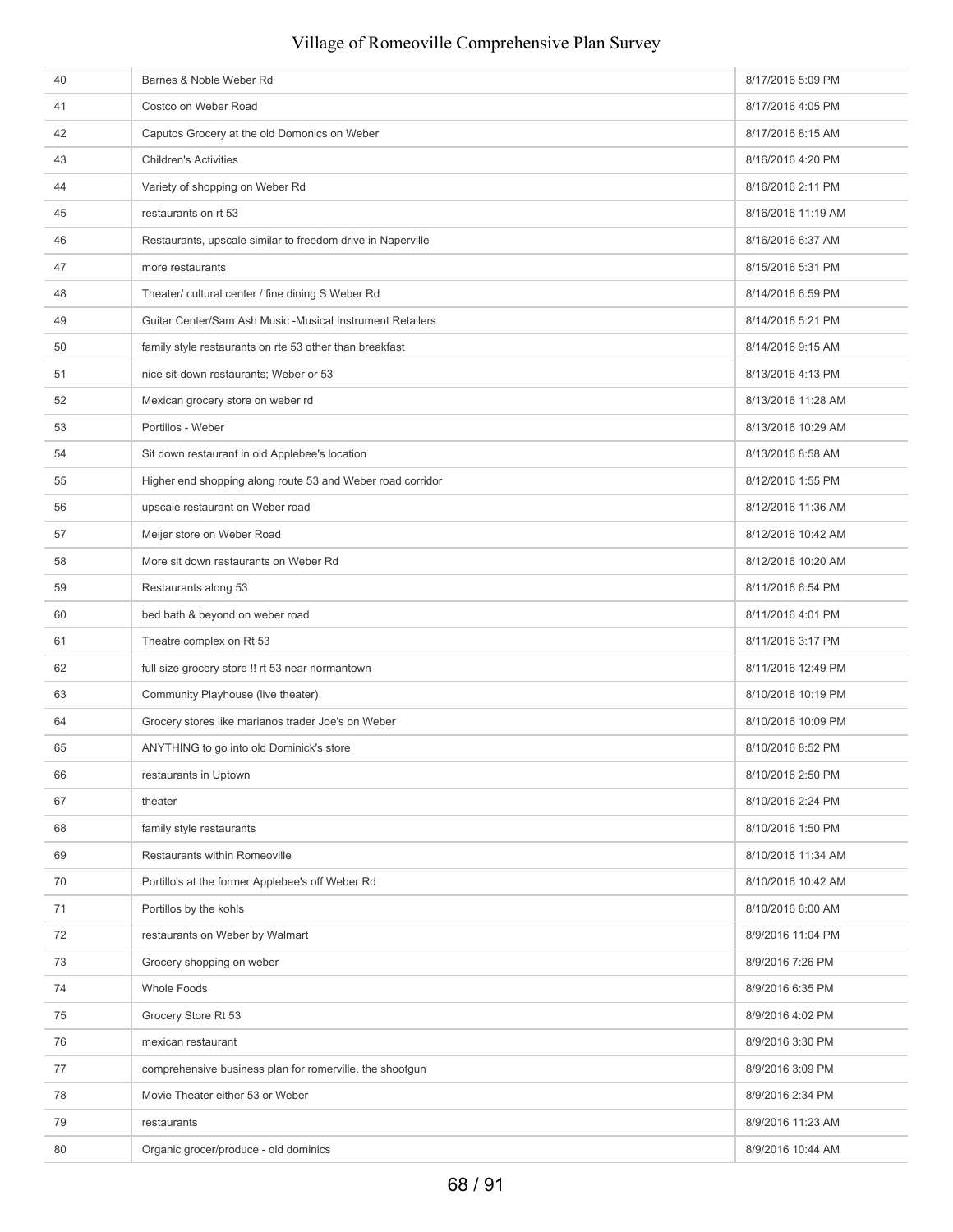# 81 Theather 809/2016 6:56 AM 82 Restaurants (sit down like red lobster) 8/9/2016 6:51 AM 83 rollerskating arena on Weber 8/8/2016 10:08 PM 84 Trader Joes or Healthy Food Store Uptown 8/8/2016 9:25 PM 85 Better grocery stores on Weber 8/8/2016 8:51 PM 86 No more Gas Stations **8/8/2016 8:19 PM** 87 grocery store in dominics and the store in the store in the store in the store in the store in the store in the store in the store in the store in the store in the store in the store in the store in the store in the sto 88 Upscale stores 8/8/2016 7:33 PM 89 and Supervey store 8/8/2016 6:08 PM 90 A theather close by to Weber 8/8/2016 5:40 PM 91 Quality Restaurant in Romeoville Weber Road location 8/8/2016 4:42 PM 92 movie theater anywhere **8/8/2016** 4:40 PM 93 Theater on Weber 8/8/2016 4:38 PM 94 No more fast food restaurants, we have PLENTY 8/8/2016 3:59 PM 95 kids entertainment venue Weber Rd **8/8/2016** 3:43 PM 96 Movie theater weber rd **8/8/2016 1:21 PM** 8/8/2016 1:21 PM 97 Non-chain, non-bar restaurants anywhere in town 8/8/2016 1:14 PM 98 Restaurants on Weber chilis and Buffalo Wild Wings are getting old 8/8/2016 12:18 PM 99 Movie theater on Weber or uptown 8/8/2016 11:24 AM 100 portillos portillos entre entre entre entre entre entre entre entre entre entre entre entre entre entre entre entre entre entre entre entre entre entre entre entre entre entre entre entre entre entre entre entre entre 101 Panera bread on weber **8/8/2016** 11:03 AM 102 Indoor swimming pool on 135th near rec center 8/8/2016 11:01 AM 103 More sit down restaurants **8/8/2016** 11:00 AM 104 **Old navy 8/8/2016 10:49 AM** 105 community pool for swim lessons-anywhere in rville 8/8/2016 10:20 AM 106 a plaza of small stores like the Promenade 8/8/2016 10:18 AM 107 Bakers Square Restaurant, Weber Rd. 8/8/2016 10:13 AM 8/8/2016 10:13 AM 108 Movie theatre **8/8/2016** 10:00 AM 109 Theater 8/8/2016 9:50 AM 110 Chain restaurant on Weber by Target 8/8/2016 9:25 AM 111 Healthier restaurants (Anywhere) 8/8/2016 8:50 AM 112 Better Family Dollar 8/8/2016 8:16 AM 113 More Restaurants such as fine dining on Rte 53 & also Weber Rd 8/8/2016 5:57 AM 114 Strip malls with retail stores in Weber 8/7/2016 7:36 PM 115 Movie theatre on Weber Road **8/7/2016 6:25 PM** Movie theatre on Weber Road **8/7/2016** 6:25 PM 116 Large grocery store(Weber Rd) where Dominics used to be) Mariannos would be great 8/7/2016 6:10 PM 117 **Theater on Weber Road** 8/7/2016 4:49 PM 118 Full size Grocery Store in Uptown on the North side of Weber Rd. 8/7/2016 4:41 PM 119 More big box stores on Weber Road **8/7/2016** 3:51 PM 120 Panera @ N/E end 8/7/2016 1:07 PM 121 Restaurant in the old Applebees on Weber 8/7/2016 10:52 AM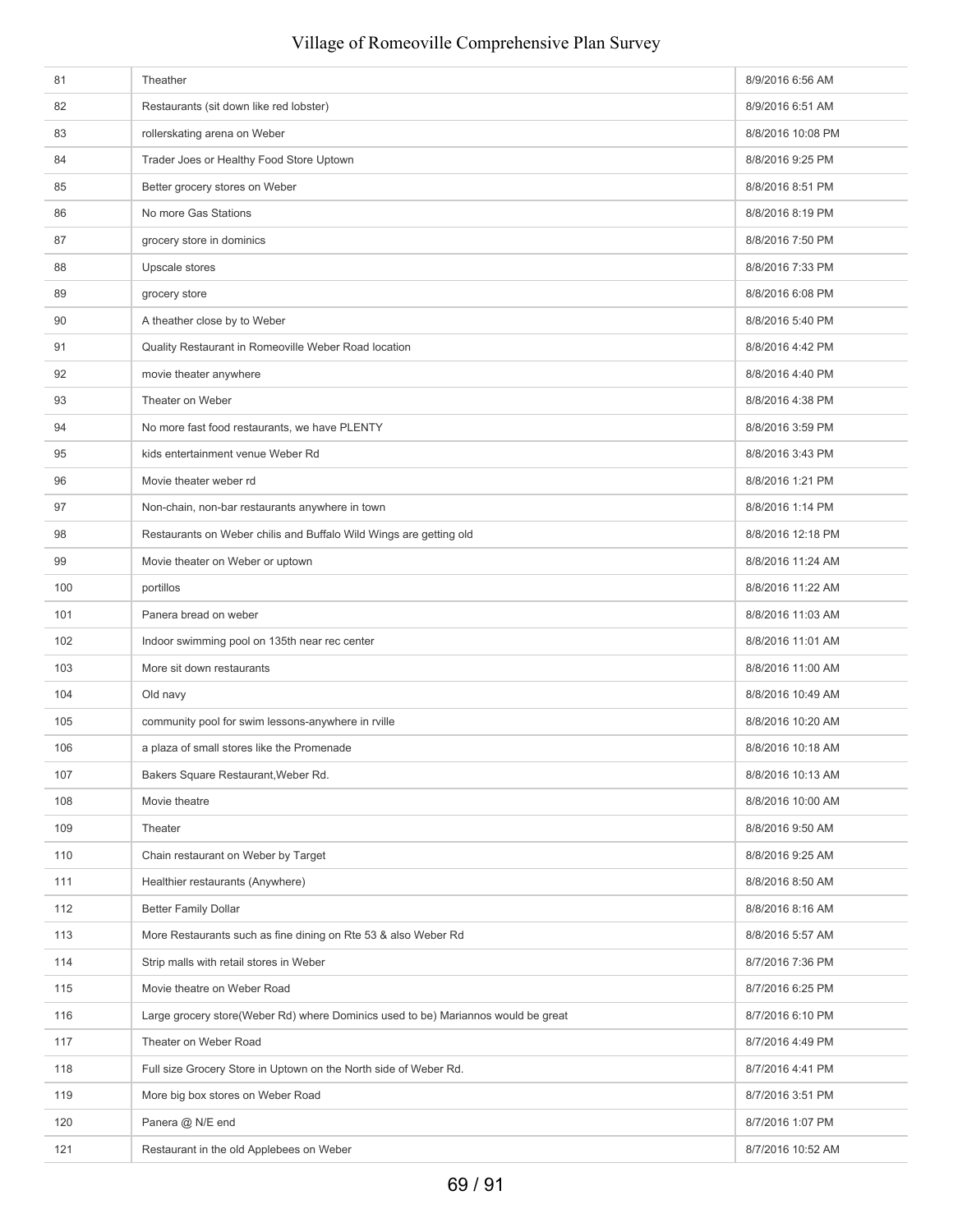| 122 | Indoor Lap Pool, anywhere in the city                                     | 8/7/2016 7:15 AM  |
|-----|---------------------------------------------------------------------------|-------------------|
| 123 | Sit-down restaurant on Weber - Friday's / Red Robin, etc                  | 8/6/2016 11:26 PM |
| 124 | Home depot or Lowes along Weber Rd                                        | 8/6/2016 8:17 PM  |
| 125 | movie theater on Weber                                                    | 8/6/2016 7:56 PM  |
| 126 | Sit Down Restaurant anywhere in town                                      | 8/6/2016 6:00 PM  |
| 127 | Grocery on Route 53                                                       | 8/6/2016 5:10 PM  |
| 128 | Petsmart                                                                  | 8/6/2016 2:36 PM  |
| 129 | Movie Theatre                                                             | 8/6/2016 2:31 PM  |
| 130 | Grocery store like Fresh Thyme or Trader Joes would increase home value.  | 8/6/2016 2:15 PM  |
| 131 | Theater - anywhere why do I need to go to Joliet or Lemont                | 8/6/2016 1:59 PM  |
| 132 | movie theatre--Weber Road                                                 | 8/6/2016 1:51 PM  |
| 133 | Nice sit down restaurants on weber                                        | 8/6/2016 12:51 PM |
| 134 | Airport Road gas station                                                  | 8/6/2016 12:42 PM |
| 135 | Uptown / A real grocery store in this area, I.e. Butera, Aldi's, Caputos. | 8/6/2016 12:33 PM |
| 136 | Theater near 135th St                                                     | 8/6/2016 12:20 PM |
| 137 | Pitza hut anywhere                                                        | 8/6/2016 12:19 PM |
| 138 | sit-down Restaurants                                                      | 8/6/2016 12:12 PM |
| 139 | Entrance ro speedway moved to Rasmusse n college entrance                 | 8/6/2016 12:12 PM |
| 140 | Theater on Weber                                                          | 8/6/2016 12:04 PM |
| 141 | Music/Instrument store on Weber                                           | 8/6/2016 10:52 AM |
| 142 | Movie Theater on Route 53 or Weber Road                                   | 8/6/2016 10:28 AM |
| 143 | PLACE TO SHOP                                                             | 8/6/2016 10:27 AM |
| 144 | other family restaurants, Weber or 53                                     | 8/6/2016 10:01 AM |
| 145 | Quality restaurants                                                       | 8/6/2016 9:07 AM  |
| 146 | Produce store on Weber                                                    | 8/6/2016 7:20 AM  |
| 147 | unique restaurants - not chains - weber                                   | 8/6/2016 6:58 AM  |
| 148 | food stores                                                               | 8/5/2016 11:49 PM |
| 149 | forest preserves                                                          | 8/5/2016 9:12 PM  |
| 150 | More restaurants like Chilis (off Weber or ft 53)                         | 8/5/2016 8:42 PM  |
| 151 | Big name grocery store in vacated Dominicks.                              | 8/5/2016 8:06 PM  |
| 152 | Nice restaurants                                                          | 8/5/2016 7:36 PM  |
| 153 | Additional grocery options on Weber                                       | 8/5/2016 7:33 PM  |
| 154 | outdoor shopping mall                                                     | 8/5/2016 7:21 PM  |
| 155 | Non-chain restaurants - Weber Road                                        | 8/5/2016 6:54 PM  |
| 156 | Long John Silver - Weber Road                                             | 8/5/2016 6:43 PM  |
| 157 | Sit down restaurant Uptown                                                | 8/5/2016 6:40 PM  |
| 158 | Restaurants on 53                                                         | 8/5/2016 6:25 PM  |
| 159 | Theatres on Weber Road                                                    | 8/5/2016 6:12 PM  |
| 160 | Theaters on Weber or Rt 53                                                | 8/5/2016 6:11 PM  |
| 161 | theater on Weber Road or in old Dominicks location                        | 8/5/2016 5:29 PM  |
| 162 | Restaurants on 53                                                         | 8/5/2016 5:04 PM  |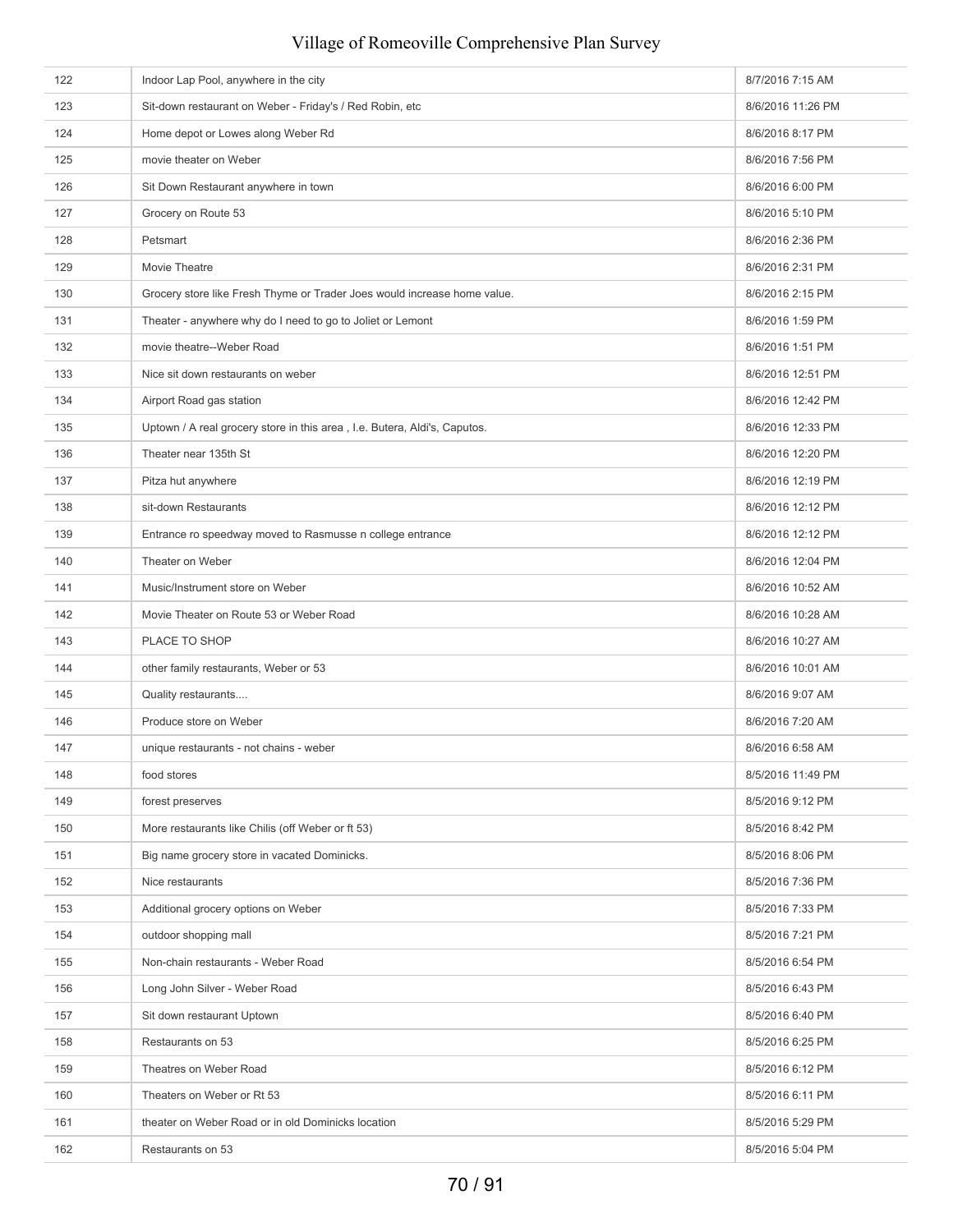# 163 Better Restaurants on Weber 8/5/2016 4:55 PM 164 Grocery stores on weber and uptown 8/5/2016 4:35 PM 165 Better selection of grocery stores. And the store of the store of the store of the store of the store of the store of the store of the store of the store of the store of the store of the store of the store of the store 166 Theaters would be wonderful in any part of town. **8/5/2016 4:04 PM** 8/5/2016 4:04 PM 167 marianos on weber road **8/5/2016** 3:55 PM 168 Whole Foods 8/5/2016 3:52 PM 169 More restaurants/stores/shops along 53 8/5/2016 2:48 PM 170 Card frenzy store on weber and 135th 8/5/2016 2:33 PM 171 theatres weber 8/5/2016 2:22 PM 172 No more plants! We have enough! 8/5/2016 1:59 PM 173 Movie Theatre on Weber 8/5/2016 1:14 PM 174 businesses in downtown businesses in downtown businesses in the matrix of the state of the state of the state of the state of the state of the state of the state of the state of the state of the state of the state of t 175 restaurants on 53 8/2/2016 1:17 PM 176 Trader Joes 8/2/2016 12:11 PM 177 Mini-Golf course anywhere. **8/2/2016 10:13 AM** 178 More breweries and wineries that also offer good food. Weber or 53 8/2/2016 10:03 AM 179 veggi market samme and the set of the set of the set of the set of the set of the set of the set of the set of the set of the set of the set of the set of the set of the set of the set of the set of the set of the set 180 Restaurants on Weber Rd. 6 and 180 Restaurants on Weber Rd. 6 and 180 Restaurants on Weber Rd. 6 and 18/2/2016 9:40 AM 181 Marianos or Trader Joes on Weber 8/2/2016 9:19 AM 182 other shopping options in Uptown 7/28/2016 4:38 PM 183 miniature golf on Weber 189 ministure golf on Weber 7/27/2016 10:28 PM 184 Coffe shop near 53 and normantown **7/26/2016** 1:36 PM 185 restaurants uptown not fast food **7/21/2016** 9:03 AM **# 3 Date** 1 theater on Weber Road **1** theater on Weber Road **9/23/2016** 7:24 PM 2 Better grocery stores **Better grocery stores** and the store of the store of the store of the store of the store of the store of the store of the store of the store of the store of the store of the store of the store of t 3 High end resturants **9/10/2016** 7:45 AM 4 East side of Weber between normantown and taylor 8/31/2016 9:52 PM 5 Panerra 8/30/2016 5:36 PM 6 Sports Complex on Weber 8/30/2016 9:38 AM The school on Weber 8/29/2016 7:54 AM 8 More of a downtown feel somehwere in town 8/28/2016 12:34 PM 9 Hobby Lobby or JoAnn Fabric craft store in Old section 8/27/2016 5:16 PM 10 different bars/ restaurants then other cities (Draft Picks) 8/27/2016 8:11 AM 11 Trader Joe's 3/26/2016 11:26 AM 12 Intervention of Denny's on Weber 8/25/2016 8:38 PM 13 Tony 's foods 8/25/2016 5:56 PM 14 GROCERY STORES 8/25/2016 2:34 PM 15 **Full Service Grocery store anywhere!** 8/25/2016 2:04 PM 16 sit down restaurants on Weber 8/23/2016 12:10 AM 17 Hobby Lobby 8/22/2016 8:02 PM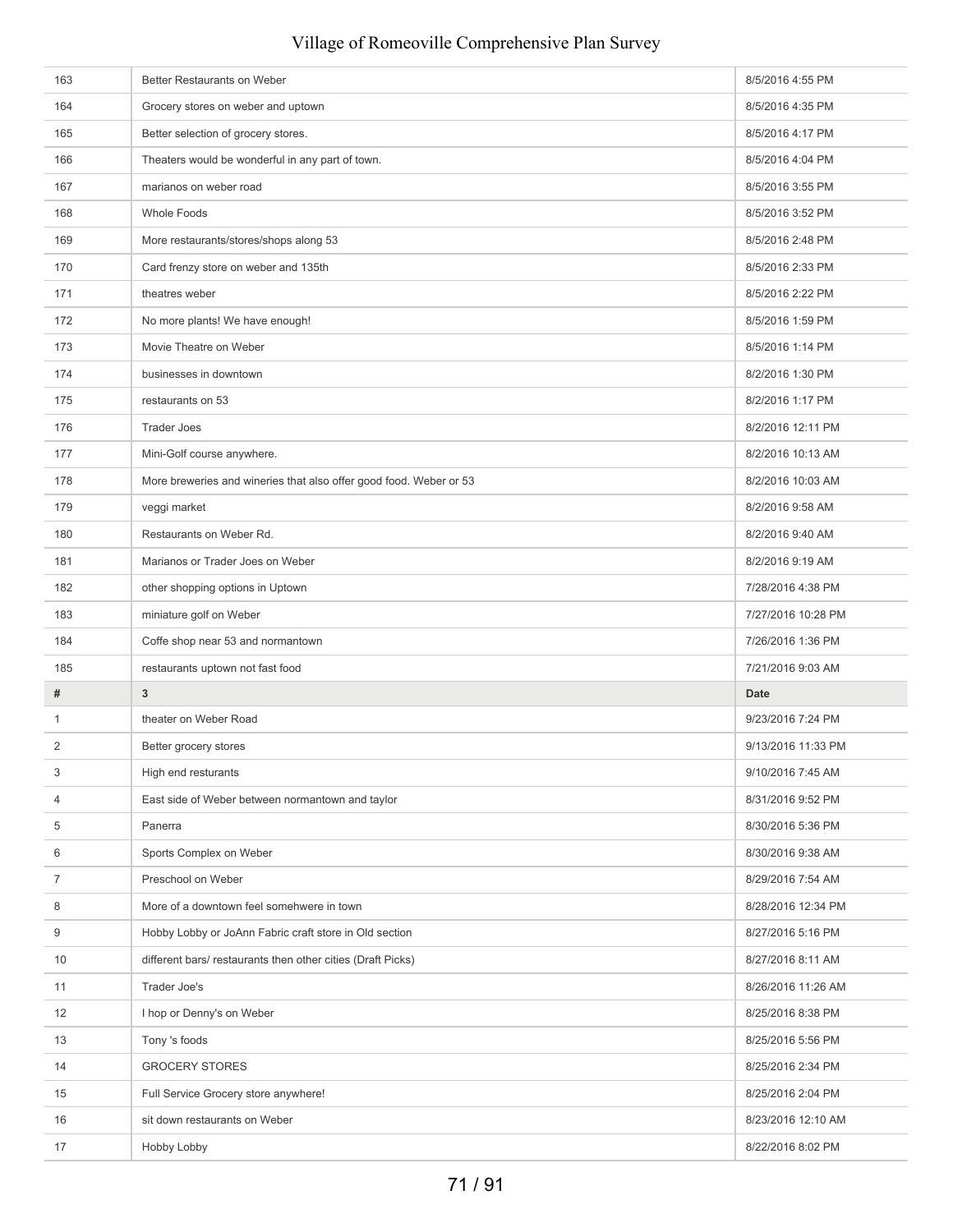| 18 | No more fast food restaurants!                            | 8/22/2016 3:37 PM  |
|----|-----------------------------------------------------------|--------------------|
| 19 | bmx bike park on airport road                             | 8/21/2016 2:23 PM  |
| 20 | Leave spaces open-business die now-                       | 8/21/2016 10:05 AM |
| 21 | fast food on 53                                           | 8/20/2016 12:33 PM |
| 22 | Portillo's on Weber Rd.                                   | 8/20/2016 7:22 AM  |
| 23 | restaurants                                               | 8/19/2016 12:41 PM |
| 24 | More night life entertainment anywhere                    | 8/18/2016 12:52 PM |
| 25 | More shopping stores on Weber Rd                          | 8/18/2016 10:32 AM |
| 26 | Florist Weber Road                                        | 8/18/2016 1:31 AM  |
| 27 | More shopping choices on 53                               | 8/17/2016 9:46 PM  |
| 28 | JoAnn Fabrics or Michaels Weber Rd                        | 8/17/2016 5:09 PM  |
| 29 | Barnes & Noble on Weber Road                              | 8/17/2016 4:05 PM  |
| 30 | Data Center in Warehouse districts                        | 8/17/2016 8:15 AM  |
| 31 | Mariano's to move into old Dominicks on Weber Rd          | 8/16/2016 2:11 PM  |
| 32 | Trader joes grocery store in plaza where dominicks left   | 8/16/2016 6:37 AM  |
| 33 | major grocery store                                       | 8/15/2016 5:31 PM  |
| 34 | kids arcade/ mini golf etc on 53 and/or Weber             | 8/14/2016 6:59 PM  |
| 35 | <b>BEST BUY</b>                                           | 8/14/2016 5:21 PM  |
| 36 | budget theater; Weber or 53                               | 8/13/2016 4:13 PM  |
| 37 | swimming pool at the rec center                           | 8/13/2016 11:28 AM |
| 38 | Whole Foods - Weber                                       | 8/13/2016 10:29 AM |
| 39 | Sit down restaurant on 53                                 | 8/13/2016 8:58 AM  |
| 40 | Movie theater on Weber road or uptown                     | 8/12/2016 1:55 PM  |
| 41 | Menards on Weber Road                                     | 8/12/2016 10:42 AM |
| 42 | Old Navy on Weber Rd                                      | 8/12/2016 10:20 AM |
| 43 | office max on weber road                                  | 8/11/2016 4:01 PM  |
| 44 | FULL size grocery store !!!!!!!!!!! rt 53 near normantown | 8/11/2016 12:49 PM |
| 45 | Dog park                                                  | 8/10/2016 10:19 PM |
| 46 | Additional shopping, weber rd                             | 8/10/2016 10:09 PM |
| 47 | Dine-in restaurant on Weber Road                          | 8/10/2016 8:52 PM  |
| 48 | buffet restuarants                                        | 8/10/2016 1:50 PM  |
| 49 | Swimming pools within Romeoville                          | 8/10/2016 11:34 AM |
| 50 | A nice family restaurant with dinner hours off Rt 53      | 8/10/2016 10:42 AM |
| 51 | Potbellys anywhere on weber                               | 8/10/2016 6:00 AM  |
| 52 | <b>Breakfast restaurants</b>                              | 8/9/2016 11:04 PM  |
| 53 | Grocery shopping on route 53                              | 8/9/2016 7:26 PM   |
| 54 | Mariano's                                                 | 8/9/2016 6:35 PM   |
| 55 | Sit Down Restaurant Rt 53                                 | 8/9/2016 4:02 PM   |
| 56 | italian restaurant                                        | 8/9/2016 3:30 PM   |
| 57 | approach isn't a plan                                     | 8/9/2016 3:09 PM   |
| 58 | Full service grocery in or near Uptown                    | 8/9/2016 2:34 PM   |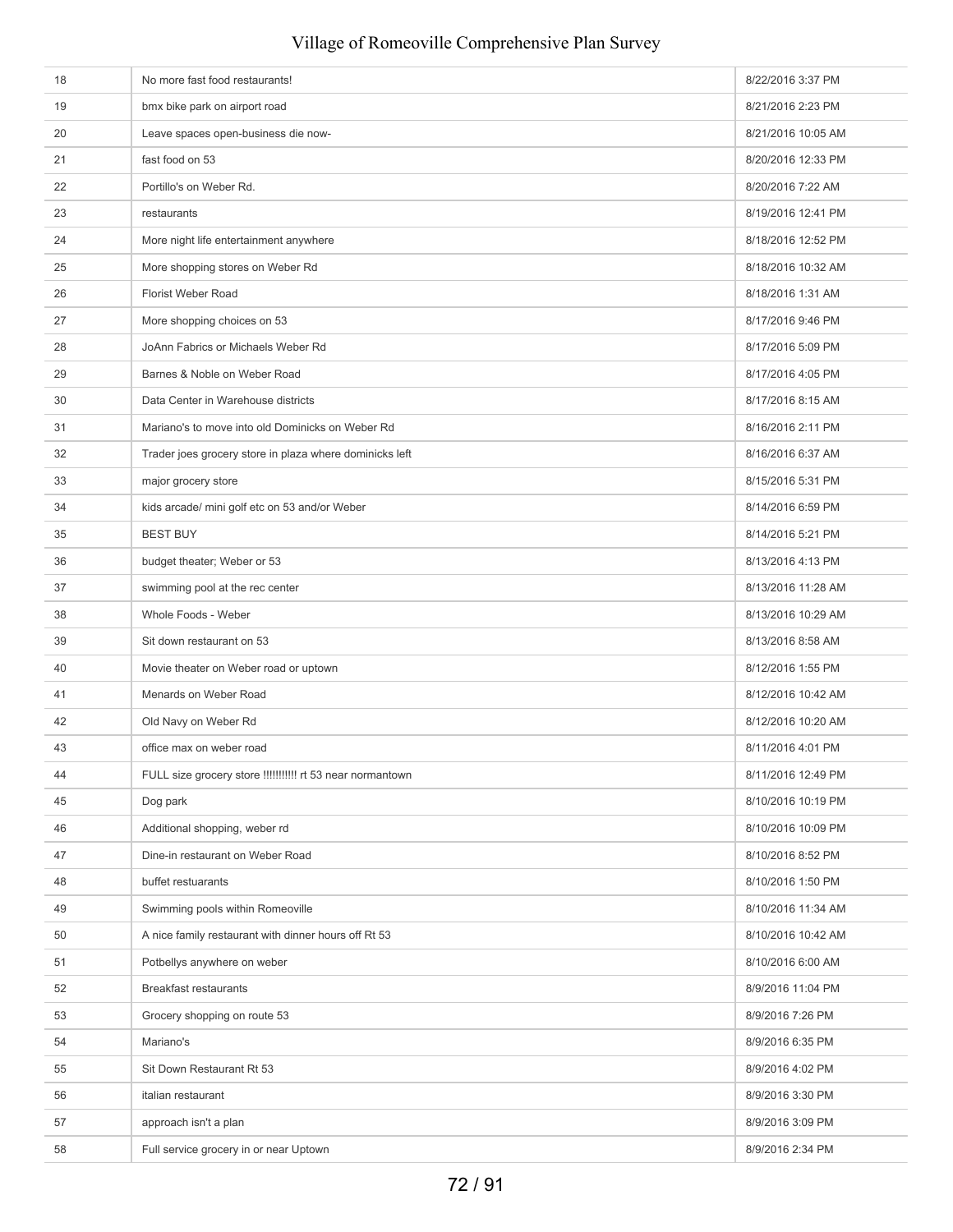| 59 | super markets                                                | 8/9/2016 11:23 AM |
|----|--------------------------------------------------------------|-------------------|
| 60 | LA fitness - rt 53                                           | 8/9/2016 10:44 AM |
| 61 | Clothing Weber Road                                          | 8/9/2016 6:56 AM  |
| 62 | Town sponsored wifi hot spots                                | 8/9/2016 6:51 AM  |
| 63 | No more businesses that bring semis                          | 8/8/2016 8:19 PM  |
| 64 | Pubs in uptown                                               | 8/8/2016 7:50 PM  |
| 65 | More public transportation-Pace buses Weber rd               | 8/8/2016 7:33 PM  |
| 66 | Weekend Farmers market anywhere                              | 8/8/2016 4:40 PM  |
| 67 | Theatre would be great, on Weber                             | 8/8/2016 3:59 PM  |
| 68 | full service restaurants Weber Rd                            | 8/8/2016 3:43 PM  |
| 69 | Local grocery stores weber rd                                | 8/8/2016 1:21 PM  |
| 70 | A family friendly cultural center, like a children's museum  | 8/8/2016 1:14 PM  |
| 71 | Movie theater anywhere on Weber                              | 8/8/2016 12:18 PM |
| 72 | Day spa                                                      | 8/8/2016 11:24 AM |
| 73 | caputos                                                      | 8/8/2016 11:22 AM |
| 74 | Nicer restaurants for dinner other than fast food on weber   | 8/8/2016 11:03 AM |
| 75 | Restaurants in Uptown                                        | 8/8/2016 11:01 AM |
| 76 | Better shopping options for clothing                         | 8/8/2016 11:00 AM |
| 77 | Trader joes                                                  | 8/8/2016 10:49 AM |
| 78 | marianos-uptown or anywhere in rville                        | 8/8/2016 10:20 AM |
| 79 | more big grocery stores besides Jewel                        | 8/8/2016 10:18 AM |
| 80 | Oberweiss Icecream, Normantown RD.                           | 8/8/2016 10:13 AM |
| 81 | A mall                                                       | 8/8/2016 9:50 AM  |
| 82 | Beauty store i.e Ulta on Weber by Target                     | 8/8/2016 9:25 AM  |
| 83 | Golf shop such as Budget golf, etc. Rte 3 or Weber Rd        | 8/8/2016 5:57 AM  |
| 84 | Sit down restaurants on Weber                                | 8/7/2016 7:36 PM  |
| 85 | more high end retail stores on Weber                         | 8/7/2016 6:10 PM  |
| 86 | Portillo's in Uptown or Weber Rd.                            | 8/7/2016 4:41 PM  |
| 87 | Caputo's Fresh Market on Weber Road                          | 8/7/2016 3:51 PM  |
| 88 | Whole Foods @ N/E end                                        | 8/7/2016 1:07 PM  |
| 89 | A grocery store in the old Dominicks                         | 8/7/2016 10:52 AM |
| 90 | No more warehouses! Truck traffic is bad                     | 8/6/2016 11:26 PM |
| 91 | Shopping center/mall along Weber Rd.                         | 8/6/2016 8:17 PM  |
| 92 | Jewel or other grocery store on 53                           | 8/6/2016 6:00 PM  |
| 93 | Theater on Weber                                             | 8/6/2016 5:10 PM  |
| 94 | Fresh Thyme                                                  | 8/6/2016 2:36 PM  |
| 95 | Stores other than Walmart, Target, Sams & Jewel              | 8/6/2016 2:31 PM  |
| 96 | Shopping center similar to the Promanade -Weber Road or rt53 | 8/6/2016 1:59 PM  |
| 97 | Uptown / A real genuine Bakery (Chicago Type) on Rte 53      | 8/6/2016 12:33 PM |
| 98 | Eastren euripon Resturant any where                          | 8/6/2016 12:19 PM |
| 99 | Whole Foods Market                                           | 8/6/2016 12:12 PM |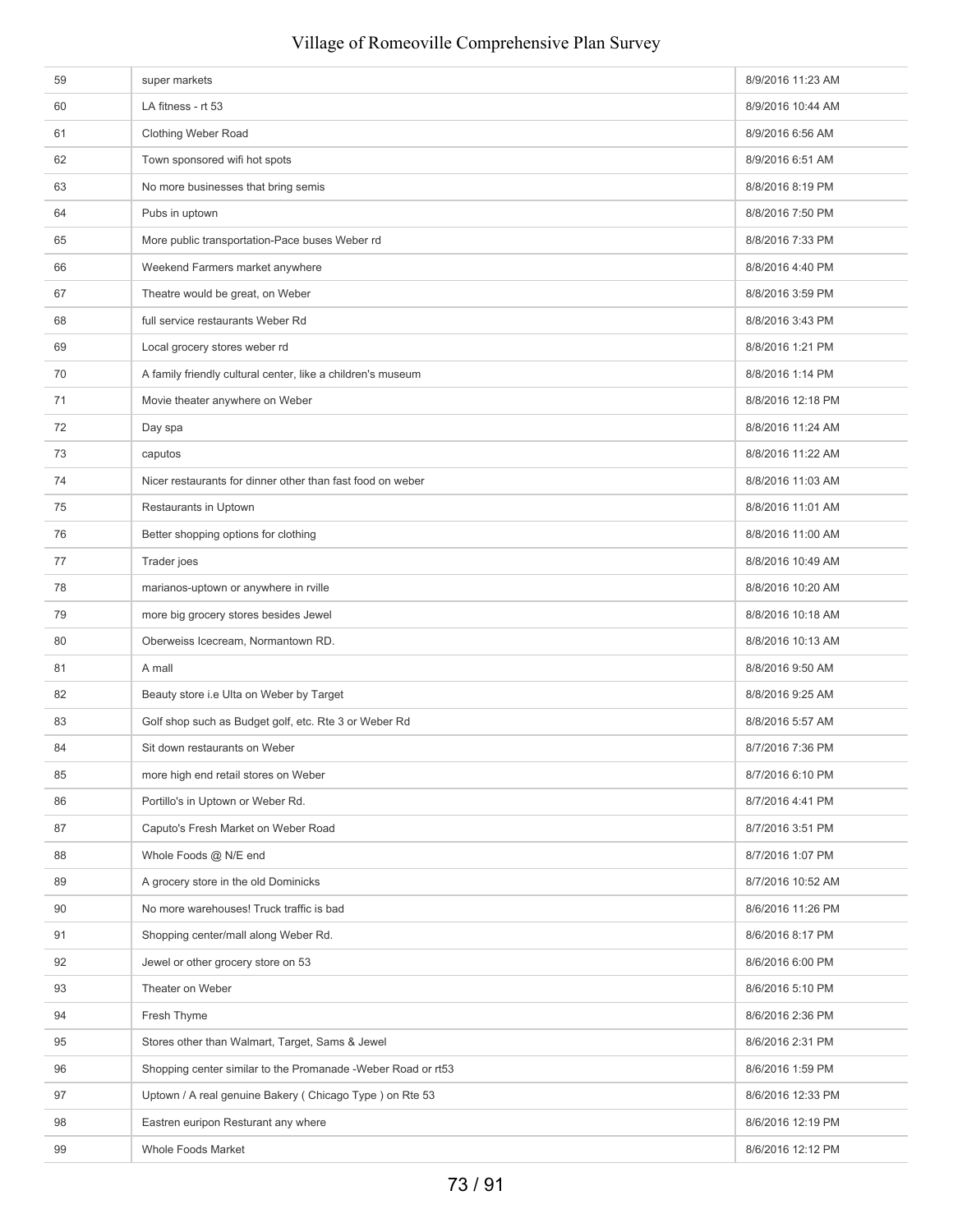| 100          | There is a dire need to address the increase in traffic volume, specially semis. | 8/6/2016 12:12 PM  |
|--------------|----------------------------------------------------------------------------------|--------------------|
| 101          | Retail Stores on Weber                                                           | 8/6/2016 12:04 PM  |
| 102          | Movie Theater on Weber                                                           | 8/6/2016 10:52 AM  |
| 103          | Produce market on Route 53                                                       | 8/6/2016 10:28 AM  |
| 104          | A MOVIE THEATER                                                                  | 8/6/2016 10:27 AM  |
| 105          | Theater near Airport Rd, or Rt 53                                                | 8/6/2016 7:20 AM   |
| 106          | major businesses that create office jobs NOT WAREHOUSES                          | 8/6/2016 6:58 AM   |
| 107          | theater                                                                          | 8/5/2016 9:12 PM   |
| 108          | Movie theatre (off Weber or ft 53)                                               | 8/5/2016 8:42 PM   |
| 109          | Post office on Weber in Romeoville                                               | 8/5/2016 7:36 PM   |
| 110          | water park                                                                       | 8/5/2016 7:21 PM   |
| 111          | Car wash that provides more services than just a \$5 wash - Weber Road           | 8/5/2016 6:54 PM   |
| 112          | Grocery Store where Dominics was                                                 | 8/5/2016 6:43 PM   |
| 113          | Coffee shop independent ANYWHERE in town                                         | 8/5/2016 6:40 PM   |
| 114          | Anything other than distributions centers!                                       | 8/5/2016 6:12 PM   |
| 115          | Development of the old Domicks store, preferably a fresh market type of grocery  | 8/5/2016 6:11 PM   |
| 116          | indoor & outdoor swimming pool facility near village hall                        | 8/5/2016 5:29 PM   |
| 117          | Kid friendly activities on weber like a haunted trails                           | 8/5/2016 4:55 PM   |
| 118          | Shopping development in the uptown area                                          | 8/5/2016 4:35 PM   |
| 119          | Better grocery stores, like Marianos or Pete's. In any part of town              | 8/5/2016 4:04 PM   |
| 120          | whole foods on weber rd                                                          | 8/5/2016 3:55 PM   |
| 121          | Make town entraces look appealing.                                               | 8/5/2016 2:48 PM   |
| 122          | Family style Restaurants that are open for dinner on weber and 135th             | 8/5/2016 2:33 PM   |
| 123          | more doctors have enough dentists/weber                                          | 8/5/2016 2:22 PM   |
| 124          | No more commercial developments! Enough!                                         | 8/5/2016 1:59 PM   |
| 125          | Meijer on Weber                                                                  | 8/5/2016 1:14 PM   |
| 126          | Panera Bread                                                                     | 8/2/2016 12:11 PM  |
| 127          | Family restaurant that stays open for dinner weber                               | 8/2/2016 10:03 AM  |
| 128          | A quick care facility with an exray machine.                                     | 8/2/2016 9:58 AM   |
| 129          | A "downtown square"                                                              | 8/2/2016 9:40 AM   |
| 130          | kid friendly businesses on Weber or along Independence                           | 7/28/2016 4:38 PM  |
| 131          | indoor water park/resort in town                                                 | 7/27/2016 10:28 PM |
| 132          | Full service Grocery store near 53 and Normantown                                | 7/26/2016 1:36 PM  |
| 133          | theater up town                                                                  | 7/21/2016 9:03 AM  |
| #            | 4                                                                                | Date               |
| $\mathbf{1}$ | community arts/theater space                                                     | 9/23/2016 7:24 PM  |
| 2            | More Restaurants of Quality                                                      | 9/13/2016 11:33 PM |
| 3            | Night life spots with live entertainment                                         | 9/10/2016 7:45 AM  |
| 4            | Tear down lost acres it's bringing down uptown                                   | 8/31/2016 9:52 PM  |
| 5            | <b>Boston Market</b>                                                             | 8/30/2016 5:36 PM  |
| 6            | DriversEd school in Uptown or Weber                                              | 8/29/2016 7:54 AM  |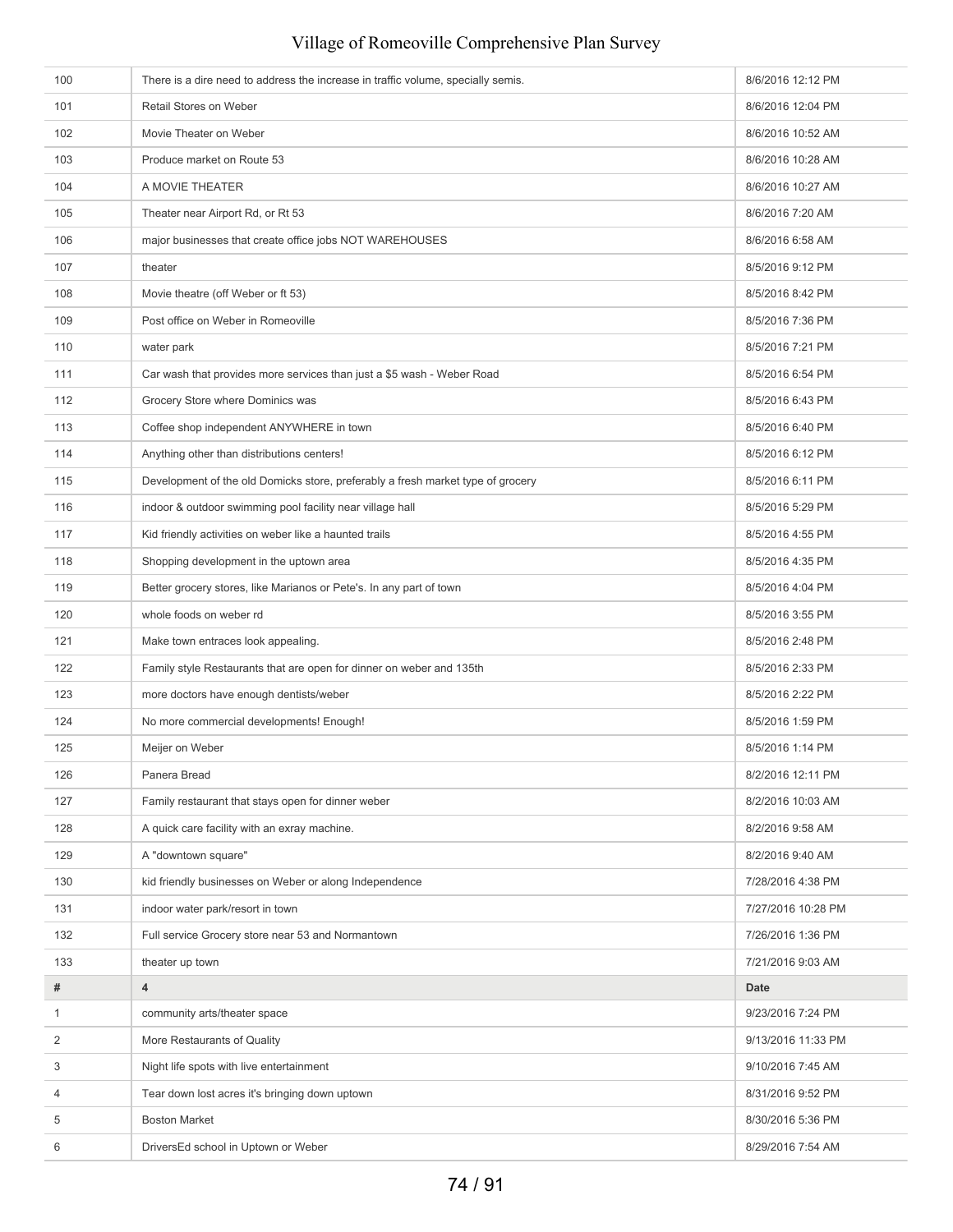| $\overline{7}$ | Another Super Market on Weber Road where Dominicks was. Would wish for a Marianos.                   | 8/28/2016 9:28 AM  |
|----------------|------------------------------------------------------------------------------------------------------|--------------------|
| 8              | Garden center in original section of town                                                            | 8/27/2016 5:16 PM  |
| 9              | Mariano's                                                                                            | 8/26/2016 11:26 AM |
| 10             | Mariano's                                                                                            | 8/25/2016 5:56 PM  |
| 11             | <b>GROCERY STORES</b>                                                                                | 8/25/2016 2:34 PM  |
| 12             | Small business development within the strip malls that bring more fitness options, e.g. yoga, karate | 8/25/2016 2:04 PM  |
| 13             | Home Depot                                                                                           | 8/22/2016 8:02 PM  |
| 14             | More dining options other than chain restaurants                                                     | 8/20/2016 7:22 AM  |
| 15             | theater                                                                                              | 8/19/2016 12:41 PM |
| 16             | Community garden                                                                                     | 8/18/2016 12:52 PM |
| 17             | Bakery Weber Road                                                                                    | 8/18/2016 1:31 AM  |
| 18             | Shooting range anywhere                                                                              | 8/17/2016 8:15 AM  |
| 19             | Movie theater on Weber Rd                                                                            | 8/16/2016 2:11 PM  |
| 20             | More outdoor dining options anywhere                                                                 | 8/16/2016 6:37 AM  |
| 21             | Meijer                                                                                               | 8/14/2016 5:21 PM  |
| 22             | Marianos - Weber                                                                                     | 8/13/2016 10:29 AM |
| 23             | Movie Theater                                                                                        | 8/13/2016 8:58 AM  |
| 24             | dine in restaurants on route 53 and Weber road corridor                                              | 8/12/2016 1:55 PM  |
| 25             | Restaurants, not fast foods, Weber Road                                                              | 8/12/2016 10:42 AM |
| 26             | More shops in Uptown                                                                                 | 8/12/2016 10:20 AM |
| 27             | restaurants rt 53 near normantown                                                                    | 8/11/2016 12:49 PM |
| 28             | <b>YMCA</b>                                                                                          | 8/10/2016 10:19 PM |
| 29             | Restaurants with healthier choices weber rd                                                          | 8/10/2016 10:09 PM |
| 30             | Wine shop on Weber Road                                                                              | 8/10/2016 8:52 PM  |
| 31             | bed, bath and beyond                                                                                 | 8/10/2016 1:50 PM  |
| 32             | Apartments or Town homes off Rt 53                                                                   | 8/10/2016 10:42 AM |
| 33             | Performing arts school for youth                                                                     | 8/9/2016 11:04 PM  |
| 34             | <b>Trader Joes</b>                                                                                   | 8/9/2016 6:35 PM   |
| 35             | A small hot dog stand along rt 53                                                                    | 8/8/2016 8:19 PM   |
| 36             | No more warehouses/trucks                                                                            | 8/8/2016 7:50 PM   |
| 37             | another grocery store beside Jewel and Walmart                                                       | 8/8/2016 4:40 PM   |
| 38             | A family friendly indoor playground not associated with fast food restaurants on Weber               | 8/8/2016 3:59 PM   |
| 39             | Clothing stores weber rd                                                                             | 8/8/2016 1:21 PM   |
| 40             | Children entertainment - bounce place, Trampoline place                                              | 8/8/2016 11:24 AM  |
| 41             | peter rubi                                                                                           | 8/8/2016 11:22 AM  |
| 42             | a sky high type of place for that's for older kids on weber                                          | 8/8/2016 11:03 AM  |
| 43             | the park developed that was promised years ago behind my home that backs up to Weber in Wesglen      | 8/8/2016 10:18 AM  |
| 44             | Casey's Meat Market, Normantown Rd.                                                                  | 8/8/2016 10:13 AM  |
| 45             | Dog park                                                                                             | 8/8/2016 9:50 AM   |
| 46             | Water park, anywhere in Romeoville, a large one                                                      | 8/8/2016 9:25 AM   |
| 47             | Sport stores: Gander, Bass, Dicks, Mages, Rte 3 or Weber Rd                                          | 8/8/2016 5:57 AM   |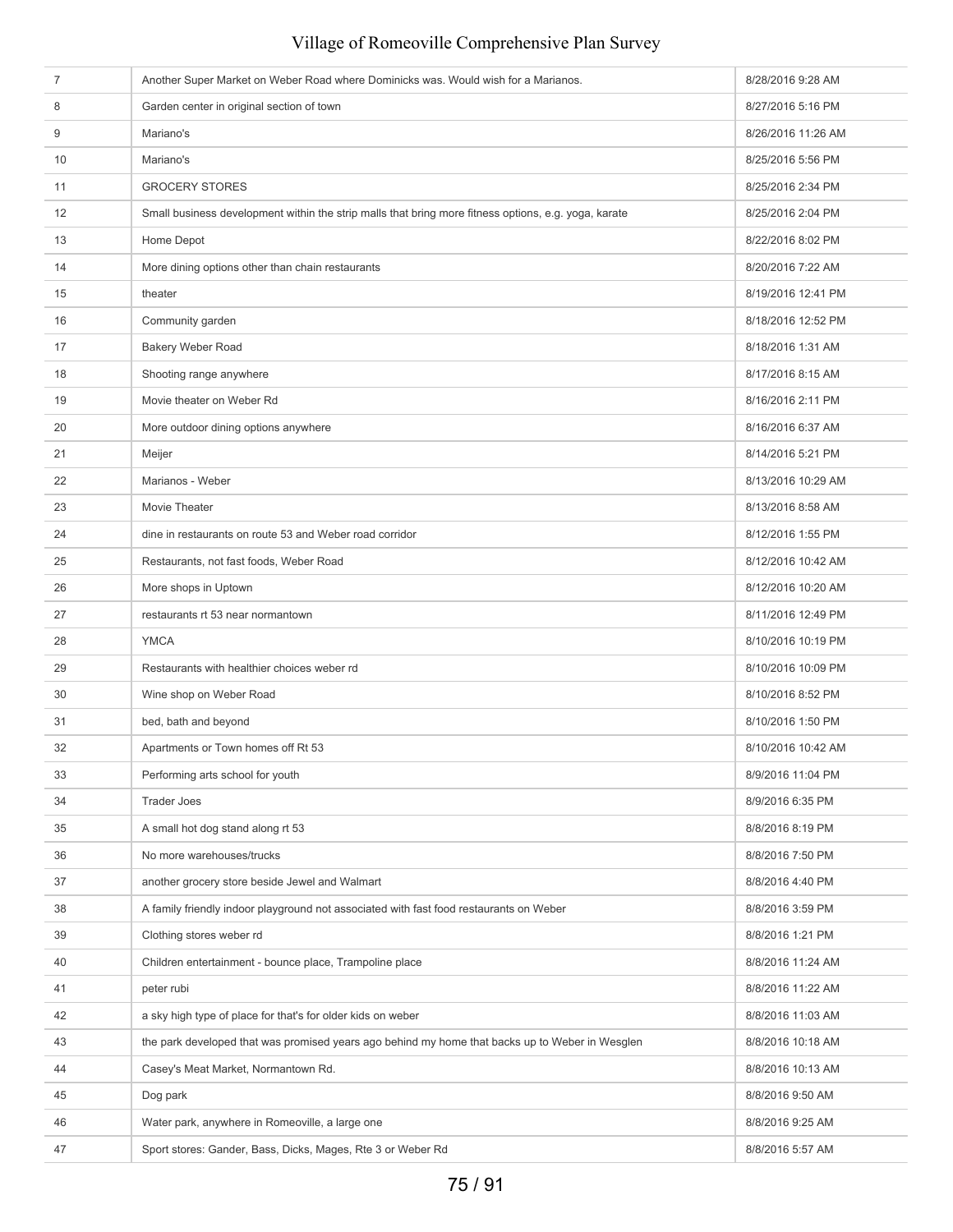| 48 | Car rental                                                                                   | 8/7/2016 7:36 PM   |
|----|----------------------------------------------------------------------------------------------|--------------------|
| 49 | Large Hardware Store like Lowes on Weber or Uptown Area                                      | 8/7/2016 4:41 PM   |
| 50 | Route 53 is a pit development there is a waste                                               | 8/7/2016 3:51 PM   |
| 51 | Applebees @ N/E end                                                                          | 8/7/2016 1:07 PM   |
| 52 | Shoe stores- Payless on Rte 53 or Weber                                                      | 8/7/2016 10:52 AM  |
| 53 | Meijer on Weber                                                                              | 8/6/2016 5:10 PM   |
| 54 | texas roadhouse                                                                              | 8/6/2016 2:36 PM   |
| 55 | Fresh fruit and make your own salad store for lunch                                          | 8/6/2016 2:31 PM   |
| 56 | Uptown / A water park ; on property bought by the Village from TIF funds.                    | 8/6/2016 12:33 PM  |
| 57 | good sitdown greek restaurant                                                                | 8/6/2016 12:19 PM  |
| 58 | <b>Water Park</b>                                                                            | 8/6/2016 12:12 PM  |
| 59 | Potential truck stop near has station, so they can wait out rush hour                        | 8/6/2016 12:12 PM  |
| 60 | Grocery store (Meijer) on Route 53 or Weber Road                                             | 8/6/2016 10:28 AM  |
| 61 | Bakery - cupcakes or fancier cakes                                                           | 8/6/2016 7:20 AM   |
| 62 | quality clothing boutiques - not chains - weber- North Romeoville                            | 8/6/2016 6:58 AM   |
| 63 | neat stores on I-53 (similar to Naperville)                                                  | 8/5/2016 7:21 PM   |
| 64 | Starbucks on Route 53                                                                        | 8/5/2016 6:40 PM   |
| 65 | utilize opening ANYTHING in bldg on Normantown rd. that has been vacant for years!!!         | 8/5/2016 5:29 PM   |
| 66 | Develope the old Dominicks area                                                              | 8/5/2016 4:35 PM   |
| 67 | A bigger variety of stores in any part of town.                                              | 8/5/2016 4:04 PM   |
| 68 | shoe store/weber                                                                             | 8/5/2016 2:22 PM   |
| 69 | Get something into the old Dominic's.                                                        | 8/5/2016 1:14 PM   |
| 70 | Uptown should have a theater or some attraction to bring people there childrens museum maybe | 8/2/2016 10:03 AM  |
| 71 | activities for youth                                                                         | 8/2/2016 9:58 AM   |
| 72 | Retail on Weber Rd.                                                                          | 8/2/2016 9:40 AM   |
| 73 | remove where house developments from uptown area                                             | 7/21/2016 9:03 AM  |
| #  | 5                                                                                            | Date               |
| 1  | More shopping                                                                                | 9/13/2016 11:33 PM |
| 2  | Renovate the stripmall at romeo rd and 53                                                    | 8/31/2016 9:52 PM  |
| 3  | furniture store on Weber                                                                     | 8/29/2016 7:54 AM  |
| 4  | large strip mall with the above businesses                                                   | 8/27/2016 5:16 PM  |
| 5  | Denny's                                                                                      | 8/25/2016 5:56 PM  |
| 6  | <b>GROCERY STORES</b>                                                                        | 8/25/2016 2:34 PM  |
| 7  | Meijers                                                                                      | 8/22/2016 8:02 PM  |
| 8  | Costco                                                                                       | 8/20/2016 7:22 AM  |
| 9  | Dog park                                                                                     | 8/18/2016 12:52 PM |
| 10 | Clothing or shoe store Weber Road                                                            | 8/18/2016 1:31 AM  |
| 11 | starbucks on 53                                                                              | 8/17/2016 8:15 AM  |
| 12 | Mini-golf or like attraction on Weber Rd                                                     | 8/16/2016 2:11 PM  |
| 13 | Egg harbor restaurant anywhere                                                               | 8/16/2016 6:37 AM  |
| 14 | Binney's                                                                                     | 8/14/2016 5:21 PM  |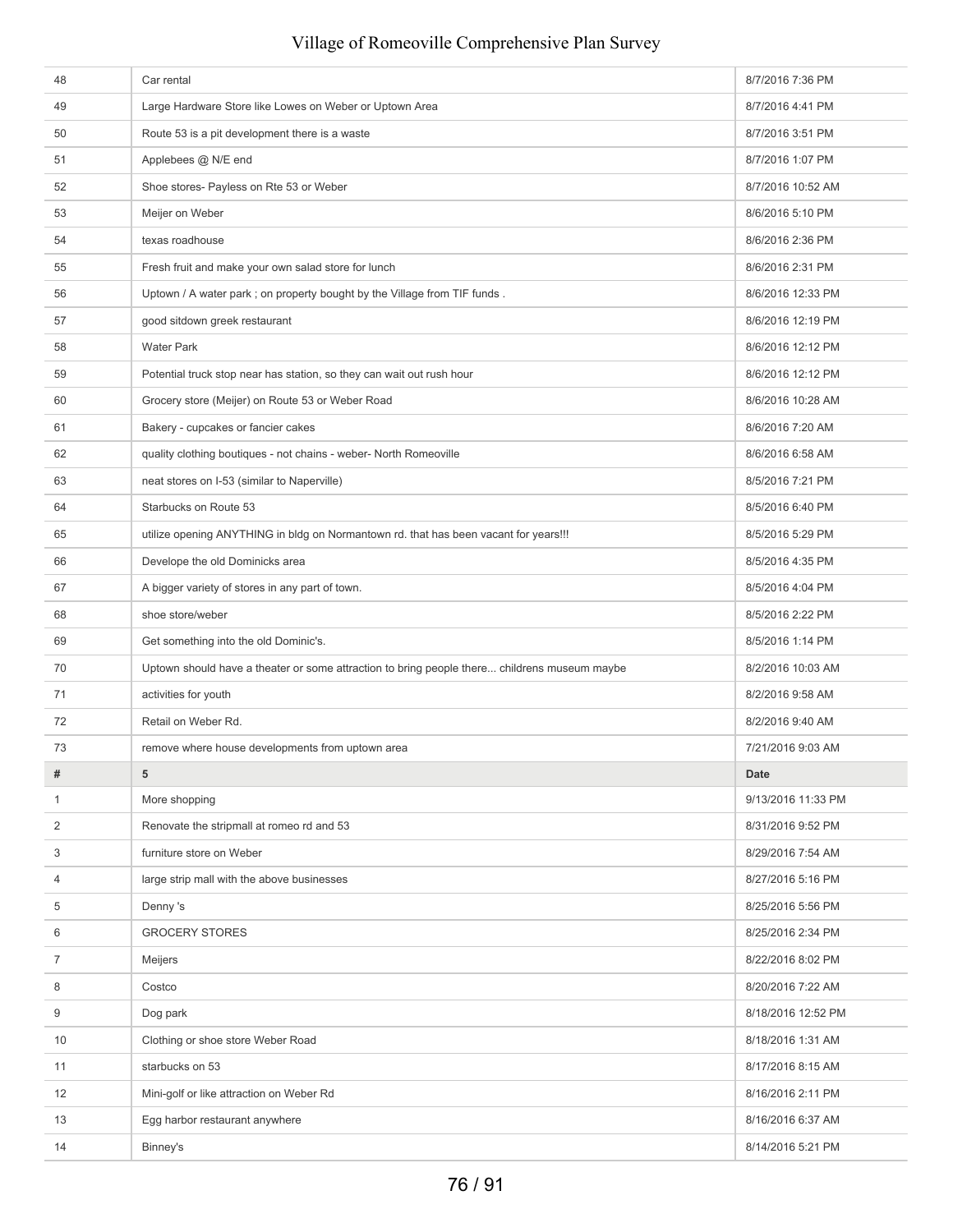| 15 | Pet Supplies Plus - Weber                                                             | 8/13/2016 10:29 AM |
|----|---------------------------------------------------------------------------------------|--------------------|
| 16 | build up of route 53 to be pedestrian friendly and interesting                        | 8/12/2016 1:55 PM  |
| 17 | movie theater, or some type of entertainment on Weber Road                            | 8/12/2016 10:42 AM |
| 18 | More restaurants in Uptown                                                            | 8/12/2016 10:20 AM |
| 19 | retail store rt 53 near normantown                                                    | 8/11/2016 12:49 PM |
| 20 | <b>Gift Shops</b>                                                                     | 8/10/2016 10:19 PM |
| 21 | Mini golf, go cart type of recreation centers any where in Romeoville                 | 8/10/2016 10:09 PM |
| 22 | Bakery on Weber Road                                                                  | 8/10/2016 8:52 PM  |
| 23 | book store like Barnes and Noble                                                      | 8/10/2016 1:50 PM  |
| 24 | New Roller Rink or similar event building for teen activities                         | 8/10/2016 10:42 AM |
| 25 | Dance studio on Weber                                                                 | 8/9/2016 11:04 PM  |
| 26 | Emergency pet hospital                                                                | 8/9/2016 6:35 PM   |
| 27 | More outdoor dining.                                                                  | 8/8/2016 8:19 PM   |
| 28 | Bike path on weber                                                                    | 8/8/2016 7:50 PM   |
| 29 | Eye doctor weber rd                                                                   | 8/8/2016 1:21 PM   |
| 30 | Costco on Weber                                                                       | 8/8/2016 11:24 AM  |
| 31 | use existing vacant strip mall spaces                                                 | 8/8/2016 11:22 AM  |
| 32 | Pelican Harbour type of place on weber road                                           | 8/8/2016 11:03 AM  |
| 33 | The rt 53 corridor turned into a downtown area.                                       | 8/8/2016 10:18 AM  |
| 34 | Dog park                                                                              | 8/8/2016 10:13 AM  |
| 35 | Hospial                                                                               | 8/8/2016 9:50 AM   |
| 36 | 24 hour place to eat anywhere                                                         | 8/8/2016 9:25 AM   |
| 37 | Home Depot, Menards, Lowes                                                            | 8/8/2016 5:57 AM   |
| 38 | Firehouse Subs in Uptown                                                              | 8/7/2016 4:41 PM   |
| 39 | shopping and dining options on Weber road competitive with Bolingbrook and plainfield | 8/7/2016 3:51 PM   |
| 40 | car wash w/o tire trouft or DIY car wash @ N/E end                                    | 8/7/2016 1:07 PM   |
| 41 | A Dog park anywhere :-)                                                               | 8/7/2016 10:52 AM  |
| 42 | Jo-Ann Fabrics on Weber                                                               | 8/6/2016 5:10 PM   |
| 43 | <b>Berkots</b>                                                                        | 8/6/2016 2:36 PM   |
| 44 | Uptown / Hardware Store                                                               | 8/6/2016 12:33 PM  |
| 45 | open baseball fields                                                                  | 8/6/2016 12:19 PM  |
| 46 | <b>NA</b>                                                                             | 8/6/2016 12:12 PM  |
| 47 | (Roller) Skating Rink on Weber Road                                                   | 8/6/2016 10:28 AM  |
| 48 | Car wash - missing the one on normantown - closed                                     | 8/6/2016 6:58 AM   |
| 49 | more restaurants in Uptown (like Panera bread etc)                                    | 8/5/2016 7:21 PM   |
| 50 | No more gas stations and convenience marts!!!!!!!!                                    | 8/5/2016 6:40 PM   |
| 51 | Meijers/weber                                                                         | 8/5/2016 2:22 PM   |
| 52 | Less slot playing everywhere.                                                         | 8/5/2016 1:14 PM   |
| 53 | Uptown needs more restaurants too no fast food and no chains                          | 8/2/2016 10:03 AM  |
|    |                                                                                       |                    |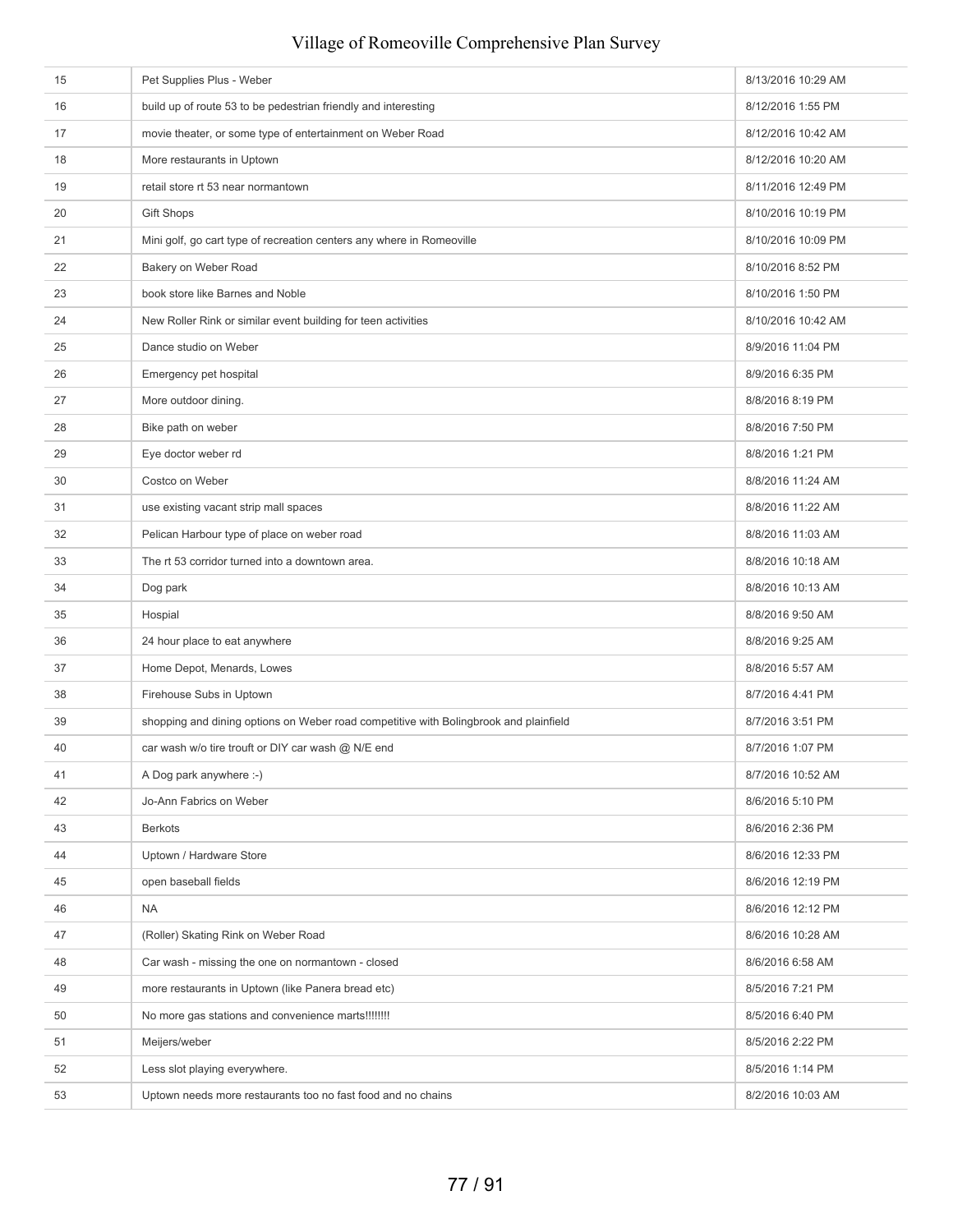#### **Q16 In the future, what reuse or redevelopment would you preferat the CoalPower Plant site along the Des Plaines River, south of 135th Street (Romeo Road)?**



| <b>Answer Choices</b>  | <b>Responses</b> |
|------------------------|------------------|
| Recreation based uses  | 54.47%<br>134    |
| Tourism oriented uses  | 48<br>19.51%     |
| Housing                | 3.66%<br>9       |
| Commercial             | 33<br>13.41%     |
| Other (please specify) | 22<br>8.94%      |
| <b>Total</b>           | 246              |

| #  | Other (please specify)                                                      | Date              |
|----|-----------------------------------------------------------------------------|-------------------|
|    | no thoughts on this subject at this time                                    | 8/22/2016 6:53 PM |
|    | Recreational along river and housing adjacent or garbage fired power plant. | 8/17/2016 8:15 AM |
| 3  | State or county park area                                                   | 8/16/2016 8:19 PM |
|    | none-demolish it, open space                                                | 8/16/2016 4:55 AM |
| 5  | Not more truck depots. Check what Lockport is doing.                        | 8/10/2016 7:08 AM |
| 6  | Educational building maybe children's museum                                | 8/9/2016 11:04 PM |
|    | It depends on the cost to clean the area and make it safe for human use.    | 8/9/2016 11:02 AM |
| 8  | Restaurants/parks along the water                                           | 8/8/2016 7:50 PM  |
| 9  | Flag football fields, at least 4, with storage for league and restrooms.    | 8/8/2016 3:59 PM  |
| 10 | water park or amesuement area                                               | 8/8/2016 10:18 AM |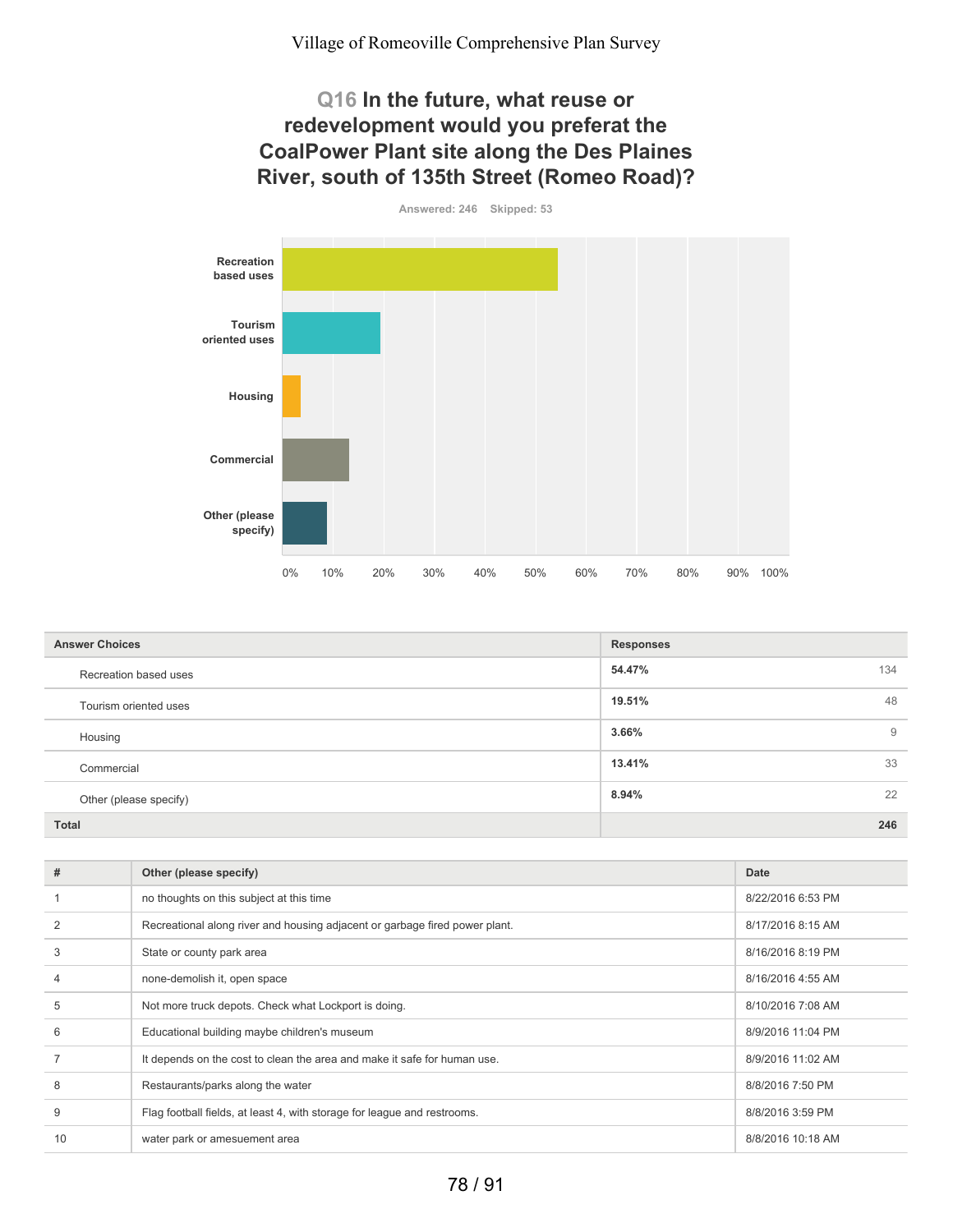| 11 | a possible dog park                                                                 | 8/8/2016 10:13 AM |
|----|-------------------------------------------------------------------------------------|-------------------|
| 12 | Not a Great Location For Anything why don't the Village just add another Warehouse! | 8/7/2016 4:41 PM  |
| 13 | Low cost senior housing                                                             | 8/7/2016 1:07 PM  |
| 14 | Water activities center                                                             | 8/6/2016 11:26 PM |
| 15 | Whatever will decrease our property taxes                                           | 8/6/2016 2:31 PM  |
| 16 | Green space                                                                         | 8/5/2016 10:04 PM |
| 17 | combination area of Recreation and commercial but not more trucks!                  | 8/5/2016 5:04 PM  |
| 18 | Leave the power plant there                                                         | 8/5/2016 3:39 PM  |
| 19 | affordable senior housing unattached units one level                                | 8/5/2016 2:22 PM  |
| 20 | not sure                                                                            | 8/5/2016 12:27 PM |
| 21 | Manufacturing or some kind of employment generating businesses beyond warehousing   | 8/5/2016 12:15 PM |
| 22 | Housing with shopping and dining                                                    | 8/2/2016 10:03 AM |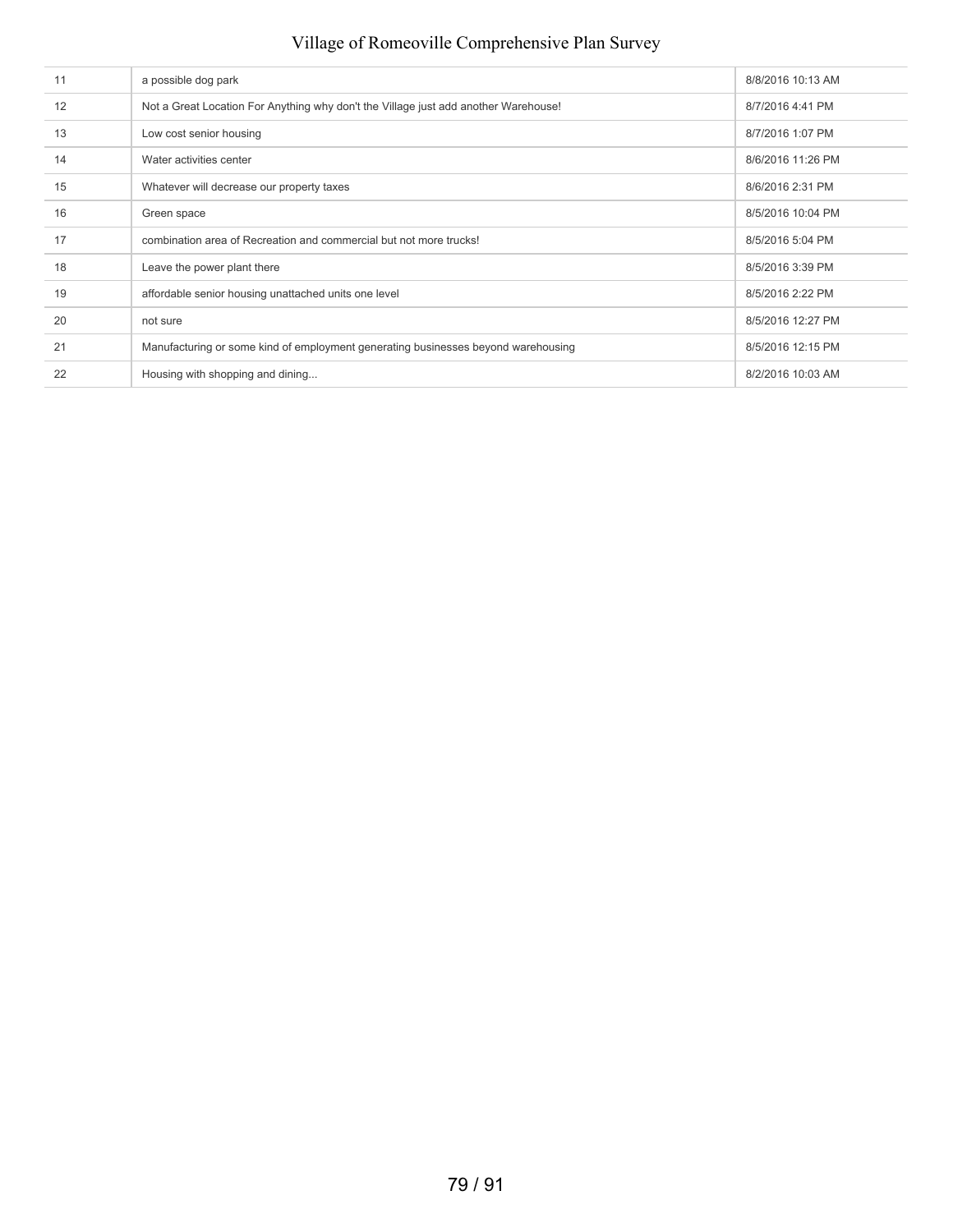**Q17 One of the last, large development opportunities along Weber Road istheWard Farm, located on the east side of Weber Road, south of Romeo Road, north of Taylor Road. What type of development would you like to see here?**



| <b>Answer Choices</b>                                                                                  |        |     |
|--------------------------------------------------------------------------------------------------------|--------|-----|
| Shopping centers                                                                                       | 27.99% | 75  |
| Big box development (Menards, Costco or similar)                                                       | 19.03% | 51  |
| <b>Restaurants</b>                                                                                     | 49.25% | 132 |
| Entertainment, theater, cultural arts                                                                  | 56.34% | 151 |
| Condominiums or other forms of higher density housing                                                  | 2.24%  | 6   |
| Mixed use development that combines any or all of the above uses in a unified, Village Center concept. | 37.69% | 101 |
| Other (please specify)                                                                                 | 19.03% | 51  |
| <b>Total Respondents: 268</b>                                                                          |        |     |

| # | Other (please specify)            | Date               |
|---|-----------------------------------|--------------------|
|   | custom single family home housing | 9/10/2016 7:46 AM  |
| 2 | Please no more warehouses!        | 8/31/2016 9:53 PM  |
| 3 | grocery                           | 8/27/2016 12:43 PM |
| 4 | no condos                         | 8/27/2016 8:12 AM  |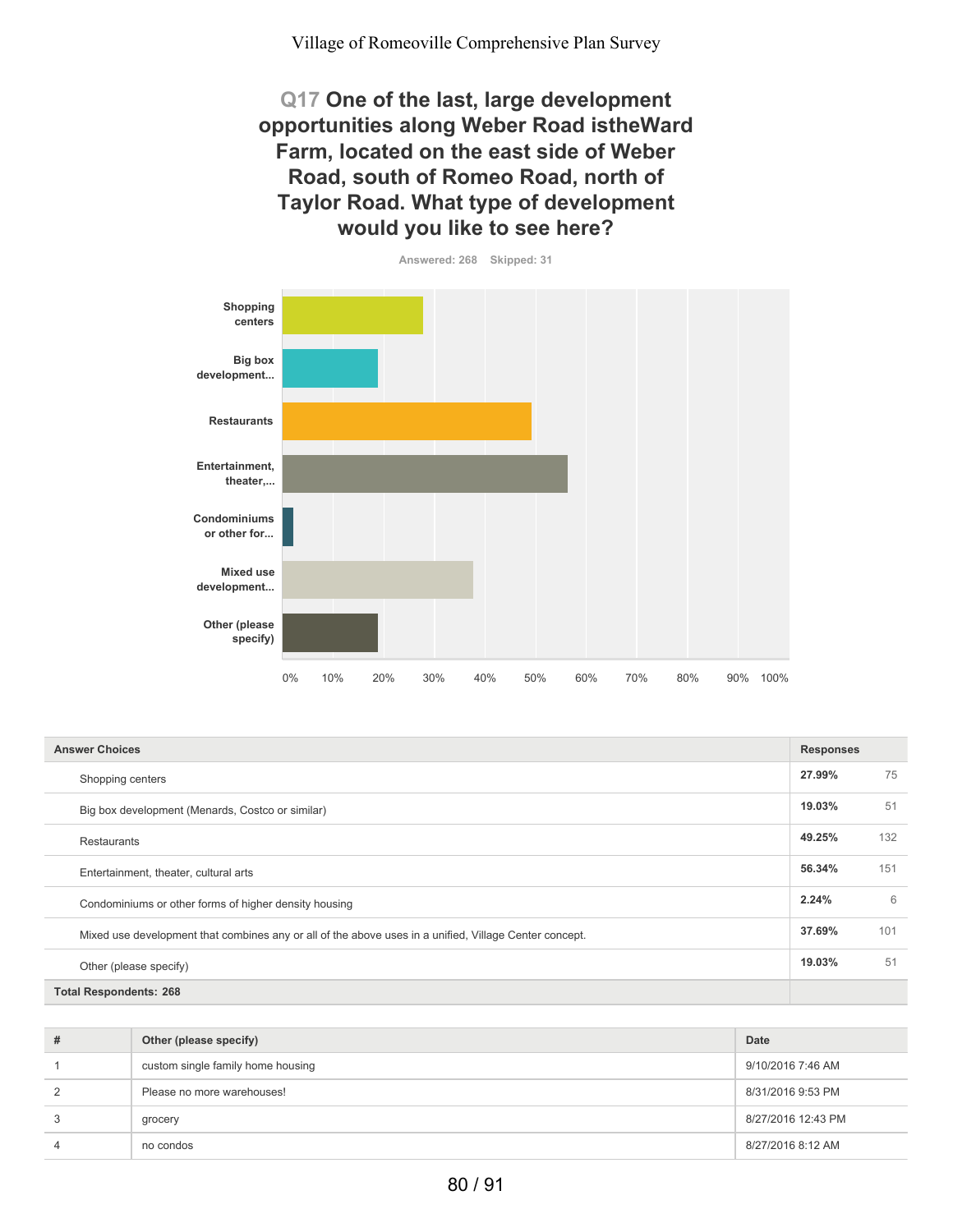| 5  | And open space like prairie land like Homer Glen.                                                                                                                            | 8/25/2016 8:43 PM  |
|----|------------------------------------------------------------------------------------------------------------------------------------------------------------------------------|--------------------|
| 6  | <b>Grocery Store</b>                                                                                                                                                         | 8/24/2016 8:14 PM  |
| 7  | Nonesolve traffic problems FIRST!                                                                                                                                            | 8/21/2016 8:57 PM  |
| 8  | outdoor rec center with soccer fields and paths to walk/ bike                                                                                                                | 8/21/2016 2:25 PM  |
| 9  | do we have to develop everything--have a community farm                                                                                                                      | 8/21/2016 10:06 AM |
| 10 | How about a state of the art Rec Center. Ex. Indoor pool and a nice fitness center.                                                                                          | 8/20/2016 10:48 AM |
| 11 | How about leaving some undeveoped spaces??? Must we fill in everything. I liked this are because is was not so<br>developed!                                                 | 8/19/2016 6:41 PM  |
| 12 | Perfect spot for community garden                                                                                                                                            | 8/18/2016 12:56 PM |
| 13 | Mariano's grocery store                                                                                                                                                      | 8/17/2016 4:06 PM  |
| 14 | Mixed used as above, designed so I can walk to get most of the services I need.                                                                                              | 8/17/2016 8:18 AM  |
| 15 | There are too many businesses around Weber road as it is. We need more natural areas.                                                                                        | 8/16/2016 8:20 PM  |
| 16 | Only big box if Costco no other                                                                                                                                              | 8/16/2016 6:40 AM  |
| 17 | no more apartments                                                                                                                                                           | 8/16/2016 4:56 AM  |
| 18 | <b>MOVIE THEATER!!!</b>                                                                                                                                                      | 8/14/2016 5:23 PM  |
| 19 | Mixed use development that combines any or all of the top 4 of the above uses in a unified, Village Center concept.                                                          | 8/13/2016 4:16 PM  |
| 20 | Higher end shopping and nicer dine in restaurants                                                                                                                            | 8/12/2016 1:56 PM  |
| 21 | Book stores                                                                                                                                                                  | 8/11/2016 6:55 PM  |
| 22 | none just more trucks and traffic                                                                                                                                            | 8/11/2016 3:26 PM  |
| 23 | outlet mall                                                                                                                                                                  | 8/10/2016 1:51 PM  |
| 24 | Office plazas.                                                                                                                                                               | 8/10/2016 7:10 AM  |
| 25 | Green Soace                                                                                                                                                                  | 8/9/2016 6:35 PM   |
| 26 | Senior affordable cost housing,                                                                                                                                              | 8/9/2016 11:05 AM  |
| 27 | La Fitness, Coopers Hawk                                                                                                                                                     | 8/9/2016 10:45 AM  |
| 28 | Firearms range                                                                                                                                                               | 8/9/2016 6:53 AM   |
| 29 | Flag football fields, at least 4, with bathrooms and storage for the league.                                                                                                 | 8/8/2016 4:01 PM   |
| 30 | open space or a park like the one that had been planned with the gov't money but got put on hold (or cancelled?).                                                            | 8/8/2016 11:23 AM  |
| 31 | Def not a big box store                                                                                                                                                      | 8/8/2016 11:04 AM  |
| 32 | <b>Community Farm</b>                                                                                                                                                        | 8/8/2016 8:51 AM   |
| 33 | NONE!                                                                                                                                                                        | 8/7/2016 4:50 PM   |
| 34 | No more high density low cost housing, we have enough section 8 trash. Needs to be a combination of restaurants<br>and shopping of higher quality to keep out the riff raff. | 8/7/2016 3:53 PM   |
| 35 | Nothing. Let's put things in all the empty strip malls we already have. Stop over developing. Leave some plain old<br>land!                                                  | 8/7/2016 10:53 AM  |
| 36 | would like to see all options except for condos or other housing                                                                                                             | 8/6/2016 2:37 PM   |
| 37 | Green space                                                                                                                                                                  | 8/6/2016 10:32 AM  |
| 38 | <b>Community Gardens</b>                                                                                                                                                     | 8/6/2016 10:19 AM  |
| 39 | Please, NO MORE BIG BOX developments!                                                                                                                                        | 8/6/2016 9:08 AM   |
| 40 | A nice mall like the promenade with restaurants and nice stores                                                                                                              | 8/6/2016 7:01 AM   |
| 41 | Fishing, swimming, park, and k-9 agility park                                                                                                                                | 8/6/2016 12:02 AM  |
| 42 | water park                                                                                                                                                                   | 8/5/2016 11:50 PM  |
| 43 | Green space                                                                                                                                                                  | 8/5/2016 10:06 PM  |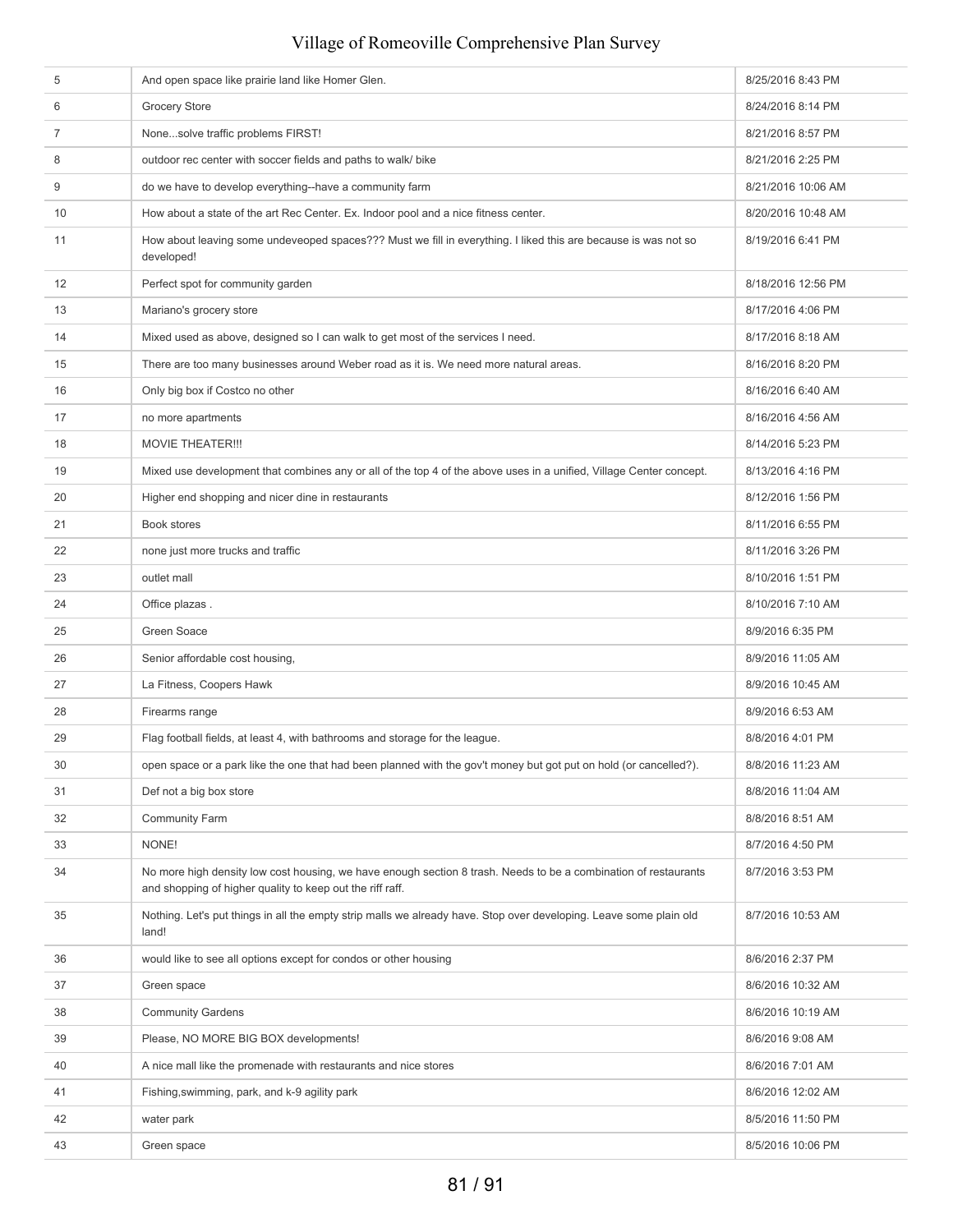| 44 | Please, no more housing. Put Toyota there not by Walgreens                                                                         | 8/5/2016 7:37 PM  |
|----|------------------------------------------------------------------------------------------------------------------------------------|-------------------|
| 45 | Business tech incubator/Technology business park                                                                                   | 8/5/2016 6:41 PM  |
| 46 | one floor single affordable senior homes                                                                                           | 8/5/2016 2:23 PM  |
| 47 | Open space                                                                                                                         | 8/5/2016 1:42 PM  |
| 48 | Multiuse outdoor sport spark. For youth Softball/Baseball football etc. Bring in large national tournaments like ASA<br>Nationals. | 8/5/2016 1:16 PM  |
| 49 | Commecial/Retail/Mixed use but no more high-density housing                                                                        | 8/5/2016 12:17 PM |
| 50 | NOT another warehouse!                                                                                                             | 8/2/2016 10:14 AM |
| 51 | Better community pool - something like Bolingbrooks                                                                                | 7/26/2016 1:36 PM |
|    |                                                                                                                                    |                   |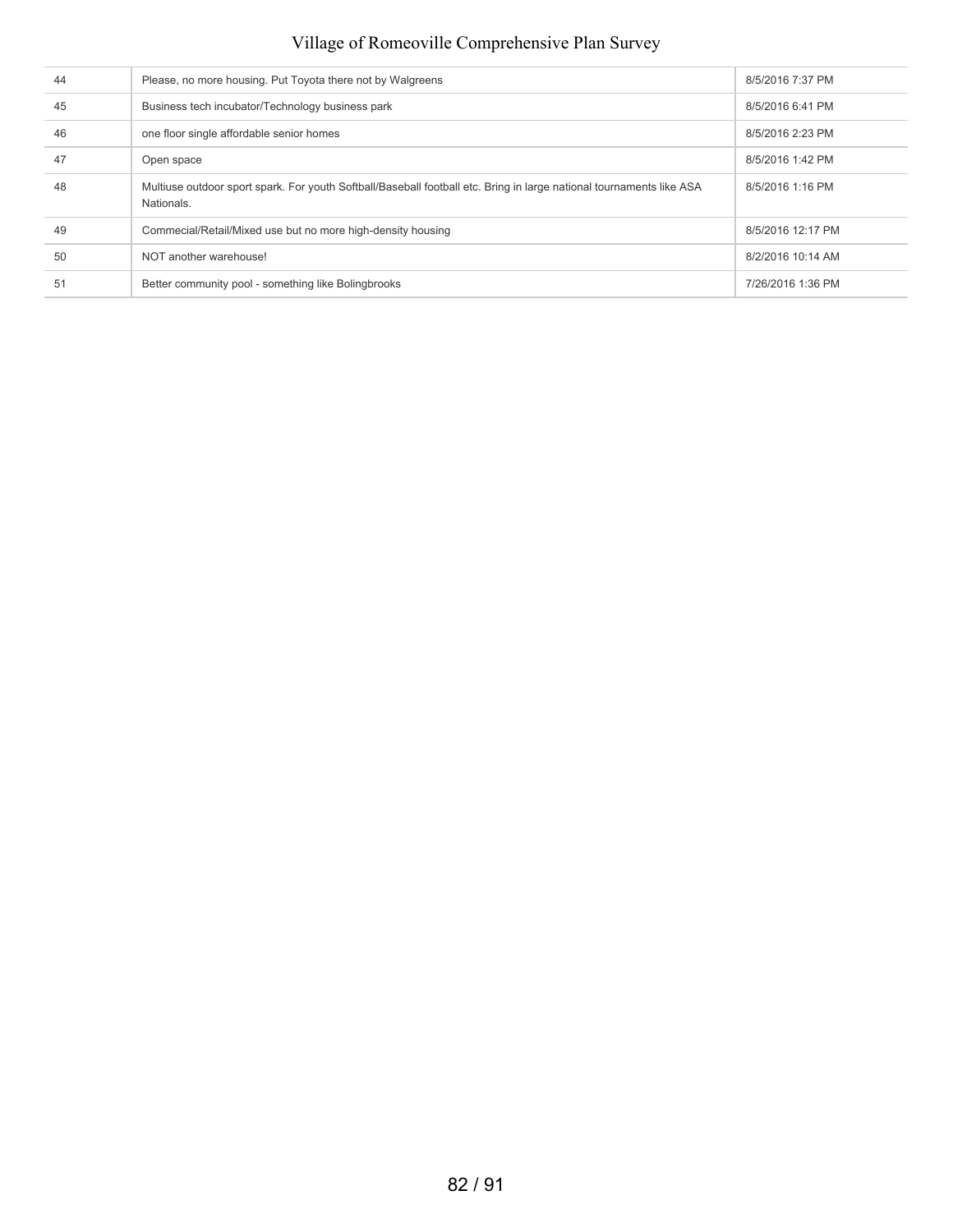

## **Q18 What age group do you belong to?**

| <b>Answer Choices</b> | <b>Responses</b>         |
|-----------------------|--------------------------|
| 17 and under          | $0.00\%$<br>$\mathbf{0}$ |
| 18 to 24              | $\mathbf{0}$<br>$0.00\%$ |
| 25 to 34              | 20<br>7.43%              |
| 35 to 44              | 55<br>20.45%             |
| 45 to 54              | 75<br>27.88%             |
| 55 to 64              | 49<br>18.22%             |
| 65 to 74              | 49<br>18.22%             |
| 75 and over           | 7.81%<br>21              |
| <b>Total</b>          | 269                      |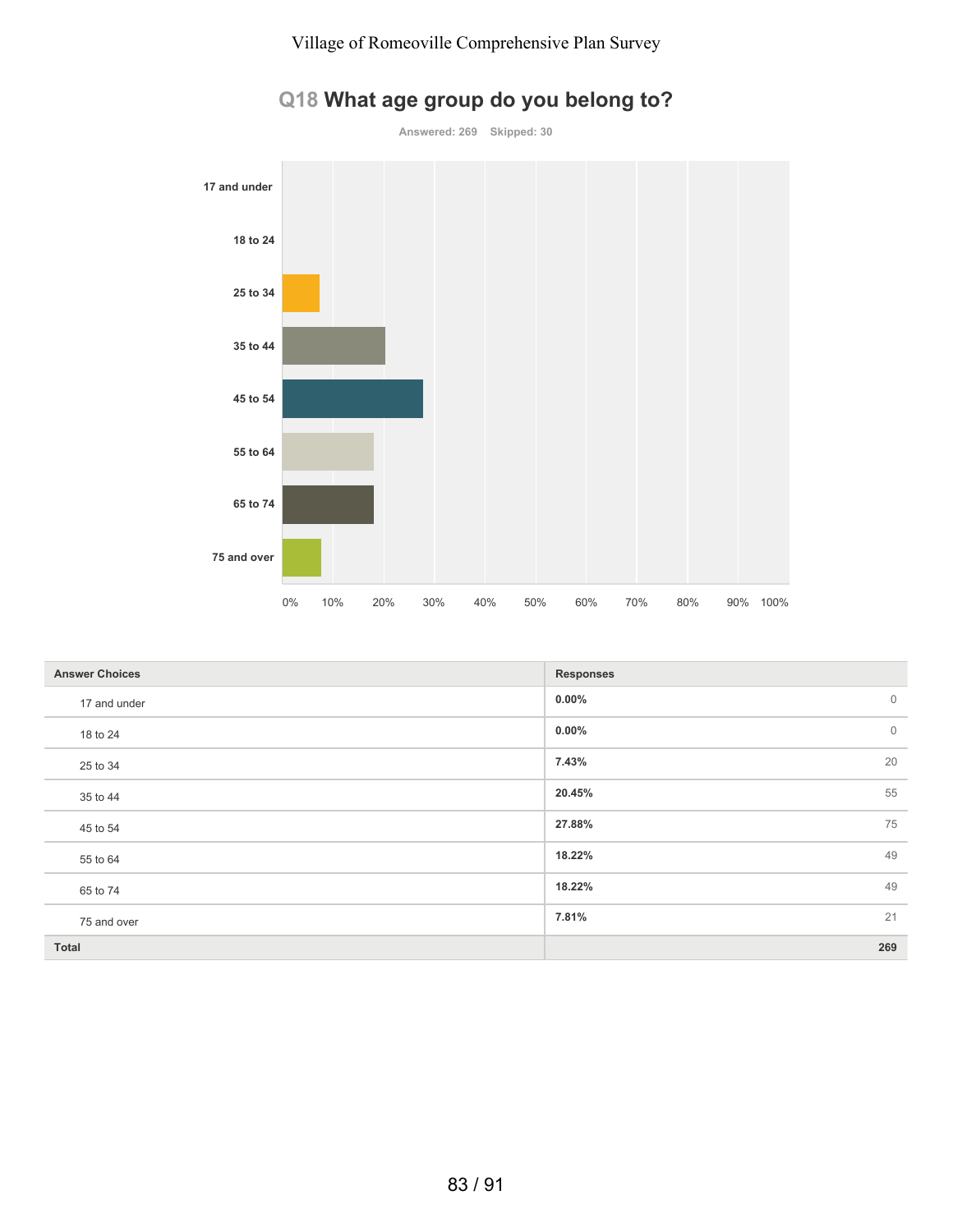



| <b>Answer Choices</b>       | <b>Responses</b>      |
|-----------------------------|-----------------------|
| Less than 1 year            | 0.37%<br>$\mathbf{1}$ |
| 1 to 5 years                | 28<br>10.37%          |
| 6 to 10 years               | 41<br>15.19%          |
| 11 to 20 years              | 125<br>46.30%         |
| More than 20 years          | 63<br>23.33%          |
| I do not live in Romeoville | 12<br>4.44%           |
| <b>Total</b>                | 270                   |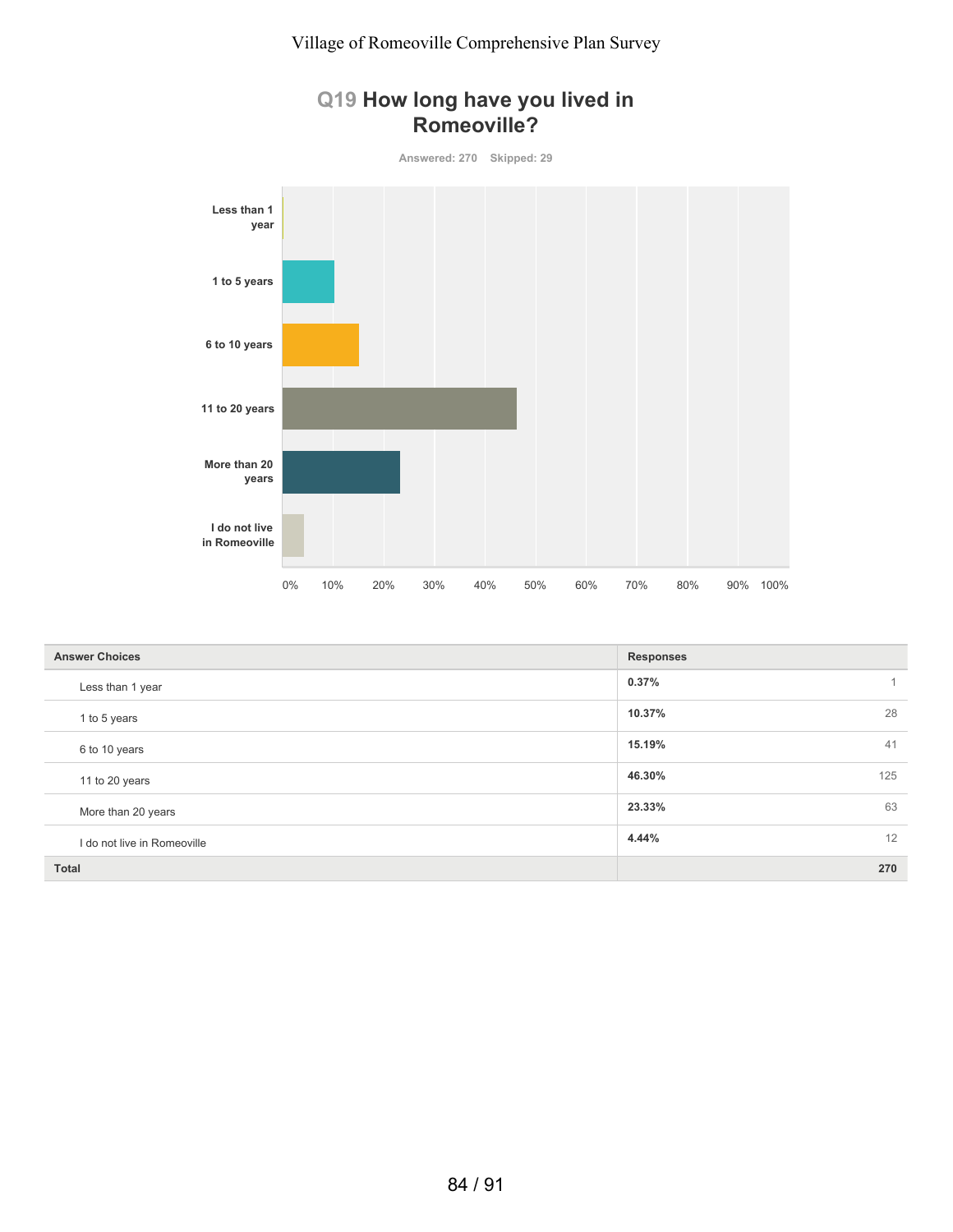



| <b>Answer Choices</b>                                                                               |        | <b>Responses</b> |  |
|-----------------------------------------------------------------------------------------------------|--------|------------------|--|
| I live alone                                                                                        | 17.78% | 48               |  |
| I live with my spouse or partner                                                                    | 32.59% | 88               |  |
| We are a household of two or more adults                                                            | 14.44% | 39               |  |
| We are a family with a single parent and one or more children                                       | 4.07%  | 11               |  |
| We are a family with school-aged children (under the age of 18 years) living in the home            | 20.37% | 55               |  |
| We are a family with school-aged children and adult children (18 years or older) living in the home | 7.78%  | 21               |  |
| Other(please specify)                                                                               | 2.96%  | 8                |  |
| Total                                                                                               |        | 270              |  |

| #              | Other(please specify)                         | Date               |
|----------------|-----------------------------------------------|--------------------|
|                | Three generations                             | 8/25/2016 3:26 PM  |
| $\overline{2}$ | MULTI GENERATIONAL FAMILY                     | 8/25/2016 2:36 PM  |
| 3              | alone with frequent lengthy family stays      | 8/14/2016 7:02 PM  |
| $\overline{4}$ | A family with one adult child                 | 8/11/2016 6:57 PM  |
| 5              | Grandparent, child, grandchildren             | 8/10/2016 10:22 PM |
| 6              | I live with spouse and in-laws                | 8/10/2016 10:47 AM |
|                | Family with small children (below school age) | 8/8/2016 1:15 PM   |
| 8              | Single parent with College aged child         | 8/7/2016 10:55 AM  |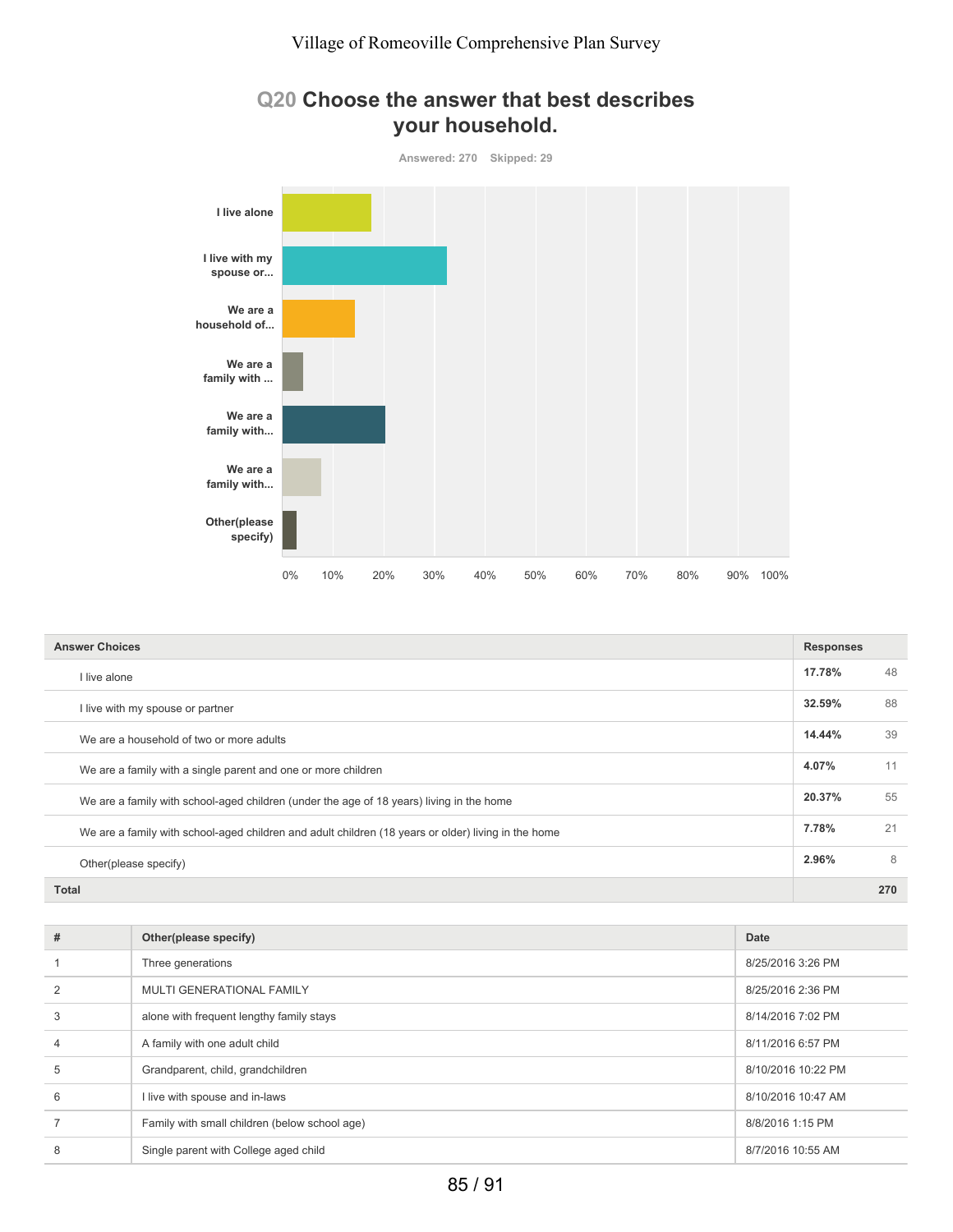#### **Q21 If you have any other comments or would like to stay informed about the project, please fill out your information below:**

**Answered: 126 Skipped: 173**

| <b>Answer Choices</b> | <b>Responses</b> |    |
|-----------------------|------------------|----|
| Any other comments    | 62.70%           | 79 |
| Email address         | 76.98%           | 97 |

| #              | Any other comments                                                                                                                                                                                                                                                                                                                                                                                                                                                                                                                                                                                                                                                                                                                                                                                                                                                                                                                                                                                                                                                                                                                                                                                                                                                                                                                                                                                                                                          | <b>Date</b>        |
|----------------|-------------------------------------------------------------------------------------------------------------------------------------------------------------------------------------------------------------------------------------------------------------------------------------------------------------------------------------------------------------------------------------------------------------------------------------------------------------------------------------------------------------------------------------------------------------------------------------------------------------------------------------------------------------------------------------------------------------------------------------------------------------------------------------------------------------------------------------------------------------------------------------------------------------------------------------------------------------------------------------------------------------------------------------------------------------------------------------------------------------------------------------------------------------------------------------------------------------------------------------------------------------------------------------------------------------------------------------------------------------------------------------------------------------------------------------------------------------|--------------------|
| $\mathbf{1}$   | I would like to see Romeoville develop an integrated arts/retail/entertainment district like Naperville or Oak Park                                                                                                                                                                                                                                                                                                                                                                                                                                                                                                                                                                                                                                                                                                                                                                                                                                                                                                                                                                                                                                                                                                                                                                                                                                                                                                                                         | 9/23/2016 7:26 PM  |
| $\overline{2}$ | Let's work on making 365u a better school district                                                                                                                                                                                                                                                                                                                                                                                                                                                                                                                                                                                                                                                                                                                                                                                                                                                                                                                                                                                                                                                                                                                                                                                                                                                                                                                                                                                                          | 8/31/2016 9:55 PM  |
| 3              | I moved here because I t wasn't that built up, I like open areas                                                                                                                                                                                                                                                                                                                                                                                                                                                                                                                                                                                                                                                                                                                                                                                                                                                                                                                                                                                                                                                                                                                                                                                                                                                                                                                                                                                            | 8/31/2016 3:19 PM  |
| 4              | There are way to many people running red lights and just not giving a care for safety of other cars                                                                                                                                                                                                                                                                                                                                                                                                                                                                                                                                                                                                                                                                                                                                                                                                                                                                                                                                                                                                                                                                                                                                                                                                                                                                                                                                                         | 8/29/2016 8:01 AM  |
| 5              | Please consider better routes to highways to alleviate weber, add rt turn lanes to busy roads such as Weber and<br>Taylor, Weber and frontage/normantown heading south over bridge, and add Meijer as planned                                                                                                                                                                                                                                                                                                                                                                                                                                                                                                                                                                                                                                                                                                                                                                                                                                                                                                                                                                                                                                                                                                                                                                                                                                               | 8/28/2016 12:37 PM |
| 6              | I have watched Romeoville grow, and I feel the community leaders are doing a good job.                                                                                                                                                                                                                                                                                                                                                                                                                                                                                                                                                                                                                                                                                                                                                                                                                                                                                                                                                                                                                                                                                                                                                                                                                                                                                                                                                                      | 8/28/2016 9:30 AM  |
| $\overline{7}$ | The new sidewalk entries onto roads specifically around Montrose and Belmont are very dangerous where the corners<br>stick up. Bikes and wheelchairs are going to catch on those high corners and people are going to get hurt. Very bad<br>design.                                                                                                                                                                                                                                                                                                                                                                                                                                                                                                                                                                                                                                                                                                                                                                                                                                                                                                                                                                                                                                                                                                                                                                                                         | 8/27/2016 12:43 PM |
| 8              | It would be ideal to attract Millennials to town by increasing the metra options into Chicago.                                                                                                                                                                                                                                                                                                                                                                                                                                                                                                                                                                                                                                                                                                                                                                                                                                                                                                                                                                                                                                                                                                                                                                                                                                                                                                                                                              | 8/25/2016 2:12 PM  |
| 9              | I tried to submit the previous comments for item #15, but the survey didn't seem to like my comments in that section:<br>How 'selfishly corporate' of Jewel's parent company to hold the lease on the Dominick's site because they are afraid of<br>a little competition! It's become an eyesore and poor first impression for visitors to Romeoville via Weber. People have<br>been clamoring for a Mariano's or Trader Joe's - I realize they may not even be interested, and if so, some question<br>the need for any more grocery/food options. I've also heard the rumor about a theater complex; I'm open to that as I<br>have no other ideas. At this point I think we have enough gaming/gambling establishments. I'd like to see a Panera or<br>Great American Bagel in town; plenty of room in one of the adjacent Dominick's spaces or in the new buildings further<br>south on Weber I don't believe we have any quality/fine dining options in Romeoville - plenty of casual eating<br>establishments (Chili's, Mongo's, Stone City but that's about it). Look at the popularity of the restaurants on N<br>Weber in Bolingbrook (Olive Garden, the Patio, Red Lobster); they all offer more than burgers and finger food, are<br>reasonably priced, and a proven name. For me personally, other than a really good, old fashioned bakery, I can't think<br>of a specific store in Romeoville that does not already fulfill my shopping needs. | 8/22/2016 6:54 PM  |
| 10             | lower taxes                                                                                                                                                                                                                                                                                                                                                                                                                                                                                                                                                                                                                                                                                                                                                                                                                                                                                                                                                                                                                                                                                                                                                                                                                                                                                                                                                                                                                                                 | 8/21/2016 10:01 PM |
| 11             | Your school district is KILLING your community. We are moving because of it. IT SUCKS!                                                                                                                                                                                                                                                                                                                                                                                                                                                                                                                                                                                                                                                                                                                                                                                                                                                                                                                                                                                                                                                                                                                                                                                                                                                                                                                                                                      | 8/21/2016 8:58 PM  |
| 12             | There are way too many giant warehouses being built in industrial parks. They are empty, and they are destroying the<br>natural areas that made many people move here. Our roads cannot handle the increase in truck traffic. I fear that<br>Romeoville is becoming too crowded with industrial business and not family friendly. More parks, outdoor areas, and<br>natural spaces will keep our town beautiful.                                                                                                                                                                                                                                                                                                                                                                                                                                                                                                                                                                                                                                                                                                                                                                                                                                                                                                                                                                                                                                            | 8/21/2016 2:29 PM  |
| 13             | stop developing leave open land we look like any other cheap suburb                                                                                                                                                                                                                                                                                                                                                                                                                                                                                                                                                                                                                                                                                                                                                                                                                                                                                                                                                                                                                                                                                                                                                                                                                                                                                                                                                                                         | 8/21/2016 10:08 AM |
| 14             | This is just a suggestion, but I would like to know if it would be possible for the Village of Romeoville to source their<br>water from Lake Michigan instead of wells. If not, at least soften the water more than it is, currently. I live in<br>unincorporated Plainfield and receive water from Romeoville. Thanks for your consideration and time!                                                                                                                                                                                                                                                                                                                                                                                                                                                                                                                                                                                                                                                                                                                                                                                                                                                                                                                                                                                                                                                                                                     | 8/20/2016 3:59 PM  |
| 15             | Access from Burger King and Hotel going East bound to Normantown                                                                                                                                                                                                                                                                                                                                                                                                                                                                                                                                                                                                                                                                                                                                                                                                                                                                                                                                                                                                                                                                                                                                                                                                                                                                                                                                                                                            | 8/20/2016 10:49 AM |
| 16             | Stop building warehouses that are empty                                                                                                                                                                                                                                                                                                                                                                                                                                                                                                                                                                                                                                                                                                                                                                                                                                                                                                                                                                                                                                                                                                                                                                                                                                                                                                                                                                                                                     | 8/20/2016 10:46 AM |
| 17             | Leave some undeveloped spaces please!                                                                                                                                                                                                                                                                                                                                                                                                                                                                                                                                                                                                                                                                                                                                                                                                                                                                                                                                                                                                                                                                                                                                                                                                                                                                                                                                                                                                                       | 8/19/2016 6:42 PM  |
|                |                                                                                                                                                                                                                                                                                                                                                                                                                                                                                                                                                                                                                                                                                                                                                                                                                                                                                                                                                                                                                                                                                                                                                                                                                                                                                                                                                                                                                                                             |                    |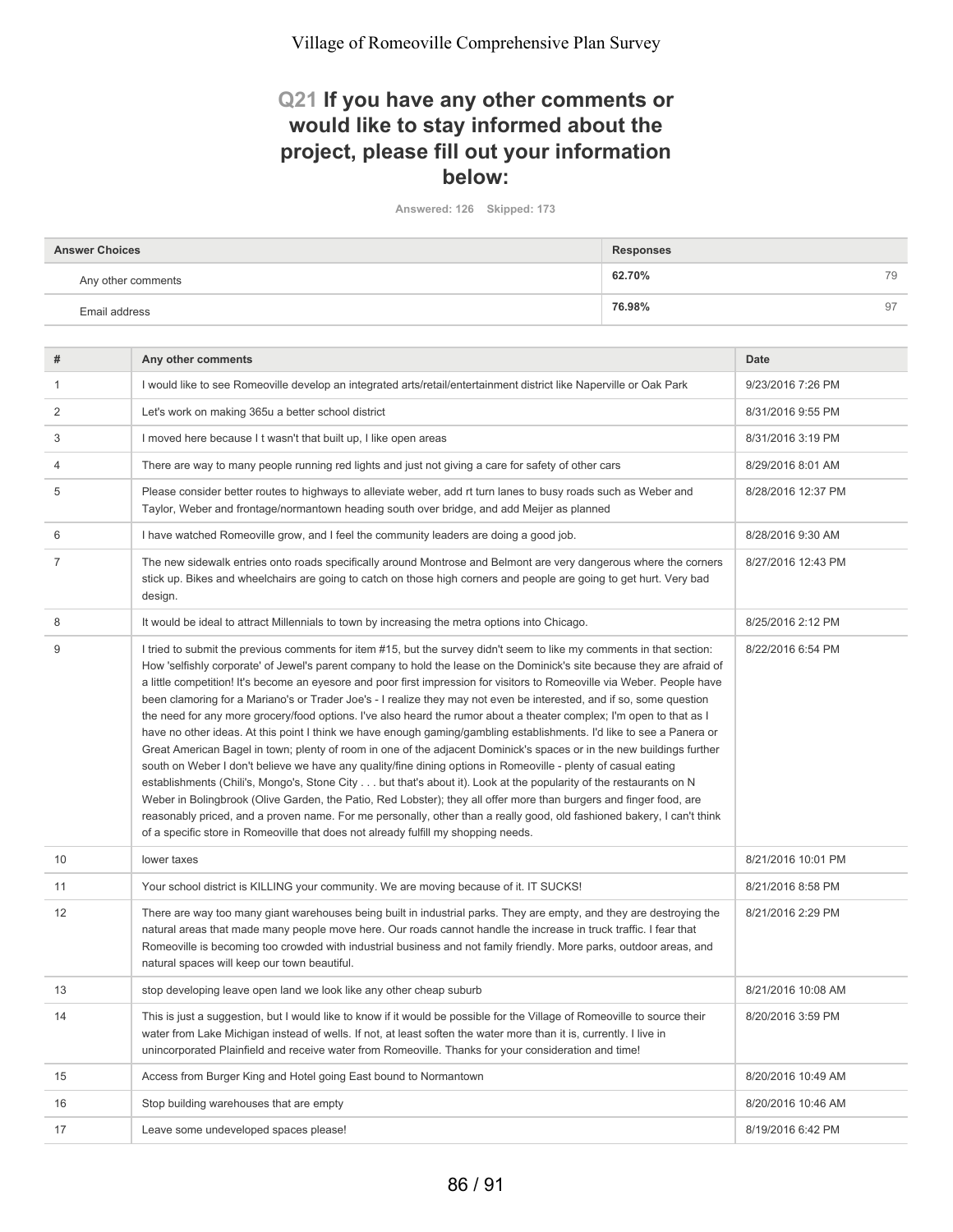| 18 | You need to do something with the honeytree townhomes, more development into that area. Speak to the<br>homeowners and not the board, the board doesn't have the welfare of the homeowners. I want to receive grants that<br>will help me keep my home modern- currently, everything is left up tot he homeowner. No help with landscaping. The<br>trees that are planted there are too huge and I need the tree cut. Also, the trees on the street sidewalk behind my<br>townhome needs to be removed. Those leaves come in my yard and it's my responsiblity. Just cut the tree and<br>remove it. Also, the other properties received new fencing across the street- no money was put into honeytree. As a<br>taxpayer, I am not understanding why the honeytree townhome population is under served by Romeoville. Stop<br>talking to the home owner association and talk to the homeowners. | 8/19/2016 12:46 PM |
|----|-------------------------------------------------------------------------------------------------------------------------------------------------------------------------------------------------------------------------------------------------------------------------------------------------------------------------------------------------------------------------------------------------------------------------------------------------------------------------------------------------------------------------------------------------------------------------------------------------------------------------------------------------------------------------------------------------------------------------------------------------------------------------------------------------------------------------------------------------------------------------------------------------|--------------------|
| 19 | I live in Plainfield, but receive my water from Romeoville. Since I pay Romeoville for this service, I thought I could use<br>some of the park offerings as a resident. I was told that I am considered a non-resident and would have to pay higher<br>fees. Very unfriendly of a town with which I thought I was affiliated.                                                                                                                                                                                                                                                                                                                                                                                                                                                                                                                                                                   | 8/18/2016 2:28 PM  |
| 20 | Why isn't there a tree planting program?                                                                                                                                                                                                                                                                                                                                                                                                                                                                                                                                                                                                                                                                                                                                                                                                                                                        | 8/18/2016 12:59 PM |
| 21 | I would like to see some of the open space preserved for our deer and other animals to pass through.                                                                                                                                                                                                                                                                                                                                                                                                                                                                                                                                                                                                                                                                                                                                                                                            | 8/17/2016 8:20 AM  |
| 22 | romeoville needs to not allow boats or campers or work trucks parked in driveways makes neighborhoods look shoddy<br>also homeowner assoc should enforce rules or the village                                                                                                                                                                                                                                                                                                                                                                                                                                                                                                                                                                                                                                                                                                                   | 8/16/2016 11:22 AM |
| 23 | It would be nice to maybe have the Coal Plant area become a nature center, or something like it. Some place where<br>families can interact with nature and feel safe in that area.                                                                                                                                                                                                                                                                                                                                                                                                                                                                                                                                                                                                                                                                                                              | 8/15/2016 11:22 AM |
| 24 | I think internal transportation is the biggest problem.                                                                                                                                                                                                                                                                                                                                                                                                                                                                                                                                                                                                                                                                                                                                                                                                                                         | 8/14/2016 7:02 PM  |
| 25 | Clean up 4 homes at west end of Rockledge at Dalhart. It is a comunity gateway, and homes are poorly kept                                                                                                                                                                                                                                                                                                                                                                                                                                                                                                                                                                                                                                                                                                                                                                                       | 8/12/2016 6:21 PM  |
| 26 | lower taxes                                                                                                                                                                                                                                                                                                                                                                                                                                                                                                                                                                                                                                                                                                                                                                                                                                                                                     | 8/11/2016 8:29 PM  |
| 27 | Improved timing of the traffic signals on Weber throughout the village. Left turn only on left arrow for arterial east-west<br>routes throughout the village. If "stacking" is a concern, look at Taylor Rd at Weber. Seldom can more than 2 semi's<br>make the green light from Taylor Rd to Weber Rd. Take Rt 53 and Taylor as an example. Timing is much more<br>accomodating to truck traffic.                                                                                                                                                                                                                                                                                                                                                                                                                                                                                              | 8/11/2016 3:23 PM  |
| 28 | Have our water bill be able to be paid with an automatic payment on a credit card.                                                                                                                                                                                                                                                                                                                                                                                                                                                                                                                                                                                                                                                                                                                                                                                                              | 8/10/2016 1:52 PM  |
| 29 | I would like to disolve VVSD and allow Romeoville and Bolingbrook to have their own school districts                                                                                                                                                                                                                                                                                                                                                                                                                                                                                                                                                                                                                                                                                                                                                                                            | 8/10/2016 10:47 AM |
| 30 | You've got a long way to go to catch up with neighboring communities. The community leaders need to lift their sights<br>above more truck depots and apartment complexes.                                                                                                                                                                                                                                                                                                                                                                                                                                                                                                                                                                                                                                                                                                                       | 8/10/2016 7:13 AM  |
| 31 | The mosque being built on budler. This is not a proper location for the mosque to be built it is going to cause nothing<br>but problems with traffic and other things. This should not be a place for it to be built there is not enough parking and I<br>don't want to deal with it. This is why we moved here because it's quite and beautiful I don't want that to be ruined<br>because if it gets built we will be moving                                                                                                                                                                                                                                                                                                                                                                                                                                                                   | 8/10/2016 6:05 AM  |
| 32 | Loved this survey and that the city is getting feedback can't wait to see how the area grows                                                                                                                                                                                                                                                                                                                                                                                                                                                                                                                                                                                                                                                                                                                                                                                                    | 8/9/2016 11:07 PM  |
| 33 | I would like to see more sit down dinner restaurants in Romeoville.                                                                                                                                                                                                                                                                                                                                                                                                                                                                                                                                                                                                                                                                                                                                                                                                                             | 8/9/2016 3:36 PM   |
| 34 | need transparency of government, publish budget and salaries                                                                                                                                                                                                                                                                                                                                                                                                                                                                                                                                                                                                                                                                                                                                                                                                                                    | 8/9/2016 3:10 PM   |
| 35 | Bike Tralls, Bike Trails, Bike Trails!!!!                                                                                                                                                                                                                                                                                                                                                                                                                                                                                                                                                                                                                                                                                                                                                                                                                                                       | 8/9/2016 2:36 PM   |
| 36 | Romeoville is lacking senior apartments with reasonable rents so they can stay in town with family that have settled<br>here.                                                                                                                                                                                                                                                                                                                                                                                                                                                                                                                                                                                                                                                                                                                                                                   | 8/9/2016 11:11 AM  |
| 37 | Would like to have regular police patrols in wespark subdivision                                                                                                                                                                                                                                                                                                                                                                                                                                                                                                                                                                                                                                                                                                                                                                                                                                | 8/8/2016 8:54 PM   |
| 38 | Please do a traffic study for any proposed future developments on budler rd                                                                                                                                                                                                                                                                                                                                                                                                                                                                                                                                                                                                                                                                                                                                                                                                                     | 8/8/2016 7:52 PM   |
| 39 | Public Wi-Fi, any number of vendors can get the job done, Cisco Meraki, HP Aruba, etc;                                                                                                                                                                                                                                                                                                                                                                                                                                                                                                                                                                                                                                                                                                                                                                                                          | 8/8/2016 5:43 PM   |
| 40 | We do NOT want a Mosque on Budler Road. Totally inappropriate location.                                                                                                                                                                                                                                                                                                                                                                                                                                                                                                                                                                                                                                                                                                                                                                                                                         | 8/8/2016 3:46 PM   |
| 41 | Would like to avoid big development in residential area to avoid traffic. For example places of worship that will bring in<br>high volume of traffic. We moved here because it was quiet and safe.                                                                                                                                                                                                                                                                                                                                                                                                                                                                                                                                                                                                                                                                                              | 8/8/2016 11:06 AM  |
| 42 | Weber Rd and I-55 Interchange and pavement striping in Creekside Subdivision                                                                                                                                                                                                                                                                                                                                                                                                                                                                                                                                                                                                                                                                                                                                                                                                                    | 8/8/2016 11:02 AM  |
| 43 | eliminate HOA's there is no need for 2 sets of rules 1 for them & 1 for the town when it comes to improvements it<br>needs to be a seemless process rather than a complex mess                                                                                                                                                                                                                                                                                                                                                                                                                                                                                                                                                                                                                                                                                                                  | 8/8/2016 10:20 AM  |
| 44 | Easing of Weber Rd congestion                                                                                                                                                                                                                                                                                                                                                                                                                                                                                                                                                                                                                                                                                                                                                                                                                                                                   | 8/8/2016 9:58 AM   |
|    |                                                                                                                                                                                                                                                                                                                                                                                                                                                                                                                                                                                                                                                                                                                                                                                                                                                                                                 |                    |